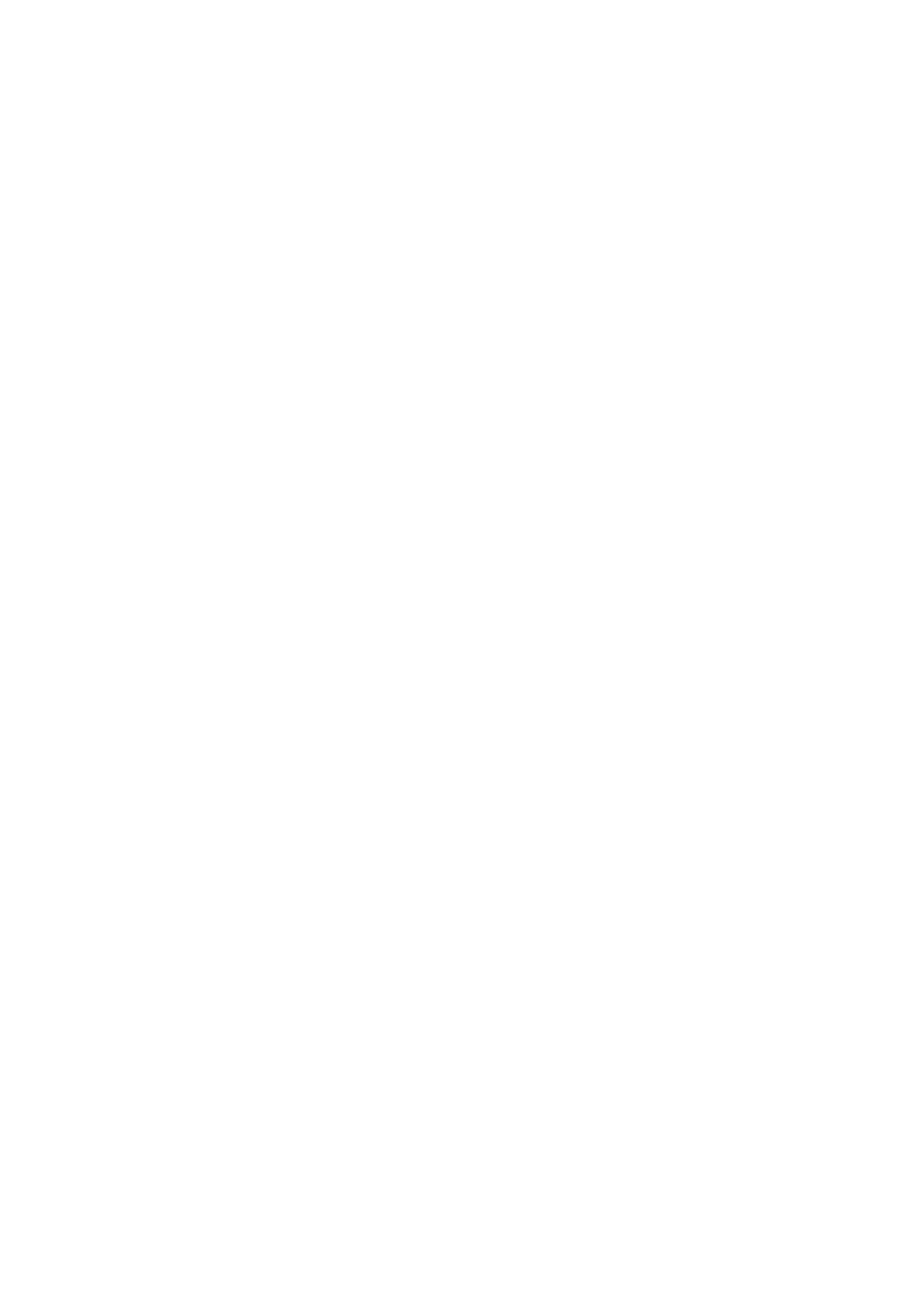## **Contents**

| Collimated beams of high-energy protons from helical coil targets driven by Petawatt-class     | $\mathbf{1}$     |
|------------------------------------------------------------------------------------------------|------------------|
|                                                                                                | $\mathbf{1}$     |
| Applications of light sources driven by laser-wakefield acceleration                           | $\boldsymbol{2}$ |
| Ultra-intense K-shell emission from stainless steel foils irradiated by ultra-intensive fem-   | $\mathbf{3}$     |
| The interaction of intense short laser pulses with nano-scale structered targets               | $\overline{4}$   |
| Signature of light-induced conical intersections in strongly coupled diatomics                 | $\overline{4}$   |
| The European Cluster of Advanced Laser Light Sources (EUCALL)                                  | $\sqrt{5}$       |
| Conceptual study of single-shot Faraday rotation and transverse interferometry for plasma      | $\overline{5}$   |
| Electron laser wakefield acceleration for production of nuclear isomers                        | $\overline{7}$   |
| Photonuclear reactions measurements with a time projection chamber at the ELI-NP-GBS           | $\,8\,$          |
|                                                                                                |                  |
| Performance evaluation during the trial operation period of the 5 TW, 1 kHz few-cycle          | 9                |
| The impact of GDD and phase difference of ultrashort light pulses on the THz radiation         |                  |
| ATTOLAB: a versatile and integrated facility for attosecond physics and chemical physics 11    |                  |
| Octave-spanning, CEP stabilized, repetition rate-scalable OPCPA frontend based on Yb:KGW       | 12               |
| Experiments on laser-driven proton acceleration at PEARL facility                              | 13               |
| Single plasma mirror solutions for back-reflection mitigation in 10 PW high-power laser        | 13               |
| Effect of viscosity on propagation of MHD waves in astrophysical plasma $\ldots \ldots \ldots$ | 14               |
| Future photo-fission studies at ELI-NP - the beginning of a new era 14                         |                  |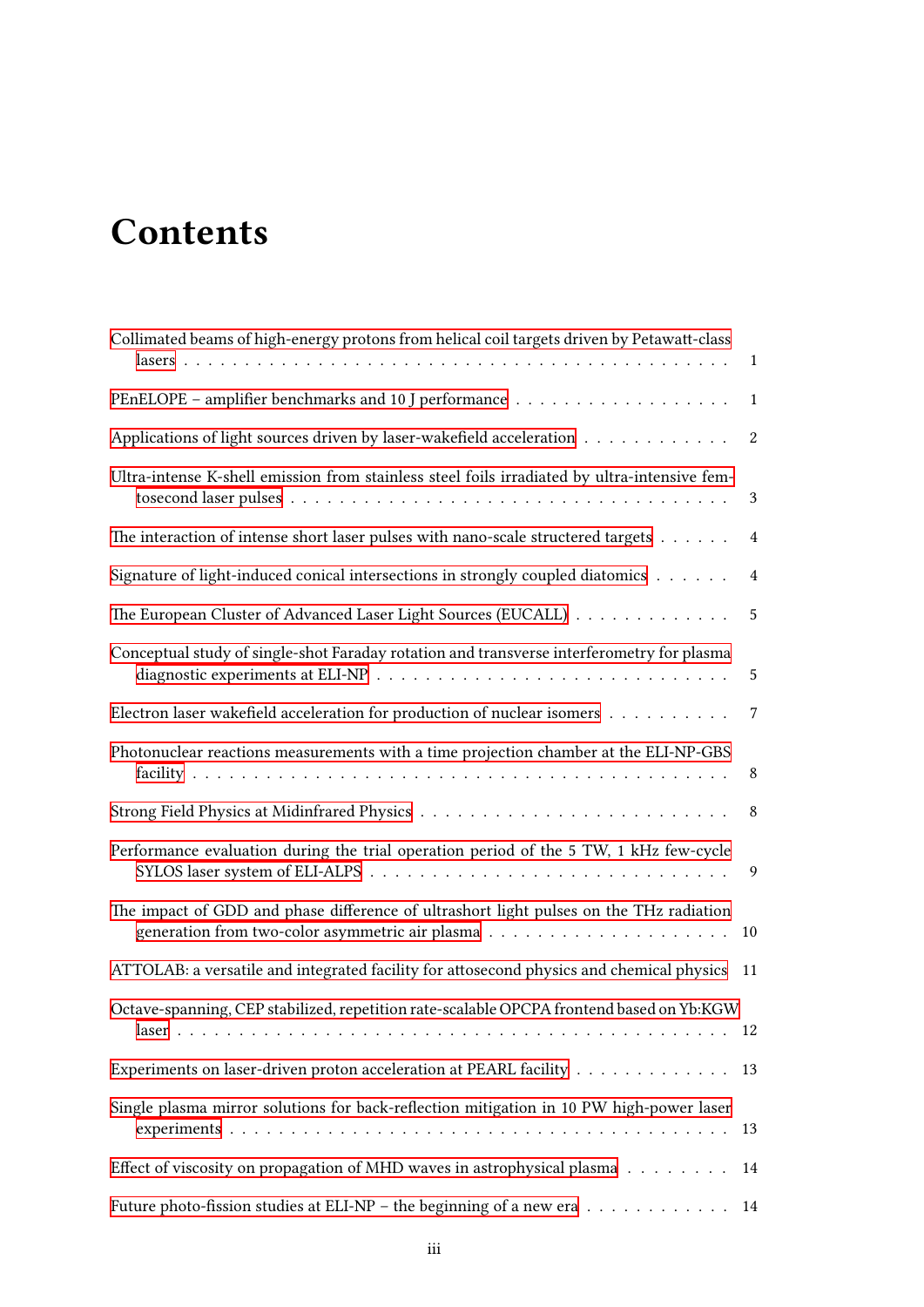| Acceleration of electrons and positrons in beam-driven plasma accelerators                  | 15 |
|---------------------------------------------------------------------------------------------|----|
|                                                                                             | 16 |
|                                                                                             | 16 |
| Analytical approach to the Coulomb-focusing effects in the non-dipole regime of strong      |    |
|                                                                                             | 18 |
| The design and implementation of the Positron Spectroscopy Laboratory at ELI-NP             | 19 |
| Generation and diagnostics of rubidium plasma generated by intense femtosecond laser        | 20 |
| Nanooptical near-field probing with ultrafast photoelectrons                                | 20 |
| Measurement of preheat due to electron transport in warm dense matter                       | 21 |
|                                                                                             |    |
|                                                                                             |    |
| Studying the supersonic astrophysically-relevant plasma jets collimating via poloidal mag-  |    |
| Time-delay compensated monochromator for pump-probe experiments: spatio-temporal            |    |
| Nano-optics for ultra-high power, tailored laser-matter interaction                         | 25 |
|                                                                                             |    |
| Overview of FERMI, the first externally seeded Free Electron Laser user facility in the ex- |    |
|                                                                                             | 26 |
| Nonlinear Thomson backscattering as a source of CEP controlled isolated attosecond pulses   | 27 |
| What is an X-Ray Free Electron Laser and Why You Should Care?                               | 28 |
|                                                                                             | 28 |
|                                                                                             | 28 |
| Spatial shaping of high harmonics generated from plasma mirrors                             | 29 |
| Future of Ti:Sapphire lasers: combining high peak and average power                         | 30 |
| High-order harmonic generation in hydrogen-like atoms: Floquet approach                     | 30 |
|                                                                                             |    |
| 14-W, 100-kHz, few-cycle mid-infrared source at ELI-ALPS 32                                 |    |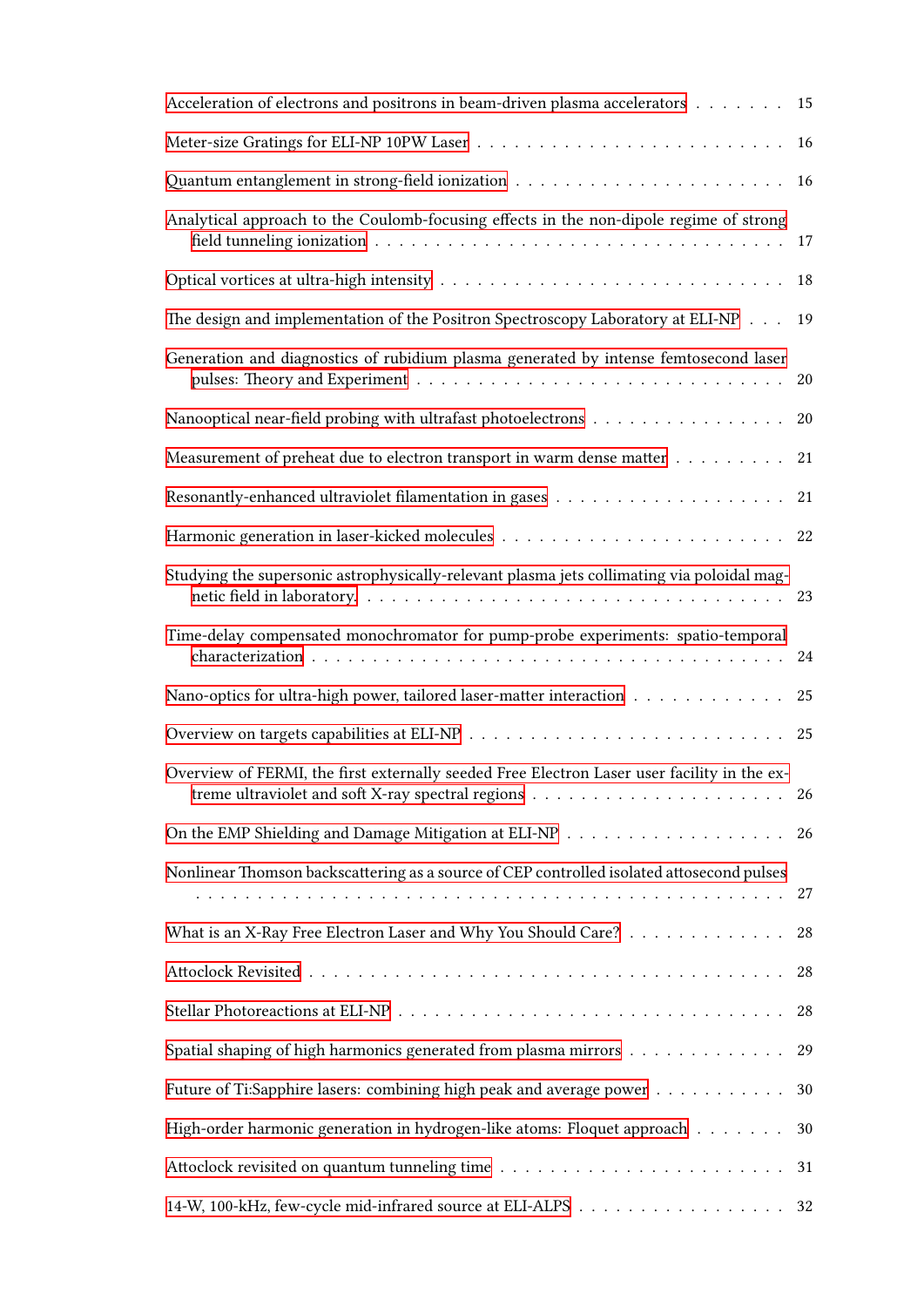| Few-cycle mid-infrared source with sub-100 mrad CEP stability 33                                                     |    |
|----------------------------------------------------------------------------------------------------------------------|----|
|                                                                                                                      | 34 |
| Simulations for proton diagnostics in high-power laser experiments based on population                               |    |
|                                                                                                                      | 35 |
| Protein structure and dynamics using X-ray free-electron lasers                                                      | 36 |
| Nanometer characterization of expanding solid density plasmas during ultra-intense laser                             | 36 |
| ELI beamlines: Status of facility and first experiments with high field power laser                                  | 37 |
| Multi-parameter optimization of the ELI-ALPS SYLOS high-harmonic beamline                                            | 37 |
| Dispersion Measurement on the Large Aperture SYLOS1 Beam Transport Mirrors at Arbi-                                  | 38 |
| Coherent Signatures of Conical Intersections in Ultrafast X-Ray Spectroscopy                                         | 39 |
| Design update and recent results for the Apollon 10 PW facility                                                      | 40 |
|                                                                                                                      | 41 |
| Fiber baser high performance few-cycle lasers $\dots \dots \dots \dots \dots \dots \dots \dots \dots \dots$          | 42 |
| Attosecond time-resolved dynamical Franz-Keldysh effect in polycrystalline diamond                                   | 42 |
| High-order harmonic amplification by multiple reflection<br>$\hfill\ldots\ldots\ldots\ldots\ldots\ldots\ldots\ldots$ | 43 |
| Transition to Light Sail Acceleration Using Ultraintense Femtosecond Pulses                                          | 44 |
| Quadruple detector array for dosimetric characterization of laser accelerated particle beams                         | 45 |
| Spatio-temporal investigation of few-cycle laser beams propagation in dispersive media                               | 45 |
| Next generation high-order harmonic sources $\dots\dots\dots\dots\dots\dots\dots\dots\dots\dots\dots$                | 46 |
| Mapping Atomic Motions with Ultrabright Electrons: Realization of the Chemists' Gedanken                             |    |
| Mapping Atomic Motions with Ultrabright Electrons: Realization of the Chemists' Gedanken                             |    |
| Ultra-high peak field terahertz pulses from relativistic laser-plasma interaction                                    | 48 |
| Magnetic inhibition of sheath-accelerated high-energy protons                                                        | 49 |
| Investigation of spectral phase stability issues in ultrafast laser systems by spectrally re-                        | 49 |
|                                                                                                                      | 50 |
| Nuclear Physics Studies with High Power Lasers at ELI-NP 50                                                          |    |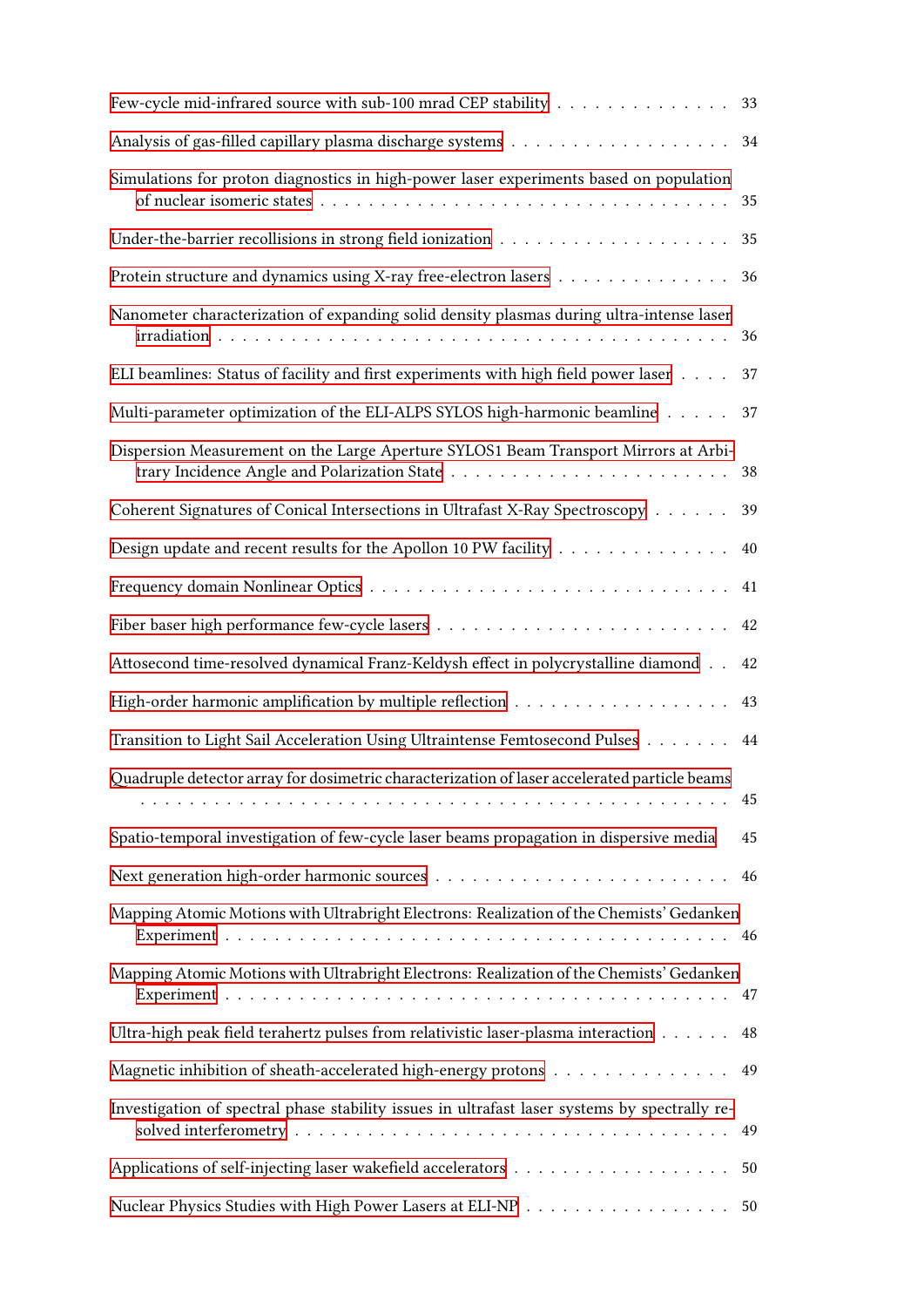| Pre-pulse formation from pump modulations in Optical Parametric Chirped Pulse Amplifi-                                                  |    |
|-----------------------------------------------------------------------------------------------------------------------------------------|----|
| Waveform-dependent laser-induced conduction band currents                                                                               | 51 |
| Nuclear-spin-polarized hydrogen isotopes from UV molecular photodissociation, for polar-                                                |    |
| Modular architecture of affordable small footprint and low ownership cost 1 TW-class laser                                              |    |
| Solid targets for a high repetition sources from relativistic laser plasma interactions and                                             | 53 |
|                                                                                                                                         | 53 |
| Complete reconstruction of complex visible pulses using a two-source attosecond interfer-                                               | 54 |
| Theoretical investigation of the Ar-gas filled capillary discharge waveguide $\dots \dots$                                              | 55 |
| Scaling laser plasma acceleration to the Petawatt laser level                                                                           | 56 |
| Laser driven proton acceleration from near solid density plasmas at ELI-ALPS                                                            | 56 |
| Diagnostics of size of dust particles using by laser scattering method                                                                  | 57 |
| Design for Evanescently-coupled Multicore Fiber Laser beyond Self-focusing Limit                                                        | 58 |
| Coherent synchrotron radiation through relativistic interaction of laser with plasma.                                                   | 58 |
| Ultrafast Electronic Band Gap Control and Self-Protection from a Photoinduced Phase Tran-                                               |    |
| Development and operation of 20 fs, 4 PW Ti:sapphire laser $\dots \dots \dots \dots \dots \dots \dots$                                  |    |
| Two-color waveforms driven high harmonic generation from bulk solids $\ldots \ldots \ldots$ 61                                          |    |
|                                                                                                                                         |    |
| Polychromatic proton beam acceleration in PW laser-foil interaction regime 62                                                           |    |
| Experiments with multiple beam types at ELI-NP $\ldots \ldots \ldots \ldots \ldots \ldots \ldots \ldots \ldots \ldots \ldots \qquad 63$ |    |
| Laser-plasma accelerator based single-cycle attosecond pulse 63                                                                         |    |
| Material analysis with ultrafast electrons produced by laser acceleration 64                                                            |    |
| Semiclassical model for strong-field ionization of H2 molecule 65                                                                       |    |
| Modeling high order harmonics generation in gases at ELI intensities 65                                                                 |    |
| Petawatt (PW) Laser Facility for Particle Acceleration Studies at the BELLA Center 66                                                   |    |
| Thomson Parabola (TP) spectrometer design for 60-200MeV energy range of protons                                                         | 66 |
| Attosecond ionization dynamics in the vicinity of Fano resonances 67                                                                    |    |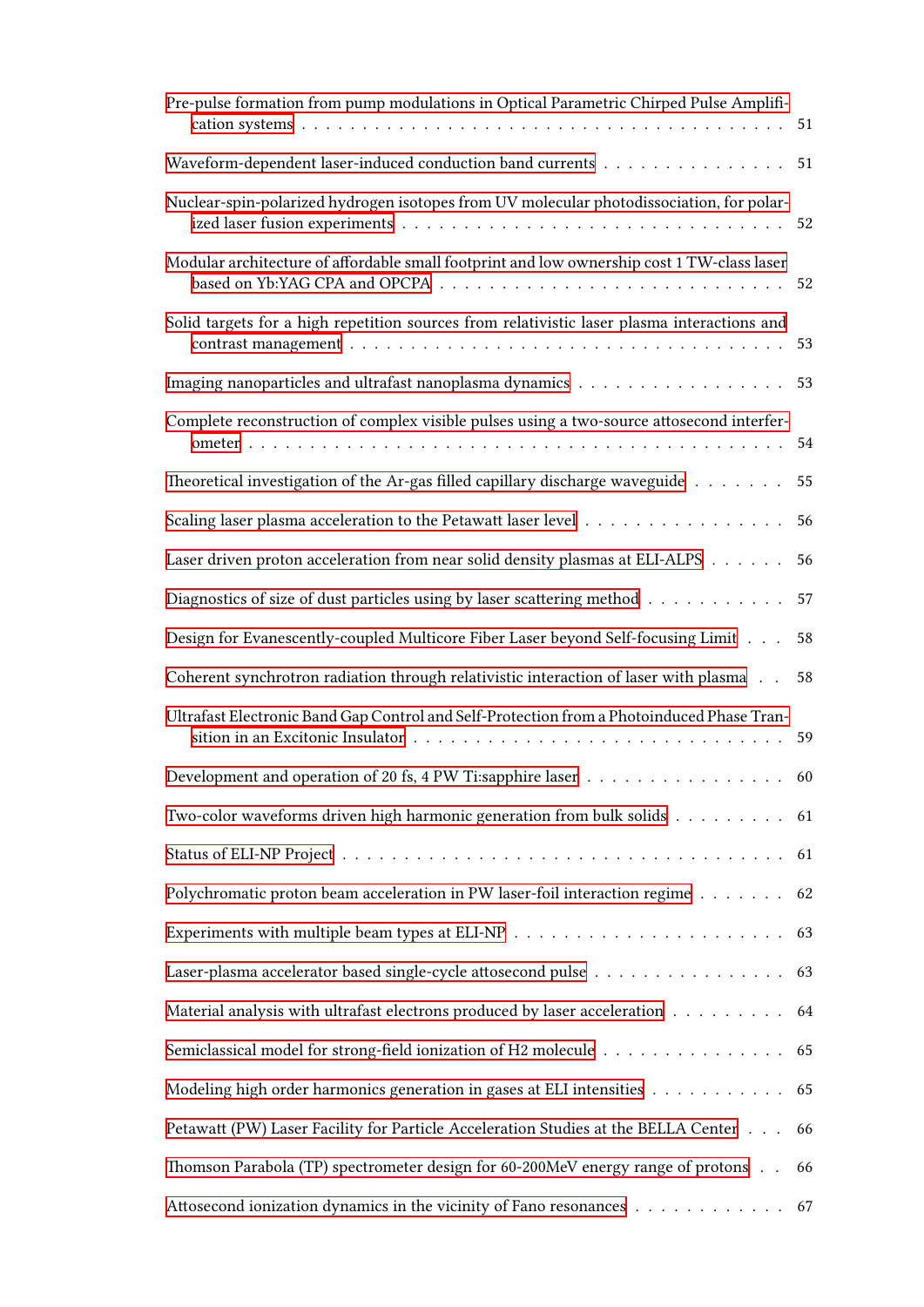| Extreme THz fields from sculptured ultrashort intense laser beams                                                                                                                     | 68 |
|---------------------------------------------------------------------------------------------------------------------------------------------------------------------------------------|----|
|                                                                                                                                                                                       |    |
| High efficiency, chirped pulse amplification in a cascaded extraction optical parametric                                                                                              | 70 |
| Simulation of optical parametric amplifier stages of ELI-ALPS SYLOS laser 71                                                                                                          |    |
| Classical trajectory Monte Carlo simulation of ionization of atoms by few-cycle laser pulses                                                                                          |    |
| Ultrafast electron dynamics in two-dimensional structures 72                                                                                                                          |    |
| Two physical realizations of regular phase coherent states: Rydberg atoms in a microwave<br>field; and two quantized circularly polarized radiation modes interacting with free elec- |    |
| Electronic and Nuclear Quntum Dynamics in Ozone on few Femtosecond Timescale: The-                                                                                                    |    |
| Nanoimaging using soft X-rays and extreme ultraviolet (EUV) produced using laser plasma                                                                                               |    |
|                                                                                                                                                                                       |    |
| Waveform control of electron emission from isolated nanospheres with circularly polarized                                                                                             | 77 |
|                                                                                                                                                                                       |    |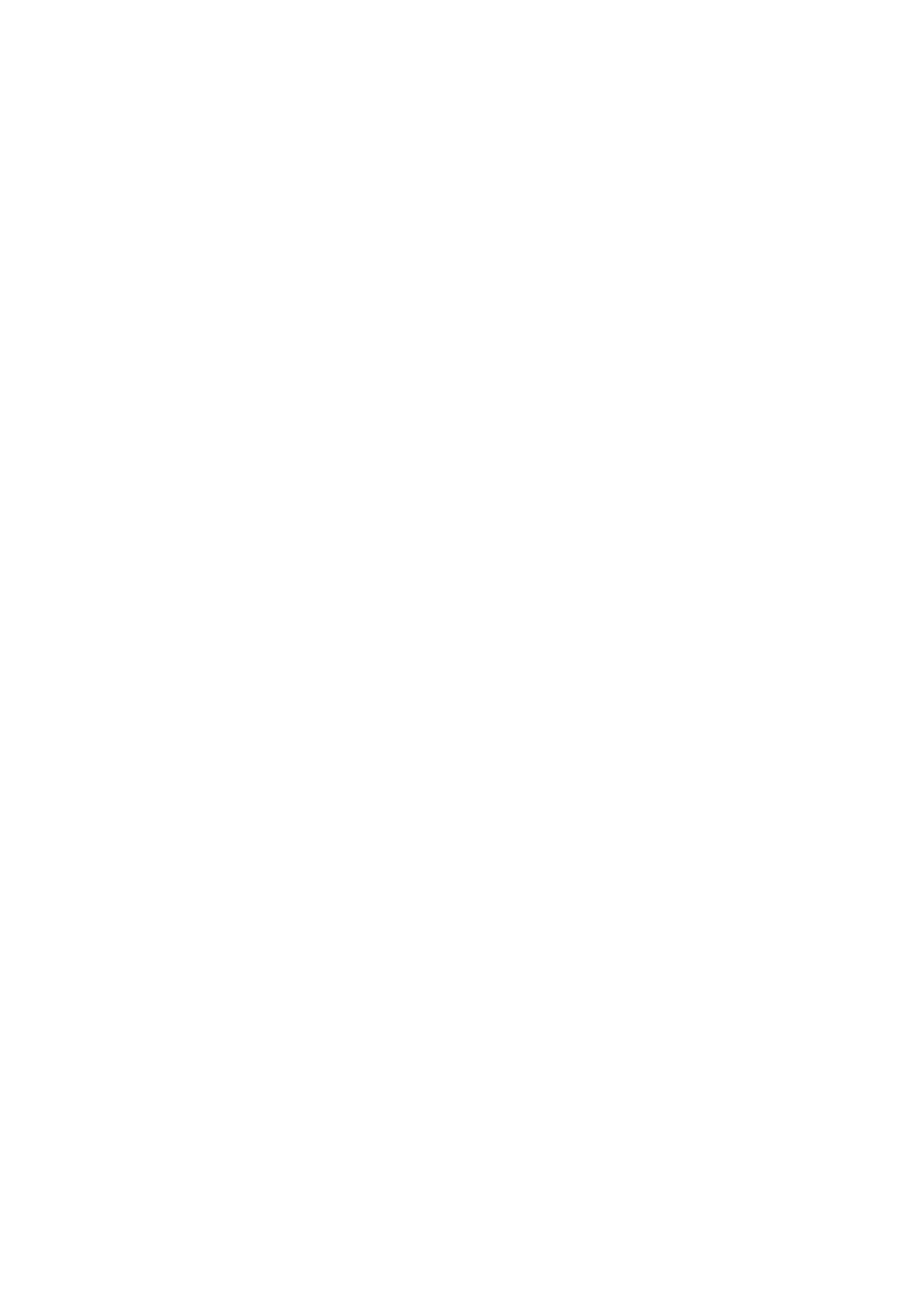#### <span id="page-8-0"></span>**8**

## **Collimated beams of high-energy protons from helical coil targets driven by Petawatt-class lasers**

#### **Author(s):** HAMAD AHMED<sup>1</sup>

Co-author(s): Aaron Alejo<sup>2</sup>; Domenico Doria<sup>2</sup>; Marco Borghesi<sup>2</sup>; Mirela Cerchez<sup>2</sup>; Oswald Willi<sup>2</sup>; Prokopis Hadjisolomou  $^2$  ; Rajendra Prasad  $^3$  ; Satyabrata Kar  $^2$  ; Stephanie Brauckmann  $^3$  ; Thomas Hodge  $^2$ 

<sup>1</sup> *Queens University Belfast*

2 *School of Mathematics and Physics, Queen's University Belfast, Belfast, BT7 1NN*

3 *Institut für Laser-und Plasmaphysik, Heinrich-Heine-Universität, Düsseldorf, Germany*

Ion acceleration is of significant interest due to its applications in a number of areas, including clinical cancer therapy, spallation neutron sources, radioisotope production, ion implantation in semi-conductor industry, and many more. Laser driven ion beams provide a promising alternative to conventional accelerators, which, in addition to the compactness and possible cost-effectiveness, exhibit remarkable properties such as high particle flux, short pulse duration and laminarity [1]. However, the intrinsic large divergence and energy spread of ion beams driven by target normal sheath acceleration (TNSA) mechanism make it hard to utilize the full flux of the beam for many potential applications, for example, clinical proton therapy [1].

Recently a technique exploiting the strength of laser driven EM pulses [2] has been developed, which not only controls the intrinsic shortcomings of TNSA driven ion beams, but also address the slow TNSA scaling with laser intensity by post accelerating the ions [3]. In this target geometry, a helical coil (HC) is attached to the rear surface of the interaction foil. The ions accelerated from the rear surface of the foil propagate along the HC axis, while an EM pulse generated due to impulsive charging of target [3] during the same interaction travels along the coil. The electric field  $(>109 \text{ V/m})$ inside the coil, associated to the travelling EM pulse, acts to simultaneously focus and accelerate a section of the transiting protons synchronous with the EM pulse [3]. In a proof of principle experiment at ARCTURUS laser system, post-acceleration of laser driven protons at a rate of 0.5 MeV/mm was observed [3]. The rate at which protons are accelerated inside the coil depends, in addition to the coil dimensions, on the strength of the EM pulse created by the laser interaction with the foil target. Employing this technique on higher power lasers, such as Vulcan Petawatt, CLF (UK) and Titan, LLNL (USA), collimated and quasi-monoenergetic proton beams containing >108 particles at ~ 45 MeV were obtained by simultaneous focusing and post acceleration of ~30 MeV protons. Particle tracing simulations are in agreement with the experimental data, suggesting an accelerating gradient of  $\sim$  2 GeV/m in both experiments. The results underpin the potential of the technique for producing high-energy collimated ion beams for future applications.

References: -

1. A. Macchi, M. Borghesi and M. Passoni, Rev. Mod. Phys, 85, 751 (2013).

2. H.Ahmed et. al., NIMA, 829, 172 (2016); K. Quinn et. al., Phys. Rev. Letts., 102, 194801 (2009).

3. S.Kar et. al., Nat. Commun, 7, 10792 (2016).

## <span id="page-8-1"></span>**47**

## **PEnELOPE – amplifier benchmarks and 10 J performance**

Daniel Albach $^1$  ; Markus Loeser $^1$  ; Mathias Siebold $^1$  ; Ulrich Schramm $^1$ 

<sup>1</sup> *Helmholtz-Zentrum Dresden-Rossendorf*

#### **I. INTRODUCTION**

Diode-pumped solid state laser (DPSSL) systems using trivalent ytterbium (Yb3+) showed major interest in recent years. Most notable nanosecond laser systems are Lucia [1], GENBU (using TRAM)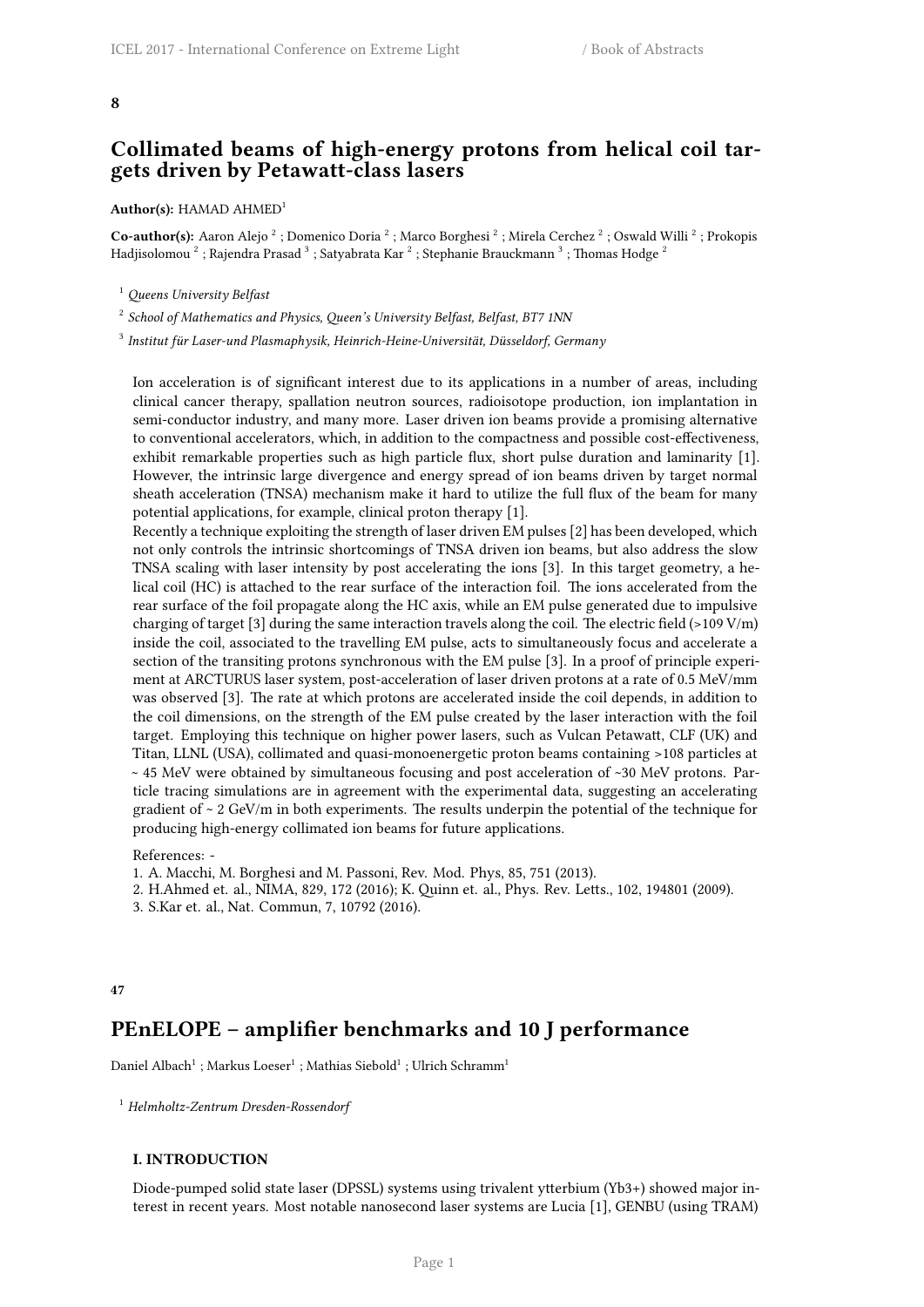[2], PFS [3] and Dipole [4]. Yb3+-doped YAG crystals or ceramics tend to be first choice due to their high small signal gain and good thermo-optical properties. The second type of afore mentioned DPSSL systems aim at direct ultrashort chirped pulse amplification (CPA), e.g. Polaris [5] and PEnE-LOPE (Petawatt, Energy-Efficient Laser for Optical Plasma Experiments) [6].

In order to keep the necessary bandwidth, choices for a direct diode-pumped laser system doped with Yb3+ are relatively limited to a few selected materials besides glasses. One of the most promising candidates is Yb3+:CaF2 [7].

## **II. PEnELOPE SYSTEM OVERVIEW**

The PEnELOPE project, a fully and directly diode-pumped laser system under development at the Helmholtz-Zentrum Dresden-Rossendorf, Germany, aims at 150 fs long pulses with energies of up to 150 J at repetition rates of up to 1 Hz.

The system consists of an oscillator generating pulses of  $~60$  fs, which are stretched by  $~200$  ps/nm and a hardclip of 50 nm. Subsequent amplification in several stages (High-Gain Broadband Amplifers HGBA I to III) increases the energy to the sub-J level. The last two amplification stages (High-Energy Power Amplifiers HEPA I and II) are designed to increase the energy to 200 J before final compression takes place. The peak power is foreseen to reach 1 PW.

With increasing energy, concepts for amplification change mainly due to the drastic increase in required pump power. While first amplification stages rely on an active-mirror approach, the last two amplifiers work in transmission with several He-gas cooled gain medium slabs.

## **III. EXPERIMENTAL RESULTS MPA III**

One of the main uncertainties lies in the energetic performance of the amplifiers due to the very low gain cross section of Yb3+:CaF2. As HEPA I and II show in total 2x12 passes, we set up HEPA I in a double-pass scheme using polarization coupling to simulate both final stages.

The 10 J operation of HEPA I is shown by injecting only  $~30$  mJ (see Figure 1, gain of  $~340$ ) with about 5 nm of bandwidth. Here, HGBA I and II were taken as seed source providing cavity-dumped, 6 ns long pulses. As the first 12 passes of HEPA I doesn't exhibit gain saturation, it is safe to assume a similar energetic performance for 12 passes with about 600 mJ of input energy.

In order to compensate for further reduction in gain due to a higher bandwidth of about 20 nm, HGBA III with an output pulse energy of 1 J will be inserted in the amplifier chain.

As pump performance at HEPA II is designed to perform better than HEPA I, we can consequently estimate to meet the target performance of up to 200 J for HEPA II.

## **REFERENCES**

- 1 T. Goncalves-Novo et al., Optics Express, 21 (1), 855-866 (2013).
- 2 M. Divoky et al., Optics Letters, (6), 855-858 (2015).
- 3 C. Wandt et al., Laser & Photonics Reviews 8 (6), 875-881 (2014).
- 4 S. Banerjee et al, Optics Letters, 41 (9), 2089 (2016).
- 5 M. Hornung et al., Optics Letters 41, (22), 5413–5416 (2016).
- 6 M. Siebold et al., Proceedings of SPIE 8780, 878005-878014 (2013).
- 7 M. Siebold et al., Applied Physics B 97, 147-158 (2009).

## **Summary**:

We present the status of the PEnELOPE laser, especially the performance of the second to the last amplifier, boosting the available energy to the 10 Joule-level. This benchmarks the performance of the whole last two amplifier sections.

## <span id="page-9-0"></span>**106**

## **Applications of light sources driven by laser-wakefield acceleration**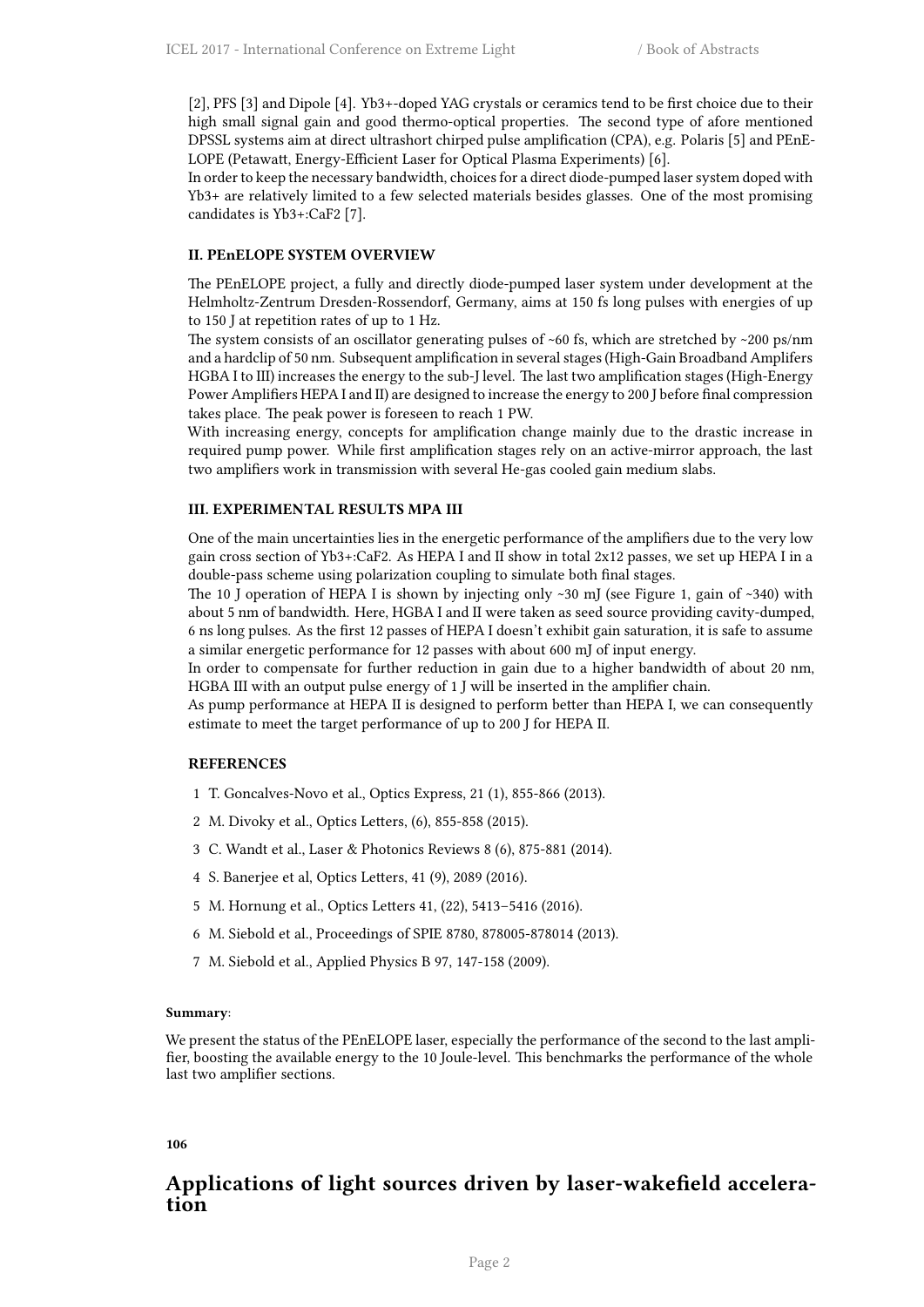#### Félicie Albert<sup>1</sup>

1 *Lawrence Livermore National Laboratory*

Betatron x-ray radiation, driven by electrons from laser-wakefield acceleration, has unique properties to probe high energy density (HED) plasmas and warm dense matter. This source is produced when relativistic electrons oscillate in the plasma wake of a laser pulse. Its properties are similar to that of a synchrotron, with a 1000-fold shorter pulse. This presentation will focus on the experimental challenges and results related to the development of betatron radiation for applications at large scale HED science laser facilities. We will present recent experiments performed at the Linac Coherent Light Source (LCLS) at SLAC and the Jupiter Laser Facility (JLF) at the Lawrence Livermore National Laboratory.

At JLF, we used the Titan laser (150 J, 1 ps), showing evidence of betatron x-ray production in the self-modulated regime of laser-wakefield acceleration (SMLWFA). We will show a detailed source characterization, as well as electron spectra above 200 MeV and forward laser spectra indicating a strongly self-modulated laser-wakefield acceleration regime. The results, benchmarked against Particle-In-Cell (PIC) simulations, are promising for future applications of the source at larger scale laser facilities such as OMEGA and NIF.

At LCLS, we have recently commissioned the betatron x-ray source, driven by the Matter under Extreme Conditions (MEC) short pulse laser (1 J, 40 fs). The source is used as a probe by investigating the X-ray absorption near edge structure (XANES) spectrum at the K- or L-edge of several materials (iron, silicon oxide) driven to a warm dense matter state (temperature of a few eV, solid densities). The driver is either LCLS itself or optical lasers. With these experiments we are able to study, with sub-picosecond resolution, the electron-ion equilibration mechanisms in warm dense matter.

Work performed under the auspices of the U.S. Department of Energy by Lawrence Livermore National Laboratory under contract DE-AC52-07NA27344, supported by the LLNL LDRD program under tracking code 13-LW-076, 16-ERD-024, 16-ERD-041, supported by the DOE Office of Fusion Energy Sciences under SCW 1476 and SCW 1569, and by the DOE Office of Science Early Career Research Program under SCW 1575.

#### <span id="page-10-0"></span>**46**

## **Ultra-intense K-shell emission from stainless steel foils irradiated by ultra-intensive femtosecond laser pulses**

Author(s): Mariya Alkhimova<sup>1</sup>

**Co-author(s):** Akito Sagisaka  $^2$  ; Alexander Pirozhkov  $^2$  ; Anatoly Faenov  $^3$  ; Hirano Sakaki  $^2$  ; Hiromitsu Kiriyama<br> $^2$  ; Igor Skobelev  $^4$  ; Keita Nishitani  $^5$  ; Kiminori Kondo  $^2$  ; Koichi Ogura  $^2$  ; Ko Masaki Kando  $^2$  ; Miyahara Takumi  $^5$  ; Nicholas Dover  $^2$  ; Ryosuke Kodama  $^3$  ; Sergey Bulanov  $^6$  ; Sergey Pikuz  $^4$  ; Tatiana Pikuz <sup>7</sup> ; Yuji Fukuda <sup>2</sup> ; Yukinobu Watanabe <sup>5</sup>

- <sup>1</sup> *National Research Nuclear University MEPhI (Moscow Engineering Physics Institute)*
- <sup>2</sup> Kansai Photon Science Institute(KPSI), National Institutes for Quantum and Radiological Science and Technology(QST), *Kizugawa, Kyoto, Japan*
- 3 *Institute for Academic Initiatives, Osaka University, Suita, Osaka, 565-0871, Japan*
- 4 *Joint Institute for High Temperatures, Russian Academy of Sciences, Moscow 125412, Russia*
- 5 *Interdisciplinary Graduate School of Engineering Sciences, Kyushu University, Japan*
- 6 *ELI BEAMLINES Za Radnicí 835 Dolní Břežany 25241 Czech Republic*
- <sup>7</sup> *Graduate School of Engineering, Osaka University, 2-1, Yamadaoka, Suita, Osaka 565-0871, Japan*

We report about x-ray spectroscopy advantages observed at recent experiments on J-KAREN-P laser facility [1]. The high-resolution X-ray spectroscopic diagnostic was applied to observe x-ray emission from dense laser plasma generated via ultra-intense (I∼ 3 × 10<sup>21</sup> W/cm<sup>2</sup>) femtosecond laser pulses irradiated thin stainless steel foils. The spectrometer with high spatial resolution equipped by spherically bent mica crystal was implemented to measure X-ray emission from the front side of target at the wavelength range 1.7 - 2.1 Å. We for the first time demonstrate experimentally from high-intensity laser generated plasma that the highest temperature emission region had electron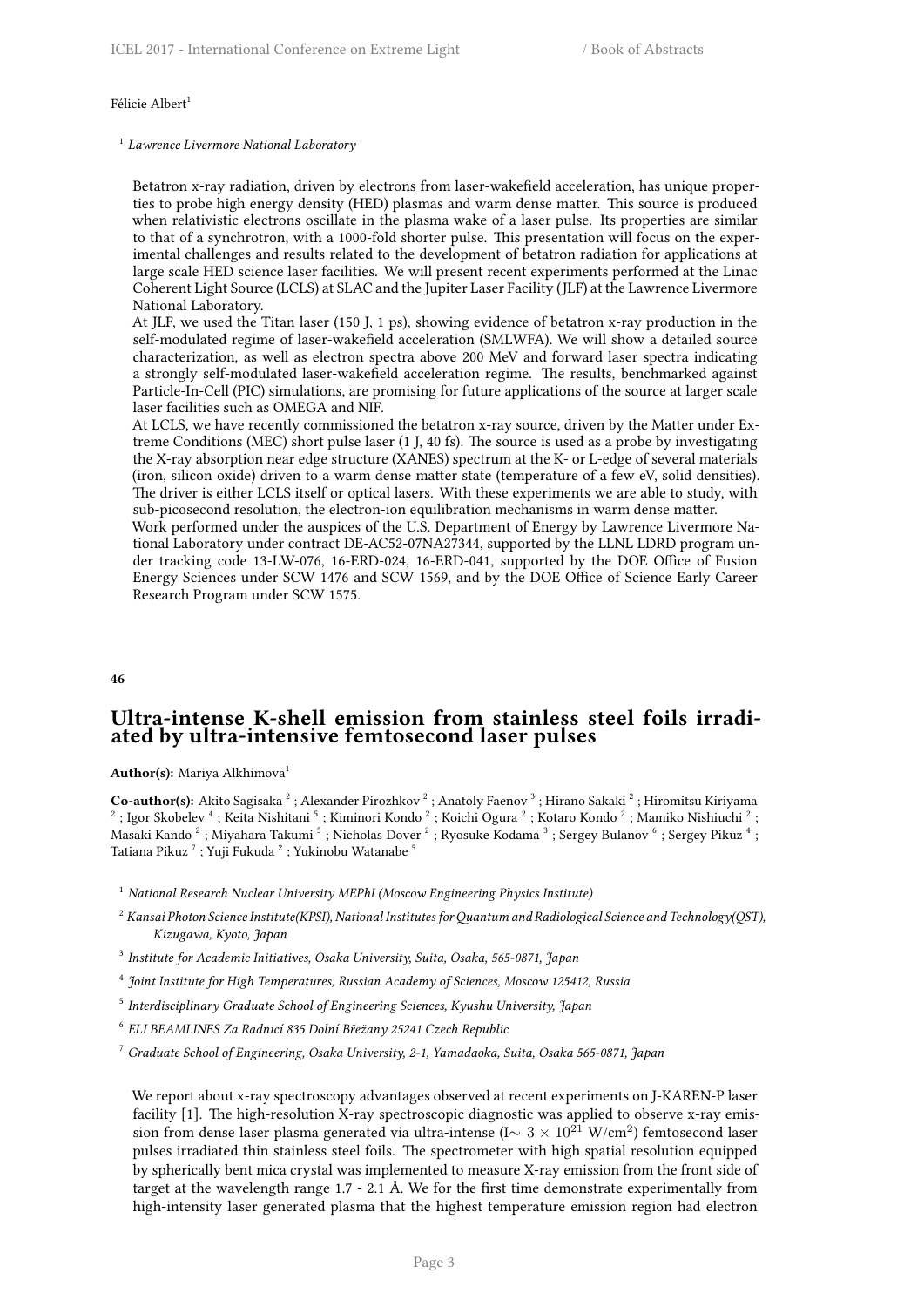density *∼* 30 times higher than the typically observed critical density for the laser wavelength, corresponding to the value of the relativistic critical density. Kinetic modeling using open access code FLYCHK was provided to estimate main plasma parameters. Assumed that x-ray radiation emits from some plasma regions [2-4] which have notably different parameters and are responsible for the emission of different spectral lines, we obtained a good match between theoretical modelling and experimental measurement. Also we observed the non-liner growth of X-ray emission from stainless steel plasma. X-ray emission intensity increases exponentially with laser intensity on target. Laser contrast vs amplified spontaneous emission ration influence on highly charged Fe ions generation was investigated to demonstrate that for effective formation of fast multiply charged ions source in femtosecond laser plasma of medium and heavy chemical elements, laser pulses of ultra-high contrast  $> 10^{10}$  are required. With growth of Z elements, the laser pulse contrast stays the most crucial parameter for x-ray emission and highly charged ion source formation [5].

- 1. H. Kiriyama et al., "High-Contrast, High-Intensity Petawatt-Class Laser and Applications, "IEEE J. Sel. Top. Quantum Electron 2(1), 232–249 (2015).
- 2. S.A. Pikuz et al., "Formation of a plasma with the determining role of radiative processes in thin foils irradiated by a pulse of the PEARL subpetawatt laser," JETP Lett. 105(1), 13–17 (2017).
- 3. S.A. Pikuz Jr. et al., "Production of exotic states of matter with the use of X-rays generated by focusing a petawatt laser pulse onto a solid target," Physics-Uspekhi 57(7), 702 (2014).
- 4. A.Ya. Faenov. et al., "Nonlinear increase of X-ray intensities from thin foils irradiated with a 200 TW femtosecond laser," Sci. Rep. 5, 13436 (2015).
- 5. A. Ya. Faenov et al. "The effect of laser contrast on generation of highly charged Fe ions by ultra-intense femtosecond laser pulses," App. Phys. B 123(7), 197 (2017).

<span id="page-11-0"></span>**50**

## **The interaction of intense short laser pulses with nano-scale structered targets**

Alexander Andreev<sup>1</sup>

1 *ELI-ALPS*

A.Andreev ELI-ALPS, Szeged, Hungary St. Petersburg State University, Russia alexanderandreev72@yahoo.com

<span id="page-11-1"></span>Ultrahigh intensity (UHI) laser radiation produces fast particles and radiation at interaction with solid targets. UHI laser pulses may accelerate electrons and then ions in nano-scale foils to energies of tens MeV per nucleon and highly collimated ion beams may be formed. Anyway, the efficiency of such targets is not so high. Particle acceleration and X-ray generation in different nanostructured targets irradiated by UHI laser pulses has been studied here with analytical model and PIC simulations. The absorption of laser energy in such target is close to 100%. The factor of conversion of laser energy into energy of fast ions for such target can be significantly enhanced. It follows that the optimal scale should be of several lengths of the skin layer of the electrical field and has to be in the order of magnitude of tens of nanometers. By means of analytical and numerical modeling are constructed the dependences of numbers and temperatures of hot and cold electrons from the parameters of a relief targets irradiated by a short laser pulse of relativistic intensity. It is shown, that changing of a relief size, period and a thickness of a target substrate, it is possible to manipulate parameters of two temperature electron energy distribution function and to increase selectively transformation of laser energy into K-α radiation or into proton acceleration. The results of the simulations were compared with the experimental data and have shown a good coexistence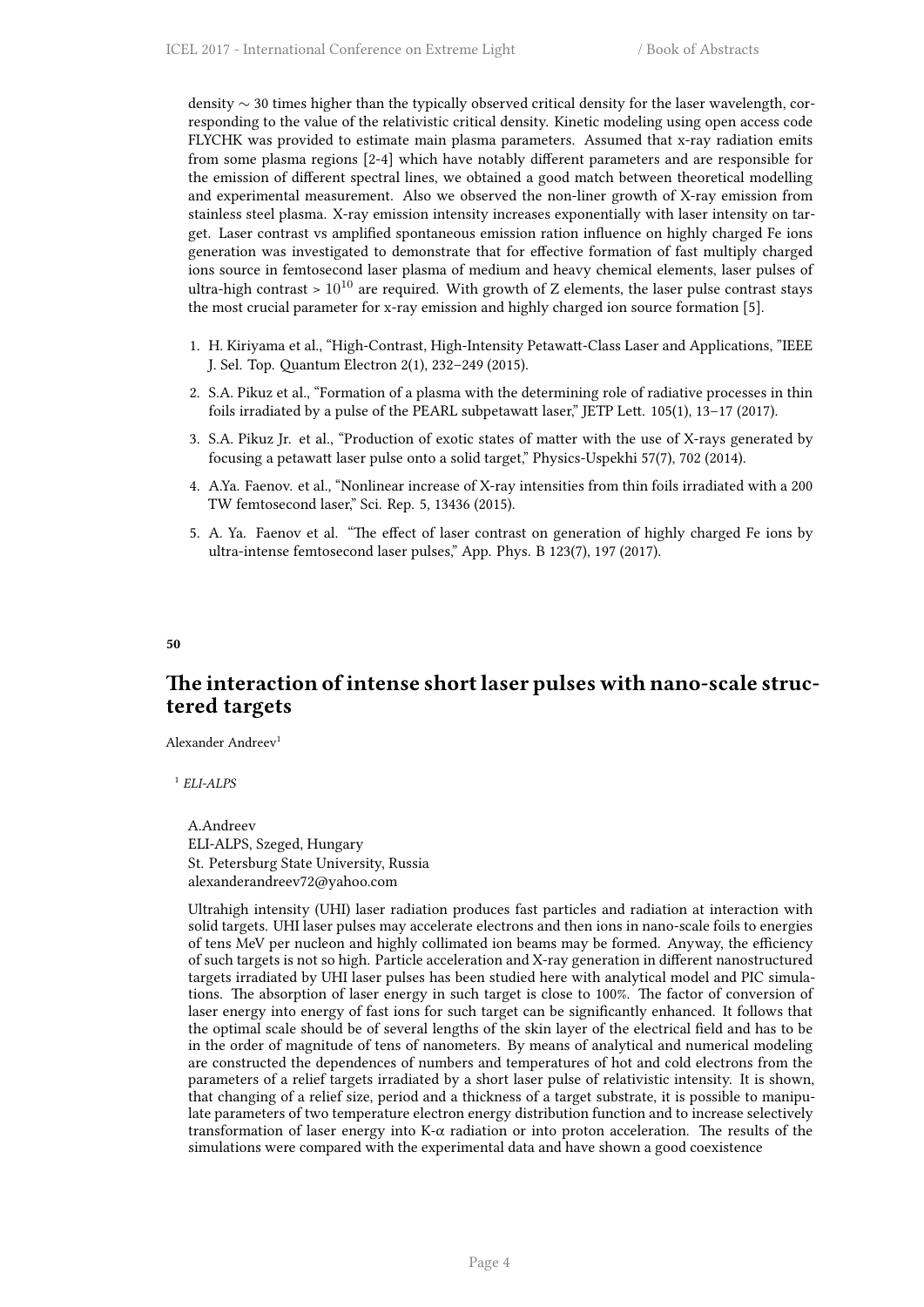#### **79**

## **Signature of light-induced conical intersections in strongly coupled diatomics**

Author(s): Csehi András<sup>1</sup>

 $\mathbf C$ o-author(s): Agnes Vibok  $^2$  ; Gábor Halász  $^3$  ; Lorenz Cederbaum  $^4$ 

1 *ELI-ALPS*

2 *Professor*

<sup>3</sup> *University of Debrecen*

<sup>4</sup> *University of Heidelberg*

Nonadiabatic effects arise due to avoided crossings or conical intersections that are either present naturally or induced by a classical laser field in a molecule. Sodium-iodine, which exhibits a pronounced natural (intrinsic) avoided crossing is investigated in the present work and a competition between the light-induced avoided crossing and the natural one is demonstrated.

Furthermore, rotating molecules exhibit light-induced conical intersections (LICIs) in classical laser light, and we also investigate the impact of these intersections. By studying the electronic state populations and the angular distributions of the dissocating NaI fragments, we undoubtedly demonstrate the strong impact of the LICI on the dynamics of the molecule [1,2,3].

[1] A. Csehi, G. J. Halász, L. S. Cederbaum, Á. Vibók: J. Phys. Chem. Lett. 8 (7), 1624 (2017).

[2] A. Csehi, G. J. Halász, L. S. Cederbaum, Á. Vibók: Phys. Chem. Chem. Phys. 19, 19656 (2017).

[3] A. Csehi, G. J. Halász, Á. Vibók: Chem. Phys. (submitted).

## <span id="page-12-0"></span>**10**

## **The European Cluster of Advanced Laser Light Sources (EUCALL)**

**Author(s):** Graham Appleby<sup>1</sup>

**Co-author(s):** Thomas Tschentscher <sup>1</sup>

1 *European XFEL GmbH*

The European Cluster of Advanced Laser Light Sources (EUCALL) generates collaboration and synergy between large scale sources of laser-driven and accelerator-driven X-ray radiation.

The lead project partner is European XFEL, while the other partners are DESY, the Extreme Light Infrastructure (ELI) in Czech Republic, Hungary and Romania; ESRF in Grenoble, Helmholtz Zentrum Dresden-Rossendorf, Lund University, the Paul Scherer Institute and Elettra Sincrotrone Trieste. The networks Laserlab-Europe and FELs of Europe are also involved, while representatives from the user communities of FELs and Optical Lasers are members of EUCALL's steering committee. EUCALL is the first serious effort to bring together the two scientific communities who have been using X-ray light in parallel to each other, and from different scientific and technological backgrounds.

<span id="page-12-1"></span>EUCALL's scientific outcomes are devoted to the development of new software for simulation and processing of advanced radiation experiments, as well as for new hardware for standardised sample delivery and beam diagnostics for ultra-fast laser experiments. This presentation will outline the significant achievements that EUCALL has delivered during the first two years of the project period.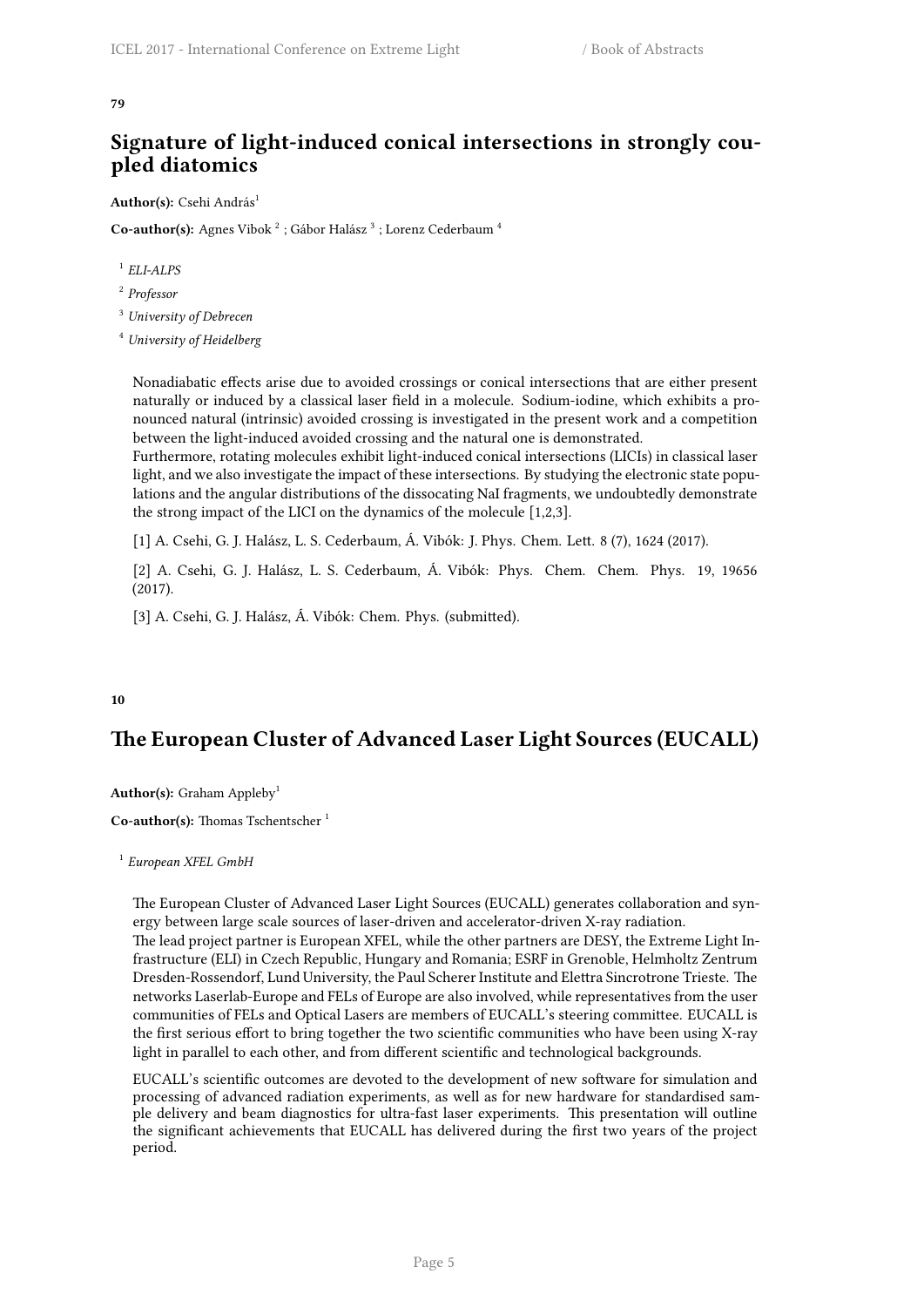#### **63**

## **Conceptual study of single-shot Faraday rotation and transverse interferometry for plasma diagnostic experiments at ELI-NP**

Author(s): Septimiu Balascuta<sup>1</sup>

**Co-author(s):** Gheorghe Acbas <sup>2</sup>

1 *IFIN-HH /ELI-NP*

#### 2 *IFIN-HH / ELI-NP*

A Titanium: Sapphire Laser with two arms to generate pairs of 0.1PW, 1PW and 10 PW beams, was installed at Extreme Light Infrastructure Nuclear Physics (ELI-NP). The two 10PW pulsed laser beam, with 810nm central wavelength, 20 to 25 fs pulse duration and frequency 1 pulse per minute, will be used for: "Laser driven nuclear physics" at the E1 interaction area **[1]** and "High Field Physics and Quantum Electrodynamics experiments" at E6 interaction area **[2]**. In the E1 vacuum chamber, the 10PW pulsed laser beam will be focused in solid thin targets to accelerate secondary particles (electrons, protons, ions). The protons and ions will interact with other targets to initiate nuclear reactions (fission and fusion) and generate neutron reach isotopes. In the E6 vacuum chamber the beam of relativistic electrons accelerated in plasma will further interact with the high intensity field in the focus of the second (counter-propagating) 10PW laser beam, to generate electron and positron pairs or interact with their own Radiation Reaction.

Interferometric pump-probe experiments will be implemented at the E6 experimental area. Such experiments are needed to study the plasma dynamics with femtosecond time resolution, in the plasma density range  $10^{6}$ {17} cm^{-3} to  $10^{6}$ {19} cm^{-3}. The optical system for the transport and conditioning of the probe beam for these experiments, was designed. The numerical calculations of the evolution of the probe pulse beam-waist and group dispersion along the probe beam propagation path in air, were done to know to conditions for self-focusing of a less than 30 femtosecond probe pulse, with energy between 0.5 mJ and 5 mJ.

The transverse Nomarski interferometry **[3, 4]** and the Faraday rotation diagnostic **[5, 6, 7]** are the two techniques required at E6 interaction area, to design the efficient laser-driven plasma Wakefield accelerator of electrons up to 10 GeV. The transverse pump and probe Nomarski interferometer with variable length (up to 15 cm long) gas cell, will be used for the time-resolved measurement of plasma dynamics. Faraday rotation diagnostic is a complementary technique for the single-shot measurement of plasma dynamics and for imaging the plasma Wakefields that accelerate the electrons. We present a conceptual design of the two plasma diagnostics and the calculation procedure for the rotation angle of the probe-beam polarization plane, upon its interaction with the azimuthal magnetic field induced by the current of accelerated electrons.

#### **References**

[1] F. Negoita, et al, *Laser Driven Nuclear Physics at ELI–NP*, Romanian Reports in Physics, 68(supplement), S37-S144, 2016

[2] I.C.E.Turcu, et al, *High field physics and QED experiments at ELI-NP*, Romanian Reports in Physics, 68(supplement), S145-S231, 2016

[3] Hiromitsu Terauchi et al, *Observation and numerical analysis of plasma parameters in a capillary discharge produced plasma channel waveguide*, Journal of Applied Physics 109, 053304, 2011

[4] Oh Y. Seong et al, *Interferometric measurement of a laser produced plasma using Nomarski Interferometer*, Transactions of the Korean Nuclear Society Spring Meeting, Gwangju, Korea, May 30-31, 2013

[5] A. Buck et al. *Real-time observation of laser-driven electron acceleration*, Nature Physics 7, 543, 2011

[6] M. C. Kaluza et al, *Measurement of Magnetic-Field Structures in a Laser-Wakefield Accelerator*, Physics Review Letters, 105, 115002, 2010

[7] Yen-Yu Chang et al, *Single-shot, ultrafast diagnostics of light-speed plasma structures and accelerating GeV electrons*, AIP Conference Proceedings 1812, 080008, 2017

#### **Summary**:

We present a conceptual study of single-shot Faraday rotation and transverse interferometry for the plasma diagnostics at E6 interaction chamber at Extreme Light Infrastructure Nuclear Physics. The two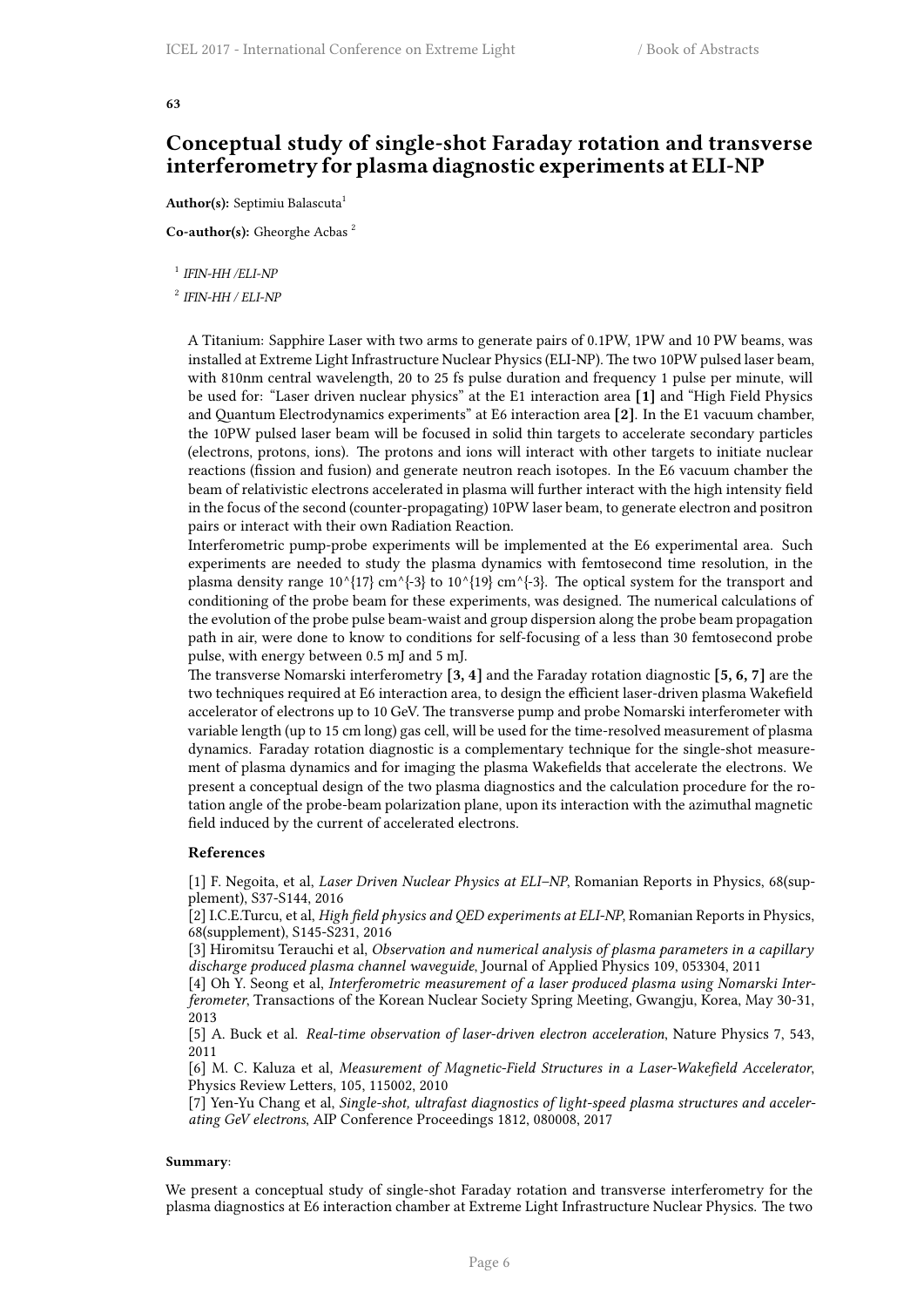diagnostics techniques are designed for the 10 PW laser beam focused in a gas cell with variable length, up to 15 cm long. The probe pulse used in these pump-probe interferometry techniques, passes through air before it enters in the E6 interaction chamber. In consequence, the spectral bandwidth of the probe pulse (with initial pulse duration between 20 and 25 femtoseconds and energy between 0.5mJ and 5mJ) is broadened. We present the calculation of the bandwidth broadening and chromatic dispersion of the probe pulse after its nonlinear interaction with air.

<span id="page-14-0"></span>**82**

## **Electron laser wakefield acceleration for production of nuclear isomers**

**Author(s):** Andrei Ciprian Berceanu<sup>1</sup>

Co-author(s): Loris D'Alessi<sup>1</sup>; Ming Zeng<sup>1</sup>; Ovidiu Tesileanu<sup>2</sup>

1 *ELI-NP*

2 *ELI-NP, IFIN-HH*

The ELI-NP facility presents a unique opportunity for exploring problems in fundamental physics, combining a 2x10 PW high-power laser system (HPLS) and a high-brilliance gamma-beam system (GBS) with energies of up to 19.5 MeV [1]. The laser system consists of two synchronized arms, each with three optical compressors that allow pulse extraction at different powers, ie. 100 TW at 10 Hz, 1 PW at 1 Hz, and 10 PW at 0.016 Hz, with a pulse duration around 20 fs. The GBS photons are produced by inverse Compton backscattering of laser pulses off electron bunches accelerated by a LINAC at more than 720 MeV.

One of the proposed first-phase experiments [2] aims at studying in the laboratory the conditions normally encountered in nuclear astrophysics, namely inducing photoexcitation on a nuclear isomeric state. In a nutshell, electrons are accelerated by the 100 TW laser pulse to MeV energies, and they hit a tungsten target, producing Bremsstrahlung gamma radiation that impacts a secondary target with the nucleus of interest, producing isomers. These isomers are photo-excited just above the neutron threshold by the GBS. In the final phase, the photoneutrons resulting from the isomergamma interaction can be measured by using a custom-built detector.

We performed 3D PIC simulations using the EPOCH code [3] in order to study the electron beam generated by laser wakefield acceleration (LWFA), as follows. An electron beam with a total charge of 3.3 nC is produced from a LWFA consisting of a 1-mm-long gas cell filled with pure nitrogen. The relevant parameters of the LWFA can be determined by using the scaling law of nonlinear plasma wakefields in the bubble regime [4-6]. A laser pulse with 121 TW peak power and 20 fs duration is focused on a spot with a 20 μm radius at the entrance of the gas cell, operated at a plasma density of ~1019 cm-3. As a result, strong nonlinear wakefields can be generated so that the electron bunch could be trapped due to ionization-induced injection [7,8] and accelerated up to ~250 MeV.

References:

- [1] D. L. Balabanski et al., EPL 117, 28001 (2017)
- [2] K. Homma et al., Rom. Rep. in Phys. 68, S233 (2016)
- [3] T. D. Arber et al., Plasma Phys. Control. Fusion 57, 113001 (2015)
- [4] I. Kostyukov, A. Pukhov, S. Kiselev, Physics of Plasmas 11, 5256 (2004)
- [5] W. Lu et al., Phy. Rev. Special Topics: Accelerators and Beams 10, 061301 (2007)
- [6] K. Nakajima, High Power Laser Science and Engineering 2, e31 (2014)
- [7] A. Pak et al., Phys. Rev. Lett. 104, 025003 (2010)
- [8] M. Chen et al., Physics of Plasmas 19, 033101 (2012)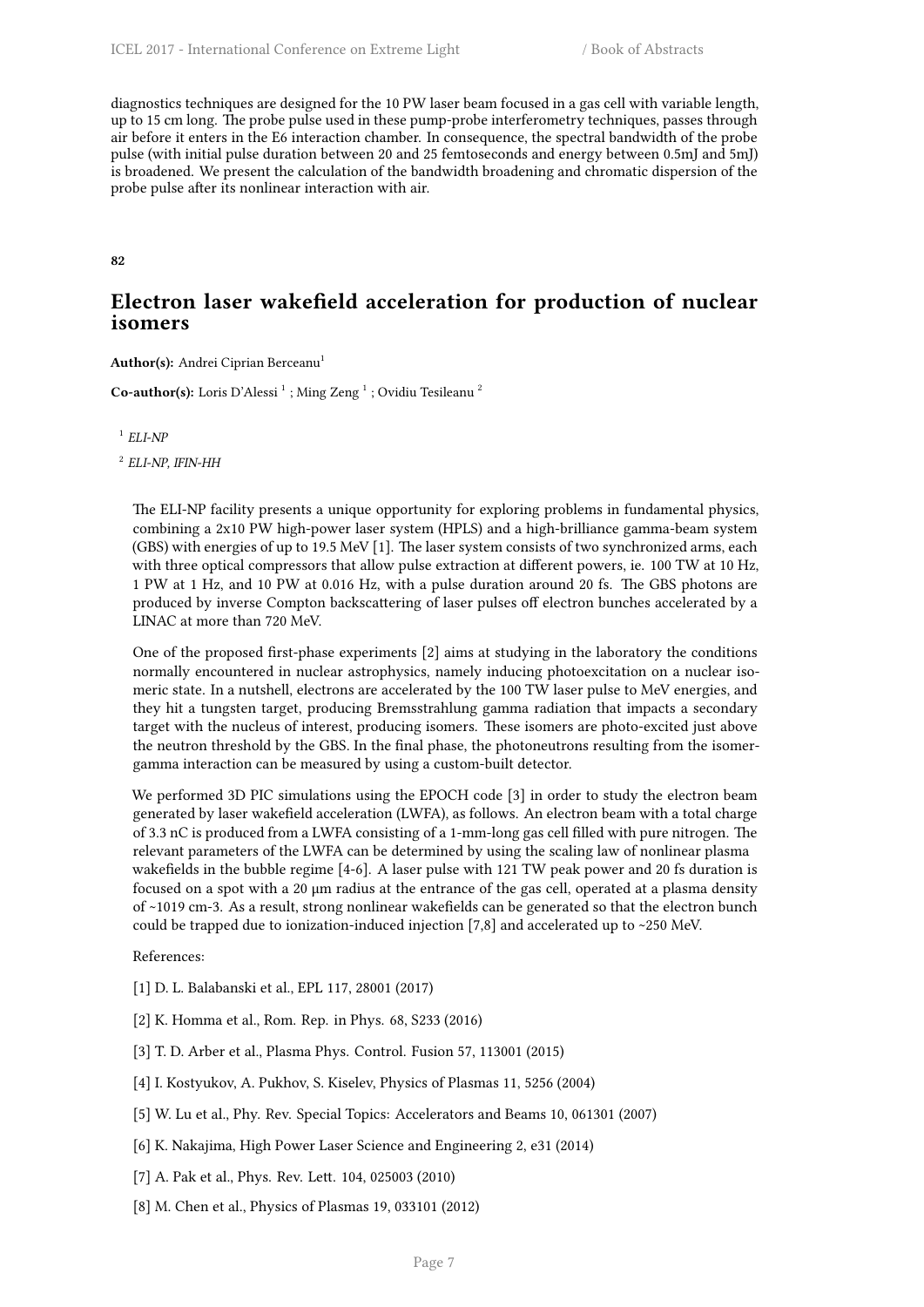#### <span id="page-15-0"></span>**68**

## **Photonuclear reactions measurements with a time projection chamber at the ELI-NP-GBS facility**

Anissa Bey<sup>1</sup>

1 *ELI-NP*

Gamma-induced reaction spectroscopy offers a complementary and yet vital tool for accessing nuclear properties. In the recent years, a marked interest has emerged in near-threshold photo-dissociation reactions for applications in the nuclear structure and nuclear astrophysics fields [1]. Understandably, many of these applications demand precise knowledge of inherently small reaction cross sections.

For instance, recent experiments [2] suggest that a detailed description of  $\alpha$ -clustering in the <sup>12</sup>C and <sup>16</sup>O light nuclei can be inferred from measuring the multi-particle reaction channels <sup>12</sup>C(*γ*,x*α*) and  $^{16}$ O( $\gamma$ ,x $\alpha$ ) respectively. Similarly, the time-reverse  $^{16}$ O( $\gamma$ , $\alpha$ ) $^{12}$ C reaction is a prime candidate for constraining <sup>12</sup>C stellar He-burning rates at the lowest achievable energies in the laboratory.

The Gamma Beam System, GBS, facility at ELI-NP will deliver unique opportunities for photonuclear reaction investigations, reuniting high-luminosity, narrow-bandwidth, and > 90% polarized gamma photon beams. For charged-particle emitting reaction studies, an electronic-readout time projection chamber instrument, ELI-eTPC, is currently being developed. The choice of an eTPC instrument stems from a number of compelling advantages. An extended gas target material favors higher reaction rates while, simultaneously, allowing lower energy detection thresholds. In addition, the e-TPC imaging principle enables complex reaction events disambiguation.

An overview of the projected photonuclear case studies at the GBS facility and advances in the ELIeTPC instrument development will be presented in this contribution.

## References

- [1] D. Filipescu et al., Eur. Phys. J. A 51, 185 (2015).
- [2] W.R. Zimmerman et al., Phys. Rev. Lett. 110, 152502 (2013).

#### **Summary**:

Authors and affiliations:

A. Bey $^1$  for the ELITPC collaboration

<sup>1</sup>ELI-NP/IFIN-HH Institute, Romania

University of Warsaw, Poland

University of Connecticut, USA

#### <span id="page-15-1"></span>**110**

## **Strong Field Physics at Midinfrared Physics**

Cosmin Blaga<sup>1</sup>

<sup>1</sup> *The Ohio State University*

Recent advances in laser technologies had greatly extended strong field ultrafast physics into new directions. One such development has been the rapid proliferation of mid-infrared laser sources, capable of delivering significant increases in ponderomotive forces compared to their visible and near-infrared counterparts. Although for many phenomena and applications the ponderomotive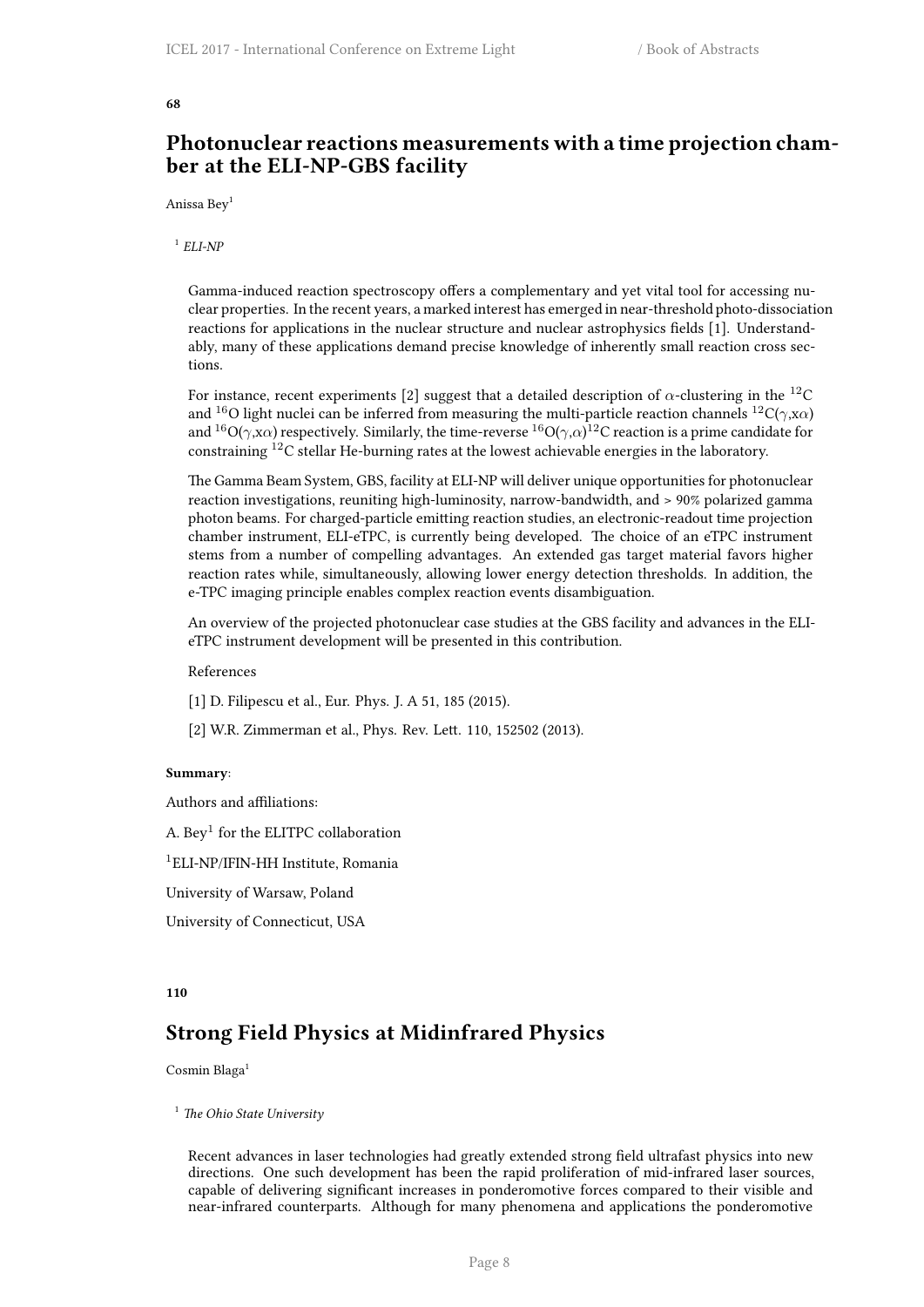increase proved successful, as expected, early experiments also revealed novel and unexpected physical phenomena. In this presentation, I will provide a broad overview of how fundamental strong field physics processes manifest themselves as they transition from near-infrared to mid-infrared wavelengths and discuss (i) high harmonic generation in solids, (ii) electron wave packet dynamics with its application to low energy structures and ultrafast molecular imaging and (iii) the role of molecular vibrations during strong field ionization.

#### <span id="page-16-0"></span>**55**

## **Performance evaluation during the trial operation period of the 5 TW, 1 kHz few-cycle SYLOS laser system of ELI-ALPS**

Author(s): Adam Borzsonyi<sup>1</sup>

**Co-author(s):** Aidas Aleknavicius<sup>2</sup>; Darius Gadonas<sup>3</sup>; Dominik Hoff<sup>4</sup>; Gediminas Veitas<sup>3</sup>; Gerhard G. Paulus<br><sup>4</sup>; Gzegoz Masian<sup>2</sup>; Jonas Adamonis<sup>2</sup>; János Csontos<sup>1</sup>; Károly Osvay<sup>5</sup>; Mate Kovacs<sup>1</sup>; Rimantas Budri Rodrigo Lopez-Martens  $^5$  ; Szabolcs Tóth  $^1$  ; Tomas Stanislauskas  $^3$  ; Zenonas Kuprionis  $^2$ 

1 *ELI-ALPS, ELI-HU Nonprofit Kft., Dugonics tér 13., H-6720 Szeged, Hungary*

2 *EKSPLA Ltd., Savanoriu 237, Vilnius LT-02300, Lithuania*

3 *Light Conversion Ltd., Keramiku str. 2b, 10223 Vilnius, Lithuania*

4 *Institute of Optics and Quantumelectronics, Friedrich-Schiller-Universitat Jena, Max-Wien-Platz 1, 07743 Jena, Germany*

5 *ELI-HU Non-Profit Ltd., Dugonics tér 13., Szeged, Hungary*

The Hungarian site of the Extreme Light Infrastructure, ELI-ALPS aims to host the next generation of attosecond science [1], hence its primary pump sources require breakthrough developments also in terms of pulse duration, average power, stability and reliability. One of the five main laser systems for driving plasma and gas-based HHG stages, is a state-of-the-art 1 kHz repetition rate, few-cycle laser called SYLOS. Output parameters to be reached before 2020 are 20 TW peak power, a pulse energy of 100 mJ and a duration shorter than two optical cycles (<5 fs), with outstanding energy, carrier-envelope phase (CEP) and pointing stabilities as well as high spatiotemporal quality.

The current state of the SYLOS laser system already sets a new standard in ultrafast laser technology [2]. During the recently finished first implementation phase and subsequent trial operation period, the laser system demonstrated outstanding performance and reliability while it was running with full specifications for 6 months at least 8 hours a day. The front-end utilizes passive difference frequency generation method to provide excellent CEP-stabilization [3]. The overall stability is primarily ensured by an advanced diode-pumped solid state pump system [4], which drives a sequence of NOPCPA stages [5]. This technology allows the central wavelength of the pulses to be easily tunable and the spectrum could be tailored by simply changing the pump pulse delays and phase-matching angles. Compression of the pulses carried out in large aperture bulk glass blocks and then positively chirped mirrors under vacuum conditions. The recently measured output peak parameters are 54 mJ pulse energy and sub 9 fs duration, which translates into 5.5 TW peak power, long-term CEP stability around 220 mrad RMS, energy stability better than 0.9% while the spectrum spans over 300 nm around 880 nm central wavelength at the highest peak power.

During the half-year long trial period, various experiments were performed to verify the pulse characteristics. Chirp-scan, autocorrelation, Wizzler and stereo-ATI measurements have independently confirmed the sub-9 fs pulse duration. The in-loop and out-of-loop CEP stability was cross-checked between f-to-2f and stereo-ATI devices. Moreover, the inherent CEP stability of the system without feedback loop was also found to be surprisingly good thanks to the passive CEP stabilization of the front-end. The polarization contrast was better than 1000:1. The temporal contrast was also measured independently with Sequoia and Tundra cross-correlators, and on the ns scale with a fast photodiode and GHz oscilloscope as well. According to these measurements, the pedestal consists of parametric superfluorescence almost exclusively and stays below the 10-7 level on about 100 ps long duration, which correlates to the pump pulse length. By proper adjustment of the pump pulse delay, a pre-pulse contrast of 10-11 was reached at 30 ps before the pulse peak. In order to reveal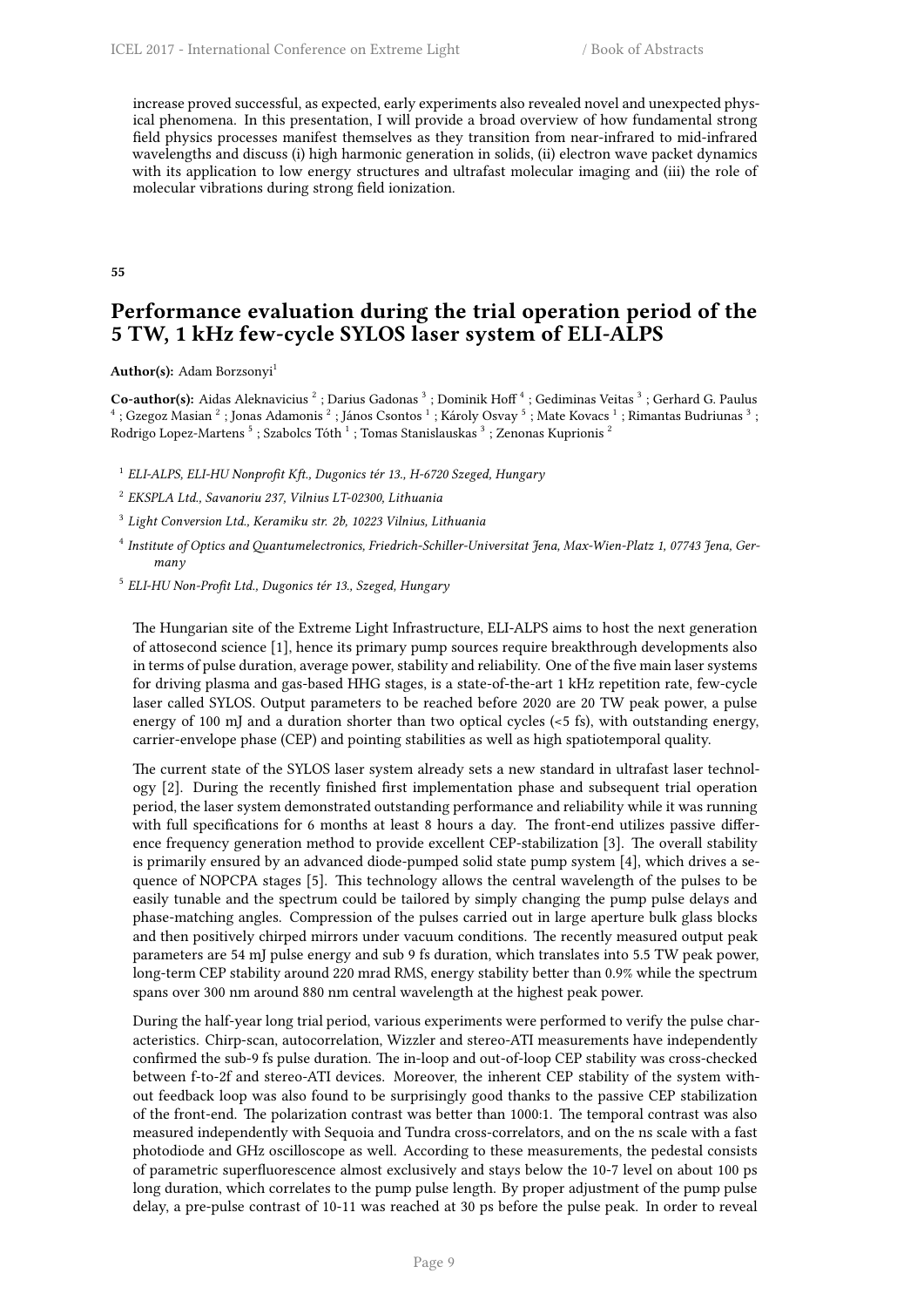the influence of temperature changes, pointing- and wave front stability was recorded for more than eight hours on several occasions. Except for the short warm-up times caused by intentional pump energy level changes, the wavefront and the beam pointing stability remained constant during these long-term logging periods.

To sum up briefly, the ELI-ALPS SYLOS laser system has demonstrated excellent long-term stability and reliability. While its development is still ongoing, it already exhibits state-of-the-art output parameters and expected to be one of the flagship laser sources of ELI-ALPS in the near future.

#### References:

- [1] http://www.eli-alps.hu/
- [2] R. Budriūnas et al. Opt. Exp. 25, 5707 (2017)
- [3] R. Budriūnas et al. J. of Opt. 17,094008(2015)
- [4] J. Adamonis et al. Appl. Opt. 55,8007 (2016)
- [5] T. Stanislauskas et al. Opt. Exp, 22, 1865 (2014)

#### **Summary**:

The 5 TW, 1 kHz, passively CEP-stabilized ELI-ALPS SYLOS few-cycle laser system demonstrated stateof-the-art output parameters, excellent overall stability and reliability during the recently finished halfyear trial operation period. Long-term performances were cross-checked by several different experimental methods.

#### <span id="page-17-0"></span>**48**

## **The impact of GDD and phase difference of ultrashort light pulses on the THz radiation generation from two-color asymmetric air plasma**

Author(s): Roland Flender<sup>1</sup>

Co-author(s): Adam Borzsonyi<sup>2</sup>; Krisztina Sárosi<sup>2</sup>; Viktor Chikan<sup>2</sup>

<sup>1</sup> *University of Szeged*

2 *ELI-ALPS*

The terahertz radiation from two-color asymmetric air plasma receive great attention recently, since its potential use in all air terahertz spectrometers is very promising. In this scheme, the secondharmonic field of a femtosecond laser field is combined with its fundamental, which accelerates charges of air plasma produced by the focused laser pulses. This process ultimately generates an intense THz pulse with very broad frequency spectrum. Both the initial group delay dispersion (GDD) and the phase difference of the combined ultrashort light pulses play an important role in the quality and the quantity of the produced terahertz radiation. Our goal is to study the role of these two parameters during the generation of THz radiation.

A Ti:Sa frontend (TeWaTi laboratory at University of Szeged) is used as a light source (30 fs, 1.2 mJ, 200 Hz, 800 nm) The dispersion of the light pulses is controlled by an acousto-optical programmable dispersive filter (AOPDF), manufactured by Fastlite (Dazzler). The phase difference between the fundamental and its second harmonic is controlled by the distance between the SHG crystal and the focal plane. The THz radiation is detected by electro-optic sampling in a ZnTe crystal.

The key findings are that the GDD and the phase difference between the pulses together have a significant impact on the terahertz peak amplitude and spectrum. The THz peak amplitude shows interesting oscillation as a function of initial GDD of the infrared pulse, since nonlinear conversion strongly depends on the phase difference between the fundamental and SH fields. The observation was the shift in chirp from the transform limited duration in terms of the generation of the strongest THz pulse. Group velocity mismatch in the BBO separate the ultrashort pulses, therefore stretched pulses have better overlap than transform limited ones.

Numerical simulations are performed and confirmed our theories. The simulation is based the core of the codes similar to the one presented by Kim et al. [1], but included more detailed ultrashort pulse propagation models. Group velocity is taken into account, in air the SH beam fall behind the fundamental beam. THz field generation is more optimal when the fundamental pulse is stretched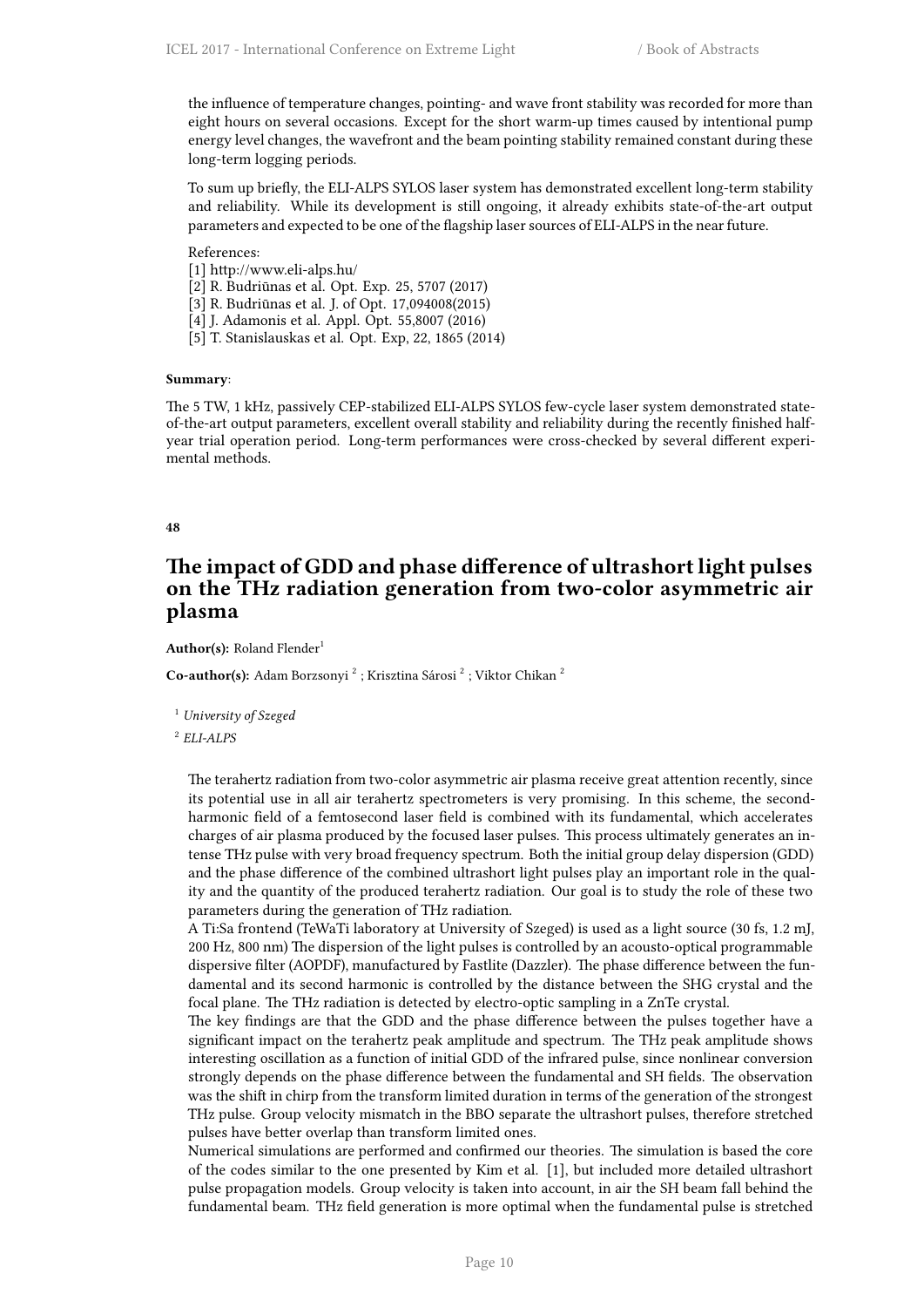to achieve better temporal overlap with the SH pulse, instead of being transform limited [2]. The relative phase between the fundamental and SH fields have huge impact on the THz signal [1]. This phase changes with the dispersion tuning and creates oscillation, which we experienced experimentally. The simulations and experiments are in reasonable agreement.

In conclusion, it has been shown that the dispersion has important impact on the terahertz radiation producing strong oscillations as function of GDD and the phase difference of the ultra-short pulses. A key observation is that the maximum terahertz intensity is found shifted from the transform-limited duration of the fundamental pulse, which has been the result of the group-delay mismatch of the fundamental and second harmonic light pulse through the type I BBO crystal. The next step in this work to further explore the dispersion at higher order, and to investigate the impact of dispersion on the frequency composition of the terahertz radiation.

- 1. K. Y. Kim et al. IEEE J. QElectronics 48(6) 797-805 (2012)
- 2. R. Flender et al Proc. SPIE 10228 102281B (2017)

## <span id="page-18-0"></span>**62**

## **ATTOLAB: a versatile and integrated facility for attosecond physics and chemical physics**

David Bresteau<sup>1</sup>

1 *1LIDYL, CEA, CNRS, Université Paris-Saclay, CEA Saclay, 91191 Gif-sur-Yvette, France*

David Bresteau (1), Carlo Spezzani (1,2), Bertrand Carré (1), Olivier Tchebakoff (1), Jean-François Hergott (1), Pascal D'Oliveira (1), Maël Delhinger (3), Franck Delmotte (3), David Dennetiere (4), Sébastien Derossi (3), Julien Lenfant (1), François Polack (4) and Thierry Ruchon (1)

1 LIDYL, CEA, CNRS, Université Paris-Saclay, CEA Saclay, 91191 Gif-sur-Yvette, France

2 Elettra-Sincrotrone Trieste, Area Science Park, 34149 Trieste, Italy

3 Univ Paris Saclay, CNRS, Inst Opt, Lab Charles Fabry,Grad Sch, F-91127 Palaiseau, France.

4 Synchrotron SOLEIL, BP 48, F-91192 Gif Sur Yvette, France

In recent years, increased reliability and stability of ultrafast energetic lasers based on Ti:Sapphire technology has raised the interest of a broad community of users appealed by ultrashort Vacuum UltraViolet (VUV) sources. In particular, focusing these lasers on gas targets, the process of High order Harmonic Generation (HHG) supplies an XUV spectrum that shows unique specificities as for its high degree of coherence, its low duration, which lies in the attosecond to femtosecond range, and its excellent synchronization to a Visible-IR laser that may be used for pump-probe experiments. Starting from a  $\lambda$ =800 nm wavelength, typical HHG spectra lie in the 10 eV-120 eV range, which can address a large variety of applications from solid state physics (e.g. spin dynamics, dynamics of the so-called Dirac fermions in topological insulators, multi-ferroic materials, e.g., oxides) and gas phase chemical physics (e.g. time-resolved photoionization in the core- and valence shell of atoms/molecules, highly non linear harmonic spectroscopy…).

Based on this scientific landscape, we designed an ultrafast XUV facility which offers free-ports to users from solid state and chemical physics backgrounds. The laser system, which has been developed at Attolab, in collaboration with Amplitude Technologies, is a Ti:Sapphire system which delivers 23 fs CEP stabilized pulses of 2 mJ at a 10kHz repetition rate. The beam is focused in a continuous gas jet to produce HHG spectra. A first XUV beamline, currently under commissioning, has be designed by consensus among potential users and coupled to this HHG source. It finally offers three kinds of XUV light beams, that can be commuted within 15 min without changing any other experimental parameter: a very broadband, broadband, and narrowband operating points. The spectral bands extend over the full 10-100 eV range, with respectively 20 eV, 1 to 5 eV and 100 meV FWHM, corresponding to pulse durations in the 100 as, 1 fs and 10 fs ranges. All are synchronized, down to attosecond precision with laser pump beams. Extreme care has been taken to provide a very stable and reproducible beamline which meets the needs of the scientific community. In this communication, the performance and technological choices for this beamline will be presented.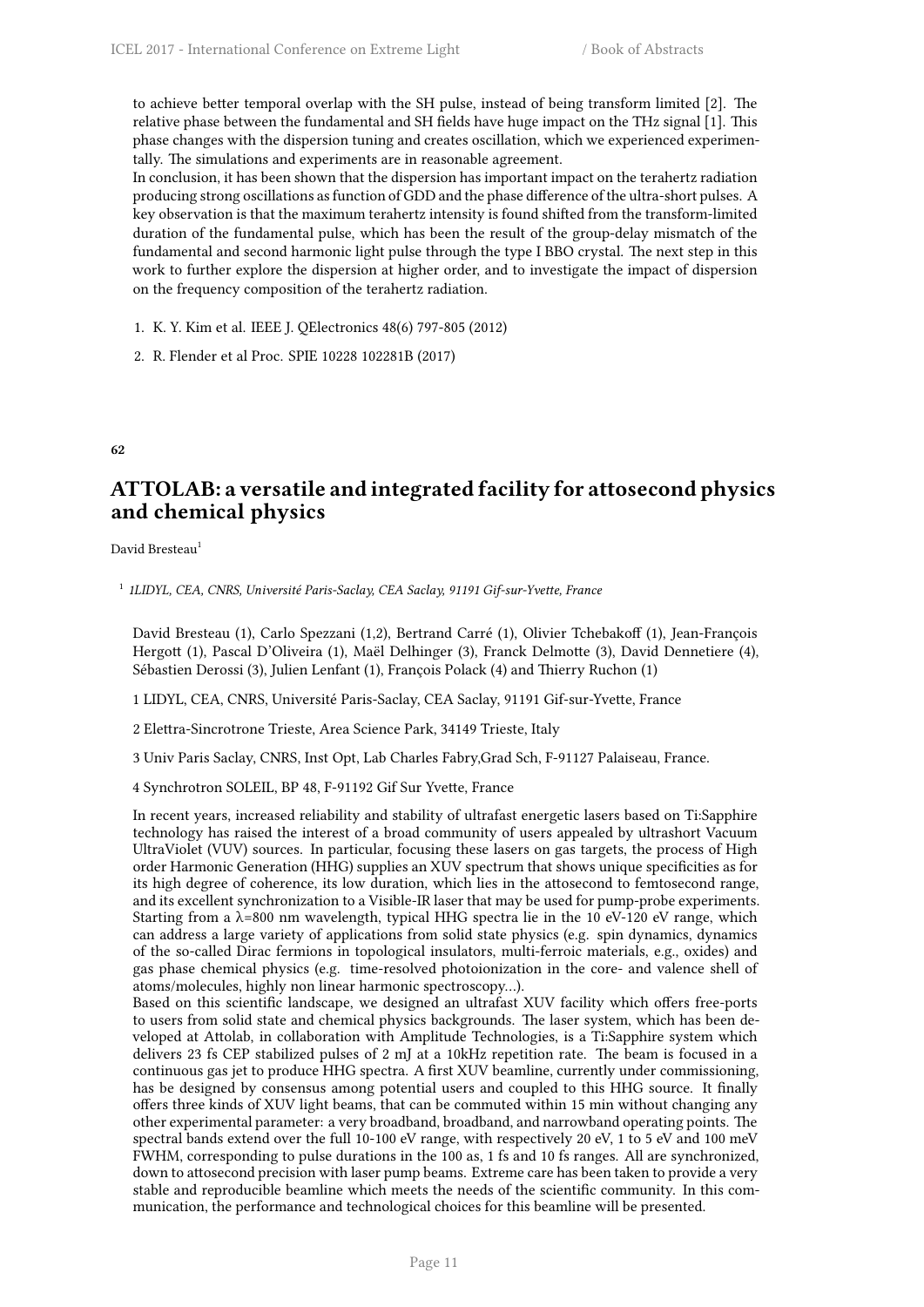#### <span id="page-19-0"></span>**81**

## **Octave-spanning, CEP stabilized, repetition rate-scalable OPCPA frontend based on Yb:KGW laser**

Darius Gadonas<sup>1</sup> ; Gediminas Veitas<sup>1</sup> ; Ignas Balčiūnas<sup>2</sup> ; Karolis Jurkus<sup>1</sup> ; Rimantas Budriūnas<sup>3</sup> ; Tomas Stanislauskas<sup>1</sup>

1 *Light Conversion*

2 *Light Conversion, Vilnius University*

3 *Light Conversion / Vilnius University*

Optical parametric chirped pulse amplification (OPCPA) is the state-of-the-art technique for producing powerful ultrashort light pulses for advanced scientific applications. We present a cascaded OPA setup that takes advantage of reliability, compactness and stability of mature femtosecond Yb:KGW laser systems, and exploits these properties to produce broadband multi-μJ pulses ideal for seeding OPCPA systems operating in the NIR range.

The experimental setup, shown in fig. 1, consists of two white light generation stages and several optical parametric amplification stages, which can be based on BBO or LBO crystals.

## Indico rendering error

Could not include image: [403] Error fetching image

Difference frequency generation between 515nm second harmonic pulses and the Stokes extension of WLG pumped at 515nm results in passively CEP stabilized pulses tunable from 1.3μm to 2μm. Filamentation of these pulses in YAG or sapphire produces CEP stabilized white light, smoothly covering the 500nm-1.7μm range, well suited to seed subsequent NOPA stages. Since parametric fluorescence is confined to the ~250fs duration of the Yb:KGW pulses, excellent temporal contrast is maintained on longer timescales.

We tested 3 different OPCPA frontend setups based on this general scheme. The systems differed in OPA configurations (BBO only or BBO+LBO) and repetition rate (1kHz or 100kHz). With the Yb:KGW laser we used, several microjoule pulses can be produced at 100kHz, while up to 110 microjoule can be delivered at 1kHz repetition rate, while maintaining bandwidth and energy stability. The parameters achieved with different setups will be discussed in more detail in the conference.

Furthermore, we demonstrate the capability of the setup to run for extended periods of time without user intervention (fig. 2a) and produce amplified pulses with octave-spanning spectra, when BBO and LBO amplification stages are combined (fig. 2b)

#### Indico rendering error

Could not include image: [403] Error fetching image

Overall, the presented OPCPA frontends produce broadband, multi-μJ pulses with high CEP and energy stability and long-term reliability. Our systems will facilitate continued progress in the development of pump sources for attosecond science.

#### **Summary**:

We present developments of seed sources for broadband OPCPA systems operating in the NIR. A compact cascaded OPA setup for transforming femtosecond Yb:KGW laser radiation into broadband, passively CEP stabilized pulses with ~100 microjoules of energy at 1kHz repetition rate, near-single-cycle bandwidth at ~900nm central wavelength and <150mrad CEP stability, is shown. We also discuss the scaling of the setup to 100kHz repetition rate and capabilities of long-term operation.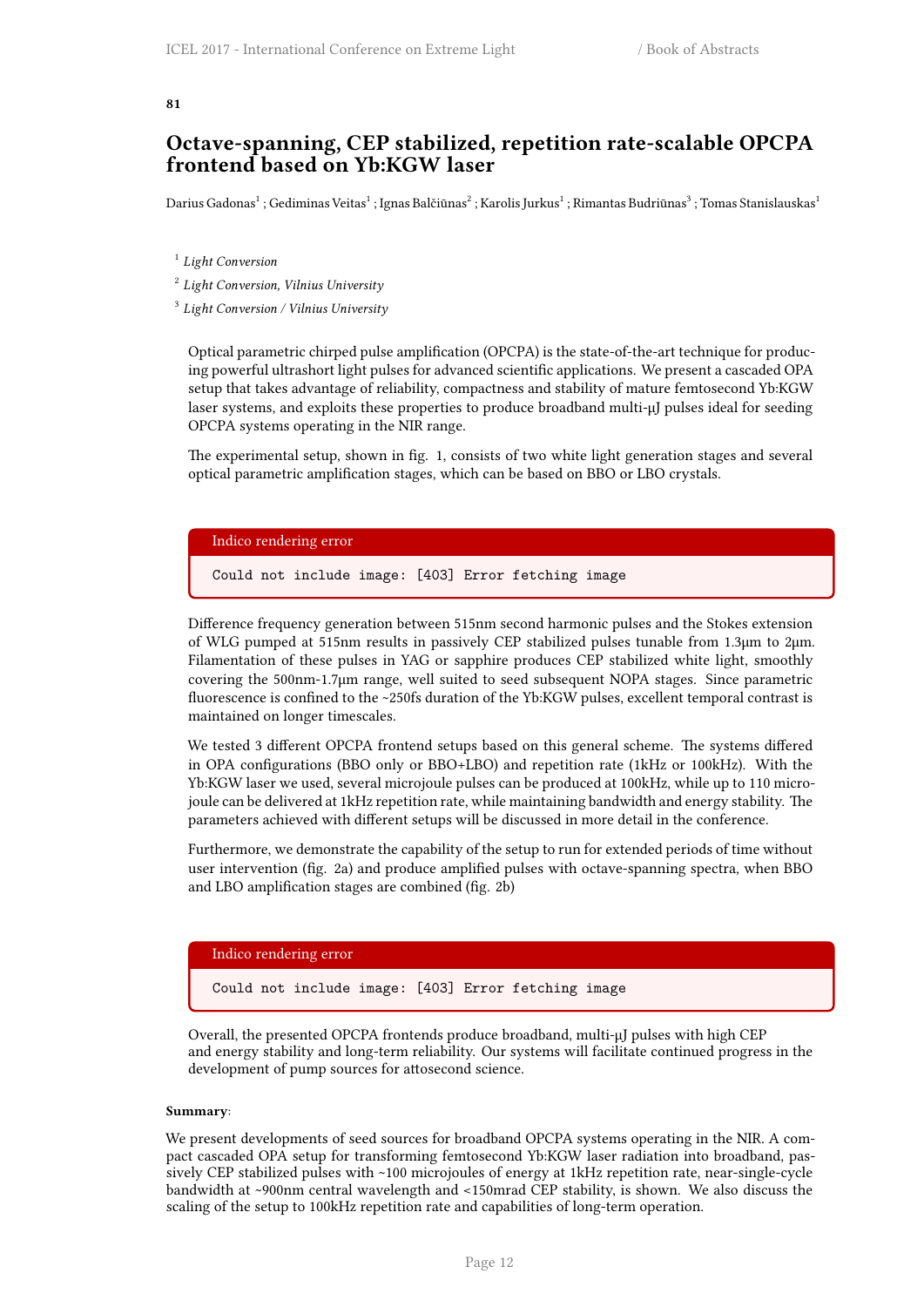## **Experiments on laser-driven proton acceleration at PEARL facility**

<span id="page-20-0"></span>Author(s): Konstantin Burdonov<sup>1</sup>

Co-author(s): Alexander Soloviev<sup>1</sup>; Alexey Eremeev<sup>1</sup>; Alexey Kuzmin<sup>1</sup>; Andrey Shaykin<sup>1</sup>; Andrey Sladkov  $^1$  ; Efim Khazanov  $^1$  ; Ilya Shaykin  $^1$  ; Ivan Yakovlev  $^1$  ; Julien Fuchs  $^2$  ; Mikhail Starodubtsev  $^1$  ; Revet Guilhem  $^2$  ; Ruslan Osmanov  $^1$  ; Sergey Pikuz  $^3$  ; Vladislav Ginzburg  $^1$ 

1 *IAP RAS*

2 *IAP RAS, Ecole Polytechnique*

3 *JIHT RAS*

We present the results of laser-driven proton acceleration experiments in TNSA regime at femtosecond sub-petawatt level OPCPA-based laser facility PEARL. Laser pulse with wavelength 910 nm, duration 60 fs and energy up to 10 J was focused to the surface of aluminum foil with thickness from 0.5 µm to 10 µm with help of f/4.2 parabolic mirror in the vacuum chamber. Target was arranged at an angle of 45<sup>°</sup> to the incident radiation. The accuracy of the positioning of the target in the focal spot was provided by original method of fine alignment of the target and by use of adaptive wavefront correction system.

We used two different methods of energetic proton beams detection. First were the radiochromic films (RCF) assembled in a stack. Darkening of films by proton radiation allows restoring the energy and angular spectra of accelerated proton beams. Thomson parabola spectrometer in which accelerated particles deviate from its original path under the influence of collinear magnetic and electric fields, depending on speed and charge-mass ratio, also allowed to identify the variety and energy spectra of accelerated light positive ions. The K-alpha emission of the target was measured with help of spatially resolved x-ray spectrometer. The temporal contrast of OPCPA laser systems supposed to be very high, thus we did not utilize any contrast enhancement techniques.

Maximum energies of accelerated protons measured by the RCF-stack were in the range of 43.3 to 44.1 MeV and generated by 7.5 J laser pulse focused upon a 0.8 µm aluminum foil. To the best of our knowledge this is a world record for laser pulse with energy less than 10 J. The proton energy spectra measurements are in a good agreement with the data from Thomson parabola data and temperature estimations made with help of X-ray diagnostics. Thomson parabola also registered the signs of accelerated carbon and oxygen ions.

**69**

## <span id="page-20-1"></span>**Single plasma mirror solutions for back-reflection mitigation in 10 PW high-power laser experiments**

Mihail Cernaianu<sup>1</sup>

1 *IFIN-HH/ELI-NP*

M.O. Cernaianu1, P. Ghenuche1, D. Ursescu1, Y. Hayashi2, H. Habara2, F. Negoita1, B. Diaconescu1, D. Stutman1 and K. A. Tanaka1

1Horia Hulubei National Institute for R&D in Physics and Nuclear Engineering (IFIN-HH) – Extreme Light Infrastructure – Nuclear Physics (ELI-NP), Bucharest-Magurele, Romania

2Graduate School of Engineering, Osaka University, Osaka, Japan

Recent measurements with PW class lasers demonstrated that energies of up to 3% of the incident laser energy can be back-reflected in the laser system 1 and that modulations of the target surface can occur due to the radiation pressure [1, 2]. Given the foreseen intensities in the ELI-NP experiments in the range of 1022-1023 W/cm2, back-reflections of the main laser pulse can occur from the distorted plasma, leading to irreversible damages of the beam transport system optics or even to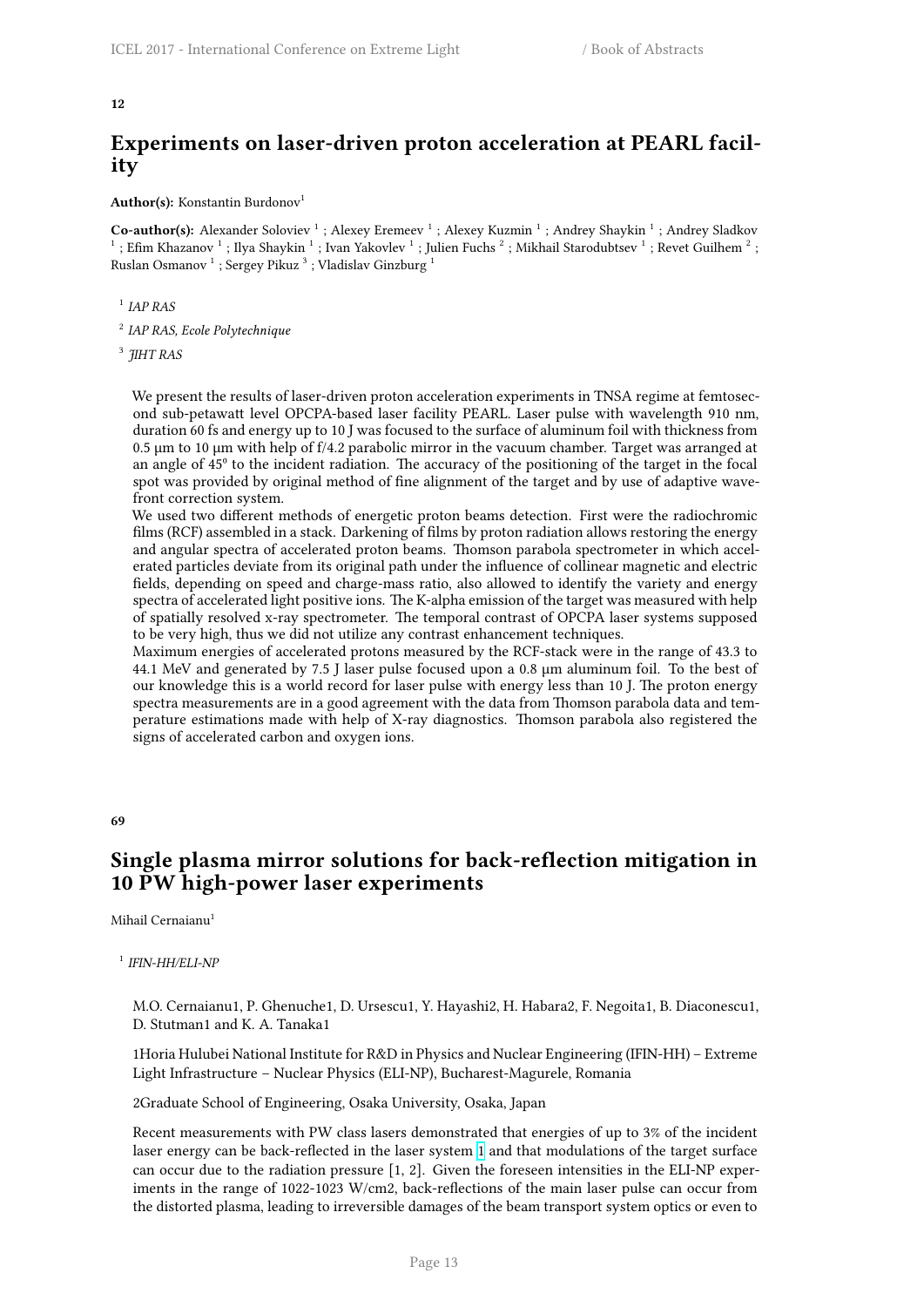the laser amplification chain. Moreover, the debris generated from the laser – target interaction can damage the focusing optics and decrease their performance from only a few shots. Therefore, different solutions for suppressing the back-reflection are being investigated based on a single plasma mirror configuration. We present hydrodynamic and PIC simulations for an ultra-high contrast 10 PW laser pulse interaction with different plasma mirror targets, and discuss their limitations.

#### References

- 1 S. Ter-Avetisyan, et al., Optics Express 24 (24), 28104 (2016)
- 2 H. Vincenti, et al., Nature Commun. 5, 3403 (2014)

#### **11**

## <span id="page-21-0"></span>**Effect of viscosity on propagation of MHD waves in astrophysical plasma**

Alemayehu Cherkos<sup>1</sup>

<sup>1</sup> *Addis Ababa University, Institute of Geophysics Space Science and Astronomy*

We determine the general dispersion relation for the propagation of magnetohydrodynamic (MHD) waves in an astrophysical plasma by considering the effect of viscosity with an anisotropic pressure tensor. Basic MHD equations have been derived and linearized by the method of perturbation to develop the general form of the dispersion relation equation. Our result indicates that an astrophysical plasma with an anisotropic pressure tensor is stable in the presence of viscosity and a strong magnetic field at considerable wavelength.

#### **65**

## **Future photo-fission studies at ELI-NP – the beginning of a new era**

Author(s): Deepika Choudhury<sup>1</sup>

Co-author(s): Andreas Oberstedt <sup>1</sup>; Attila Krasznahorkay <sup>2</sup>; Coban Sevla <sup>3</sup>; Dimiter Balabanski <sup>1</sup>; Janos Gulyas  $2^2$ ; Lorant Csige  $2^2$ ; Margit Csatlos  $2^2$ ; Paul Constantin  $1$ 

- 1 *Extreme Light Infrastructure Nuclear Physics (ELI-NP) / Horia Hulubei National Institute for R&D in Physics and Nuclear Engineering (IFIN-HH), Bucharest-Magurele, 077125, Romania*
- 2 *Institute of Nuclear Research, Hungarian Academy of Sciences, 4026 Debrecen, Hungary*

<sup>3</sup> *Akdeniz University, Dumlupinar Bulvari, 07058 Antalya, Turkey*

The Extreme Light Infrastructure - Nuclear Physics facility, ELI-NP, a state-of-the-art laboratory dedicated for nuclear physics research with extreme electromagnetic fields, is expected to become operational by the end of 2018. Along with two 10 PW high power laser system (HPLS), it will host a brilliant gamma beam system (GBS) [1,2] delivering photon beams with high spectral density  $\sim 10^4$ photons/s/eV), high resolution (band width  $\geq 0.5\%$ ) and high degree of linear polarization (>95%) [3]. This will enable precise photo-nuclear measurements in the 0.2-19.5 MeV energy range and will also overcome the existing limitations on photo-fission experiments carried out till date, hence opening a new era for high resolution measurements of sub-barrier transmission resonances in the fission decay channels with cross sections down to  $\Gamma \sigma \approx 0.1$  eV b [4].

The photo-fission experimental campaign at ELI-NP mainly aims at measuring the absolute photofission cross section of actinide nuclei with high precision, and to study the fission fragment characteristics like energy, mass, charge and angular distributions, as well as the ternary fission products using the high-intensity, quasi mono-energetic γ-ray beams produced at ELI-NP. The study of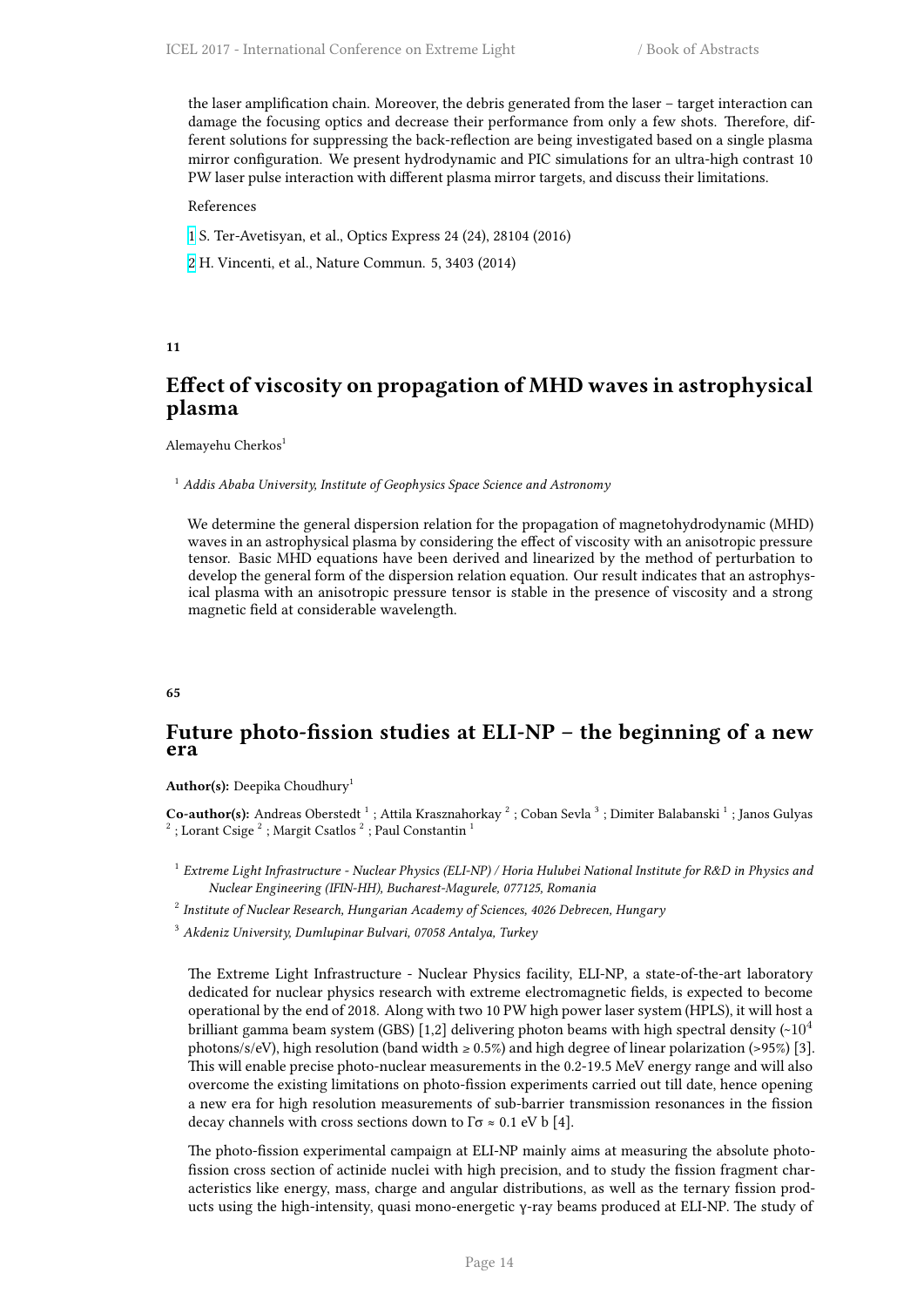ternary photo-fission will become possible for the first time due to the high intensity of the ELI-NP γ beam. An important goal is to resolve the so-far unobserved fine structure of the isomeric shelf by decomposing it into individual transmission resonances, and to observe the predicted nucleon clusterization phenomena in super- and hyper-deformed states of the actinides [4]. The polarized γ beams provide an excellent opportunity to study the space asymmetry of the angular distribution of the fission fragments and the correlation between the space asymmetry and the asymmetry of the fission process [4,5].

In order to make these measurements possible, we are developing two new detector arrays based on existing, well-understood cutting-edge technologies. The first setup, called ELITHGEM, is an array of 12 thick gas electron multipliers (THGEM) inside a low-pressure gas chamber, dedicated to the measurement of cross sections and fission fragment angular distributions as a function of the photon energy. This detector array covers almost a full solid angle (around 80% of  $4\pi$ ) and has an angular resolution of about 5°. The second setup, called ELI-BIC, includes a set of four double-sided Frischgrid Bragg ionization chambers to investigate the fission fragment characteristics. Each ionization chamber will be coupled with eight ∆E-E detectors (covering about one *π* solid angle) for the study of ternary fission [4].

The present status of development of the above mentioned detector arrays will be reported along with the results from test experiments carried out to check the sensitivity and functionality of the detectors. The near future plans for in-beam test experiments at the existing neutron and γ-beam facilities will also be presented along with our future plans for photo-fission experiments with the GBS at ELI-NP.

- 1 N. V. Zamfir, Nucl. Phys. News 25:3, 34 (2015).
- 2 S. Gales et al., Physica Scripta 91, 093004 (2016).
- [3] O. Adriani et al., arXiv:1407.3669v1 [physics.acc-ph].
- [\[4](http://i66.tinypic.com/wa63cz.png)] D. L. Balabanski et al., Rom. Rep. Phys. 68, S621 (2016).
- [\[5](http://i67.tinypic.com/bej0gk.png)] L. Csige et al., Phys. Rev. C 87, 044321 (2013).

## **96**

## <span id="page-22-0"></span>**Acceleration of electrons and positrons in beam-driven plasma accelerators**

Sebastien Corde<sup>1</sup>

1 *Ecole Polytechnique*

Plasma accelerators driven by particle beams promise high electric fields and high efficiencies, and are increasingly considered as a mean to make future electron-positron colliders more compact and affordable. Beam-driven plasma acceleration of electrons and positrons has recently seen a rapid experimental progress, in particular with experiments conducted at the FACET facility (Facility for Advanced Accelerator Experimental Tests) at SLAC National Accelerator Laboratory.

I will present an overview of the key results for plasma acceleration of both electrons and positrons, obtained by the E200 collaboration during the 2012-2016 FACET experimental runs. For electrons, the acceleration of a distinct bunch was achieved with high energy efficiency 1, and the field structure of the highly nonlinear plasma wake has been characterized 2. Very high fields in a beam-ionized high-ionization-potential gas were also generated, unveiling important physical processes such as particle beam self-focusing [3]. The more challenging problematic of positron acceleration will also be reviewed. A new regime where energy is efficiently transferred from the [f](http://i66.tinypic.com/wa63cz.png)ront to the rear within a single positron bunch was discovered. The self-loading of [th](http://i67.tinypic.com/bej0gk.png)e wake leads to the formation of a narrow energy spread bunch of positrons [4]. The acceleration of a distinct positron bunch in a plasma wake was also demonstrated at the culmination of the five-year campaign, in an experiment spanning nonlinear to quasi-linear regimes and unveiling beam loading effects. Finally, the use of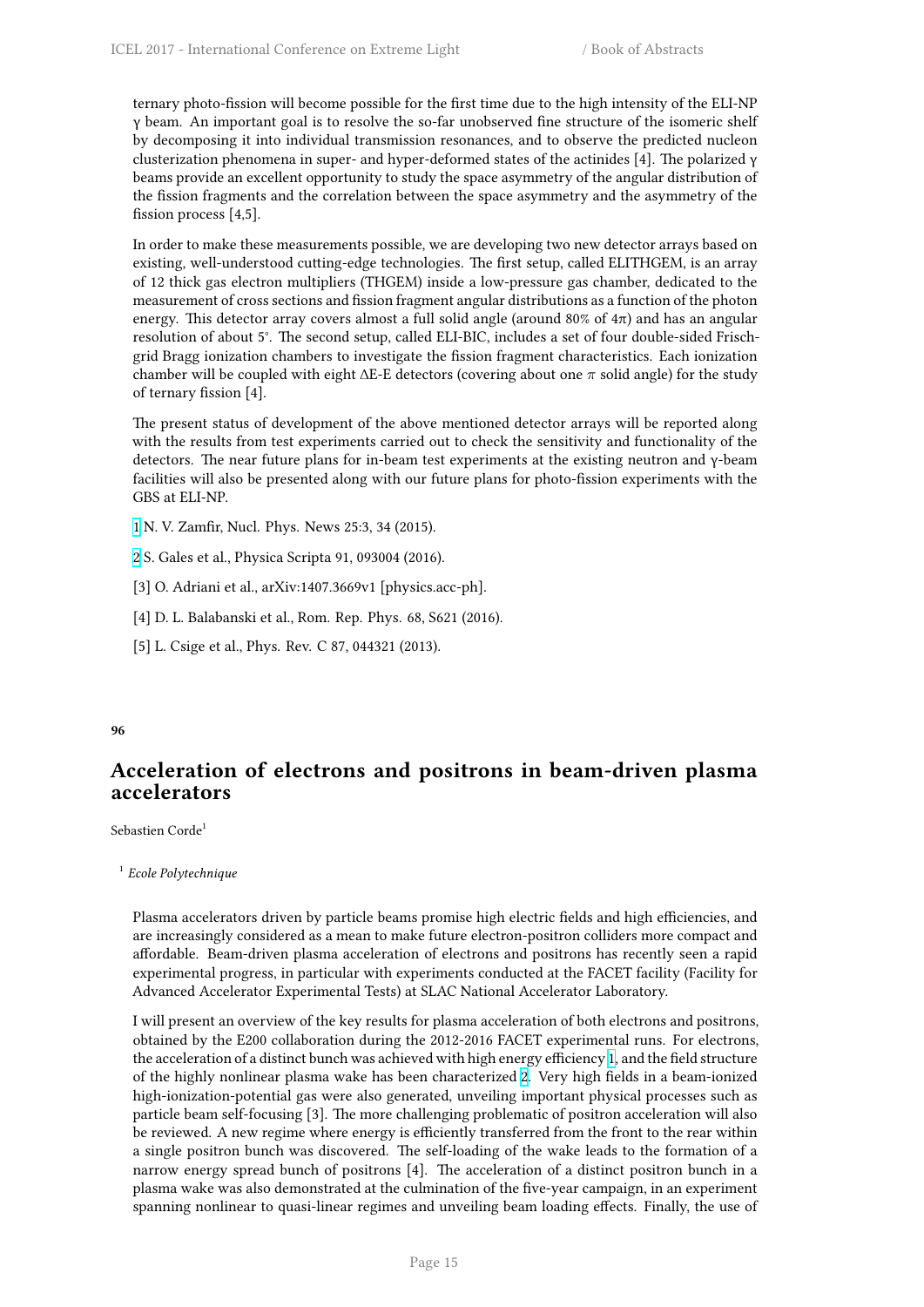hollow plasma channels for positrons was also investigated [5], and positrons have been successfully accelerated in these tubes of plasma.

1 M. Litos et al., Nature 515, 92 (2014).

- 2 C. E. Clayton et al., Nat. Commun. 7, 12483 (2016).
- [3] S. Corde et al., Nat. Commun. 7, 11898 (2016).
- [4] S. Corde et al., Nature 524, 442 (2015).
- [\[5](http://i66.tinypic.com/wa63cz.png)] S. Gessner et al., Nat. Commun. 7, 11785 (2016).

## **30**

## **Meter-size Gratings for ELI-NP 10PW Laser**

<span id="page-23-0"></span>Arnaud Cotel<sup>1</sup>

<sup>1</sup> *HORIBA Jobin Yvon*

In the frame of the ELI-NP (Romania) dual 10PW beamlines laser [3] currently under integration by Thales Optronique, HJY has successfully manufactured the Gold-coated, 1480gr/mm, Meter-size gratings for the two pulse compressors. We will describe our new Meter-size gratings facility (handling equipments, manufacturing processes, characterization instruments) and the key performances obtained on these 10PW laser pulse compression gratings.

For 10PW class laser, the grating groove profile has to be perfectly tailored to allow a high efficiency over a broadband spectrum centered around 800nm and also able to work for an angle of incidence far from the Littrow configuration. On the other hand, we will demonstrate how we have achieved a high wavefront quality of the Meter-size Gratings by using state-of-art polishing technology and associated metrology for the substrate in addition to a well-controlled holographic recording process.

The resulting performances of absolute efficiency, diffracted wavefront and laser induced damage threshold (LIDT) measurements of the manufactured Meter-size gratings will be described in details.

1 Tae Jun Yu et al, "Generation of high-contrast, 30 fs, 1.5 PW laser pulses from chirped-pulse amplification

Ti:sapphire laser", Opt. Express 20 (10), 10807-10815 (2012).

2 D. Papadopoulos et al, "The Apollon-10P project: Design and current status", Advanced Solid State Lasers

[\(2](http://i66.tinypic.com/wa63cz.png)013). doi:10.1364/ASSL.2013.ATu3A.43

[3] F. Lureaux et al, "Design and initial results of 10 PW Laser for ELI-NP", The European Conference on

[L](http://i67.tinypic.com/bej0gk.png)asers and Electro-Optics (2015).

#### **Summary**:

We present the latest developments of Meter-size gratings production for multi-Petawatt laser pulse compression. Multi-Petawatt laser projects [1, 2] in progress all over the world (ELI, ILE Apollon, GIST, SIOM, ...) require Meter-size gratings to recompress the tremendous amplified energy ( $\geq$  200J) in a very short pulse ( $\leq$  20fs) and achieve the 10PW-class laser peak power. A pulse compressor with 4 goldcoated holographic gratings optimized in near-IR wavelength and having a more than one meter length is needed. A new facility (NANOLAM) has been built at HORIBA Jobin Yvon (HJY), dedicated to the production of the world largest diffraction gratings.

**53**

## <span id="page-23-1"></span>**Quantum entanglement in strong-field ionization**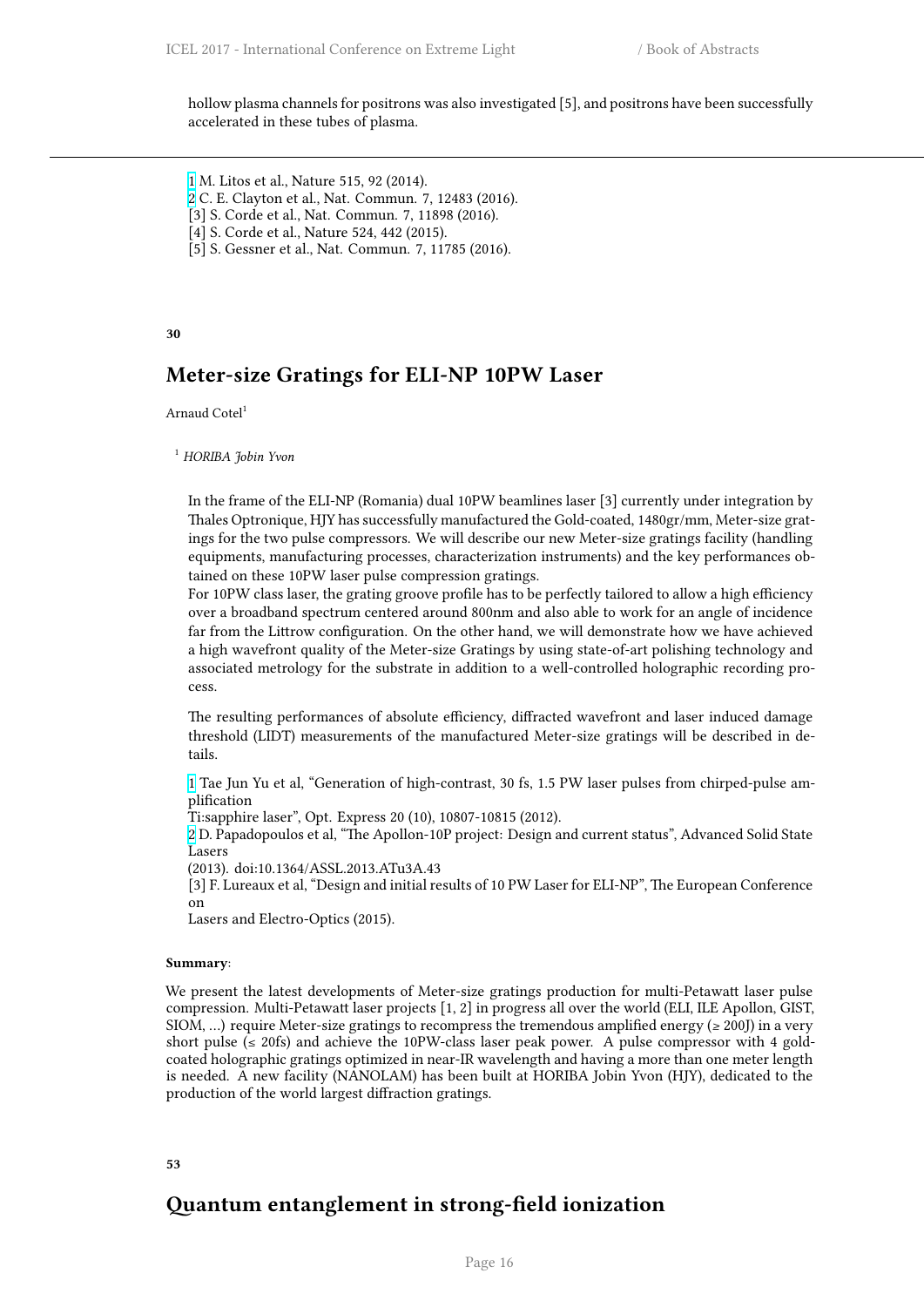**Author(s):** Attila Czirják<sup>1</sup>

Co-author(s): Mihály Benedict<sup>2</sup>; Szilárd Majorosi<sup>2</sup>

- 1 *ELI-ALPS*
- <sup>2</sup> *University of Szeged*

Strong-field ionization of an atom by a suitably strong laser pulse plays a fundamental role in attosecond physics 1: it liberates an electron from its atomic bound state into the continuum 2, which is the first step of the very successful three-step model [3] underlying our understanding of highorder harmonic generation [4]. Currently, the resulting experimental techniques enable to measure the electrons' dynamics in atoms and molecules with attosecond time resolution [5, 6]. The above strong-field proc[es](http://i66.tinypic.com/wa63cz.png)s can also create quantum entanglement between the liberated electro[n a](http://i67.tinypic.com/bej0gk.png)nd the parent ion-core, which has a time-dependence closely related to that of the driving laser pulse [7- 9], thereby opening the possibility to control their pair entanglement by the features of the laser pulse.

In this contribution, we present 3D simulation results of an atom with a single active electron, driven by a strong, linearly polarized few-cycle laser pulse, which were computed with a novel numerical solution of the Schrödinger equation [10]. We discuss in detail how pair entanglement [8, 9] is created during this process. We present the time evolution of several entropy-based measures, borrowed from quantum information theory and adapted to our method to quantify the quantum entanglement between the ion-core and the liberated electron. The mutual entropy of the electron and the ion-core motion along the direction of the laser polarization has important features analogous to those of the 1D model case [8]. However, taking into account also the dynamics perpendicular to the laser polarization reveals a surprisingly different time evolution above the laser intensity range corresponding to pure tunneling [11].

#### References

1 F. Krausz and M. Ivanov, Rev. Mod. Phys. **81**, 163 (2009)

2 L. V. Keldysh, Zh. Eksp. Teor. Fiz. **47**, 1945 (1964) [Sov. Phys. JETP **20**, 1307 (1965)]

- [3] P. B. Corkum, Phys. Rev. Lett. **71**, 1994 (1993)
- [\[4](http://i66.tinypic.com/wa63cz.png)] M. Lewenstein et al., Phys. Rev. A **49**, 2117 (1994).
- [5] M. Uiberacker et al., Nature **446**, 627 (2007).
- [6] A. N. Pfeiffer et al., Phys. Rev. Lett. **109**, 083002 (2012).
- [7] A. Czirják et al., Opt. Com. **179**, 29-38 (2000);
- [8] A. Czirják et al., Phys. Scr. **T153**, 014013 (2013).

[9] M. G. Benedict et al., J. Phys. A: Math. Theor. **45**, 085304 (2012).

- [10] Sz. Majorosi and A. Czirják, Computer Physics Communications **208**, 9-28, (2016); arXiv:1604.00947v2 [physics.atom-ph]
- [11] Sz. Majorosi et al., Phys. Rev. A, accepted (2017); arXiv:1707.04155 [quant-ph]

## **21**

## <span id="page-24-0"></span>**Analytical approach to the Coulomb-focusing effects in the nondipole regime of strong field tunneling ionization**

Christoph H. Keitel $^1$  ; Jiri Danek $^1$  ; Karen. Z. Hatsagortsyan $^1$ 

<sup>1</sup> *Max Planck Institute for Nuclear Physics*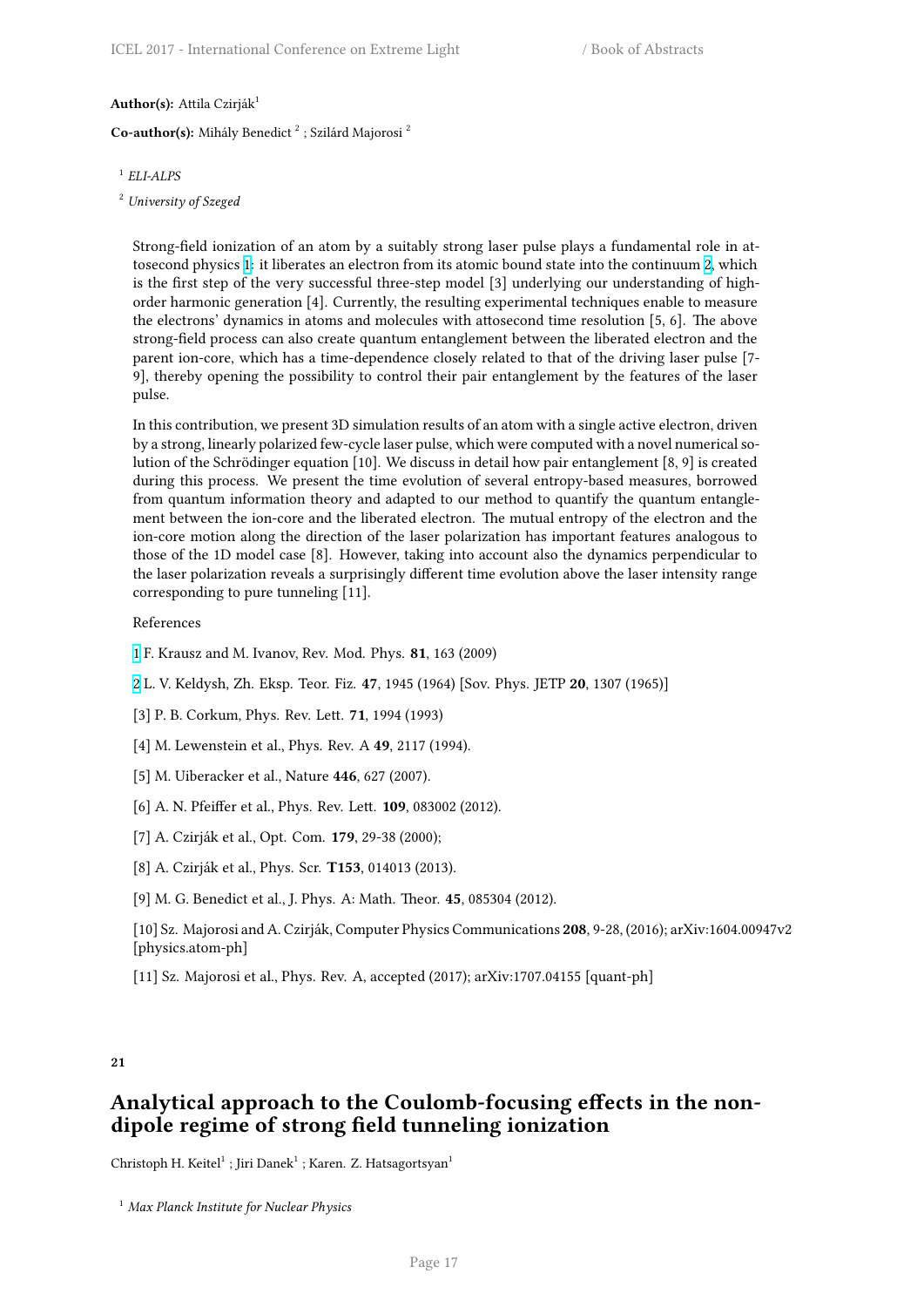An analytical framework for treating Coulomb interaction of tunneled electrons with the parent ion in strong-field ionization is introduced within classical mechanical approach. Analytical expressions for the momentum transfer during recollisions are derived, which allow accurate description of the main features of the asymptotic photoelectron momentum distribution (PMD). We demonstrate the strength of our approach by quantifying PMD in the non-dipole regime, and analyzing of Coulomb focusing modification due to non-dipole effects.

#### **Summary**:

Recent experimental advancements in strong-field tunnel ionization physics with linearly polarized mid-IR lasers open new possibilities for measurements of atoms or molecules via time-resolved photoelectron holography 1. The fundamental principle behind the strong field holography is readily explained in terms of interference of two classical trajectories of the ionized electron in the continuum, and the precise retrieval of information from the holography images requires accurate description of the electron trajectories in the field of the atomic core and the laser field. The non-triviality of tunneled electron's evolution in [th](http://i66.tinypic.com/wa63cz.png)e continuum and combined fields of the laser and of the parent ion was demonstrated by other experiment which discovered unexpected features in the photoelectron energy spectra known as the low energy structures 2 arising due to focusing properties of the Coulomb field. Moreover, advancement of the strong field laser technique into mid-infrared region revealed breakdown of dipole approximation, manifesting in a counterintuitive bend of the photoelectron momentum diagram [3].

The aim of this work is to quantify [th](http://i67.tinypic.com/bej0gk.png)e dynamics of the tunneled electrons in the laser field and the Coulomb field of the parent ion. We put forward perturbative analytical framework which allows us to account for the momentum transfers between the electron and ion through restriction of the interaction to only specific and well defined recollision points on the electron's classical trajectory [4]. In this way we obtain an analytical description of the final electron's momentum and hence of Coulomb focusing, which allows qualitative understanding of different caustic properties of the photoelectron momentum distribution.

We demonstrate the strength of our framework by analyzing the modification of the Coulomb focusing due to the non-dipole effects and by explaining several new features of the photoelectron momentum distribution, in particular, the exact mechanism behind the time-dependent counterintuitive bend as a fine interplay between the magnetic force and Coulomb focusing.

1 Y. Huismans et al., "Time-Resolved Holography with Photoelectrons," Science, 331, 61 (2011)

2 C. I. Blaga et al., "Strong-field photoionization revisited," Nat Phys, 5, 335 (2009).

[3] A. Ludwig et al., "Breakdown of the Dipole Approximation in Strong-Field Ionization," Phys. Rev. [L](http://i66.tinypic.com/wa63cz.png)ett. 113, 243001 (2014).

[\[4](http://i67.tinypic.com/bej0gk.png)] J. Danek, K. Z. Hatsagortsyan and C. H. Keitel, "Analytical approach to Coulomb focusing in strong field ionization" arXiv:1707.06921 [physics.atom-ph].

#### **88**

## **Optical vortices at ultra-high intensity**

<span id="page-25-0"></span>**Author(s):** Adrien Denoeud<sup>1</sup>

Co-author(s): Adrien Leblanc<sup>1</sup>; Fabien Quéré<sup>1</sup>; Ludovic Chopineau<sup>1</sup>

 $^1$  *CEA* 

Laser beams carrying orbital angular momentum (OAM) have found major applications in a variety of scientific fields, and their potential for ultrahigh-intensity (UHI) laser-matter interactions has since recently been considered theoretically, up to the relativistic regime [1,2]. Indeed, the remarkable phase and intensity properties of these vortex beams could provide a new way to control UHI interactions as well as new properties for the resulting particles and XUV sources. Despite a large number of theoretical studies done on this topic until recently, no experiment had demonstrated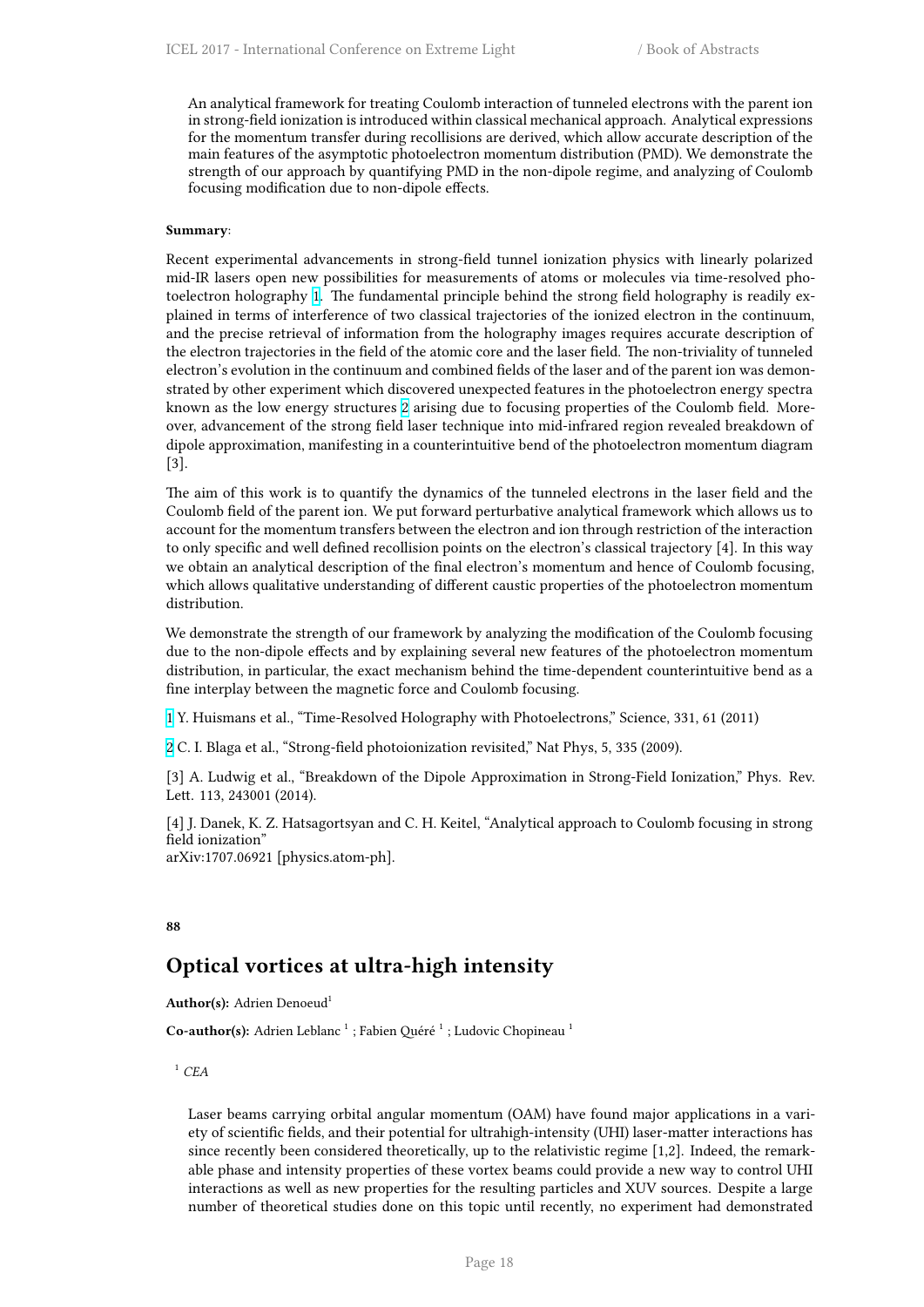such effects, espacially because of the difficulty to induce helical wavefronts in large and intense laser beams.

We show for the first time the possibility to induce OAM on such intense laser beams, as well as to transfer it to relativistic XUV harmonic beams, which are generated on solid targets at intensities higher than  $10^{19}$  W/cm $^2$  [3]. This was done on the UHI100 facility thanks to a spiral phase plate and the physical effects determining the field mode content of the twisted harmonic beams were elucidated. Moreover, thanks to an interformetric technique using a fork-shape binary transmission grating, we measure the helical phase of each harmonic beam and we validate the conservation of OAM in highly non-linear optical processes at extreme laser intensities, which was challenged in gases [4,5].

Finally, we introduce a new holographic method, called plasma holograms, based on the controlled extension of structured plasma on the surface of the solid target to induce an optical vortex on the ultra-high intense laser beam as well as on its high-order harmonics [6]. In particular, this all-optical technic should be very interesting to manipulate Petawatt lasers.

#### References

1 J. Vieira and J. T. Mendonca, Phys. Rev. Lett. 112, 215001 (2014). 2 X. Zhang et al., Phys. Rev. Lett. 114, 173901 (2015). [3] A. Denoeud, L. Chopineau, A. Leblanc, and F. Quéré, Phys. Rev. Lett. 118, 033902 (2017). [4] M. Zürch et al., Nat. Phys. 8, 743 (2012). [\[5](http://i66.tinypic.com/wa63cz.png)] G. Gariepy et al., Phys. Rev. Lett. 113, 153901 (2014). [\[6](http://i67.tinypic.com/bej0gk.png)] A. Leblanc, A. Denoeud, L. Chopineau, G. Mennerat, Ph. Martin and F. Quéré, Nat. Phys. 13, 440-443 (2017).

**66**

## <span id="page-26-0"></span>**The design and implementation of the Positron Spectroscopy Laboratory at ELI-NP**

Author(s): Doru Dinescu<sup>1</sup>

**Co-author(s):** Andreea Oprisa<sup>1</sup>; Nikolay Djourelov<sup>1</sup>; Victor Leca<sup>1</sup>

1 *ELI-NP*

In the last decades, positron spectroscopy has proven to be an effective tool for performing nondestructive studies on the properties of materials at an atomic scale. At the Extreme Light Infrastructure – Nuclear Physics (ELI-NP) facility a slow e<sup>+</sup> source will be obtained through e*−*e <sup>+</sup> pair production in a convertor made of tungsten foils by a brilliant gamma beam,  $E_\gamma$  < 3.5 MeV,  $I_\gamma$  = 2.4  $\times$  10<sup>10</sup>  $\gamma$  s<sup>−1</sup>. Numerical simulations have shown that through the interaction of the *γ*-rays with the designed convertor, a slow e<sup>+</sup> beam with an intensity of  $\sim$  1  $\times$  10<sup>6</sup> s<sup>−1</sup> can be obtained. Due to the limited *γ*-beam time dedicated for positron production, the laboratory will also be equiped with a <sup>22</sup>Na positron source through which a positron beam with intensity of *<sup>∼</sup>* <sup>1</sup> *<sup>×</sup>* <sup>10</sup><sup>4</sup> s *<sup>−</sup>*<sup>1</sup> will be obtained. This will allow full year operation of the laboratory. The development of a solid Ne moderator, to replace the W moderator is also under development. This would improve the intensity of the  $e^+$  beam by one order of magnitude.

Several spectrometers will be implemented: Positron Annihilation Lifetime Spectrometer (PALS), Coincidence Doppler Broadening Spectrometer (CDBS) and Positron annihilation initiated Auger Electron Spectrometer (PAES). By measuring the lifetime of a thermalized  $e^+$  (PALS), which depends on the electron density in its vicinity, information regarding the size and density of defects that exist in the sample can be obtained. CDBS measurements are based on the fact that prior to the annihilation, the e<sup>+</sup> is thermalized, so the e*<sup>−</sup>* momentum part determines the e*−*e <sup>+</sup> annihilation momentum, and this can be used to determine the chemical surrounding around the annihilation site. PAES uses an electron energy analyser to detect Auger electrons that are emitted through the annihilation of low energy  $e^+$  with the inner atomic shell electrons, and thus create core excitations.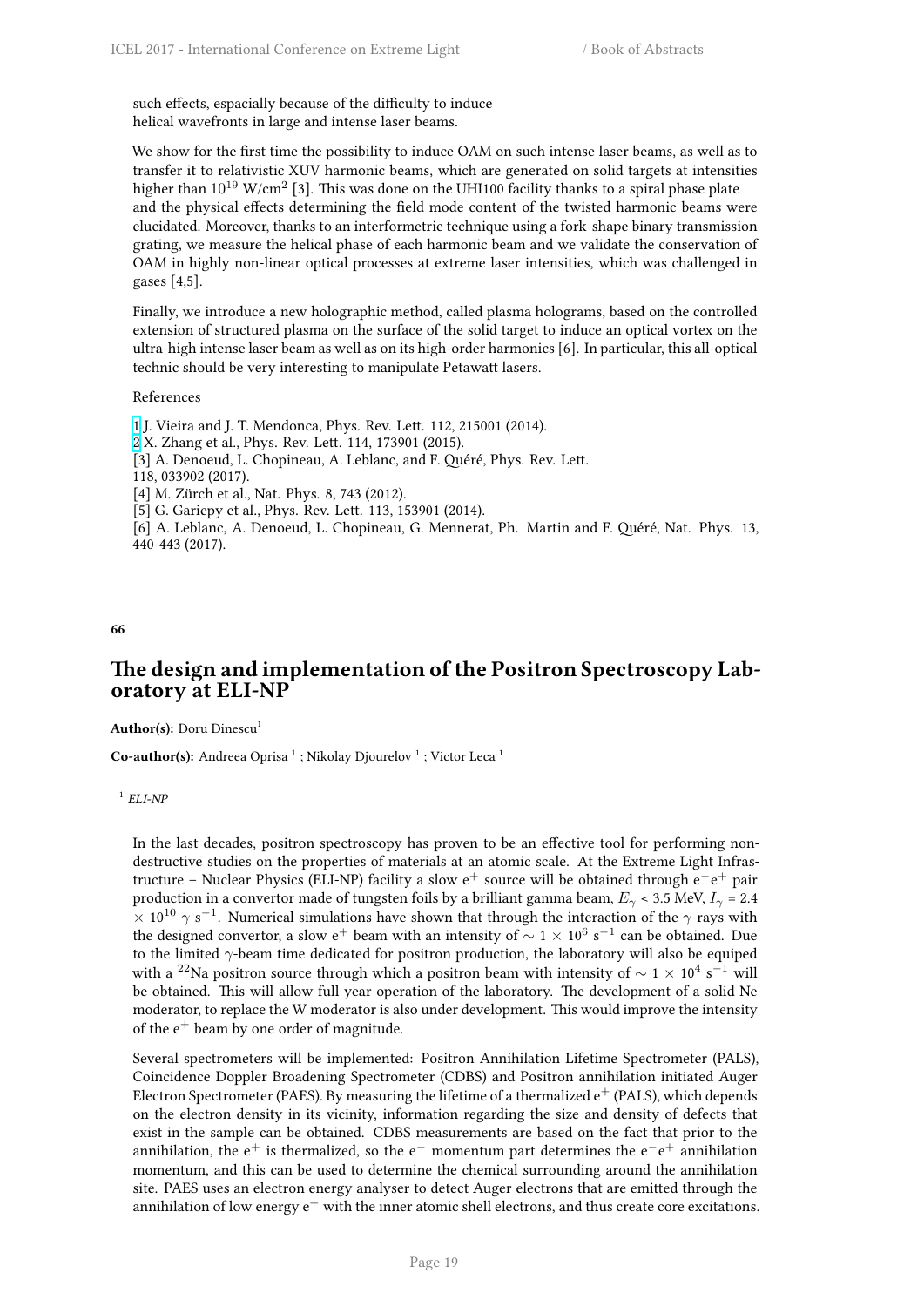PAES is a powerful surface analytical technique and is employed for determining the composition of the surface layers of a sample.

The combination of all the experiments which will be carried using the very intense slow  $e^+$  beam at ELI-NP will provide unique and insightful data for material science.

## <span id="page-27-0"></span>**77**

## **Generation and diagnostics of rubidium plasma generated by intense femtosecond laser pulses: Theory and Experiment**

Author(s): Gagik Djotyan<sup>1</sup>

Co-author(s): Aladár Czitrovszky<sup>1</sup>; Attila Nagy<sup>1</sup>; Béla Raczkevi<sup>1</sup>; Dávid Dzsotjan<sup>1</sup>; Gábor Demeter<sup>1</sup>; Jozsef Bakos  $^1$  ; János Szigeti  $^1$  ; Miklós Kedves  $^1$  ; Péter Dombi  $^1$  ; Péter Ignácz  $^1$  ; Péter Lévai  $^1$  ; Péter Rácz  $^1$  ; Zsuzsa Sörlei 1

<sup>1</sup> *Wigner Centre for Physics of the Hungarian Academy of Sciences*

We present recent results on generation of plasma in rubidium vapors by strong laser pulses in femtosecond duration range from a Ti:Sa laser system. An interferometric scheme of real-time diagnostics is applied for determination of main parameters of the created plasma including its density and recombination time parameters.

The presented experimental setup is a table-top analogy of the plasma source for the Advanced Proton Driven Plasma Wakefield Acceleration Experiment (AWAKE) at CERN that is a proof of principle experiment that utilizes the proton bunch available at CERN for acceleration of electrons (positrons) to TeV energies in a single acceleration stage. The diagnostics techniques developed in our lab may find applications in the AWAKE experiment at CERN, as well for diagnostics of plasma generated in gases, or on the surfaces of solid state targets.

We also present results of numerical simulations of propagation of strong ionizing ultra-short laser pulses in Rb vapor. The parameters of the laser pulses and those of the Rb vapors are taken similar to the parameters of the plasma source in AWAKE experiment. The results show a rich variety of nonlinear optical effects taking place during the propagation of the ionizing laser pulses in the resonant and highly nonlinear medium of Rb vapors. The back-action of the medium on the propagating laser pulses is taken into account by simultaneous solution of Schrödinger equations for the relevant multilevel system of the Rb model atom and wave equation for the laser pulse electric strength amplitude. The multi-photon and tunneling models of ionization are being used in calculations of the ionization probabilities from different atomic states of Rb atoms.

The results of simulations may be directly applied for optimization of the parameters of the laser pulses for generation of spatially extended extremely homogeneous plasma necessary in the AWAKE experiment.

## <span id="page-27-1"></span>**87**

## **Nanooptical near-field probing with ultrafast photoelectrons**

Péter Dombi<sup>1</sup>

## 1 *ELI-ALPS*

In recent years, there is increased interest in photoemission as an ultrafast probe for nanooptical near-fields. With the discovery of strong-field plasmonic photoemission [1,2], a new avenue was opened toward applications of nanoplasmonic field probing [3] with the help of photoelectrons. Field probing, in turn, will foster the optimization of plasmonic templates for spectroscopy, sensorics, photocathodes etc. In addition, ultrafast studies with plasmonic photoelectrons have the potential to give insight into the dynamics of collective electron phenomena taking place on unprecedented timescales.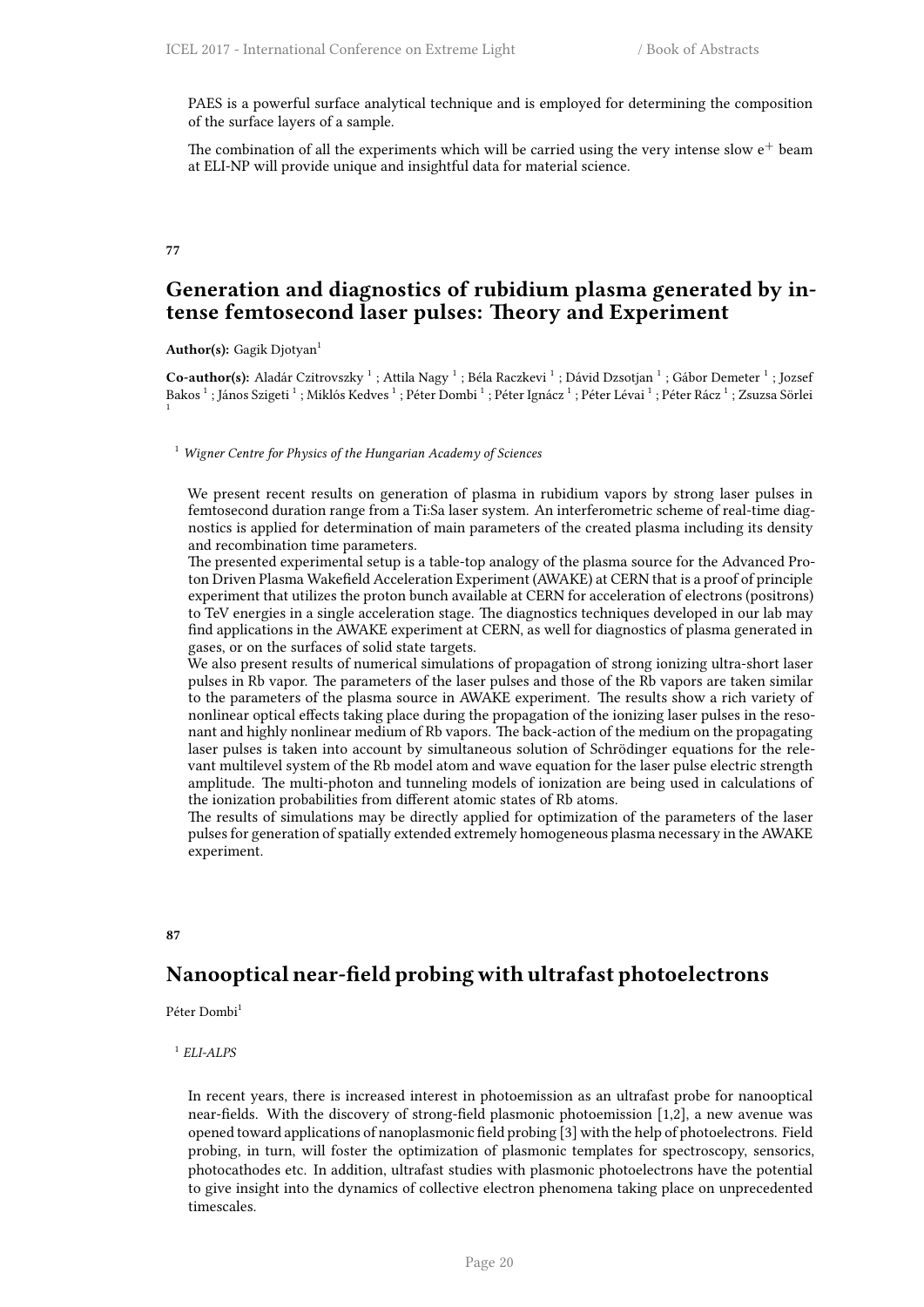In this talk, I will review the fundamental phenomena related to ultrafast nanoplasmonic photoemission and show how this phenomenon can be exploited for new understanding of light-matter interactions and applications.

1 P. Dombi et al., "Ultrafast strong-field photoemission from plasmonic nanoparticles," Nano Lett. 13, 674-678 (2013).

2 S. M. Teichmann, P. Rácz et al., "Strong-field plasmonic photoemission in the mid-IR at <1 GW/cm2 intensity," Sci. Rep. 5, 7584 (2015).

[3] P. Rácz et al., "Measurement of nanoplasmonic field enhancement with ultrafast photoemission," [N](http://i66.tinypic.com/wa63cz.png)ano Lett. 17, 1181-1186 (2017).

#### **91**

## <span id="page-28-0"></span>**Measurement of preheat due to electron transport in warm dense matter**

Author(s): Katerina Falk<sup>1</sup>

**Co-author(s):** C. J. Fontes  $^2$ ; C. L. Fryer  $^2$ ; C. W. Greeff  $^2$ ; D. S. Montgomery  $^2$ ; D. W. Schmidt  $^2$ ; H. M. Johns  $^2$ ; M. Šmí $\mathrm{d}\ ^1$  ; Milan Holec  $^3$ 

<sup>1</sup> Institute of Physics of the ASCR, ELI-Beamlines, 182 21 Prague, Czech Republic

2 *Los Alamos National Laboratory, Los Alamos, New Mexico 87545, USA*

<sup>3</sup> *Universite de Bordeaux-CNRS-CEA, Centre Lasers Intenses et Applications (CELIA), Talence, F-33405, France*

A novel approach was used to study the effect of preheat by hot electrons originating in hot plasma near the ablation front through dense regions. This approach used a unique combination of experimental and theoretical methods. The experiment was carried out at the OMEGA laser facility. Temperature of shocked CH foam was determined using x-ray Thomson Scattering (XRTS) which was combined with VISAR and optical pyrometry (SOP) providing a robust equation-of-state measurement 1. An evidence of significant preheat contributing to elevated temperatures reaching 17.5 − 35 eV in shocked CH foam was measured by XRTS. These measurements were complemented by abnormally high shock velocities observed by VISAR and early emission seen by SOP. The experimental results were first compared to EOS tables [2, 3] and matched with hydrodynamic simulations carried o[ut](http://i66.tinypic.com/wa63cz.png) by high- energy density code Cassio to confirm that preheat modified the shock jump conditions [4, 5]. In order to study the contribution of the nonlocal electron transport to the observed preheat we used the Plasma Euler and Transport Equations Hydro code (PETE), which is a Lagrangian fluid model that includes nonlocal transport hydrodynamic model (NTH) [6]. These simulations provided excellent agreement with the experiment. Additional simulation confirmed that the x-ray contribution to this preheat is negligible. These findings enable bench-marking of electron conduction models in conditions relevant to ICF, such as those employed in the modelling of experiments performed at the National Ignition Facility (NIF) and convection phenomena in white dwarfs.

#### References:

1 K.Falk et al.,Phys. Rev. Lett. 112,1 55003 (2014). 2 S. P. Lyonand, J. D. Johnson, LANL Report, LA-UR-92-3407 (1992). [3] S.X.Hu et al. ,Phys. Rev. E 92, 43104 (2015). [4] M.Gittings et al., CS&D 1, 015005 (2008). [5] T. J. Urbatsch and T. M. Evans, LANL Report LA-14195-MS (2005). [6] M. Holec et al., Int. J. Numer. Meth. Fluids, DOI:10.1002/fld.4288 (2016).

#### **Su[mm](http://i66.tinypic.com/wa63cz.png)ary**:

<span id="page-28-1"></span>An invited talk introducing a novel approach to study electron transport in warm dense matter with relevance to inertial confinement fusion based on an experiment carried out at the Omega laser facility and the new hydrodynamic code PETE developed at ELI Beamlines.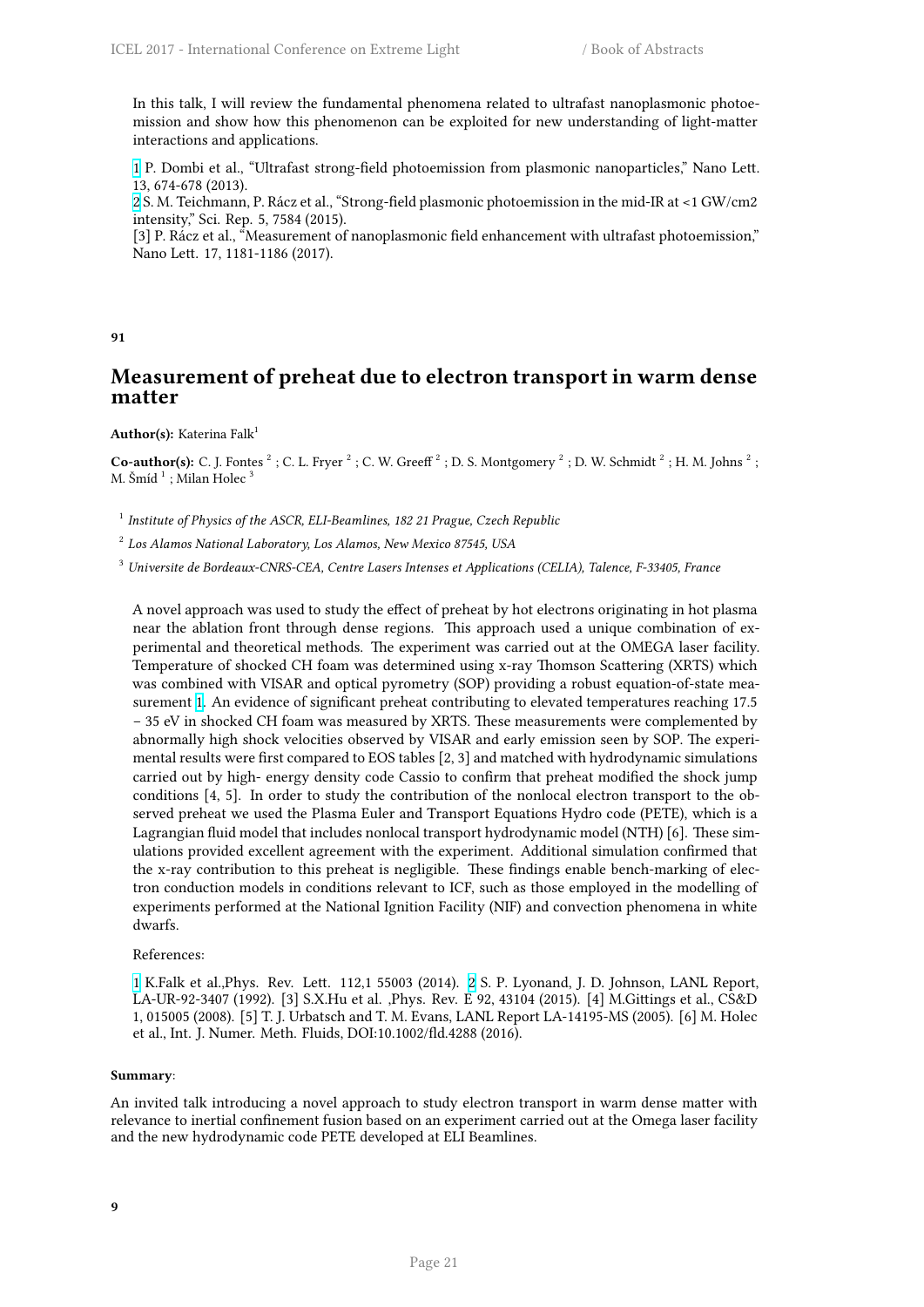## **Resonantly-enhanced ultraviolet filamentation in gases**

Author(s): Olivier FAUCHER Olivier<sup>1</sup>

Co-author(s): Bruno LAVOREL<sup>2</sup>; Edouard HERTZ<sup>2</sup>; Franck BILLARD<sup>2</sup>; Gabriel KARRAS<sup>3</sup>; Julien DOUSSOT  $2$ ; Pierre BEJOT<sup>2</sup>

- <sup>1</sup> *Université de Bourgogne Franche-Comté*
- <sup>2</sup> *Université Bourgogne Franche-Comté*

<sup>3</sup> *Université Bourgogne Franche-Comté*

Femtosecond filamentation is a self-organization phenomenon during which an ultrashort high power laser stays confined in a very small channel over very long distances [1-2]. Here, we experimentally report a low-loss Kerr-driven optical filament in Krypton gas in the ultraviolet. The reported resonantly-enhanced filaments are one order of magnitude longer than their off-resonant counterparts. A three-photon resonantly-enhanced quintic nonlinearity is identified as the underlying physical mechanism responsible for intensity saturation during the filamentation process, while ionization plays only a minor role [3]. The resonant nature of the process creates also conducive conditions, i.e., a significant population inversion, for forward and backward infrared lasing. Preliminary experimental results suggest that such lasing emission takes place. Beyond its theoretical interest, resonantly-enhanced filamentation could benefit to all applications deriving from the filamentation process. For instance, the extension of this work to molecular gases such as oxygen and nitrogen could lead to numerous atmospheric applications such as nonlinear spectroscopy, remote sensing, and lightning protection, in which the transport of high energies over long distances is of prime importance.

1 A. Couairon and A. Mysyrowicz, "Femtosecond filamentation in transparent media", Phys. Rep. 441, 47–189 (2007).

2 L. Bergé, S. Skupin, R. Nuter, J. Kasparian, and J.-P. Wolf, "Ultrashort filaments of light in weakly [io](http://i66.tinypic.com/wa63cz.png)nized, optically transparent media", Rep. Prog. Phys. 70, 1633–1713 (2007).

[3] J. Doussot, G. Karras, F. Billard, P. Béjot, and O. Faucher, "Resonantly enhanced filamentation in [g](http://i67.tinypic.com/bej0gk.png)ases", Optica 4, 764-769 (2017).

## **2**

## **Harmonic generation in laser-kicked molecules**

<span id="page-29-0"></span>**Author(s):** Olivier FAUCHER<sup>1</sup>

Co-author(s): Alexander A. Milner<sup>2</sup>; Arjun Nayak Puttur<sup>3</sup>; Bruno LAVOREL<sup>4</sup>; David Gray<sup>5</sup>; Dimitris CHAR-ALAMBIDIS<sup>6</sup>; Edouard HERTZ<sup>7</sup>; Emilien PROST<sup>7</sup>; Emmanouil Skantzakis<sup>8</sup>; Franck BILLARD<sup>4</sup>; Giuseppe Sansone  $^9$  ; Ilya Sh. Averbukh  $^{10}$  ; Joseph Zyss  $^{11}$  ; Paolo Antonio Carpeggiani  $^{12}$  ; Paris Tzallas  $^{13}$  ; Pierre BEJOT  $^4$  ; Stefanos Chatziathansiou<sup>14</sup> ; Valery A. Milner <sup>2</sup>

- 1 *Laboratoire Interdisciplinaire CARNOT de Bourgogne, UMR 6303 CNRS-Université Bourgogne Franche-Comté, 9 Av. A. Savary, BP 47870, F-21078 DIJON Cedex, France. ELI-ALPS, ELI-Hu Kft., Dugonics tér 13, H-6720 Szeged Hungary*
- <sup>2</sup> *Department of Physics and Astronomy, University of British Columbia, 6224 Agricultural Road, Vancouver, British Columbia, Canada V6T 1Z1*

- 4 *Laboratoire Interdisciplinaire CARNOT de Bourgogne, UMR 6303 CNRS-Université Bourgogne Franche-Comté, 9 Av. A. Savary, BP 47870, F-21078 DIJON Cedex, France.*
- 5 *Foundation for Research and Technology-Hellas, Institute of Electronic Structure and Laser, P.O. Box 1527, GR-711 10 Heraklion, Crete, Greece*
- 6 *Foundation for Research and Technology-Hellas, Institute of Electronic Structure and Laser, P.O. Box 1527, GR-711 10 Heraklion, Crete, Greece Department of Physics, University of Crete, P.O. Box 2208, GR71003 Heraklion, Crete, Greece. ELI-ALPS, ELI-Hu Kft., Dugonics tér 13, H-6720 Szeged Hungary*

<sup>3</sup> *ELI-ALPS*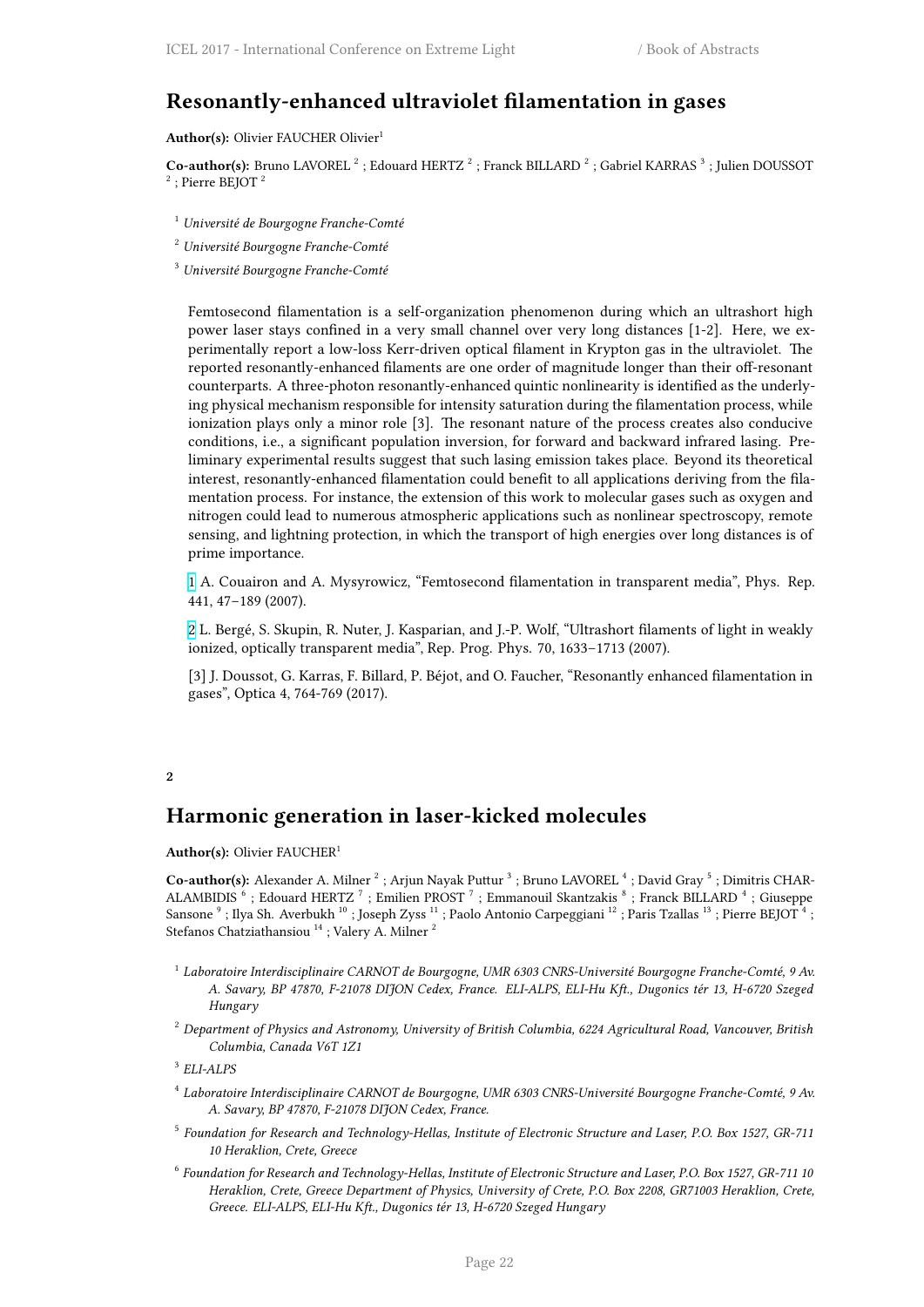- 7 *Institut Carnot de Bourgogne, UMR 5209 CNRS-Université de Bourgogne Franche-Comté, BP 47870, 21078 Dijon Cedex, France.*
- 8 *Foundation for Research and Technology-Hellas, Institute of Electronic Structure and Laser, P.O. Box 1527, 71110 Heraklion, Crete, Greece*
- 9 *ELI-ALPS, ELI-Hu Kft., Dugonics tér 13, H-6720 Szeged Hungary Institute of Photonics and Nanotechnologies (IFN)- Consiglio Nazionale delle Ricerche (CNR), Piazza Leonardo da Vinci 32, 20133 Milano, Italy Dipartimento di Fisica Politecnico, Piazza Leonardo da Vinci 32, 20133 Milano, Italy*
- <sup>10</sup> *Department of Chemical Physics, Weizmann Institute of Science, Rehovot 76100, Israel.*
- <sup>11</sup> *Laboratoire de Photonique Quantique et Moléculaire, Ecole Normale Supérieure Paris Saclay, 94235 Cachan, France*
- <sup>12</sup> *Dipartimento di Fisica Politecnico, Piazza Leonardo da Vinci 32, 20133 Milano, Italy*
- <sup>13</sup> *Foundation for Research and Technology-Hellas, Institute of Electronic Structure and Laser, P.O. Box 1527, GR-711 10 Heraklion, Crete, Greece ELI-ALPS, ELI-Hu Kft., Dugonics tér 13, H-6720 Szeged Hungary*
- <sup>14</sup> *Foundation for Research and Technology-Hellas, Institute of Electronic Structure and Laser, P.O. Box 1527, GR-711 10 Heraklion, Crete, Greece Department of Physics, University of Crete, P.O. Box 2208, GR71003 Heraklion, Crete, Greece*

Harmonic generation conducted in aligned and spinning molecules leads to the production of circularly polarized, Doppler shifted, up-converted coherent radiation.

A fascinating way to control molecular rotation is to kick molecules with an intense laser pulse of well-defined amplitude, shape, and polarization. When the duration of the pulse is short on the scale of molecular rotation, the impulse delivered to the molecule leads to the periodically occurring angular localization of the molecular axis after the pulse is turned off.

This talk presents two intriguing phenomena observed in strongly-driven molecular rotors. The first one is about the production of coherent extreme ultraviolet radiation (XUV) of controlled polarization 1. A circularly-polarized (CP) laser pulse is used to generate high-order harmonics in a gas jet of linear molecules previously aligned by a linearly polarized short laser pulse. By varying the temporal delay between the two pulses, a control over the polarization state of the generated XUV radiation can be achieved. High-order harmonics generated with high ellipticity (close to unity) are thus [d](http://i66.tinypic.com/wa63cz.png)emonstrated.

The second one is related to the observation of the rotational Doppler effect in the nonlinear interaction of a CP laser pulse with fast spinning molecules 2. A gas ensemble of spinning molecules prepared by a pulse exhibiting a linear twisted polarization is exposed to a CP fundamental pulse driving a third-harmonic generation process. By recording the harmonic spectra for various handednesses of the photon polarization and molecule rotation, the whole set of nonlinear rotational Doppler frequency shifts envisioned by Simon and Blo[em](http://i67.tinypic.com/bej0gk.png)bergen almost 50 years ago [3] was observed.

1 E. Skantzakis, S. Chatziathanasiou, P.A. Carpeggiani, G. Sansone, A. Nayak, D. Gray, P. Tzallas, D. Charalambidis, E. Hertz, O. Faucher, Polarization shaping of high-order harmonics in laser-aligned molecules, Sci. Rep. 6, 39295 (2016).

2 O. Faucher, E. Prost, E. Hertz, F. Billard, B. Lavorel, A.A. Milner, V.A. Milner, J. Zyss, I.S. Averbukh, Rotational Doppler effect in harmonic generation from spinning molecules, Phys. Rev. A 94, [0](http://i66.tinypic.com/wa63cz.png)51402(R) (2016).

[3] H.J. Simon, N. Bloembergen, Second-Harmonic Light Generation in Crystals with Natural Optical [A](http://i67.tinypic.com/bej0gk.png)ctivity, Phys. Rev. 171, 1104-1114 (1968).

## <span id="page-30-0"></span>**Studying the supersonic astrophysically-relevant plasma jets collimating via poloidal magnetic field in laboratory.**

**Author(s):** Evgeny Filippov<sup>1</sup>

**Co-author(s):** Igor Skobelev  $^2$  ; Julien Fuchs  $^3$  ; Sergey Pikuz  $^2$  ; Sergey Ryazantsev  $^2$ 

1 *JIHT RAS*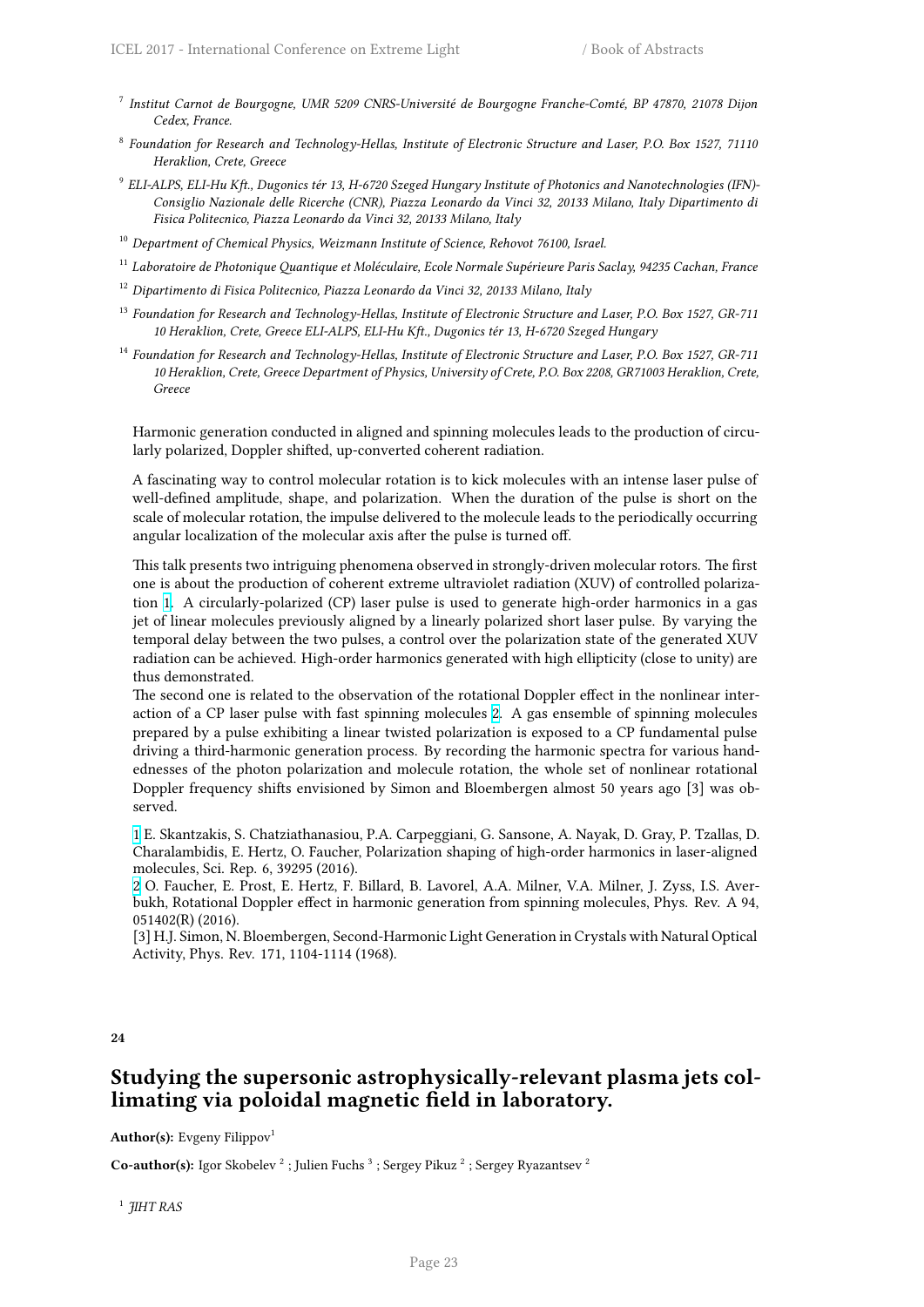2 *Joint Institute for High Temperatures, RAS, 125412, Moscow, Russia*

3 *LULI-CNRS, École Polytechnique, CEA: Université Paris-Saclay; F-91128 Palaiseau cedex, France*

This paper aims at investigating the studying the supersonic plasma jets via poloidal magnetic fields in laboratory. Recent laboratory studies 1 and astrophysical simulations have shown the viability of observationally-detected poloidal magnetic fields to directly result in the collimation of outflows and the formation of jets in astrophysical accreting systems such as young stellar objects (YSO). Application of external magnetic field to a laser-generated plasma flows allows to investigate stable, large aspect ratio plasma jets which are re[le](http://i66.tinypic.com/wa63cz.png)vant to a number of astrophysical cases. The experiments were conducted in laboratory LULI of Ecole Polytechnique in Palaiseau, France. The laser with pulse duration t= 0.6 ns and energy E=40 J was focused to 700 um focal spot at solid CF2 target in presence of 20 T poloidal magnetic field. The parameters of the plasma jets were studied by means of spatially resolved X-ray spectroscopy and Mach-Zehnder interferometry. The electron temperature Te and density Ne profiles of the plasma were obtained using the method 2. It is shown that Ne decreases monotonically in the case without B-field, but demonstrates an extended density profile up to 10 mm when 20 T magnetic field is applied. While at the laser irradiated target surface Te peaks at 250-280 eV, at 3 mm distance it cools down to ~ 20 eV. Then, due to the impact of B field providing the collimation of the jet, Te and Ne are measured to keep at alm[o](http://i67.tinypic.com/bej0gk.png)st constant values along many mm's along the jet. By the way, the role of angle between poloidal B field and jet disk has been studied. It is demonstrated that collimation of jet is high up to 20 degrees.

#### References:

- 1. B. Albertazzi et al., Science 346, 325 (2014).
- 2. S. N. Ryazantsev et al., JETP letters 102, iss. 11, 817 822 (2015)

#### **18**

## <span id="page-31-0"></span>**Time-delay compensated monochromator for pump-probe experiments: spatio-temporal characterization**

#### **Author(s):** Fabio Frassetto<sup>1</sup>

Co-author(s): Andrea Trabattoni<sup>2</sup>; Giacinto Davide Lucarelli<sup>3</sup>; Luca Poletto<sup>4</sup>; MAURO NISOLI<sup>5</sup>; Mario Murari  $^5$ ; Matteo Lucchini $^5$ ; Nicola Fabris $^6$ ; Sandro De Silvestri $^5$ 

- <sup>1</sup> *CNR-IFN Sede di Padova*
- <sup>2</sup> *Center for Free-Electron Laser Science (CFEL), DESY, 22607 Hamburg, Germany*
- <sup>3</sup> *Department of Physics, Politecnico di Milano, Piazza L. da Vinci 32, 20133 Milano, Italy*
- <sup>4</sup> *CNR, Instituto di Fotonica e Nanotecnologie Padova, Via Trasea 7, 35131 Padova, Italy*
- <sup>5</sup> *CNR, Instituto di Fotonica e Nanotecnologie Milano, Piazza L. da Vinci 32, 20133 Milano, Italy Department of Physics, Politecnico di Milano, Piazza L. da Vinci 32, 20133 Milano, Italy*
- <sup>6</sup> *CNR, Instituto di Fotonica e Nanotecnologie Padova, Via Trasea 7, 35131 Padova, Italy Department of Information Engineering, University of Padova, via Gradenigo 6/B, I-35131 Padova, Italy*

Femtosecond pulses tunable in the extreme-ultraviolet (XUV) spectral region are particularly important in many research areas, for example for time- and angular-resolved photoemission spectroscopy or femtosecond pump-probe spectroscopy of core and valence levels. A crucial prerequisite for all applications is the accurate measurement of the temporal characteristics of these pulses.

We show that ultrashort XUV pulses, produced by high-order harmonic generation in gas and spectrally filtered by a time-compensated monochromator, can be completely characterized in terms of temporal intensity and phase. This is achieved by adapting an experimental technique used in the case of attosecond XUV pulses: the frequency-resolved optical gating for complete reconstruction of attosecond bursts (FROG CRAB). We demonstrate the generation and complete temporal characterization of XUV pulses with duration down to 5 fs.

High-order harmonics have been generated by using ∼14-fs pulses at 800-nm central wavelength.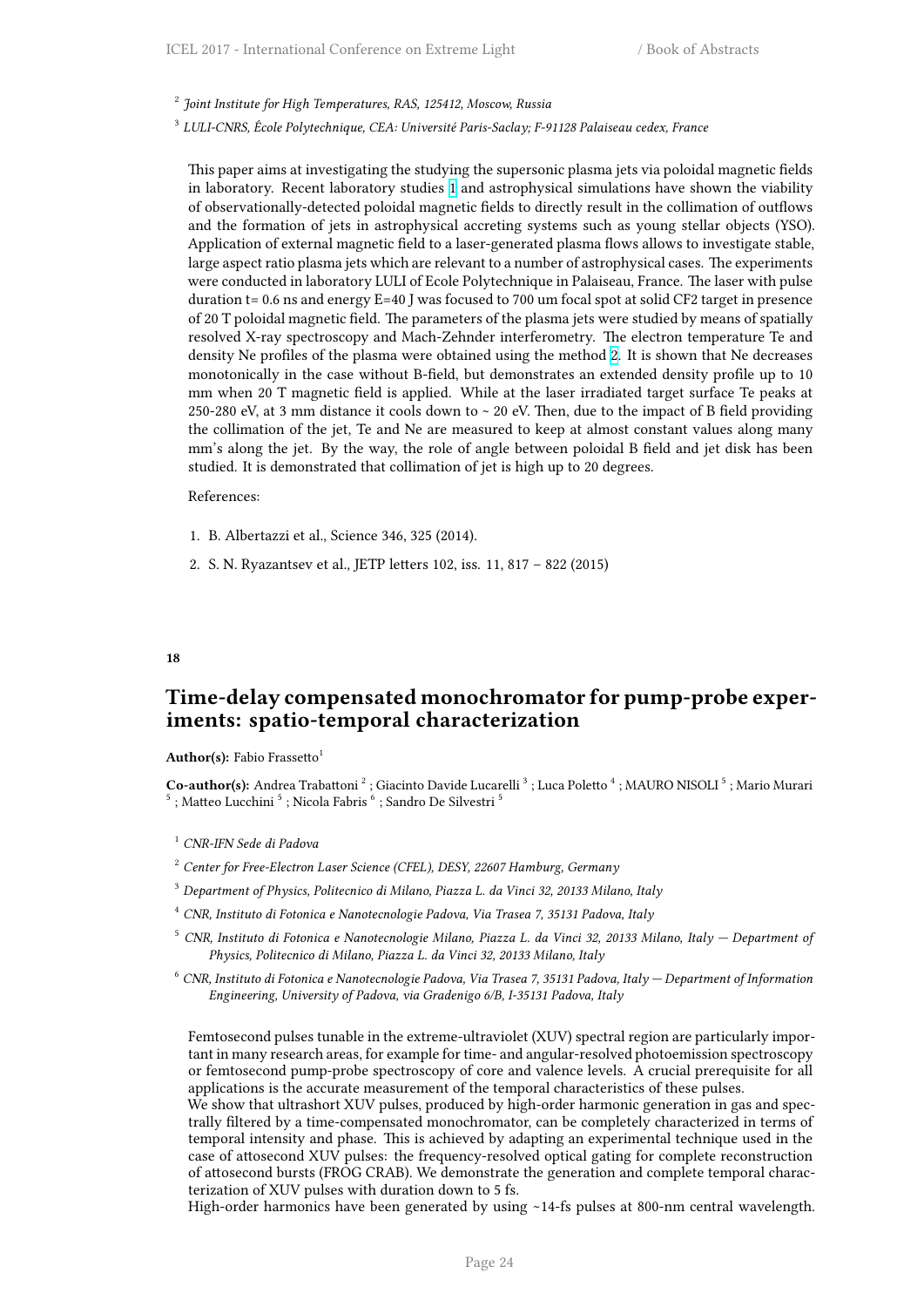Spectral selection was accomplished by employing a time-delay compensated monochromator composed by two sections, each based on the use of two toroidal mirrors and one plane grating, working in a subtractive configuration to compensate for the temporal and spectral dispersion. After the monochromator, XUV and IR pulses are recombined with a close-to-collinear geometry and focused into an interaction region equipped with a gas nozzle and a time-of-flight (TOF) spectrometer. The IR spatial profile in the focus has a full-width at half-maximum (FWHM) of ∼150 µm. After selection, the XUV beam size in the focus, measured by using a Ce:YAG crystal, is <50 µm. Typical single harmonic energies are of few tens of pJ per harmonic pulse.

The temporal characteristics of the XUV pulses have been measured by using a cross-correlation technique. The photoelectrons generated by combined action of the XUV and IR pulses were collected by a TOF spectrometer, which recorded the spectrum as a function of the delays between the two pulses. When the two pulses overlap in time and space on a gas jet, sidebands appear in the photoelectron spectrum, spectrally shifted by the IR photon energy, determined by the absorption of one harmonic photon plus the absorption or the emission of one IR photon. By applying a reconstruction technique based on the extended ptychographic iterative engine it was possible to retrieve the intensity profile and phase of the XUV pulses. We obtained a pulse duration of 9±0.5 fs for the 19th harmonic and 5±0.5 fs for the 27th harmonic. The latter represents, to the best of our knowledge, the shortest XUV femtosecond pulses ever measured at the output of a XUV monochromator.

## <span id="page-32-0"></span>**75**

## **Nano-optics for ultra-high power, tailored laser-matter interaction**

Petru Ghenuche<sup>1</sup>

1 *ELI-NP*

Nano-optics for ultra-high power, tailored laser-matter interaction

Petru Ghenuche1, Mihail Cernaianu1, Cristina Gheorghiu1, and Dan Stutman1,2

1)Extreme Light Infrastructure — Nuclear Physics, IFIN-HH

30 Reactorului Street, 077125 Magurele, Ilfov, Romania

2) Department of Physics and Astronomy, Johns Hopkins University, Baltimore, Maryland 21218, USA

Recently, increasing efforts were dedicated to target design and manufacturing for high power laser – plasma interaction experiments [Prencipe]. Motivated by the laser characteristics and by secondary radiation output, this work started to shed light on a rich physics domain at the frontier of plasma physics, solid state physics and optics. In this context, nano-optics concepts were applied in high power laser experiments [Ji, Kaymak] to control efficiently the coupling of light with targets.

At ELI-NP we plan to enhance the optical response of our targets, ultimately to control the local, nearfield polarization, intensity and preplasma profile. We explore beyond simple planar target design, the structuration of targets being one of our core activities, both in 3D features and dielectric profile. Here we will present a short overview of this work.

References

[Prencipe] Prencipe et al., High Power Laser Science and Engineering 5, 00201717, (2017)

[Ji] Ji et al., Scientific Reports 6, 23256 (2016)

[Kaymak] Kaymak et al., Phys. Rev. Lett. 117, 035004 (2016)

## <span id="page-32-1"></span>**80**

## **Overview on targets capabilities at ELI-NP**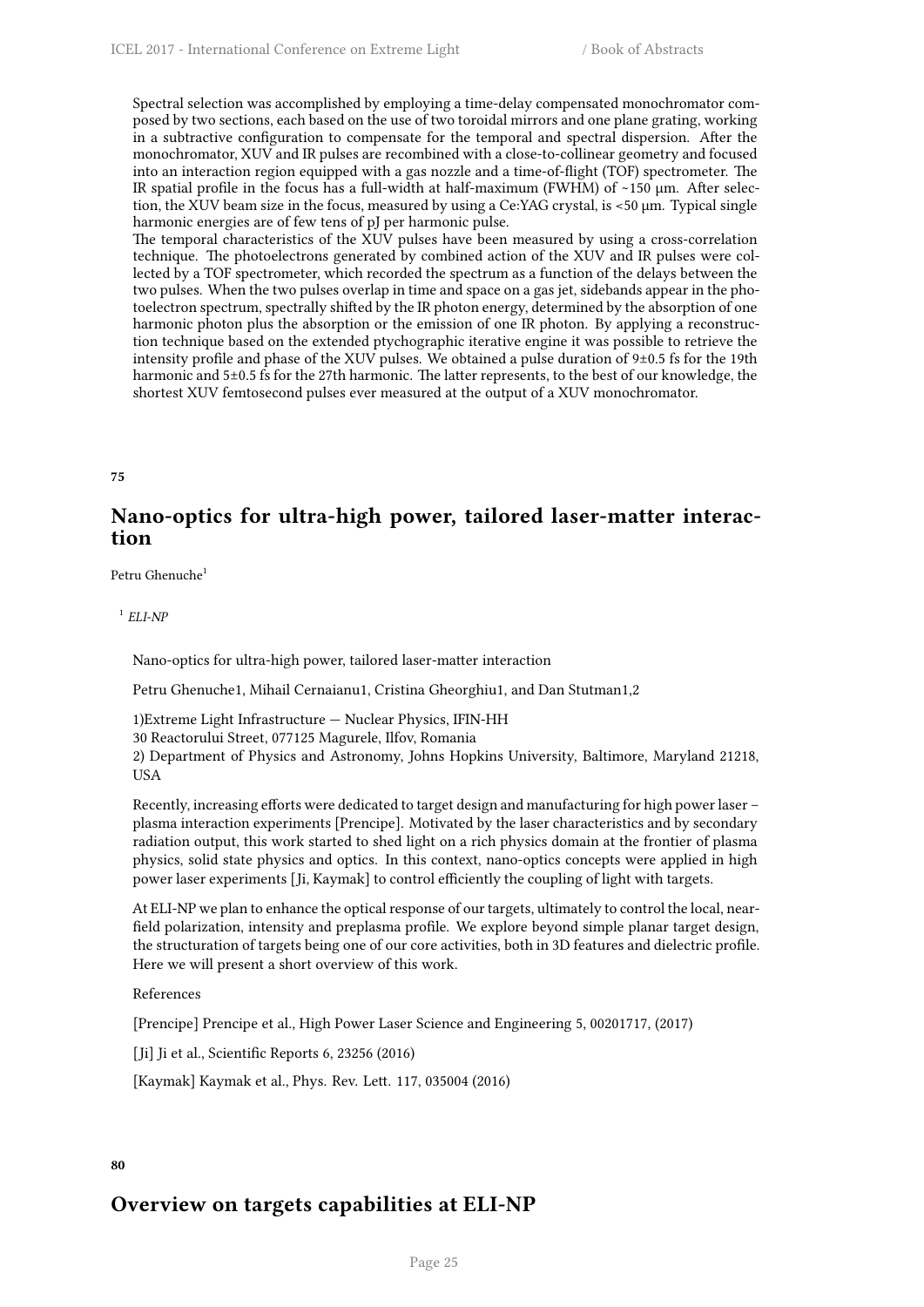Author(s): Cristina Gheorghiu<sup>1</sup>

Co-author(s): Andi Cucoanes<sup>1</sup>; Bogdan Diaconescu<sup>1</sup>; Mihail CERNAIANU<sup>1</sup>; Petru Ghenuche<sup>1</sup>; Victor Leca 1

1 *IFIN-HH/ELI-NP*

At ELI-NP, a dedicated Target Laboratory has been implemented in order to insure the target demands for high power laser and gamma beam experiments. For this purpose, the 270 m^2 Target Laboratory currently accommodates a wide range of state-of-the-art 6 inch Si wafer equipment necessary for the fabrication, characterization and micro-assembly of a broad range of solid targets.1

In order to meet the demands, different types of targets can be prepared with our technical capabilities: thick/thin foils of metals, nitrides and oxides, free-standing films, mono- or multi-layered, multi-components, micro/nano-structured targets (with additional gratings2, microspheres[3,4], micro[wir](http://i66.tinypic.com/wa63cz.png)es[5], nanoparticles[6]), 3D micro-machined targets and reduced mass targets[7] among others. For the first stage of experiments at ELI-NP, the main focus will be directed towards freestanding thick (a few microns) and ultra-thin/thin (few tens of nanometers) target films, of low-Z materials (polymer) for proton acceleration and high-Z materials (Si3N4, [A](http://i67.tinypic.com/bej0gk.png)l, Cu, Au) for high fluence ion bunch acceleration. A description of the fabrication methodology for the proposed targets correlated with our manufacture and diagnosis capabilities is presented in this work.

1 C.C. Gheorghiu et al., *Journal of Instrumentation* 11, 10 (2016).

2 T. Ceccotti et al., *PRL* 111, 185001 (2013).

[3] D. Margarone et al., *Phys. Rev. ST Accel. Beams* 18, 071304 (2015); D. Margarone et al., *PRL* 109, 234801 (2012).

[4] J. Limpouch et al., *EPJ Web of Conferences* 59, 17011 (2013); P. L. Poole, et al., *Physics of Plasmas* [21](http://i66.tinypic.com/wa63cz.png), 063109 (2014).

[\[5](http://i67.tinypic.com/bej0gk.png)] S. Jiang et al., *Phys. Rev. E* 89, 013106 (2014); S. Jiang et al., *Eur. Phys. J. D* 68 (2014), 283; S. Jiang et al., *PRL* 116, 085002 (2016).

[6] M. Dalui et al., *Scientific Reports* 5 (2015) 11930.

[7] K. Zeil et al., *Plasma Phys. Control. Fusion* 56 (2014) 084004; O Tresca et al., *Plasma Phys. Control. Fusion* 53 (2011) 105008.

**112**

## <span id="page-33-0"></span>**Overview of FERMI, the first externally seeded Free Electron Laser user facility in the extreme ultraviolet and soft X-ray spectral regions**

Luca Giannessi<sup>1</sup>

1 *ELETTRA*

FERMI is a seeded Free Electron Laser (FEL) user facility at the ELETTRA-Sincrotrone laboratory in Trieste. We provide an overview of FEL performances of this externally seeded source based on the high gain harmonic generation scheme, where the light from an optical laser is up-converted in frequency and amplified the the VUV to EUV and soft X-rays spectral range. This fourth-generation light source is characterized by a number of desirable properties, such as wavelength stability, low temporal jitter and longitudinal coherence.

#### **74**

## **On the EMP Shielding and Damage Mitigation at ELI-NP**

<span id="page-33-1"></span>**Author(s):** Marin Marius Gugiu<sup>1</sup>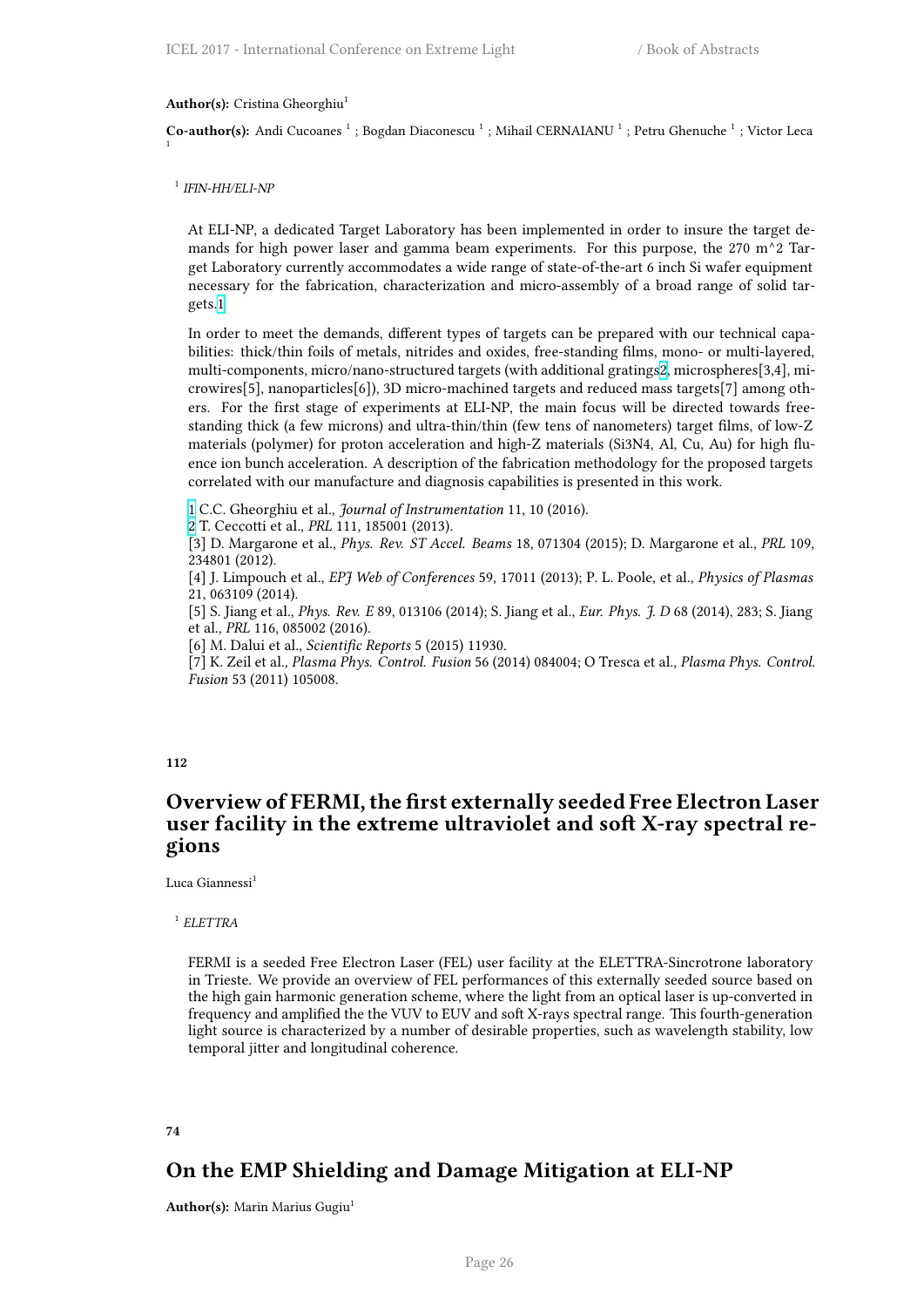Co-author(s): Dan Stutman<sup>2</sup>; Florin Negoita<sup>1</sup>; Michael John Mead<sup>2</sup>; Mihail Cernaianu<sup>2</sup>

- 1 *1. Extreme Light Infrastructure Nuclear Physics (ELI-NP) / Horia Hulubei National Institute for R&D in Physics and Nuclear Engineering (IFIN-HH), 30 Reactorului St., Bucharest-Magurele, jud. Ilfov, P.O.B. MG-6, ROMANIA. 2. Horia Hulubei National Institute for R&D in Physics and Nuclear Engineering (IFIN-HH), 30 Reactorului St., Bucharest-Magurele, jud. Ilfov, P.O.B. MG-6, ROMANIA.*
- 2 *1. Extreme Light Infrastructure Nuclear Physics (ELI-NP) / Horia Hulubei National Institute for R&D in Physics and Nuclear Engineering (IFIN-HH), 30 Reactorului St., Bucharest-Magurele, jud. Ilfov, P.O.B. MG-6, ROMANIA.*

The experiments planned with the unique in the world laser and gamma beam systems at ELI-NP 1, 2, are expected to lead to important breakthroughs in the study of nuclear physics. Designing and implementing experiments at these machines involve significant engineering challenges, including on the laser side, the EMP [3] shielding and damage mitigation. Due to operation of dual 10 PW lasers the problems with EMP are particularly acute, because measurements of the unique physic[al](http://i66.tinypic.com/wa63cz.png) [p](http://i67.tinypic.com/bej0gk.png)henomena produced can be hampered by EMP pick-up. There is also a need to ensure that the level of personnel exposure to EMP, in the occupied areas, is below any risk.

In order improve the devices functionality in the EMP environment and to protect the human beings, the conductive and radiative coupling shall be reduced. Thereby, the configuration of the target chamber shall be strictly controlled. In this context, an overview of the shielding strategy applied at ELI-NP is presented and the current status of the implementation of the EMP shielding for experiments within building is reviewed. While EMP is a highly complex challenge, some important aspects which should be considered in design of experimental setups in order to obtain and maintain the overall integrity of electromagnetic shield are pointed out.

#### **References:**

1 N.V. Zamfir, Romanian Reports in Physics, Vol. 68, Supplement, P. S3–S4, 2016, 2. S. Gales, Romanian Reports in Physics, Vol. 68, Supplement, P. S5–S10, 2016, [\[3](http://i66.tinypic.com/wa63cz.png)]. M. Mead et.al, Review of Scientific Instruments, Vol. 75, 4225-4227, 2004.

#### **33**

## <span id="page-34-0"></span>**Nonlinear Thomson backscattering as a source of CEP controlled isolated attosecond pulses**

Author(s): Szabolcs Hack<sup>1</sup>

**Co-author(s):** Attila Czirják<sup>1</sup>; Sándor VARRÓ<sup>1</sup>

## 1 *ELI-ALPS*

Nonlinear Thomson scattering, i.e. classical electromagnetic radiation of a relativistic electron beam driven by an intense laser pulse, is a promising method for the generation of high-order harmonics and attosecond light pulses. As it is well-known, such isolated attosecond pulses are the best tools to investigate the real time electron dynamics in atoms, molecules and solids, which is among the primary aims of the ELI-ALPS research institute. In our recent theoretical work, we already demonstrated the possibility of isolated attosecond pulse generation in the XUV–soft X-ray regime, assuming the head-on collision of a mono-energetic non-interacting electron bunch with a high-intensity near-infrared laser pulse, based on an explicit analytical formula for the relativistic electron's motion in the field of a few-cycle laser pulse with sine-squared envelope. We also emphasised the importance of the correct treatment of the initial values, especially in the case of several electrons.

In the present contribution, we report about our new results regarding feasibility and important features of these pulses. Our calculations of the angular dependence of the radiation, predict that these isolated attosecond pulses propagate in a narrow beam around the direction of the initial velocity of the electron bunch. The pulse energy is in the nJ range, i.e. it is comparable to the pulse energies obtained by gas-HHG. We have also computed the carrier-envelope phase difference (CEP) of the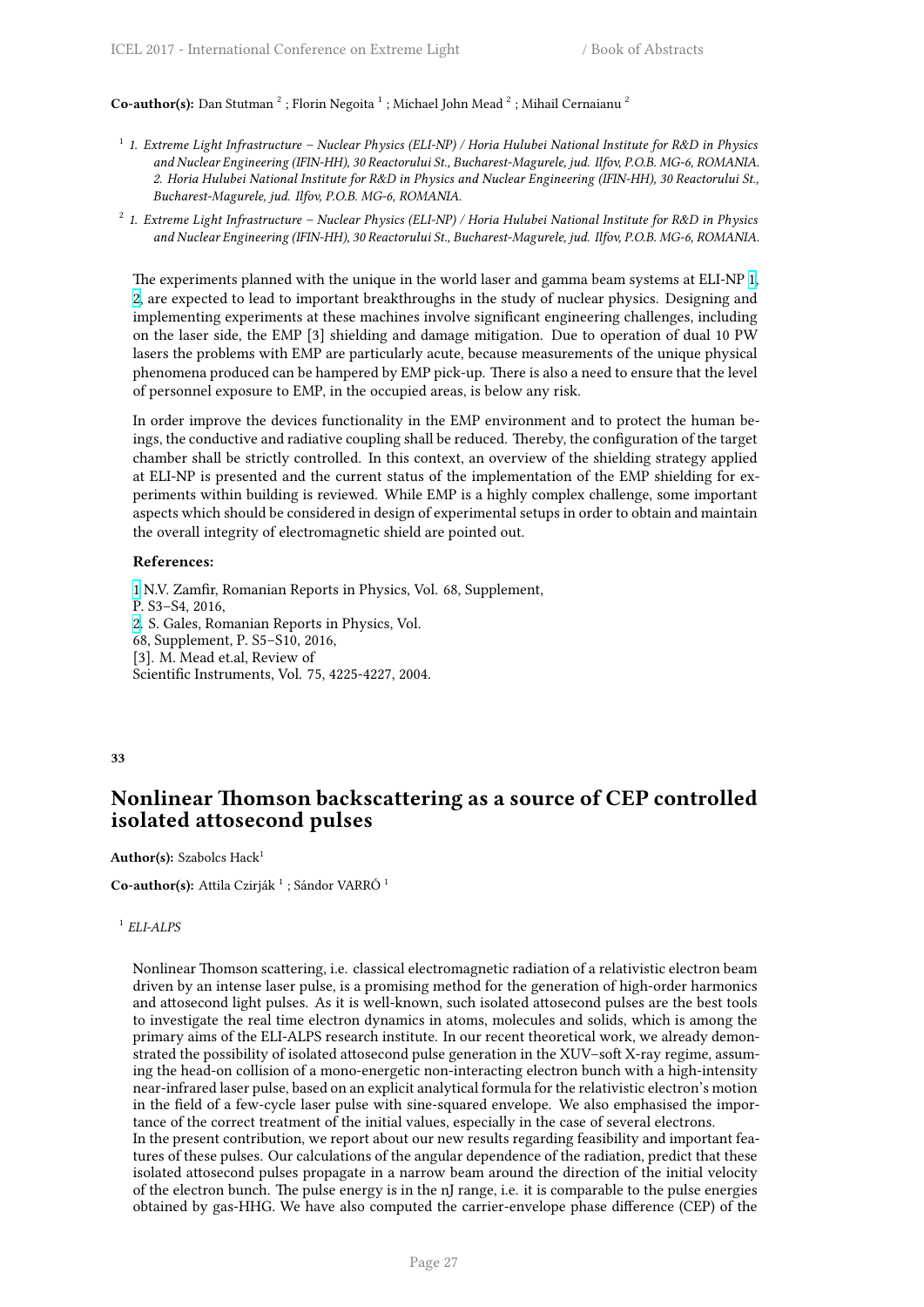isolated attosecond pulses which turns out to be shifted by  $\pi$  with respect to the CEP of the driving laser pulse, thereby providing the ability to control this parameter also.

<span id="page-35-0"></span>**113**

## **What is an X-Ray Free Electron Laser and Why You Should Care?**

Jerome B. Hastings<sup>1</sup>

1 *SLAC National Accelerator Laboratory*

The concept for high gain free electron lasers (FELs) dates to the early 1980s. The first realization of these ideas is the FLASH facility in Hamburg Germany. The LCLS, which started operation in 2009, is the first FEL to reach the hard x-ray regime with wavelengths near 1Å. Following initial operation of LCLS there are an additional 4 FELs worldwide operational or nearly so. The first part to this talk will discuss what an FEL is, the rapid development of performance, and the possible future. Reference will be made to seeded operation which is highlighted by the XUV/soft x-ray FEL FERMI in operation in Trieste, Italy. The attention will then turn to what has been demonstrated using these unique light sources that can only be done with FELs and what ideas have been spawned that are now pursued at other accelerator based light sources.

<span id="page-35-1"></span>**108**

## **Attoclock Revisited**

**Author(s):** Cornelia Hofmann<sup>1</sup>

Co-author(s): Alexandra Landsman<sup>2</sup>; Ursula Keller<sup>3</sup>

- <sup>1</sup> *MPG*
- <sup>2</sup> *MPQ*
- 3 *ETH Zurich*

The attoclock is a recently developed approach for the extraction of tunneling delay time in the context of strong field ionization. The most recent experimental measurements found sub-luminal tunneling times over a wide intensity range.

However, while the experiments seem to agree that quantum tunnelling does not happen instantaneously, there is no consensus yet on the theoretical side.

This talk will survey recent theoretical and experimental developments in the attoclock approach to extracting tunneling delays, and discuss the implications of new discoveries on the interpretation of attoclock experiments

<span id="page-35-2"></span>**83**

## **Stellar Photoreactions at ELI-NP**

Author(s): Kyle Juedes<sup>1</sup>

Co-author(s): Ioan Dancus<sup>1</sup>; Loris D'ALESSI<sup>1</sup>; Madalin Rosu<sup>1</sup>; Mihai Cuciuc<sup>1</sup>; Mihai Risca<sup>1</sup>; Ovidiu Tesileanu  $^{1}$  ; Xeng Ming  $^{1}$  ; YI Xu  $^{1}$ 

<sup>1</sup> *Extreme Light Infrastructure – Nuclear Physics*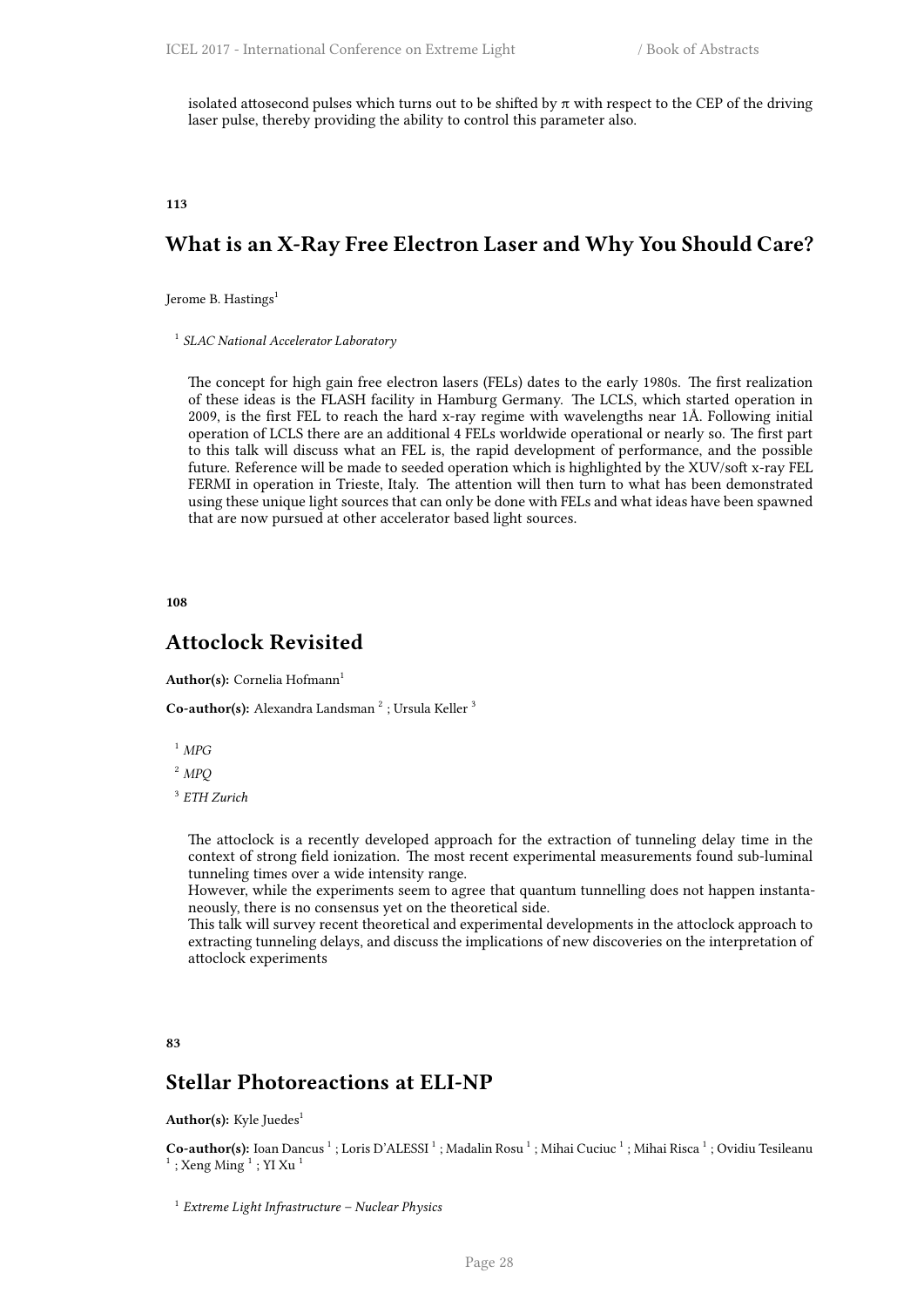In stellar environments, nuclei undergo photoreactions while occupying thermally populated, nuclear excited states. These states have not before been accessible in laboratory environments. Extreme Light Infrastructure – Nuclear Physics (ELI-NP) presents researchers with a unique set of tools to induce and detect these stellar photoreactions. Utilizing an ultrafast petawatt laser system, we propose to excite nuclei using bremsstrahlung radiation derived from electron acceleration in a gas jet. Depending on the lifetime of the excited states, this procedure can be preformed using one or more laser pulses. The isomers will then be photoexcited by an intense, highly synchronized γ-ray beam and the reaction verified by the detection of photoneutrons.

**60**

# **Spatial shaping of high harmonics generated from plasma mirrors**

Subhendu Kahaly<sup>1</sup>

1 *ELI-ALPS, ELI-Hu Kft., Dugonics ter 13, H-6720 Szeged Hungary*

S. Kahaly1,2 *, A. Leblanc2, S. Monchocé2, H. Vincenti3 and F. Quéré2*

*1. ELI-ALPS, ELI-Hu Kft., Dugonics ter 13, H-6720 Szeged Hungary*

*2. LIDYL, CEA, CNRS, Université Paris-Saclay, CEA Saclay, 91 191 Gif-sur-Yvette, France*

*3. Lawrence Berkeley National Laboratory, Berkeley, CA 94720, USA*E-mail: subhendu.kahaly@elialps.hu

Focussed ultrashort intense light can transform any solid surface into an instantly ionised plasma reflector. This type of exotic plasma optics can operate at ultra-high intensities making them extremely attractive and also the only optics available at such high light fields. We show that they can act as tuneable reflective 1 or diffractive 2 elements which can be controlled for surface sharpness 1, shape [3,4], structure [2,5] and can be driven over ultrafast timescales to relativistic motion in phase with the driving laser field [3]. The last property lets it also act as a coherent XUV light emitter [6] as well as a novel energetic charge particle source [7,8]. These solid density surface plasmas can undergo nonlinear sub-c[yc](http://i66.tinypic.com/wa63cz.png)le interactio[n a](http://i67.tinypic.com/bej0gk.png)t relativistic light intensities, and alter the light pulse [it](http://i66.tinypic.com/wa63cz.png)self by introducing attosecond spikes in the reflected field. We show that one can design and utilize diffractive plasma optics and control the spatial beam profile of attosecond pulses emanating from relativistically driven surface plasmas.

In this presentation I would introduce different exciting schemes to create plasma optics at high intensity and control their various properties that we developed recently. Finally I would present few recent examples to show how these properties allow one applications which are not possible otherwise [9]. I would also discuss the cases where different regimes of high harmonic diffraction [1,2,9] is accessed with active or passively controlled diffractive element 2. These coherent sources [6] have tremendous potential for further scientific applications [10]. The high repetition rate operation modes like the beamlines at ELI-ALPS [11] would provide opportunities in this direction.

### References

- 1 S. Kahaly, et al.Phys. Rev. Lett. 110, 175001 (2013).
- 2 S. Monchose, et al., Phys. Rev. Lett. 112, 145008 (2014).
- [3] H. Vincenti, et.al Nat. Commun. 5, 3403 (2014).
- [\[4](http://i66.tinypic.com/wa63cz.png)] M. Nakatsutsumi, et al. Opt. Lett. 35, 2314 (2010).
- [\[5](http://i67.tinypic.com/bej0gk.png)] M. A. Purvis et al., Nature Photonics 7, 796 (2013).
- [6] S. Chatziathanasiou, et. al., Photonics 4, 26 (2017).
- [7] M. Thevenet, M. et al. Nat. Phys. 12, 355–360 (2015).
- [8] M. Bocoum, et.al., Phys. Rev. Lett. 116, 185001 (2016).
- [9] A. Leblanc, et.al., Nat. Phys. 12, 301 (2015).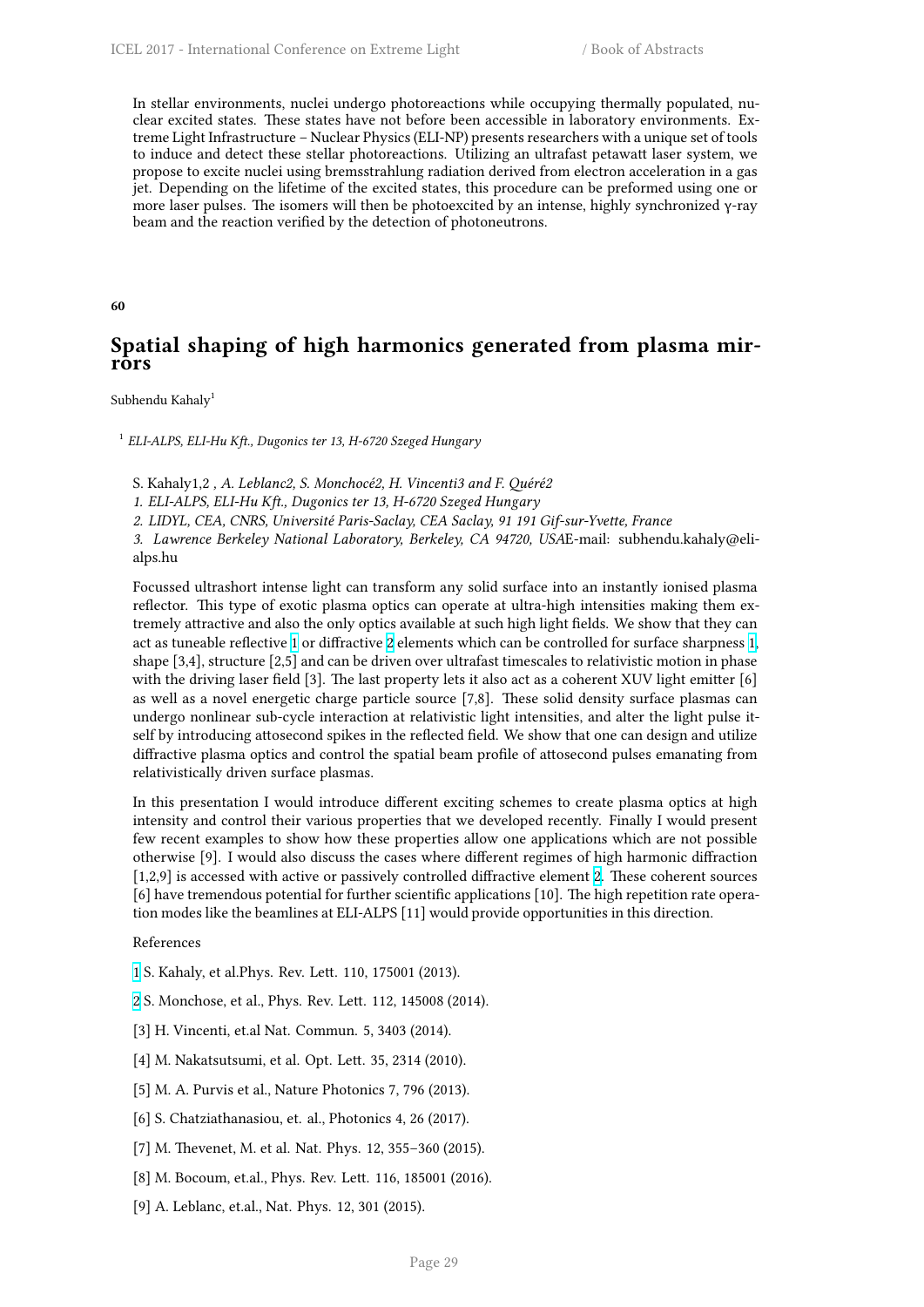[10] M. Reduzzi, et al., J. Electron Spectros. Relat. Phenomena 204, 257 (2015).

[11] S. Kühn, M. Dumergue, S. Kahaly, S. Mondal et. al J. Phys. B: At. Mol. Opt. Phys. 50, 132002 (2017).

#### **Summary**:

Sub-cycle charge dynamics in relativistic plasmas can lead to attosecond pulse trains in the reflected laser pulse. Analysis and control of the spatial properties of this high harmonic radiation can be done through different approaches. Here I would be talking about in-situ control of these spatial properties by using a phase mask in the interaction region. Finally the technique is extended and used to measure the spatial phase and amplitude profile of the high harmonic beam as well as properties of this phase mask supporting the relativistic interaction.

## **23**

## **Future of Ti:Sapphire lasers: combining high peak and average power**

**Author(s):** Mikhail Kalashnikov<sup>1</sup>

Co-author(s): Chvykov Vladimir<sup>2</sup>; Huabao Cao<sup>2</sup>; Károly Osvay<sup>3</sup>; Nikita Khodakovskiy<sup>2</sup>; Roland Nagymihaly 2

1 *ELI-ALPS, MBI*

2 *ELI-ALPS*

3 *ELI-HU Nonprofit LTD*

Ti:Sapphire gain medium has exceptional spectral and thermal properties. This determines their wide use in most of modern high peak laser systems. As any laser medium the bandwidth of Ti:Sapphire lasers is limited by gain narrowing, while the maximum repetition rate, or average power are limited by the efficiency of the homogeneous heat removal. A research and development project at ELI-ALPS, HF-100 is assigned to the development of specific technologies that applied to Ti:Sapphire medium will allow to overcome the currently existing technological limits of bandwidth and average power. The basis for that are the two new developments: Thin Disk Ti:Sapphire amplifiers with energy distributed pumping (EDP-TD) 1 and Polarization encoded Chirped Pulse Amplification (PE-CPA) 2. A combination of these technologies is able to support laser pulses of few oscillations at hundreds of TW peak and kW [3] average power.

1 V.Chvykov, H. Cao, R. Nagymihaly, M. Kalashnikov, N[.](http://i66.tinypic.com/wa63cz.png) Khodakovskiy, R. Glassock, L. Ehrentraut, M. Schnuerer, K. Osvay, [O](http://i67.tinypic.com/bej0gk.png)pt. Lett. 41 (2016) 3017-3020.

2 V. Chvykov, R. S. Nagymihaly, H. Cao, M. Kalashnikov, K. Osvay , Optics Express 24 (2016) 3721- [37](http://i66.tinypic.com/wa63cz.png)33

[3] R. S. Nagymihaly, H. Cao, D. Papp, G. Hajas, M. Kalashnikov, K. Osvay, and V. Chvykov, Optics [E](http://i67.tinypic.com/bej0gk.png)xpress, 25, (2017), 6664-6677

[4] M. Kalashnikov, H. Cao, K. Osvay, V. Chvykov, Optics Letters, 41 (2016) 25-28

## **27**

# **High-order harmonic generation in hydrogen-like atoms: Floquet approach**

**Author(s):** József Kasza<sup>1</sup>

Co-author(s): Péter Dombi<sup>2</sup> ; Péter Földi<sup>3</sup>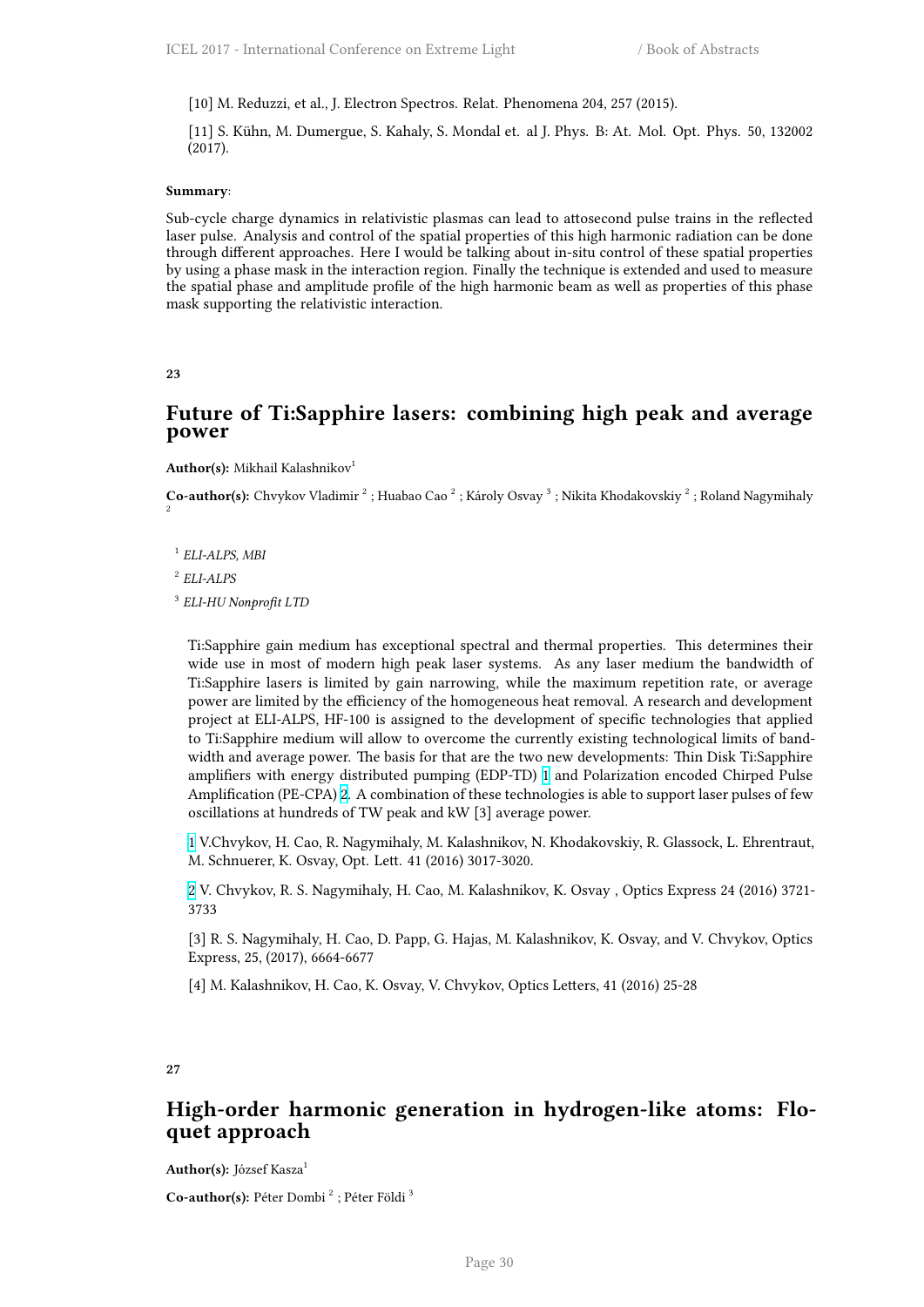1 *Eli-Alps*

2 *2. Wigner Research Centre for Physics, 1121 Budapest, Hungary*

3 *3. Department of Theoretical Physics, University of Szeged, Tisza Lajos körút 84-86, H-6720 Szeged, Hungary*

The interaction of strong laser fields with atoms has been extensively investigated 1 since the discovery and construction of the first lasers. Floquet analysis has been proved to be an extremely useful tool for the non-perturbative theoretical description of strong-field phenomena. It can appropriately treat various high-order processes like high-order harmonic generation (HHG) or ionization of atoms.

The numerical integration of the time-dependent Schrödinger equation is difficult b[y t](http://i66.tinypic.com/wa63cz.png)he usual way of solving partial differential equation. Also the perturbative methods can handle only weak excitation with acceptable numerical errors. However, Floquet method transforms the TDSE to an infinite dimensional eigenvalue problem 2. This problem is computationally easy, provided the corresponding matrix has finite dimensions. (Obviously, it is impossible to take all the free atomic states into account numerically.) This means that we have to truncate the Hamiltonian matrix. As a first approach, one may use the free hydrogen eigenstates for calculations, but the truncation causes reflections of the wavefunction at the boundaries. Instead, we use Sturmian basis [3] which contains a certain part of the continuum and prov[id](http://i67.tinypic.com/bej0gk.png)es appropriate solution.

### **Summary**:

We apply the newly developed method to examine the influence of the initial state on the high-order harmonic generation (HHG) spectra, in hydrogen-like atomic gases.

We optimized the high harmonic generation process (driven by monochromatic excitation) to produce short attosecond pulse trains. By examining the dynamics corresponding to initial atomic superposition states, we can optimize the process to find the best (shortest, most intense) response signal. The initial states were found to have influence also on the HHG spectra.

### **101**

# **Attoclock revisited on quantum tunneling time**

**Author(s):** Ursula Keller<sup>1</sup>

Co-author(s): Cornelia Hofmann<sup>2</sup>; Landsman Alexandra S.<sup>2</sup>

1 *ETH Zurich*

Quantum tunneling is a fundamental and ubiquitous effect that sparked a long-standing debate on the time duration of this process (1, 2). The main theoretical contenders, such as the Keldysh, Buttiker-Landauer, Eisenbud-Wigner (also known as Wigner-Smith), and Larmor time give contradictory answers.

The attoclock is a recently developed approach for the extraction of tunneling delay time in the context of strong field ionization (3, 4). Our most recent attoclock experimental measurements (5) found a finite tunneling time over a wide intensity range and therefore a large variation of tunnel barrier width. This result sparked a number of theoretical developments (6–9). Only two theoretical predictions are compatible within our experimental error: the Larmor time, and the peak of the probability distribution of tunneling times constructed using a Feynman Path Integral (FPI) formulation. The FPI theory matches the observed qualitative change in tunneling time over a wide intensity range, and predicts a broad tunneling time distribution with a long tail. The implication of such a probability distribution of tunneling times, as opposed to a distinct tunneling time, would imply that one must account for a significant, though bounded and measurable, uncertainty as to when the hole dynamics begin to evolve (5). The FPI theory also agrees well when we take into account all non-adiabatic corrections. Another independent attoclock experiment (10) recently found finite tunneling delay times as well.

While the experiments seem to agree that quantum tunneling does not happen instantaneously, there is no consensus yet on the theoretical side (6–9). However this topic is important not only to the interpretation of time-resolved studies in attosecond physics, but also in the treatment of many

<sup>2</sup> *MPI Dresden*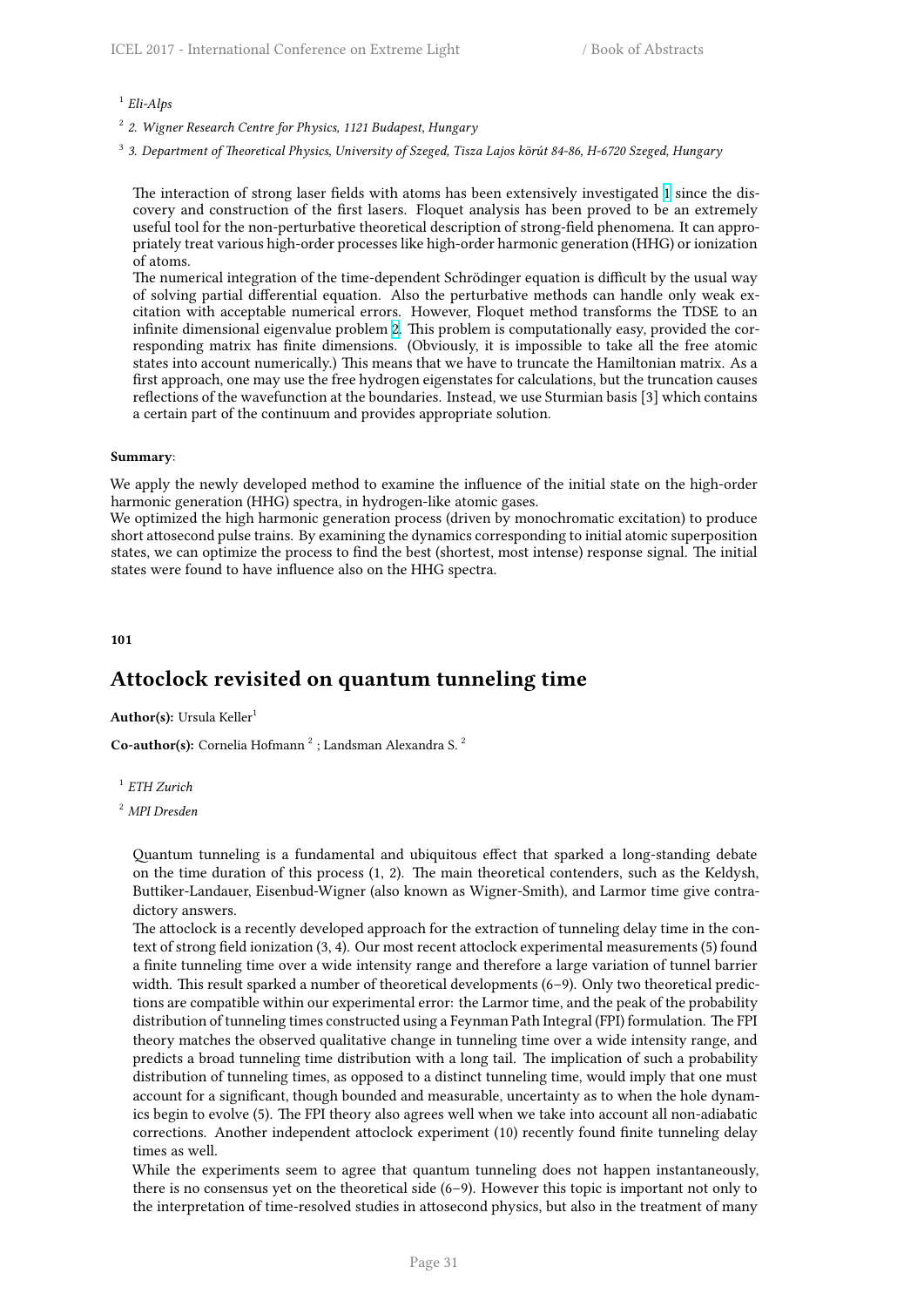experimental schemes in the AMO community which are based on a semiclassical view of strongfield ionization (11–13).

In this keynote talk we will review why tunneling time is such a highly debated theoretical concept in quantum mechanics and why both statements "cannot be measured because time is not an operator" and "just follow the peak of the wavepacket" do not resolve this issue. Following the peak of a wavepacket, for example, can be tricky and often misleading. In contrast to a light pulse, an electron wavepacket disperses even in vacuum. Since the propagation of the peak of the wavepacket is defined by the group delay, almost any group delay can be measured during propagation in combination with an appropriate energy-dependent transmission filter. In fact strong-field ionization in the dipole approximation (i.e. tunnel ionization) is much faster than the group delay of the electron wavepacket (i.e. Wigner delay).

We will review the recent theoretical and experimental developments in the attoclock approach to extract tunneling delays with regards to the typical approximations such as the dipole approximation, non-adiabatic effects, photoelectron momenta at the tunnel exit, electron correlation and exit coordinate. We will review the initial conditions of semiclassical models. These describe the photoelectron wavepacket at the tunnel exit, and how their choice affects the delays extractd from the attoclock experiment (6, 7, 9, 14–16). Furthermore non-adiabatic effects and their interplay with the field strength calibration of strong-field ionization experimental data will be discussed (15, 17). Another section would present the role of multi-electron effects (18–20) and the dipole approxmiation (21)

#### References

(1) Landsman, A.S.; Keller, U. Physics Reports 2015, 547, 1–24.

- (2) Landauer, R. Nature 1989, 341 (6243), 567–568.
- (3) Eckle, P.; Smolarski, M.; Schlup, P.; et al. Nature Physics 2008, 4 (7), 565–570.
- (4) Eckle, P.; Pfeiffer, A.N.; Cirelli, C.; et al. Science 2008, 322 (5907), 1525–1529.
- (5) Landsman, A.S.; Weger, M.; Maurer, J.; et al. Optica 2014, 1 (5), 343.
- (6) Zimmermann, T.; Mishra, S.; Doran, B.R.; et al. Physical Review Letters 2016, 116 (23), 233603.
- (7) Ni, H.; Saalmann, U.; Rost, J.M. Physical Review Letters 2016, 117 (2), 023002.
- (8) Teeny, N.; Yakaboylu, E.; Bauke, H.; et al. Physical Review Letters 2016, 116 (6), 063003.
- (9) Torlina, L.; Morales, F.; Kaushal, J.; et al. Nature Physics 2015, 11 (6), 503–508.
- (10) Camus, N.; Yakaboylu, E.; Fechner, L.; et al. Physical Review Letters 2017, 119 (2), 023201
- (11) Meckel, M.; Comtois, D.; Zeidler, D.; et al. Science 2008, 320 (5882), 1478–1482.
- (12) Lin, C.D.; Le, A.T.; Chen, Z.; et al. Journal of Physics B: At. Mol. Opt. Phys. 2010, 43 (12), 122001.

(13) Bruner, B.D.; Soifer, H.; Shafir, D.; et al. Journal of Physics B: At. Mol. Opt. Phys. 2015, 48 (17), 174006.

- (14) Ivanov, I.A.; Kheifets, A.S. Physical Review A 2014, 89 (2), 021402.
- (15) Boge, R.; Cirelli, C.; Landsman, A.S.; et al. Phys. Rev. Lett. 2013, 111 (10), 103003.
- (16) Klaiber, M.; Hatsagortsyan, K.Z.; Keitel, C.H. Physical Review Letters 2015, 114 (8), 083001.
- (17) Hofmann, C.; Zimmermann, T.; Zielinski, A.; et al. New Journal of Physics 2016, 18 (4), 043011.
- (18) Pfeiffer, A. N.; Cirelli C.; Smolarski M.; et al. Nature Physics 2012, 8, 76

(19) Emmanouilidou, A.; Chen, A.; Hofmann, C.; et al. Journal of Physics B: At. Mol. Opt. Phys. 2015, 48 (24),245602.

(20) Majety, V.P.; Scrinzi, A. Journal of Modern Optics 2017, 1–5.

(21) Ludwig, A.; Maurer, J.; Mayer, B. W.; et al. Physical Review Letters 2014, 113, 243001

#### **Summary**:

Quantum tunneling time is a highly debated topic – we explain why. We discuss the attoclock technique to extracting tunneling delays with regards to the typical approximations such as the dipole approximation, non-adiabatic effects, photoelectron momenta at the tunnel exit, electron correlation and exit coordinate.

### **54**

## **14-W, 100-kHz, few-cycle mid-infrared source at ELI-ALPS**

#### **Author(s):** Nicolas Thiré<sup>1</sup>

Co-author(s): Bálint Kiss<sup>2</sup>; Clément Ferchaud<sup>1</sup>; Eric Cormier<sup>2</sup>; Károly Osvay<sup>3</sup>; Nicolas Forget<sup>1</sup>; Pierre Bizouard  $^{\rm 1}$  ; Raman Maksimenka  $^{\rm 1}$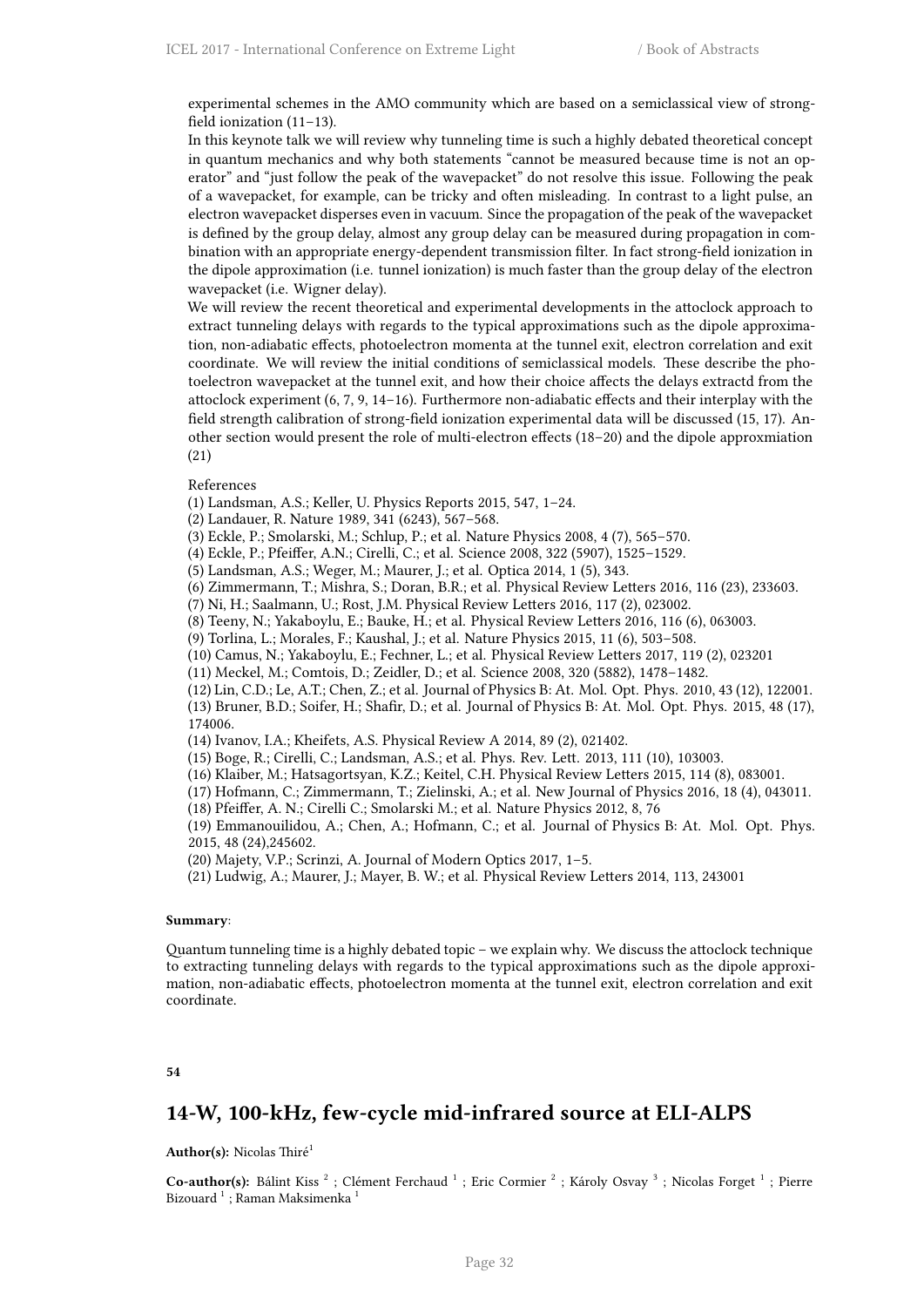1 *Fastlite*

2 *ELI-ALPS*

3 *ELI-HU Nonprofit LTD*

ELI-ALPS aims to provide the scientific community with novel light sources having extreme properties towards the attosecond edge of science. Each of its driving laser sources exhibit unprecedented specifications concerning average and peak power, pulse duration and most importantly, excellent long term stability which can substantially improve experimental reproducibility. Compared to the other laser systems of the facility, whose wavelengths are either centered in the near-infared (SY-LOS, HR and HF) or in the THz spectral region (THz laser), the mid-IR laser (MIR) operates in the highly demanded wavelength region around 3 µm.

It is well known, that the extension of High order Harmonic Generation (HHG) up to soft-x-ray domain requires driving sources with specific properties: mid-infrared wavelength, few-cycle pulses, high peak intensity, carrier-envelope phase stability and control, high energy and/or high-repetition rates. While long wavelength optical carriers extend the cutoff energy through the  $\lambda$ 2 dependency of the ponderomotive energy, shortening the pulses to few cycles increases the peak intensity and improves the HHG conversion yield. Moreover, the number of generated attosecond bursts is decreasing with the decreasing number of optical cycles of the driving electric field, up to the generation of a single isolated attosecond pulse for 2 or less optical cycles. In this regime, CEP stability and control is paramount to ensure a shot-to-shot reproducibility of the driving electric field as well as of the HHG yield and spectrum.

Hereby, we report on the outstanding final performance of the MIR laser, developed within a successful R&D collaboration between Fastlite and ELI-ALPS. The system is a supercontinuum self-seeded optical chirped-pulse parametric amplifier (OPCPA) generating few cycle, CEP-stable pulses at ~3.2 μm. It is pumped by a Yb:YAG regenerative amplifier delivering ~1.1 ps pulses with a pulse energy of 1.75 mJ at 100 kHz, and combines chirp-reversal with acousto-optic pulse shaping (Dazzler) at 100 kHz to ensure compressibility in bulk material and extremely high CEP-stability.

The pump energy distribution is optimized among the four parametric stages in order to reach the highest overall extraction and the broadest spectrum at the output simultaneously. The first two stages are based on MgO-doped periodically poled Lithium Niobate (MgO-PPLN) crystals, pumped in collinear geometry The last two stages are non collinear parametric amplifiers made of a bulk LiNbO3 crystals heated to 120℃. The output pulse energy reaches ~155 μJ before compression for a full pump energy of 1.7 mJ. Compression, at full power, in an AR-coated Silicon window yields a pulse duration of sub-40 fs pulses and an output pulse energy >140 μJ, which corresponds to a duration below four optical cycles at 3.2 µm, and a peak power of 3.5 GW. In order to reach <100 mrad single shot CEP stability and monitor some of the major parameters continuously during operation, a few portion of the main beam is sampled by the properly coated output window. Due to sampling the pulse energy of the final output is reduced to  $\sim$ 130  $\mu$ J.

The long term power stability of the compressed output is measured to be 0.8% RMS, with an average power of 14 W, measured over 10 hours of uninterrupted operation (Fig 1.); the simultaneously monitored beam pointing stability is 17 µrad RMS. The measured non-averaged CEP stability is <85 mrad measured over 6 hours, achieved by an efficient proportional feedback loop where the error signal (measured by 2f-to-f interferometry) is send to the pulse shaper. Moreover, the system is able to reach the 14 W output within 2 minutes - counted from the opening of the main shutter, after the pump laser is in hot (stable) state.

**56**

# **Few-cycle mid-infrared source with sub-100 mrad CEP stability**

**Author(s):** Nicolas Thiré<sup>1</sup>

Co-author(s): Bálint Kiss<sup>2</sup>; Clément Ferchaud<sup>1</sup>; Eric Cormier<sup>2</sup>; Károly Osvay<sup>3</sup>; Nicolas Forget<sup>1</sup>; Pierre Bizouard  $^{\rm 1}$  ; Raman Maksimenka  $^{\rm 1}$ 

- 1 *Fastlite*
- 2 *ELI-ALPS*
- 3 *ELI-HU Nonprofit LTD*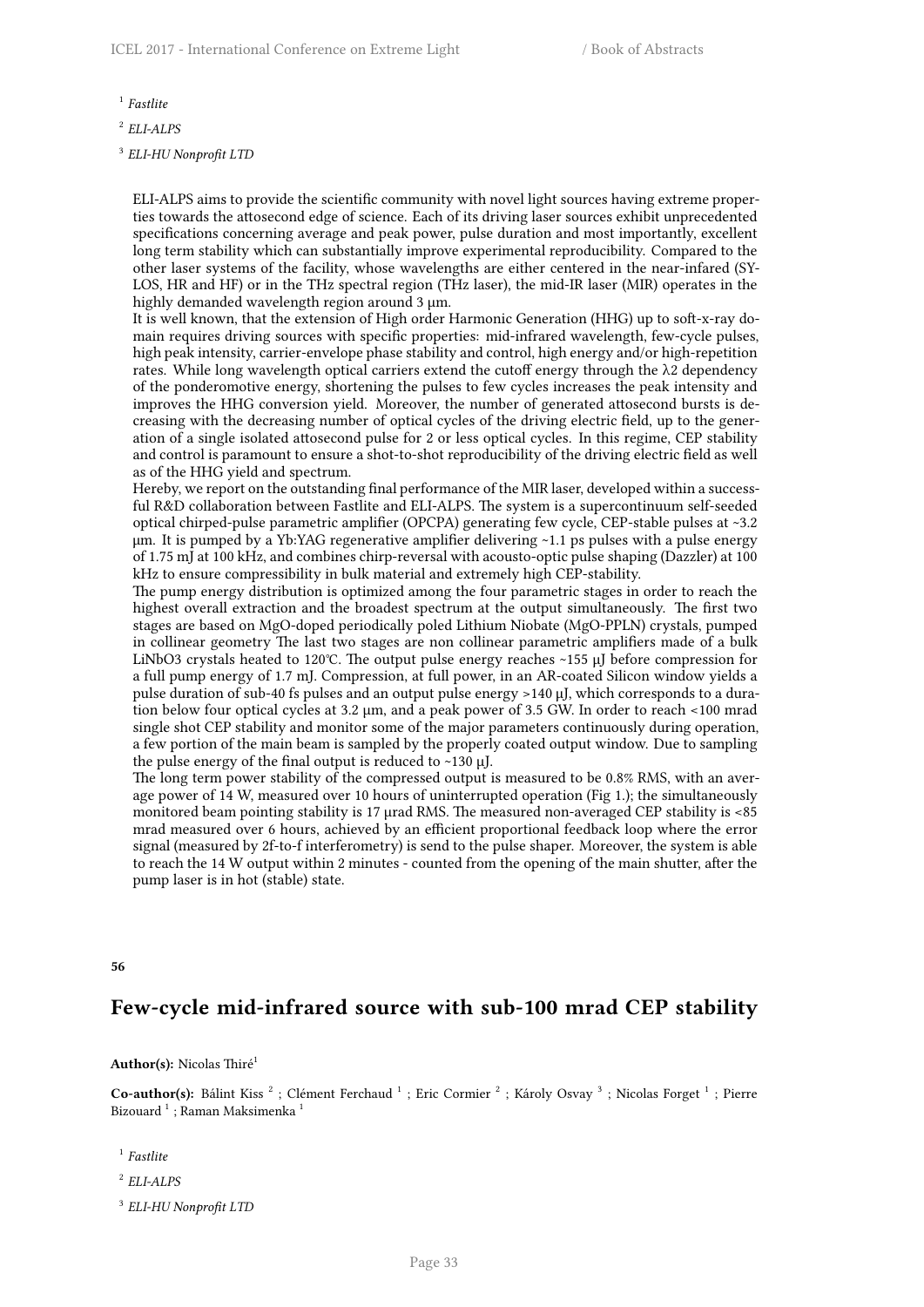At present, light bursts with few tens/hundreds of attoseconds duration are the primary tools to reveal, understand and control the ultrafast events of the microworld, related to the motion of electrons and charge carriers of substances ranging from nanostructured semiconductors to the DNA of living species. The generation of such attosecond pulses/pulse trains is realized by the technique of High order Harmonic Generation (HHG) processes driven by laser sources with few femtosecond pulsed output.

As the ultrafast driving laser sources for HHG has reached the few optical cycle regime, it becomes necessary to provide high precision stabilization and control of the relative phase between the carrier wave and its pulse envelope (CEP). This feature is paramount to ensure shot-to-shot reproducibility of both HHG yield and spectrum. For the extension of the harmonic cut-off up to soft-x-rays (and keV regime), a long wavelength driving laser is required due to the λ2 dependency of the ponderomotive energy. In other words, a few cycle, high peak and average power laser is preferred in the mid-infrared, with extreme stability of the CEP.

The mid-infrared laser (MIR) of ELI-ALPS operates in the highly demanded wavelength region around 3 µm; the system has developed within a fruitful R&D collaboration between Fastlite and ELI-ALPS. Here, we report on the outstanding performance of the MIR laser, focusing on the unprecedented CEP stability and control of the system. The MIR is a supercontinuum self-seeded optical chirpedpulse parametric amplifier (OPCPA) generating few cycle, CEP-stable pulses at ~3.2 μm. It is pumped by a Yb:YAG regenerative amplifier delivering ~1.1 ps pulses with a pulse energy of 1.75 mJ at 100 kHz, and combines chirp-reversal with acousto-optic pulse shaping (Dazzler, Fastlite) at 100 kHz to ensure compressibility in bulk material and extremely high CEP-stability.

Compression, at full power, in an AR-coated Silicon window yields a pulse duration of sub-40 fs pulses at 3.2 µm and an output pulse energy >140 μJ, which corresponds to a duration below four optical cycles, and peak power of 3.5 GW. The output has a long term power stability of 0.8% RMS over 10 hours of uninterrupted operation, combined with 17 µrad (rms) beam pointing stability.

In order to reach <100 mrad single shot CEP stability a small portion of the compressed sub-40 fs pulses (<4 cycles at 3.2 µm) are sampled to drive the CEP diagnostics system consists of a 2f-to-f interferometer and a fast spectrometer with onboard calculation capabilities (Fringeezz, Fastlite). The device records the spectral fringes generated in the 2f-to-f (analog beating signal), then computes and stores the phase drift of the interferogram at 10 kHz. With a minimum integration time (3 µs) of the detector array, it is possible to measure the CEP drift between isolated pulses, however the readout time is insufficient and limit the single shot measurement to one pulse out of ten.

The measured error signal is fed back (proportional feedback) to the Dazzler at 10kHz to correct for CEP fluctuations. As demonstration of the capabilities of the system, the results of a 6 hours long CEP stability measurement is displayed on figure 1. The non-averaged CEP noise is below 85 mrad rms, which is to date, the smallest recorded value measured on an amplified system. Moreover, it is possible to add an offset to the CEP, and perform a controlled relative shift of the phase whenever it is necessary.

Reducing the duration to the single-cycle regime by post-compression techniques based on waveguides (Kagome fibers), may open up the door for CEP-sensitive experiments like charge dynamics in solids or electron dynamics in molecules.

**4**

# **Analysis of gas-filled capillary plasma discharge systems**

**Author(s):** Mátyás Kiss<sup>1</sup>

Co-author(s): Anatolij Sapolov<sup>1</sup>; Szergej Kuhlevszkij<sup>1</sup>; Sándor Szatmári<sup>2</sup>

<sup>1</sup> *University of Pécs Faculty of Science Department of Computational Physics*

<sup>2</sup> *University of Szeged Faculty of Science Department of Experimental Physics*

The gas-filled capillary plasma discharge system built at PTE-TTK with the help from SZTE-TIK, has been further investigated. We will describe in detail the operation of the gasfilled capillary plasma discharge related to the different component arrangements. Meanly the performance of the different sparkgaps(gas-filled versus water-filled), electrodes and capillaries. To achieve the most stable operation with minimal jitter at repetative high discharge current pulses (~20kA) for our capillary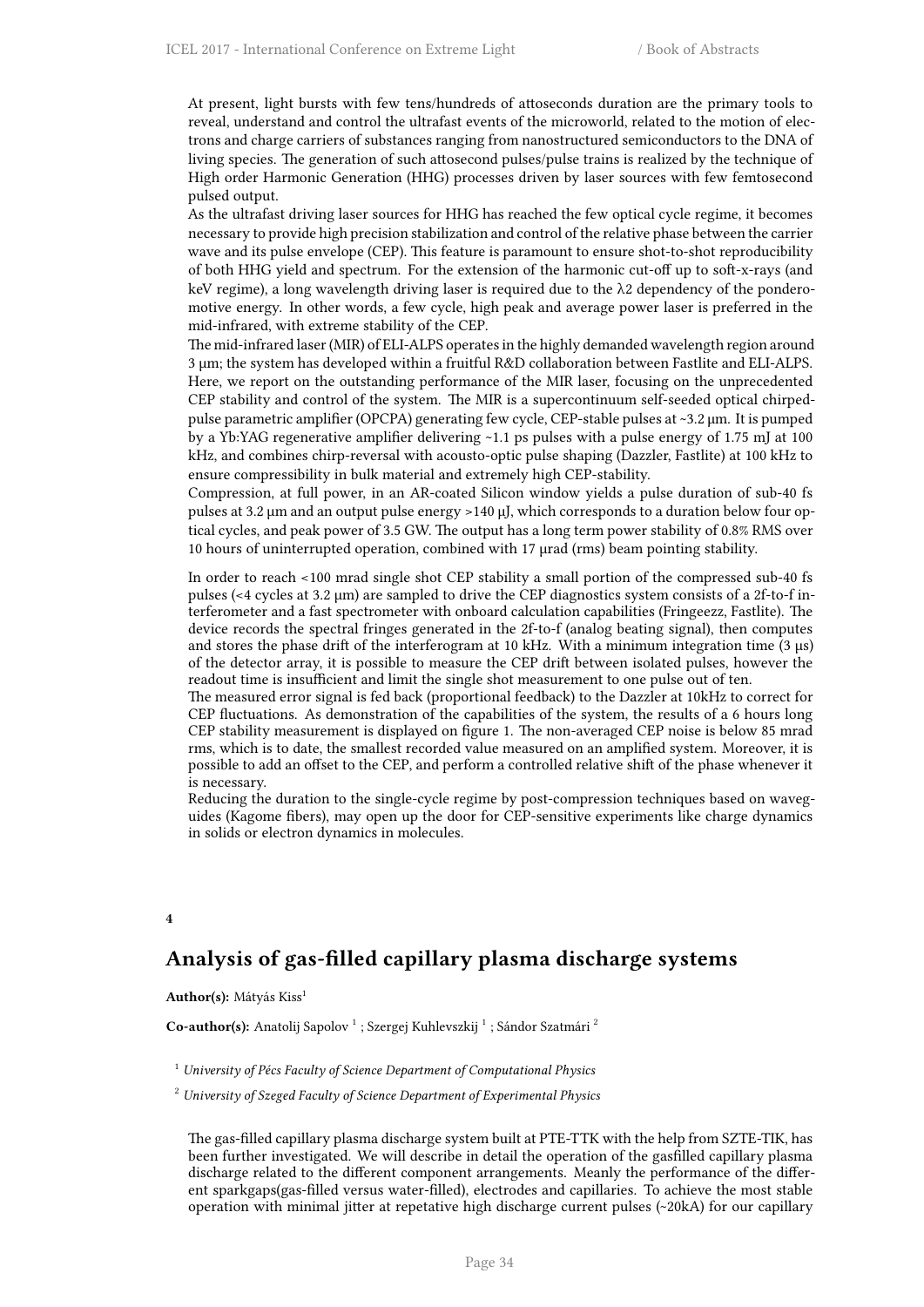soft X-ray laser (neon-like Ar8+, lasing at 47 nm) and also for the future experiments which would raise the discharge current pulse to 30-40kA.

### **Summary**:

The optimized capillary Z-pinch plasma system could be also used to produce waveguides for wake-field acceleration of electrons in future experiments at the ELI facilities.

This project was supported by the grant "Ultrafast physical processes in atoms, molecules, nanostructures and biological systems"(EFOP-3.6.2-16-2017-00005)

## **71**

# **Simulations for proton diagnostics in high-power laser experiments based on population of nuclear isomeric states**

**Author(s):** S. Kisyov<sup>1</sup>

 $\bf Co\text{-}author(s):$  A. Cucoanes  $^1$  ; C. Manailescu  $^2$  ; F. Gobet  $^3$  ; F. Hannachi  $^3$  ; F. Negoita  $^1$  ; F. Rotaru  $^1$  ; J-L. Hénarès  $^3$  ; L. Tudor  $^4$  ; M. M. Gugiu  $^1$  ; M. Tarisien  $^3$  ; M. Versteegen  $^3$ 

- 1 *Extreme Light Infrastructure Nuclear Physics (ELI-NP), Horia Hulubei National Institute for R&D in Physics and Nuclear Engineering (IFIN-HH), 30 Reactorului Str., 077125 Magurele, jud. Ilfov, Romania*
- <sup>2</sup> *Horia Hulubei National Institute for R&D in Physics and Nuclear Engineering (IFIN-HH), 30 Reactorului Str., 077125 Magurele, jud. Ilfov, Romania*
- <sup>3</sup> *Centre d'Etudes Nucléaires de Bordeaux Gradignan, Université Bordeaux, CNRS-IN2P3 Route du solarium, 33175 Gradignan, France*
- 4 *Extreme Light Infrastructure Nuclear Physics (ELI-NP), Horia Hulubei National Institute for R&D in Physics and Nuclear Engineering (IFIN-HH), 30 Reactorului Str., 077125 Magurele, jud. Ilfov, Romania; University Politehnica of Bucharest, 313 Splaiul Independentei, Sector 6, 060042 Bucharest, Romania*

Simulations for a method to characterize protons accelerated in high-power laser-solid target interactions are presented. A prospective setup and possible experimental conditions were simulated using the Geant4 toolkit 1. Protons with energies up to 150 MeV were considered as primary particles in the present approach. In addition to the processes which are part of the Geant4 physics, cross sections for (p,n) reactions calculated with the TALYS code 2 were implemented.

The simulated setup includes a stack of a Ta degrader on which the protons are impinged, a target of natural Zr behi[nd](http://i66.tinypic.com/wa63cz.png) it, and a layer of Ti, enriched to 82.5% <sup>46</sup>Ti placed behind the Zr target. A setup of five LaBr<sub>3</sub>:Ce scintillators was included to detect the gamma decays of isomeric states in <sup>90</sup>Nb and  $^{46}$ V populated via (p,n) reactions. The relation betwee[n t](http://i67.tinypic.com/bej0gk.png)he detected gamma ray yields and the proton beam properties is discussed.

The gamma background events in such experimental conditions were estimated. Simulations were performed for processes that do not lead to the population of the isomeric states of interest but still contribute to the  $LaBr_3:Ce$  detectors output. The background related to laser shots at different rates was simulated.

Population of isomeric states with half-lives in the millisecond region is possible also via gamma induced reactions. Calculations of cross sections for several gamma induced reactions were performed using the TALYS code. The opportunities to use them in the presented experimental conditions are discussed.

1 Geant4 development team, "Geant4 - a simulation toolkit", NIM A 506, 250 (2003).

2 A. J. Koning et al., "TALYS-1.0", Proceedings of the International Conference on Nuclear Data for Science and Technology, 211 (2008).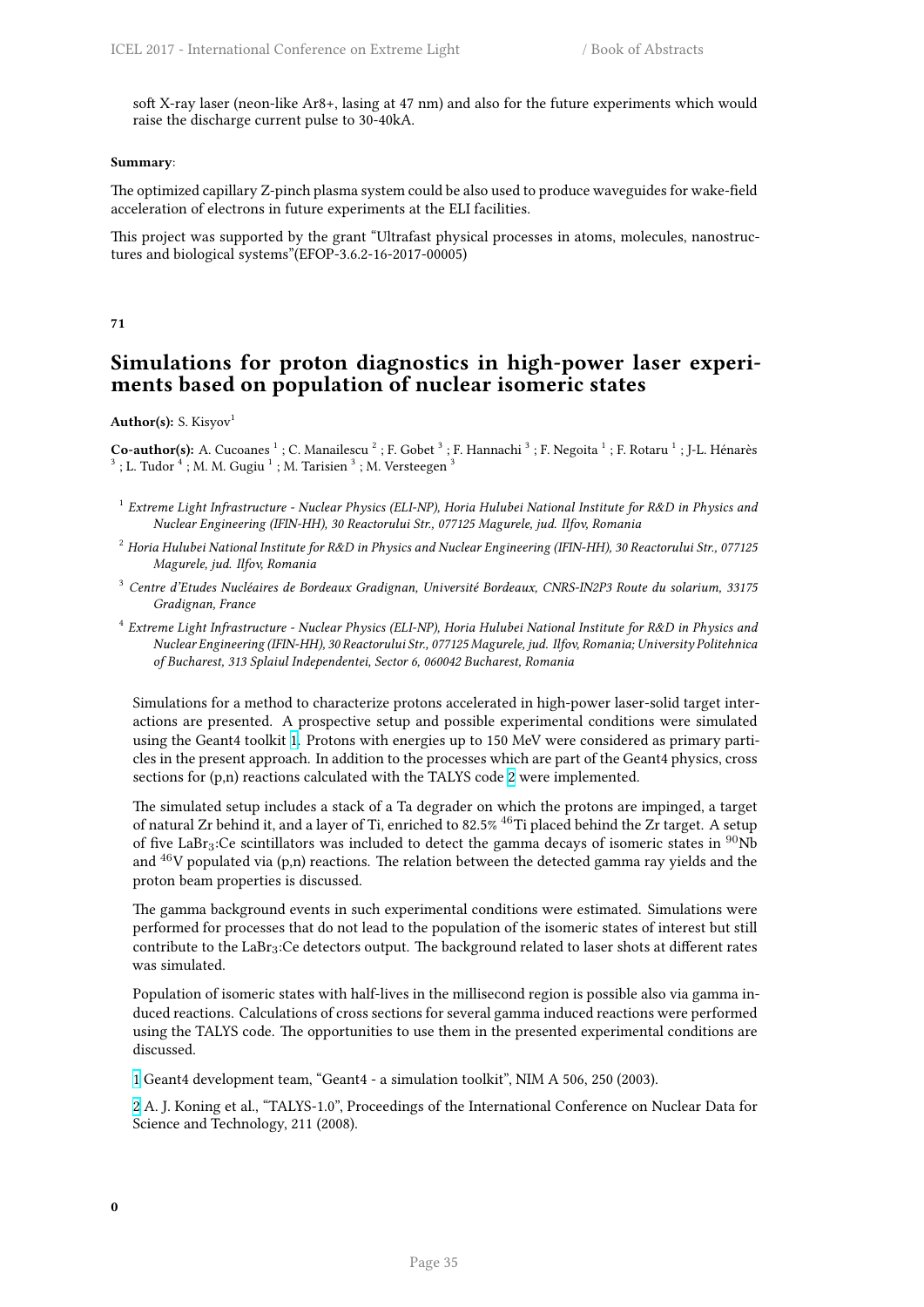# **Under-the-barrier recollisions in strong field ionization**

Author(s): Michael Klaiber<sup>1</sup>

Co-author(s): Christoph H. Keitel<sup>1</sup>; Karen Z. Hatsagortsyan<sup>1</sup>

<sup>1</sup> *Max-Planck-Institut für Kernphysik*

A new mechanism of strong laser field induced ionization of an atom is identified which is based on recollisions under the tunneling barrier. Developing an enhanced strong field approximation, the interference of the direct and the under-the-barrier recolliding quantum orbits are shown to induce a measurable shift of the peak of the photoelectron momentum distribution. The scaling of the momentum shift is derived relating the momentum shift to the tunneling delay time according to the Wigner concept. This allows to extend the Wigner concept for the quasistatic tunneling time delay into the nonadiabatic domain. The obtained corrections to photoelectron momentum distributions are also relevant for state-of the art accuracy of strong field photoelectron spectrograms in general.

### **103**

# **Protein structure and dynamics using X-ray free-electron lasers**

Marco Kloos<sup>1</sup>

### <sup>1</sup> *Max Planck Institute for Medical Research*

Protein crystallography using synchrotron radiation sources has had tremendous impact on biology, having yielded the structures of thousands of proteins and given detailed insight into their working mechanisms. However, the technique is limited by the requirement for macroscopic crystals, which can be difficult to obtain, as well as by the often severe radiation damage caused in diffraction experiments, in particular when using tiny crystals. To slow radiation damage, data collection is typically performed at cryogenic temperatures.

The femtosecond X-ray pulses provided by X-ray free-electron lasers (FELs) allow the acquisition of high resolution diffraction data from micron-sized macromolecular crystals at room temperature beyond the limitations of radiation damage imposed by conventional X-ray sources. Moreover, the short duration of the pulses enable time-resolved studies at the chemical time-scale of femtoseconds. The approaches used as well as recent results obtained will be presented.

**5**

# **Nanometer characterization of expanding solid density plasmas during ultra-intense laser irradiation**

Thomas Kluge<sup>1</sup>

### <sup>1</sup> *Helmholtz-Zentrum Dresden-Rossendorf*

We report on a recent experiment studying the expansion of solid density plasmas under ultraintense short-pulse laser irradiation with an unprecedented spatial and temporal resolution.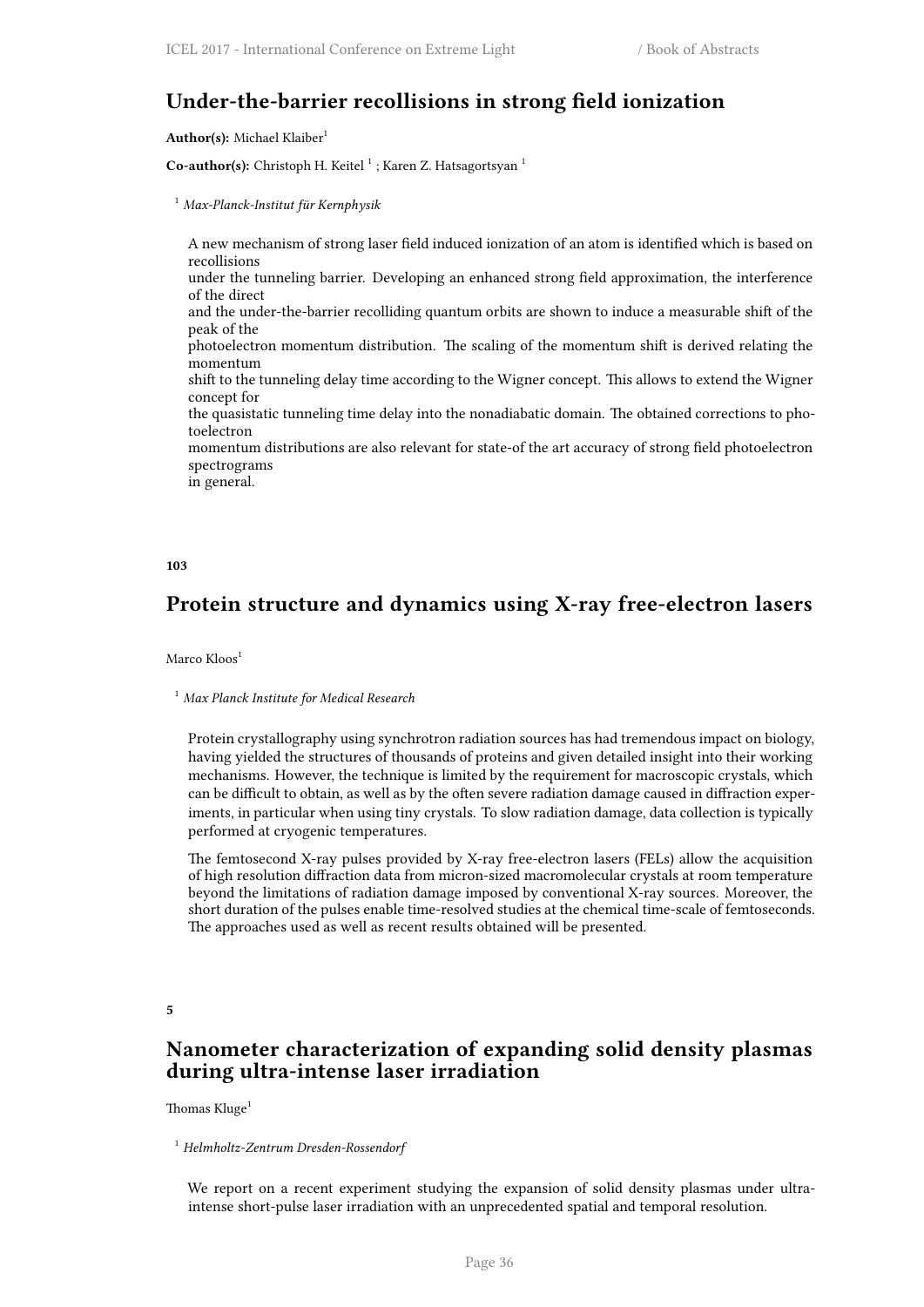We employ Small Angle X-ray Scattering 1 of the LCLS XFEL pulse (SLAC) to probe the MEC shortpulse laser interaction ( $10^{18}$  W/cm<sup>2</sup>, 80 fs) with thin carbon wires and silicon membranes. The silicon membranes were covered with a grating structure that allowed very sensitive probing of the plasma expansion down to single nanometer resolution at a spatial resolution limited only by the XFEL pulse duration (40 fs) and timing jitter (~[10](http://i66.tinypic.com/wa63cz.png)0 fs). The wire targets showed deformation upon laser irradiation on a few ps time scale which was studied as a function of laser intensity.

The SAXS method now allows to directly compare our results to simulations. We find a remarkable agreement for example for the expansion velocity and expansion duration of the silicon gratings.

With the successful demonstration of the SAXS technique on ultra-intense short-pulse laser – solid interaction we expect to be able to develop a much clearer picture of the underlying physics, in a field which has so far mostly relied on indirect diagnostics such as radio-chromatic films or spectrometers. This might have far-reaching applications and implications for the development of laser based ion accelerators, fast ignition fusion science and the study of complex instability physics, isochoric laser heating and related fields.

## References

1 T. Kluge et al., PoP 21, 033110 (2014)

**67**

# **ELI beamlines: Status of facility and first experiments with high field power laser**

Georg Korn<sup>1</sup>

We will be giving an overview on the development of the "ELI-Beamline facility" being built within the Extreme Light Infrastructure (ELI) project based on the European ESFRI (European Strategy Forum on Research Infrastructures) process.

ELI-Beamlines will be a high-energy, repetition-rate laser pillar of the ELI (Extreme Light Infrastructure) project. It will be an international facility for both academic and applied research, slated to provide user capability since the beginning of 2018. The main objective of the ELI-Beamlines Project is delivery of ultra-short high-energy pulses for the generation and applications of high-brightness X-ray sources and accelerated particles. The laser systems will be delivering pulses with length ranging between 10 fs and 150 fs and will provide high-energy Petawatt and 10-PW peak powers. For high-field physics experiments it will be able to provide focused intensities attaining >1022-23 Wcm-2, while this value can be increased in a later phase without the need to upgrade the building infrastructure to go to the ultra-relativistic interaction regime in which protons are accelerated to energies comparable to their rest mass energy on the length of one wavelength of the driving laser. We will discuss the status of the building and its infrastructure concerning the availability of experimental areas, the development of the lasers including highly stable beam transport solutions and secondary sources of particles and x-rays in the wavelength range between 20 eV-100 keV and their practical implementation in the ELI-Beamline user facility. The sources are either based on direct interaction of the laser beam with a gaseous targets (high order harmonics) or will first accelerate electrons which then will interact with laser produced wigglers (Betatron radiation) or directly injected into undulators (laser driven LUX or later X-FEL). The direct interaction (collision) of laser accelerated electrons with the laser again will lead to short pulse high energy radiation via Compton or Thomson scattering. The planned first commissioning experiments on x-ray generation, particle acceleration (electrons and protons) as well as on plasma physics and their applications together with the available experimental infrastructure will be introduced.

<sup>1</sup> *ELI-Beamlines, Prague, Institute of Physics, Academy of Sciences Czech Republic, Na Slovance 1999/2, 182 21 Praha 8, Czech Republic*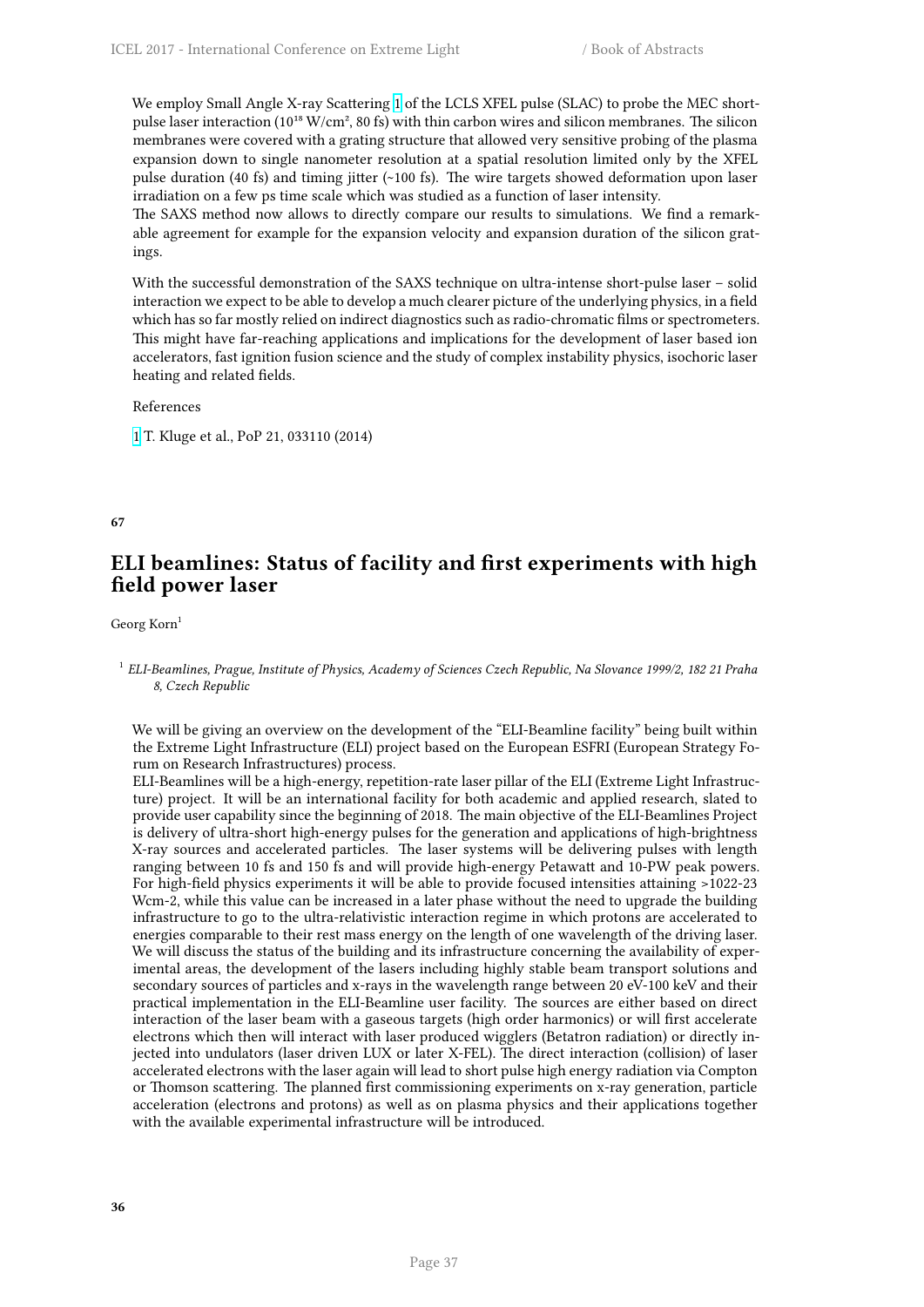# **Multi-parameter optimization of the ELI-ALPS SYLOS high-harmonic beamline**

### Author(s): Katalin Kovacs<sup>1</sup>

Co-author(s): Anne L'Huillier<sup>2</sup>; Balazs Major<sup>3</sup>; Christoph Heyl<sup>2</sup>; Cord Arnold<sup>2</sup>; Emeric Balogh<sup>4</sup>; Katalin Varju  $^3$  ; Pjotr Rudawski  $^2$  ; Valer TOSA  $^5$ 

<sup>1</sup> *National Institute for Research and Development of Isotopic and Molecular Technologies*

2 *Lund University*

3 *ELI-ALPS*

- 4 *IBS Gwangju*
- 5 *INCDTIM Cluj Napoca*

One principal workhorse of the ELI-ALPS infrastructure will be the SYLOS laser which is planned to deliver laser pulses of <10 fs duration around 800 nm central wavelength with up to 45 mJ pulse energy (for Phase 2) at 1 kHz repetition rate 1. This laser will drive the high-harmonic generation process in order to obtain high flux coherent XUV attosecond pulses. The targeted spectral range is between 10 and 70 eV, depending on the generating gas medium.

There are no experimental evidences which [co](http://i66.tinypic.com/wa63cz.png)uld guarantee the best parameter set for the highest possible yield, therefore reliable simulations are mandatory. When performing the simulations exploring the 3D non-adiabatic numerical code 2 specially adapted to the demands of ELI-ALPS, we rely on the scaling principles already demonstrated and validated both mathematically and experimentally [3].

Here we perform a multidimensional paramet[er](http://i67.tinypic.com/bej0gk.png) scan which has the main purpose to find the macroscopic conditions that optimize the harmonic yield in specific spectral domain for further applications. For this particular case study we chose to optimize the yield around 40 eV which corresponds to the 25-27th harmonic of the 800 nm fundamental pulse in Argon gas. We keep fixed: the gas type, beam type (Gaussian), laser wavelength, initial beam diameter and the focal length. The scanned parameters are the following: laser pulse energy, gas pressure, gas position relative to laser focus, gas medium length. The raw simulation results are an impressive amount of data with high information content.

The main conclusion of the multi-dimensional parameter scan is the following: the best configuration is when the gas cell is placed **before** the geometrical focus and the pressure is between 5-20 mbar. We scanned also for the optimal cell length (up to 20 cm) and observed a clear tendency: as we increase the pressure and as the medium comes closer to the focus, shorter cells are more advantageous.

Due to the enormous amount of data we chose to closely examine only several representative cases which provide the highest yields. In these configurations we perform a detailed analysis of the underlying macroscopic mechanisms that lead to promising results.

We are convinced that such a multi-dimensional scan over several parameters is of great help in the design and construction of the SYLOS beamline.

### References

1 S. Kühn et al., J. Phys. B: At. Mol. Opt. Phys. **50**, 132002 (2017)

2 Tosa V, Kim H T, Kim I J and Nam C H, Phys. Rev. A **71**, 063807 and 063808 (2005)

[3] C.M. Heyl, H. Coudert-Alteirac, M. Miranda, M. Louisy, K. Kovacs, V. Tosa, E. Balogh, K. Varjú, [A](http://i66.tinypic.com/wa63cz.png). L'Huillier, A. Couairon, C.L. Arnold, Optica **3**, 75 (2016)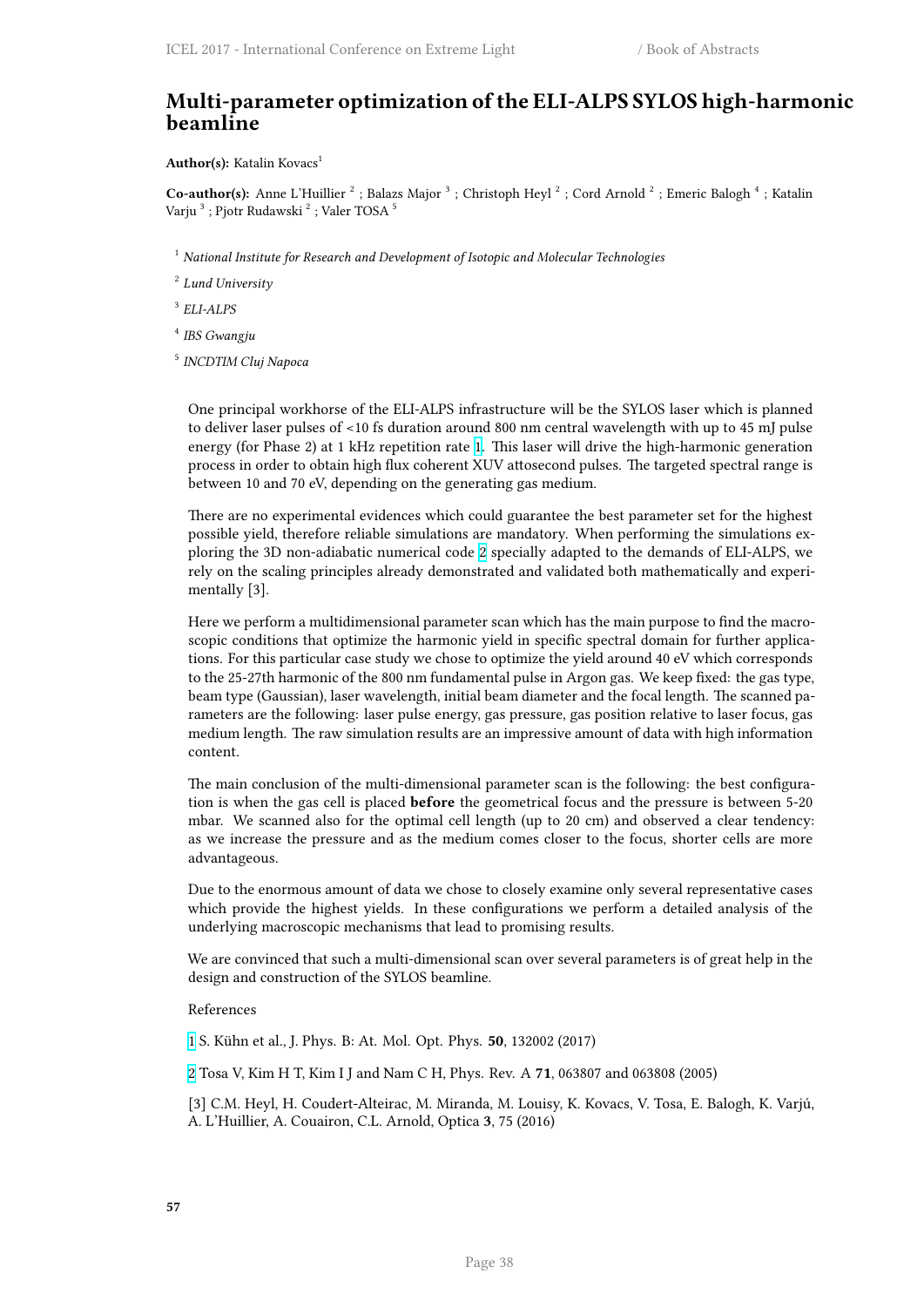# **Dispersion Measurement on the Large Aperture SYLOS1 Beam Transport Mirrors at Arbitrary Incidence Angle and Polarization State**

Mate Kovacs<sup>1</sup>

1 *ELI-ALPS*

The mirrors of femtosecond high peak power lasers have to comply with strict requirements in bandwidth, spectral phase shift, and laser damage threshold. Nowadays, PW class lasers with sub-30 fs pulse duration are operating 1, while the pulse duration would be further shortened below 15 fs 2. To achieve the highest possible intensity on the target, a precise control of spectral intensity and spectral phase is required. One needs to ensure that the spectral phase is homogeneous over the entire mirror surface well exceeding 10 cm. Due to the technical limitations or requirements of experiments, some of the mirrors are intended to use at an angle of incidence far from normal or 45°, and for a pulse with linear [po](http://i66.tinypic.com/wa63cz.png)larization between S and P. In this paper we demonstrate a robu[st](http://i67.tinypic.com/bej0gk.png) technique, which offers unique opportunity to scan the dispersion of large mirrors at an arbitrary degree of incidence and polarization state.

The measurement is based on Spectrally Resolved Interferometer [3], consisting of a Michelson interferometer illuminated by a tungsten halogen lamp with 10 mW average power. A combined visible and infrared spectrometer makes possible to measure the dispersion properties over 500-1300 nm spectral range. The sample arm of the Michelson interferometer contains the mirror to be measured. Using an adjunct mirror, it was possible to change continuously the angle of incidence at the chirped mirror within 3 and 55°. A wire-grid polarizer has been placed on the input part of the interferometer and the sensitivity of the chirp mirrors to the polarization state have been measured at different angles of incidence.

### **Summary**:

To demonstrate the reliability of the measurement, Group Delay Dispersion (GDD) and Third Order Dispersion (TOD) are obtained up to ±0.5 fs2 and 2 fs3 accuracy from the Fourier Transform method of the interference fringes at one specific point. We scanned the polarization sensitivity of the dispersion of a nominally -500 fs2 chirped mirror with respect to the angle of incidence, which specified for below 10°. Furthermore, we measured a 115 fs2 positively chirped, 16 cm diameter mirror dispersion on the entire surface and observed the effect of the deposition from the manufacturing process.

1 Cs. Toth et al. AIP Conference Proceedings 1812, 110005 (2017)

2 F. Giambruno et al. Applied Optics 50(17) 2617-21 (2011)

[3] A. Börzsönyi, A. P. Kovács, M. Görbe, K. Osvay, Opt.Commun. 281, 3051-3061 (2008)

**[6](http://i67.tinypic.com/bej0gk.png)1**

# **Coherent Signatures of Conical Intersections in Ultrafast X-Ray Spectroscopy**

Markus Kowalewski<sup>1</sup>

<sup>1</sup> *University of California, Irvine, Dept. of Chemistry*

The rates and outcomes of virtually all photochemical and photobiological processes are dominated by conical intersections (CIs), which provide a fast sub-100-femtosecond nonradiative pathway back to the ground state. At a CI, the electronic and nuclear degrees of freedom frequencies are comparable and strongly mix due to the breakdown of the Born-Oppenheimer approximation.

A major challenge for their direct detection is the rapidly varying gap between the electronic surfaces in their vicinity. Modern XUV/X-ray light sources provide spectral broad and temporal short pulses, which potentially allow for monitoring CIs directly. We present theoretical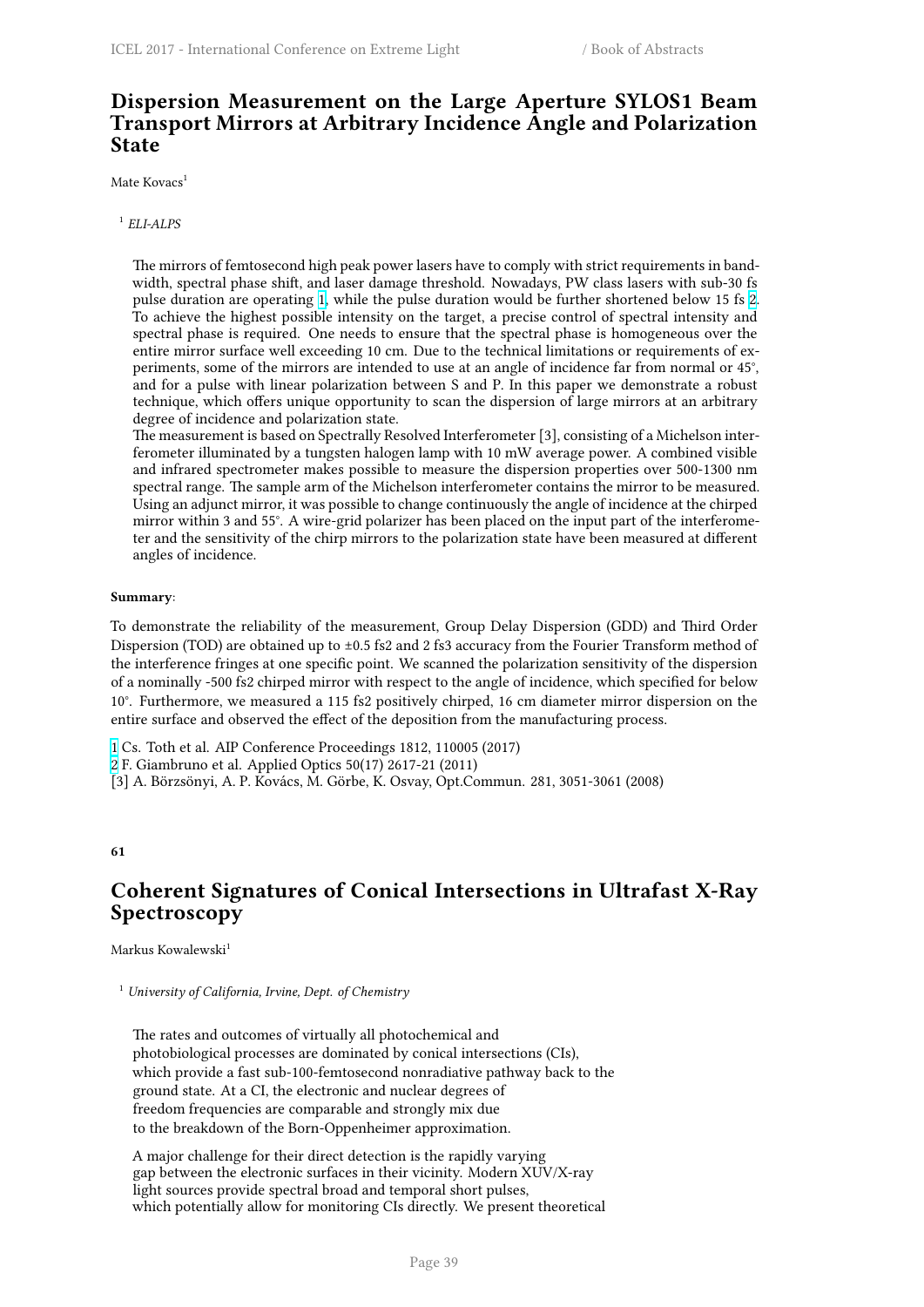studies on novel spectroscopic methods, which make use of ultrashort X-Ray laser pulses. The presented methods include Raman (TRUECARS), time resolved photo electron spectroscopy and possible signatures of electronic coherences in time resolved X-Ray diffraction.

**93**

# **Design update and recent results for the Apollon 10 PW facility**

**Author(s):** Catherine LE BLANC<sup>1</sup>

Co-author(s): ANTOINE FRENEAUX<sup>2</sup>; AUDREY BELUZE<sup>2</sup>; BRUNO LE GARREC<sup>2</sup>; Celine BONNIN<sup>2</sup>; Dimitrios Papadopoulos <sup>1</sup>; FRANCOIS MATHIEU<sup>2</sup>; FREDERIC DRUON<sup>3</sup>; Gilles CHERIAUX<sup>2</sup>; Jean-Baptiste ACCARY<sup>2</sup> ; Ji-Ping ZOU  $^1$  ; Kevin GENEVRIER  $^3$  ; LUC MARTIN  $^2$  ; Lucas RANC  $^2$  ; Nathalie LEBAS  $^2$  ; Patrick AUDEBERT  $^2$ 

1 *Laboratoire LULI Ecole Polytechnique*

2 *LULI Ecole Polytechnique*

3 *Laboratoire Charles Fabry*

- 1. Introduction The Apollon facility is currently under construction in France. Once the location of the building was decided mid 2010, it took roughly 4 years for refurbishing this former underground LINAC facility that is located close to the SOLEIL synchrotron at CEA Orme des Merisiers. This facility has been inaugurated in September 2015 and its installation is being carried out by the Laboratory for the Use of Intense Lasers (LULI), in partnership with CNRS and CEA. The Apollon laser system is a laser designed for delivering pulses as short as 15 fs (10-15s) with an energy exceeding 150 Joules on target. The peak power delivered by this laser system will be 10 Petawatts (1016W). The laser system is based on Ti-sapphire amplifiers pumped by frequency doubled solid-state lasers. The repetition rate of the high energy part is 1 shot per minute. The main beam at the output of the last amplifier will be split and dispatched to two experimental areas. Apollon will deliver 4 beams: one 10-PW beam (F1 beam, 400 mm diameter), one 1-PW beam (F2 beam, 140 mm diameter) and two additional beams, F3 an uncompressed one with up to 250 J energy and F4 a 10 TW probe beam. The 4 beams will be sent alternatively to the two experimental areas: the short-focal-length area dedicated for plasma physics experiments and the long-focal-length area dedicated for electron acceleration experiments.
- 2. Apollon architecture and project updates The Apollon laser architecture is illustrated by the Figure 1 and can be described with the following key subsystems [1-3]:

Fig. 1. Schematic of the Apollon-10 PW laser installation

1) The Front End source is based on a combination of a XPW and OPCPA configuration. Excellent spatial beam distribution with good stability has been obtained and compressed pulses demonstrating an excellent temporal contrast better than 1012 [4].

2) Once stretched to 1ns duration in an Offner-type stretcher, the pulses are amplified in four multipass Ti-sapphire amplifiers pumped by frequency doubled solid-state lasers (Nd:YAG or Nd:Glass nanosecond lasers). The four amplifiers are designed to deliver respectively 0.3, 3, 30 and 300 J when pumped by an expected total energy of 700 J. To compensate for gain shifting and gain narrowing during the amplification process, two spectral filters are inserted between the amplifiers. To reach the right fluence on the crystal, the last amplifier stage requires large size Ti-sapphire crystals (198 mm diameter for the 300-J amplifier). Given the high pump energy required, parasitic effects like transverse lasing occur if no precaution is taken to reduce the reflection of photons at the periphery of the Ti-sapphire crystal. We are using an index-matched liquid, diiodomethane (or Methylene Chloride - CH2I2) mixed with an absorbing dye (HITCI) and we have demonstrated a transverse lasing threshold in the range of 200-220 J pump energy for both sides of a 150-mm diameter pumped zone. Combination of the typical liquid index matching technic with the extraction during pumping (EDP) [5] scheme will allow efficient energy storage and extraction in the last amplification stage.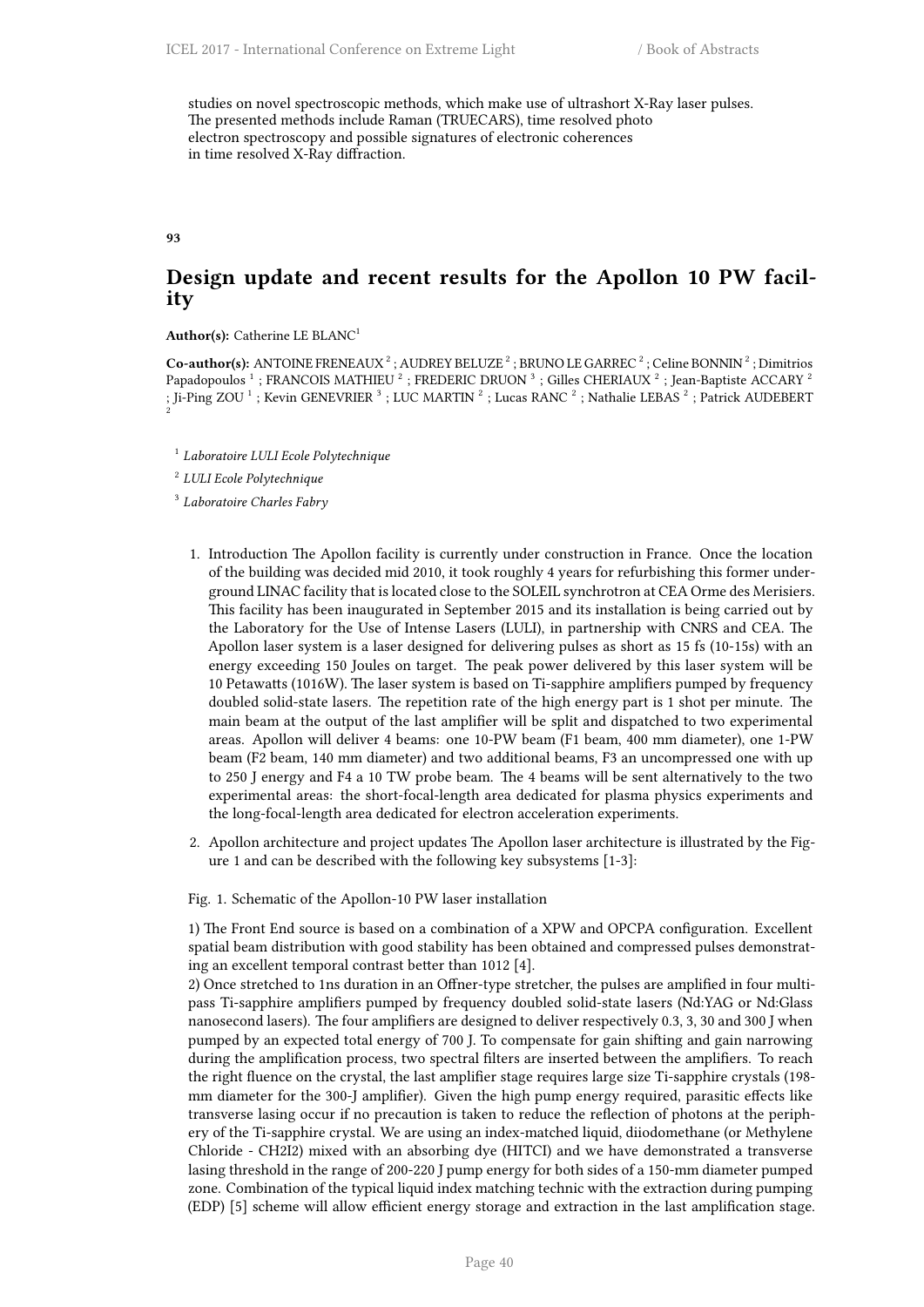While the low part (up to 3 J) are pumped by conventional green pump lasers, the high energy part is using the Atlas 100-J laser from Thales for pumping the 30-J amplifier and a powerful pump laser built by Continuum and National Energetics for pumping the 100-J amplifier. The current progress in output energy from the high energy amplifiers is only limited by the pump laser availability.

3) After amplification, an active wave-front correction is performed by a closed-loop integrated at the end of amplification section, based on a large aperture high-end technology deformable mirror. 4) After splitting, the main beam is compressed in a vacuum chamber with four-meter-size Livermore gold gratings. The beam is enlarged to 400 mm before the compressor in order to preserve the gratings. The 1 PW beam is compressed in a standard folded two-gratings compressor.

5) Four beams (the 10 PW main beam combined with 3 auxiliary beams including a 1 PW), will be available for the Apollon international users community. Two dedicated experimental areas will allow the demonstration of both ultra-intense laser plasma interaction experiments, using short focal length configurations  $(f = 1m)$ , and exploratory electrons experiments, based on two stage laserplasma acceleration in two independent vacuum chambers under long focal length configurations (f  $= 8m$  up to  $f = 32 m$ ).

3. Commissioning phase

Apollon laser commissioning phase consists of five distinct commissioning sequences: 1/ front-end, 2/ Ti-Sapphire amplifiers, 3/ pump lasers, 4/ transport and switchyard and 5/ compressors.

Figure 2. Top-left are near-fields at the front-end output, 0.3-J and 3-J amplifiers outputs. Centre-left 30-J amplifier output with vertical and

horizontal profiles; FWHM is 55 mm. Right is the near-field output of the CNE400 pump laser when run at 200J; FWHM is 60 mm.

We have finished commissioning the front-end and the current operating point is 10 mJ at 10-Hz repetition rate

with a 90-nm spectral bandwidth (FWHM) resulting in a real 14-fs compressed pulse (FWHM). We are currently

commissioning the Ti-sapphire amplifiers up to the 30-J level. Uniform flat-top like beam at 32 Joules over 1 hour at 1 shot/mn with stable operation better than 5% (peak-to-valley) shows that we have a potential 1-PW beam if we compress these pulses. Our current challenge is first to get the expected performance level in a highly stable and reliable way and second to optimise the spectral management of the beam transport system to allow the 15 fs pulse generation at high energy. We are currently constructing the 300-J amplifier, limited for the moment by the availability of the full energy pump system, scheduled for the end of 2018. A first demonstration of the final stage amplifier operating at 100 J output is possible with the currently operating pump system and it is scheduled for the spring of 2018.

1. Spatio-Temporal coupling investigation For a highly sophisticated laser system such as Apollon, the in-depth study of the spatio-temporal coupling effects is of critical importance. These effects could degrade both the laser pulse and the focal spot quality on the target. We have studied these effects and we will discuss the limitations to achieve the targeted pulse duration and the temporal contrast.

References

- 1 D. N. Papadopoulos et al. Advanced Solid State Lasers, OSA Technical Digest, ATu4A.3 (2015).
- 2 J. P. Zou et al, High Power Laser Science and Engineering / Volume 3, (2015).
- [3] D. N. Papadopoulos et al. High Power Laser Science and Engineering/ Volume 4. (2016).
- [4] D. N. Papadopoulos et al. Optics Letters, Vol.42, Issue 18, pp 3530-3533 (2017).
- [\[5](http://i66.tinypic.com/wa63cz.png)] V. Chvykov et al. Optics Communications 285 (8), 2134–2136 (2012).

## **Summary**:

The objective of the Apollon 10 PW project is the generation of 10 PW peak power pulses of 15 fs at 1 shot/minute. In this presentation an update on the current status of the Apollon project will be presented, followed by a detailed presentation of our experimental and theoretical investigations of the temporal characteristics of the laser. More specifically the design considerations as well as the technological and physical limitations to achieve the targeted pulse duration and contrast will be discussed.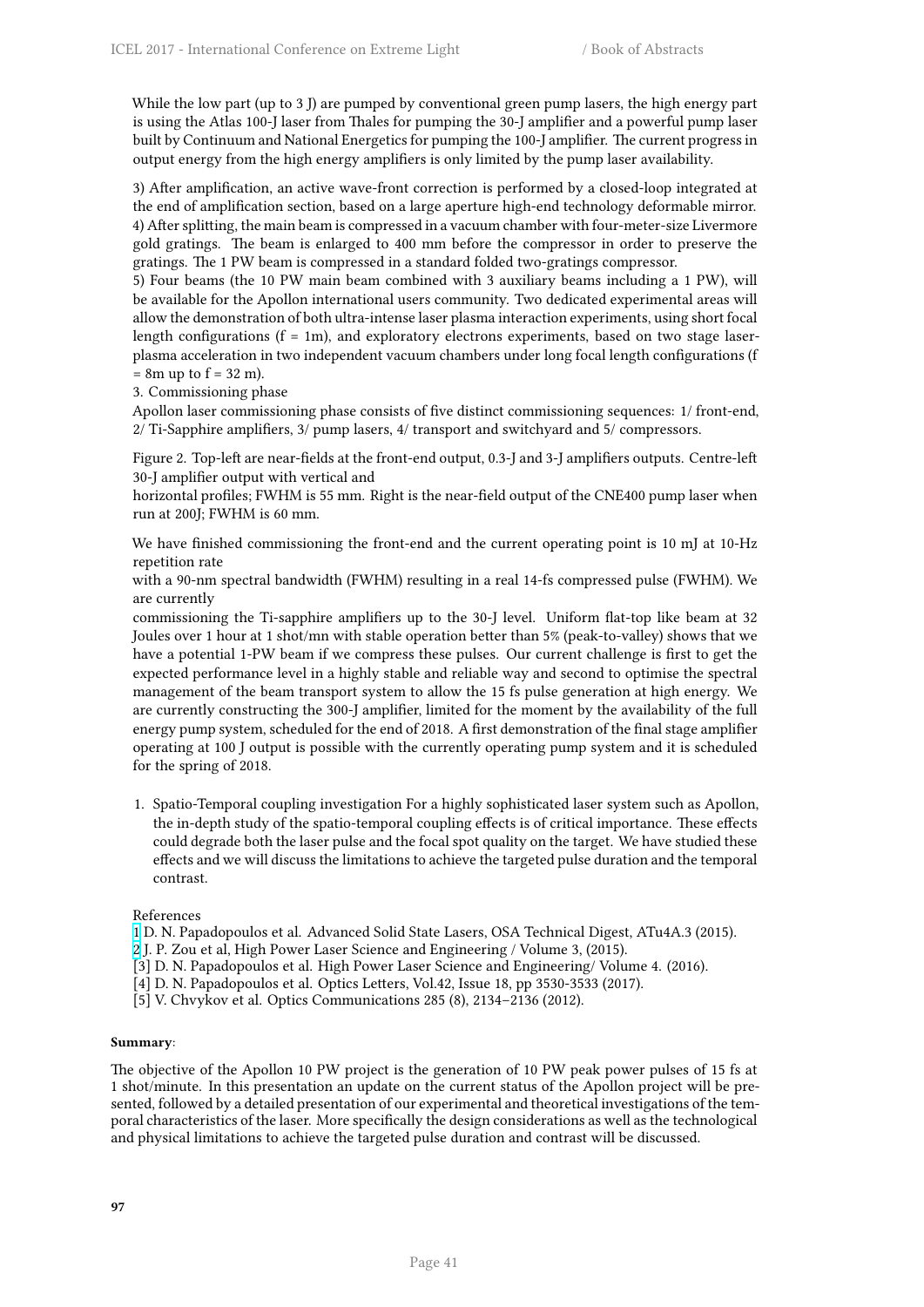# **Frequency domain Nonlinear Optics**

Francois Legare<sup>1</sup>

1 *INRS-EMT*

Over the recent years, we have introduced the concept of Frequency domain Optical Parametric Amplification (FOPA) [1,2]. Using this approach at the Advanced Laser Light Source (ALLS), we have developed a high energy infrared laser system delivering two-cycle 1.8 micron pulses with up to 30 mJ of energy, corresponding to 2.5 TW peak power (in preparation). This laser system paves the way for high flux water window soft X-ray pulses, high-field THz pulses, and high brightness ultrashort electron bunches. Among various applications of these sources, we are working to combine THz and soft X-ray pulses for probing ultrafast dynamics in solids including femtosecond magnetization dynamics and ultrafast phase transition. Furthermore, we are planning to upscale FOPA to peak power of 10 TW and current laser Ytterbium laser technologies [3] allow to dream making this laser operating at kHz repetition rate for merging high peak and high average power. By combining these technological advances, we are now working to commercialize the FOPA through a recently founded spin-off company few-cycle Inc.

While the concept of Frequency domain Nonlinear Optics has been introduced with FOPA, we have recently generalized this approach to other nonlinear optical processes. Specific results on second harmonic generation will be presented [4].

#### References

1 B. E. Schmidt, N. Thiré, M. Boivin, A. Laramée, F. Poitras, G. Lebrun, T. Ozaki, H. Ibrahim, and F. Légaré, "Frequency domain optical parametric amplification," Nature Commun. 5, 3643 (2014).

2 P. Lassonde, N. Thiré, L. Arissian, G. Ernotte, F. Poitras, T. Ozaki, A. Laramée, M. Boivin, H. Ibrahim, F. Légaré, B. E. Schmidt, "High gain Frequency domain Optical Parametric Amplification," IEEE J. Sel. Top. Quant. Electr. 21, 8700410 (2015).

[\[3](http://i66.tinypic.com/wa63cz.png)] C. Baumgarten, M. Pedicone, H. Bravo, H. Wang, L. Yin, C. Menoni, J. Rocca, and B. Reagan, "1  J, 0.5  kHz repetition rate picosecond laser," Opt. Lett. 41, 3339-3342 (2016).

[\[4](http://i67.tinypic.com/bej0gk.png)] B. E. Schmidt, P. Lassonde, G. Ernotte, M. Clerici, R. Morandotti, H. Ibrahim, and F. Légaré, Decoupling Frequencies, Amplitudes, and Phases in Nonlinear Optics, Scient. Rep. 7, 7861 (2017).

### **Summary**:

Frequency-domain Nonlinear Optics (FNO) merges the simplicity of linear optics with the power of nonlinear optics. Employing FNO, we demonstrate pulse shaping in the deep UV and amplification of two-cycle infrared pulses to 2.5 TW.

## **111**

# **Fiber baser high performance few-cycle lasers**

### Jens Limpert<sup>1</sup>

### <sup>1</sup> *University of Jena*

The achievements and perspectives of coherently combined ultrafast fiber laser setups followed by nonlinear pulse compression will be reviewed. Few-cycle pulses in the near- and mid-infrared with average powers in the kW range and pulse energies exceeding 10mJ will be feasible with this approach in the near future. Such systems will enable a number of scientific applications.

### **17**

# **Attosecond time-resolved dynamical Franz-Keldysh effect in polycrystalline diamond**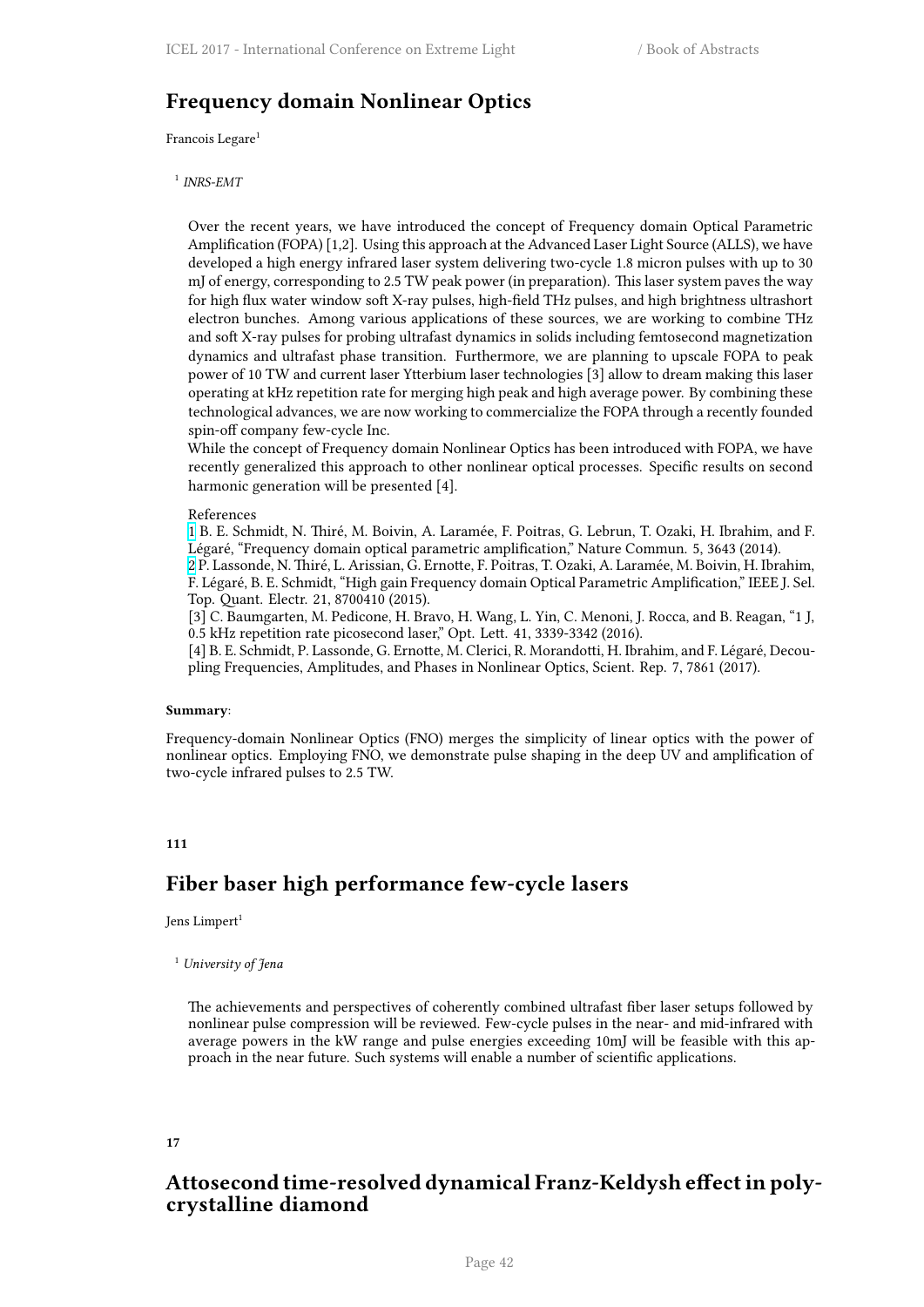#### Author(s): Matteo Lucchini<sup>1</sup>

 $\bf Co\text{-}author(s):$  Andrè Ludwig  $^2$  ; Jens Herrmann  $^2$  ; Kazuhiro Yabana  $^3$  ; Lamia Kasmi  $^2$  ; Lukas Gallmann  $^2$  ; Mikhail Volkov $^2$ ; Shun Suke Sato $^3$ ; Ursula Keller $^2$ ; Yasushi Shinohara $^4$ 

- <sup>1</sup> *Dipartimento di Fisica, Politecnico di Milano*
- <sup>2</sup> *Department of Physics, ETH Zurich, 8093 Zürich, Switzerland*
- <sup>3</sup> *Center for Computational Sciences, University of Tsukuba, 305-8577 Tsukuba, Japan*
- 4 *Photon Science Center, the University of Tokyo, 113-8656 Tokyo, Japan*

The increasing demand for faster and more efficient electrical circuits drives the current development of electronics and optoelectronics. A deep understanding of the ultrafast electron dynamics occurring in solids is thus at the basis of the next generation of important technological fields.

The interaction of intense and short light pulses with solid targets enables to explore a mixed regime of light-matter interaction where the photon energy becomes comparable to the cycle-averaged kinetic energy of the electrons in the optical field. So far only very little research has been reported on this regime. As the optical response of the material transitions from a classical to a quantummechanical description many intriguing effects co-exist and the importance of inter- versus intraband transitions is unclear. We used intense few-femtosecond infrared (IR) pulses (Ip  $\approx 10^{12}$  W/cm $^2$ , center frequency ≈ 786 nm) to start ultrafast electron dynamics in a 50-nm polycrystalline diamond film. A short attosecond pulse (duration of  $\approx 250$  as) in the extreme-ultraviolet spectral range (center energy  $\approx$  40 eV) is used to probe the dielectric function by attosecond transient absorption spectroscopy (ATAS). The recorded pump-induced change in absorbance shows transient features around zero pump-probe delay. These features oscillate with twice the IR center frequency. Moreover, their phase is characterized by a non-trivial energy dependence which appears as a V-shaped structure centered around a probing energy of 43 eV. Simultaneous photoelectron acquisition from a gas nozzle placed in front of the diamond target allowed us to obtain an on-the-fly calibration and study the phase relation of the oscillating features and the IR pumping field. We found that the timing of the diamond response does not always follow the IR field adiabatically.

In order to understand the physical mechanisms at the basis of the observations we performed ab initio calculations by coupling time-dependent density functional theory (TDDFT) in real time with Maxwell's equations. The calculation results fully reproduce the experimental data. In a top-down approach, we subsequently simplify the theoretical model to a two-band system. This allowed us to conclude that intra-band motion, namely dynamical Franz-Keldysh effect, is the dominant effect in this light-matter interaction regime. In conclusion, by demonstrating the possibility to manipulate virtual carriers in solids at frequencies close to Petahertz, our result constitutes an important step towards a complete understanding of ultrafast electron dynamics in dielectrics.

### **86**

# **High-order harmonic amplification by multiple reflection**

### **Author(s):** Zsolt Lécz<sup>1</sup>

**Co-author(s):** Alexander Andreev<sup>1</sup>

### 1 *ELI-ALPS*

The interaction of intense laser pulses with over-dense plasma surfaces results also in generation of highorder

harmonics. In the regime of low intensity the shortest wavelength is defined by the electron density in the

target, which allows us to generate harmonic numbers up to ~30. It has been shown that by combining the laser

fundamental with its low-order harmonics the significant enhancement of high harmonic intensity can be achieved,

even above this cut-off 1. Since the laser pulse reflected from a plasma inherently contains the low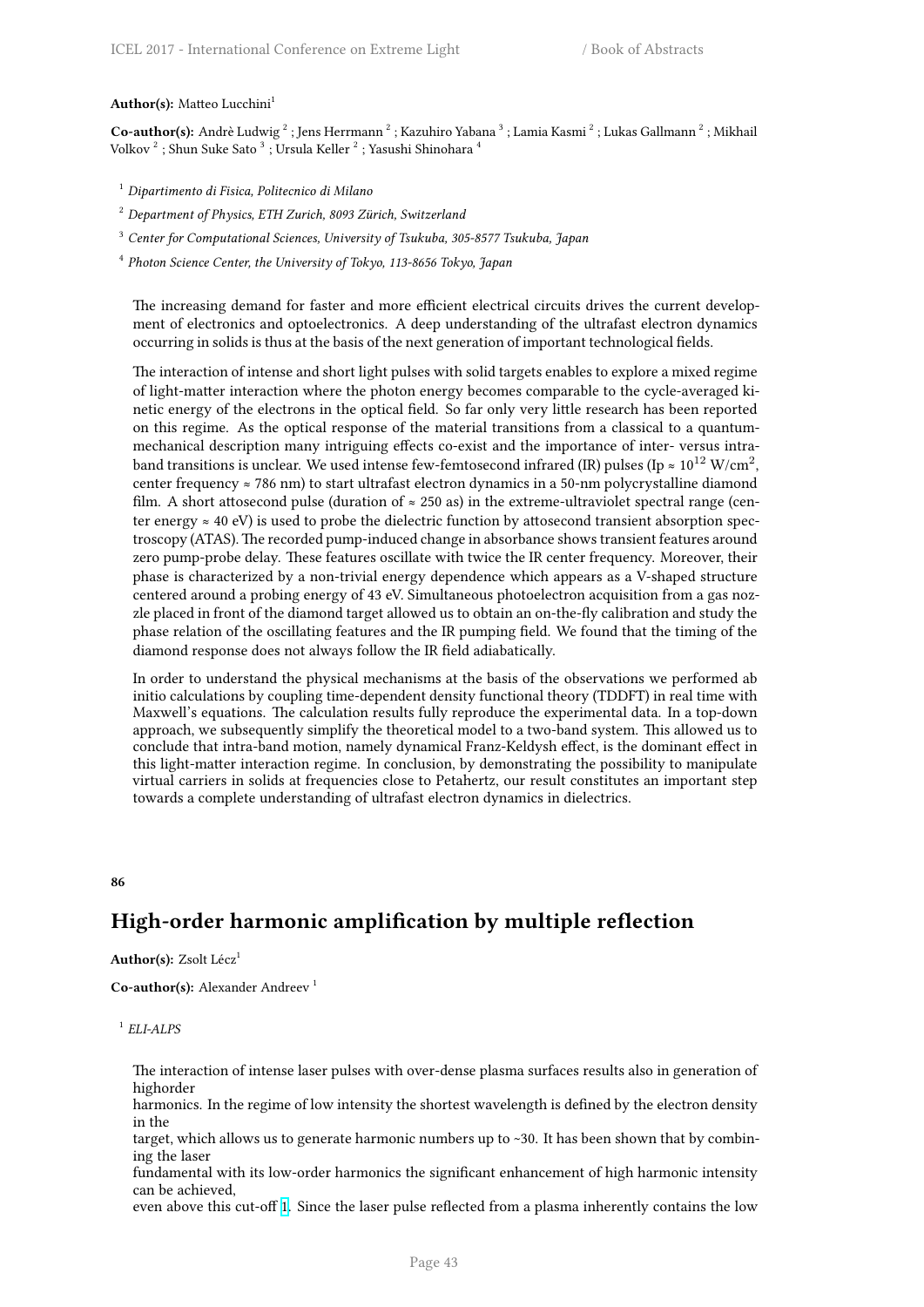order

harmonics, a second reflection from a fresh plasma surface leads to the increase of spectral intensity. This process has been proven by simulations in one-dimensional geometry [3], where multiple reflection between two plasma slabs was considered. Our goal is to propose an experimental setup, where the intensity of harmonics above 20th can be significantly increased. In this work we have made an extensive study of multiple reflections at oblique incidence, with the help of 1D and 2D Particle-in-Cell simulations. A loosely focused pulse is considered which can propagate between two flat foils over consecutive reflections without significant energy loss through diffraction or divergence of the laser pulse. We will show that for optimal parameters the intensity of 10th to 30th harmonics of a 10 mJ pulse can be amplified by three orders of magnitudes. References

**29**

# **Transition to Light Sail Acceleration Using Ultraintense Femtosecond Pulses**

## **Author(s):** Philip Martin<sup>1</sup>

Co-author(s): Aodhan McIlvenny<sup>2</sup>; Domenico Doria<sup>2</sup>; Emma-Jane Ditter<sup>3</sup>; George Hicks<sup>3</sup>; HAMAD AHMED  $^4$  ; Lorenzo Romagnani  $^5$  ; Marco Borghesi  $^2$  ; Paul McKenna  $^6$  ; Samuel Williamson  $^6$  ; Zulfikar Najmudin  $^3$ 

- <sup>1</sup> *Queen's University Belfast*
- <sup>2</sup> *Queens Univeristy Belfast*
- 3 *Imperial College London*
- <sup>4</sup> *Queens University Belfast*
- 5 *LULI*
- 6 *Strathclyde University*

Acceleration of ions using ultrashort intense laser pulses is an ongoing area of research with a wealth of possible applications. Ions are typically accelerated via the target normal sheath acceleration (TNSA) mechanism 1, whereby the laser generates a hot electron sheath on the rear surface of the target, creating a very large electric field, which accelerates protons and heavier ions present on the target rear surface to MeV energies over much shorter distances compared to conventional RF accelerators.

Beyond TNSA, as th[e l](http://i66.tinypic.com/wa63cz.png)aser ramps up in intensity (above 1021 W/cm2), if the target remains opaque to the laser pulse, radiation pressure acceleration (RPA) starts to dominate. In this regime, if the target is sufficiently thin, the bulk of the target is accelerated as a whole, known as the light sail (LS) regime. In order for LS to work, the plasma must remain opaque to the laser, meaning effects such as relativistic transparency must be suppressed. This is achieved by using circularly polarized laser pulses as opposed to linearly polarized. Circular polarization suppresses j×B heating of electrons, resulting in an overall lower temperature plasma and stalling the onset of relativistic transparency.

We will present here the latest results from an experimental campaign recently undertaken on the Gemini laser system at the Central Laser Facility in the UK. In this experiment amorphous carbon targets ranging in thickness from 2nm to 100nm were irradiated with high contrast 40fs pulses with an intensity up to 1021 W/cm2, for both circular and linear polarizations and the resulting proton and ion spectra compared. Examining the highest energies achieved for a given polarization and target thickness, allows to identify the transition from TNSA to LS. Observations of the optimal target thickness for ion acceleration are compared to analytical predictions from LS theory, in addition to results from Particle in Cell modelling.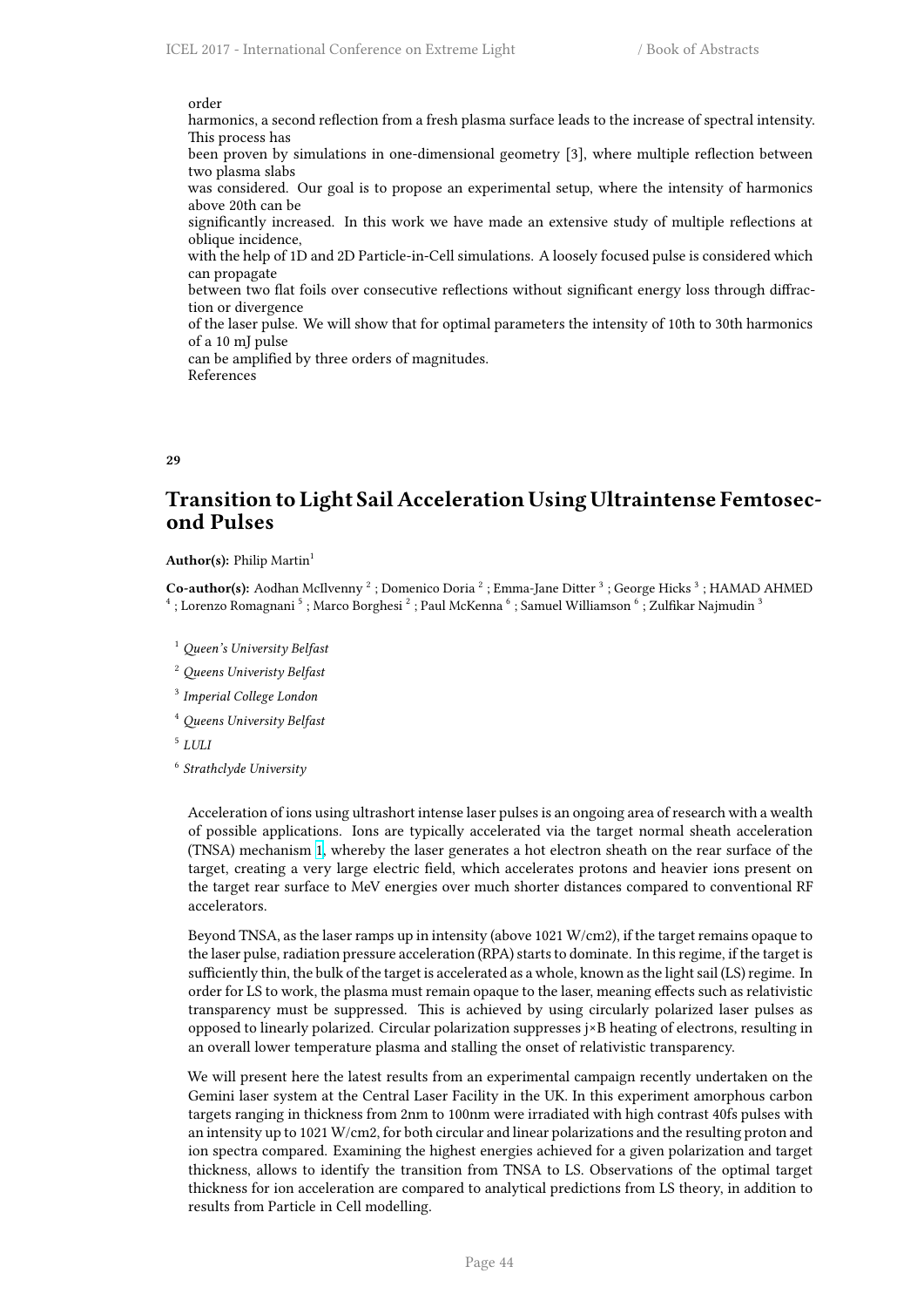**59**

# **Quadruple detector array for dosimetric characterization of laser accelerated particle beams**

 $\mathbf{Author(s)}:\ \mathbf{Consider}\ \mathbf{B} \mathbf{B} \mathbf{B} \mathbf{A}$  , Maria-Ana Popovici $^2:$  Radu Vasilache $^3$ 

**Co-author(s):** Dan C. Dumitras<sup>1</sup>; Mihai Straticiuc<sup>4</sup>

- <sup>1</sup> *National Institute for Laser, Plasma and Radiation Physics INFLPR, 409 Atomistilor Str., P.O.BOX MG-36, 077125 Magurele, Romania*
- 2 *Politechnica University of Bucharest, Faculty of Applied Sciences, Splaiul Independentei, nr. 313, BN-108, 060042 Bucharest, Romania*
- <sup>3</sup> *Canberra Packard Ltd., 18 Clejani St., 051036 Bucharest, Romania*
- <sup>4</sup> *Horia Hulubei National Institute for R&D in Physics and Nuclear Engineering (IFIN-HH), 30 Reactorului Str., P.O.BOX MG-6, 077125 Magurele, Romania*

In-beam dose measurements are paramount for any application seeking to harness the effects of the radiation beam, so all the future applications of the laser accelerated beams (as generated in the ELI and CETAL projects) will need such measurements. With a very long history in measuring doses in charged particle beams, the medical and industrial applications set up a number of methods that could be also used for the dosimetry of the beams generated by laser pulses.

Dose measurements rely heavily on what is seen as the gold standard in dose measurement: the ion chambers. Ion chambers have both limitations and advantages, and in our case the disadvantage could be the large number of corrections to be applied in order to calculate a correct dose from the measured charge.

Our team tries to address these problems by proposing an array detector that would allow the simultaneous measurement of the recombination and polarity corrections, and also of the dose. We propose a new design based on 4 identical ion chambers mounted together in a PMMA frame and we aim to analyze the detector response to various charged particle beams and the reciprocal influences of the chambers on each other.

As a preliminary step before building the array, we tested a PTW Advanced Markus chamber in proton beams of 3 MV, at the TandetronTM accelerator from IFIN-HH as well as in medical LINAC electron beams of known energies. The technical design drawings of the detectors and the experimental conditions have been fed into the FLUKA calculations, after which the experimental and the simulations results have been compared. Deposited energy and dose values were computed in the active volume of the detector placed in air, at the maximum dose position. Also, the fluence and fluence energy spectra of the primary and secondary particles were recorded. The comparison between the actual measurements and the simulations lead us to the conclusion that a scaling factor must be introduced in the simulation parameters, in order to account for the less known geometry and structure of the accelerating installation.

Acknowledgements: This work has been supported in the frame of the national project PN III 5/5.1/ELI-RO, Projects 20-ELI/2016 (ELIDOSE) and 04-ELI/2016 (QLASNUC), under the financial management of Institute for Atomic Physics - IFA.

#### **39**

# **Spatio-temporal investigation of few-cycle laser beams propagation in dispersive media**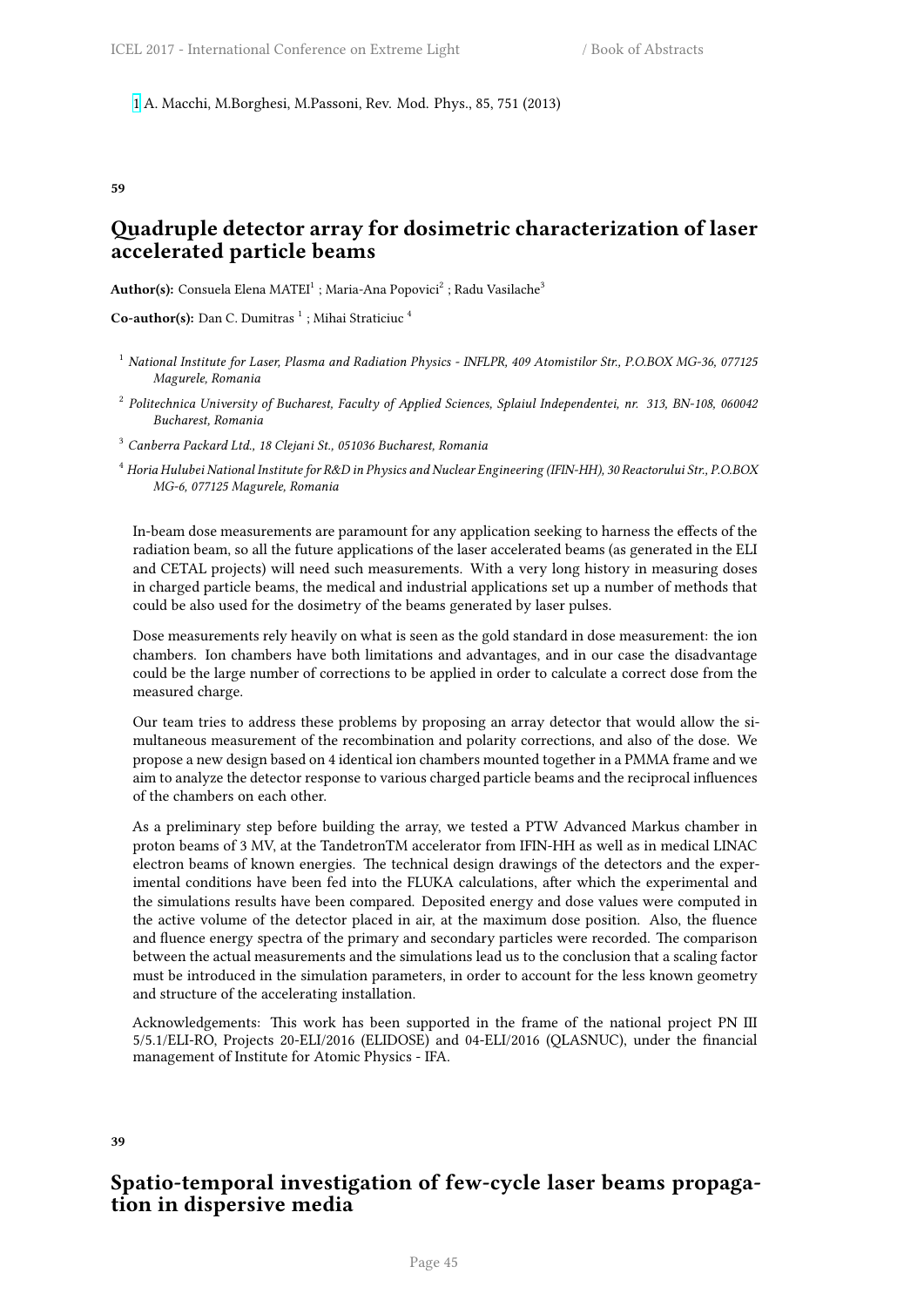## **Author(s):** Laura Emilia IONEL<sup>1</sup>

### **Co-author(s):** Consuela Elena MATEI <sup>1</sup>

## 1 *INFLPR*

The spatio-temporal equivalence  $s=c-t$ , where c is the speed of light and s is the spatial extent of ultrashort laser pulses of duration t is investigated after the propagation through four dispersive media (air, quartz, ZnO, and TiO2) using 2D modeling of the electromagnetic pulses. The spatial extension of the ultra-short pulses has been quantified using the finite difference time domain (FDTD) method. A comparative analysis has been made between the numerically obtained beam waist values and the analytical evaluations calculated with the complex Gaussian formalism providing a particular description of spatial and temporal aspects of focused few-cycle laser beams in the four different dispersive media previously mentioned. The obtained results show that the spatial extent of the EM field in the focus of ultra-short pulses depends on Rayleigh range and it is shorter than the temporal duration of the pulse c•t for all four media investigated. The approach described in this paper aims to contribute to ultra-short pulse laser experiments by offering necessary details concerning the overview on the dynamics of the electromagnetic field propagation in predefined conditions. This work has been financed by the national project PN III 5/5.1/ELI-RO, Project 04-ELI/2016 ("QLAS-NUC") under the financial support of Institute for Atomic Physics - IFA.

### **92**

## **Next generation high-order harmonic sources**

Katsumi Midorikawa<sup>1</sup>

## 1 *RIKEN*

High-order harmonic generation (HHG) is now established as a high-output coherent light source in the XUV region and the sole source of attosecond pulses. Here, I present recent efforts on HHG in RIKEN by using novel ultrafast laser technology for intense isolated attosecond pulses (IAP) and MHz repetition rated XUV pulses.

### **85**

# **Mapping Atomic Motions with Ultrabright Electrons: Realization of the Chemists' Gedanken Experiment**

R. J. Dwayne Miller<sup>1</sup>

## <sup>1</sup> *The Max Planck Institute for the Structure and Dynamics of Matter,*

One of the dream experiments in chemistry has been to watch atomic motions on the primary timescales of chemistry. This prospect would provide a direct observation of the reaction forces, the very essence of chemistry, and the central unifying concept of transition states that links chemistry to biology. This experiment has been referred to as "making the molecular movie" with respect to observing net rms atomic motions during structural changes. Due to the extraordinary requirements for simultaneous spatial-temporal resolution and brightness, it was thought to be an impossible quest and has been previously discussed in the context of the purest form of a Gedanken experiment. With the development of ultrabright electron sources capable of literally lighting up atomic motions, this experiment has been realized (Siwick et al. Science 2003). The first studies focused on relatively simple systems. Further advances in source brightness have opened up even complex organic systems and solution phase reaction dynamics to atomic inspection. A number of different chemical reactions will be discussed from electrocyclization with conserved stereochemistry (Jean-Ruel et al JCP B 2013), intermolecular electron transfer for organic systems (Gao et al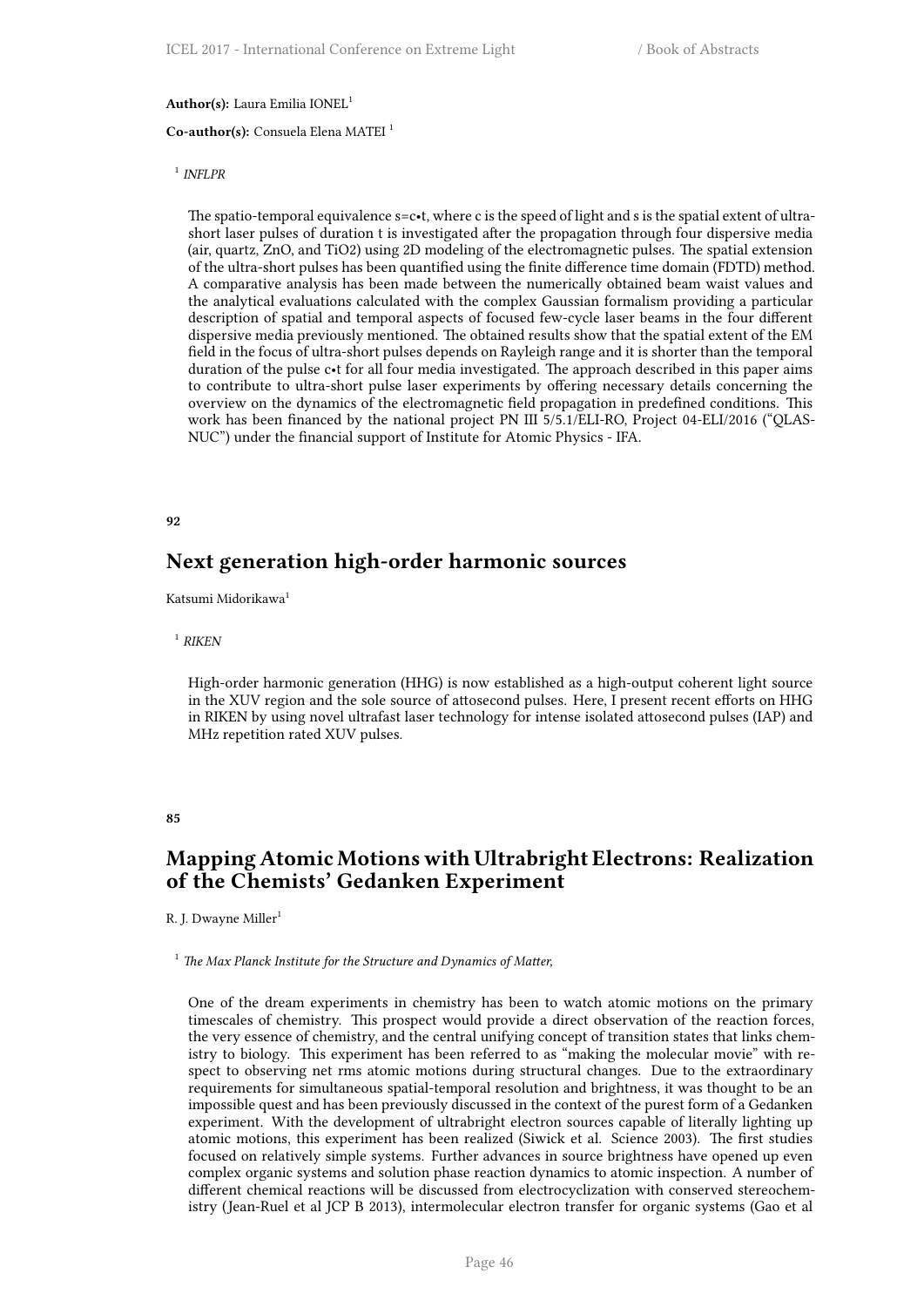Nature 2013), metal to metal electron transfer (Ishikawa et al, Science 2015), to the recent observation of coherently directed bond formation using the classic I3- system, in a process analogous to a quantum Newton's cradle (Xian et al Nature Chem 2017). These studies have discovered that these nominally 100+ dimensional problems, representing the number of degrees of freedom in the system, distilled down to atomic projections along a few principle reaction coordinates. The most dramatic example will be shown for the first all atom resolved chemical reaction with sub-Å (.01)and 100 fs timescale resolution (Ishakawa, Hayes et al Science 2015) – the fundamental space-time resolution to following the primary processes of chemistry. At this resolution, without any detailed analysis, the key large-amplitude modes can be identified by eye from the molecular movie. This reduction in dimensionality appears to be general, arising from the very strong anharmonicity of the many body potential in the barrier crossing region. We now are beginning to see the underlying physics for the generalized reaction mechanisms that have been empirically discovered over time. The "magic of chemistry" is this enormous reduction in dimensionality in the barrier crossing region that ultimately makes chemical concepts transferrable. How far can this reductionist view be extended with respect to complexity? With further advances in space-time resolution/sensitivity, even quantum aspects will be resolvable, which will be discussed. The ultimate goal in scaling system complexity is to obtain atomically resolved protein functions to understand how nature tamed chemistry over all conceivable length scales. This study will provide a definitive test of the collective mode coupling model (Miller Acc. Chem. Research 1994) to bridge chemistry to biology, which will be discussed as the driving force for this work.

### **78**

# **Mapping Atomic Motions with Ultrabright Electrons: Realization of the Chemists' Gedanken Experiment**

## R. J. Dwayne Miller<sup>1</sup>

## <sup>1</sup> *The Max Planck Institute for the Structure and Dynamics of Matter, Hamburg Germany, and the Departments of Chemistry and Physics, University of Toronto, Toronto Canada*

One of the dream experiments in chemistry has been to watch atomic motions on the primary timescales of chemistry. This prospect would provide a direct observation of the reaction forces, the very essence of chemistry, and the central unifying concept of transition states that links chemistry to biology. This experiment has been referred to as "making the molecular movie" with respect to following structural changes. Due to the extraordinary requirements for simultaneous spatialtemporal resolution and brightness, it was thought to be an impossible quest and has been previously discussed in the context of the purest form of a Gedanken experiment. With the development of ultrabright electron sources capable of literally lighting up atomic motions, this experiment has been realized (Siwick et al. Science 2003). The first studies focused on relatively simple systems. Further advances in source brightness have opened up even complex organic systems and solution phase reaction dynamics to atomic inspection. A number of different chemical reactions will be discussed from electrocyclization with conserved stereochemistry (Jean-Ruel et al JCP B 2013), intermolecular electron transfer for organic systems (Gao et al Nature 2013), metal to metal electron transfer (Ishikawa et al, Science 2015), to the recent observation of coherently directed bond formation using the classic I3- system, in a process analogous to a quantum Newton's cradle (Xian et al Nature Chem 2017). These studies have discovered that these nominally 100+ dimensional problems, representing the number of degrees of freedom in the system, distilled down to atomic projections along a few principle reaction coordinates. The most dramatic example will be shown for the first all atom resolved chemical reaction with sub-Å (.01)and 100 fs timescale resolution (Ishakawa, Hayes et al Science 2015) – the fundamental space-time resolution to following the primary processes of chemistry. At this resolution, without any detailed analysis, the key large-amplitude modes can be identified by eye from the molecular movie. This reduction in dimensionality appears to be general, arising from the very strong anharmonicity of the many body potential in the barrier crossing region. We now are beginning to see the underlying physics for the generalized reaction mechanisms that have been empirically discovered over time. The "magic of chemistry" is this enormous reduction in dimensionality in the barrier crossing region that ultimately makes chemical concepts transferrable. How far can this reductionist view be extended with respect to complexity? With further advances in space-time resolution/sensitivity, even quantum aspects will be resolvable, which will be discussed. The ultimate goal in scaling system complexity is to obtain atomically resolved protein functions to understand how nature tamed chemistry over all conceivable length scales. This study will provide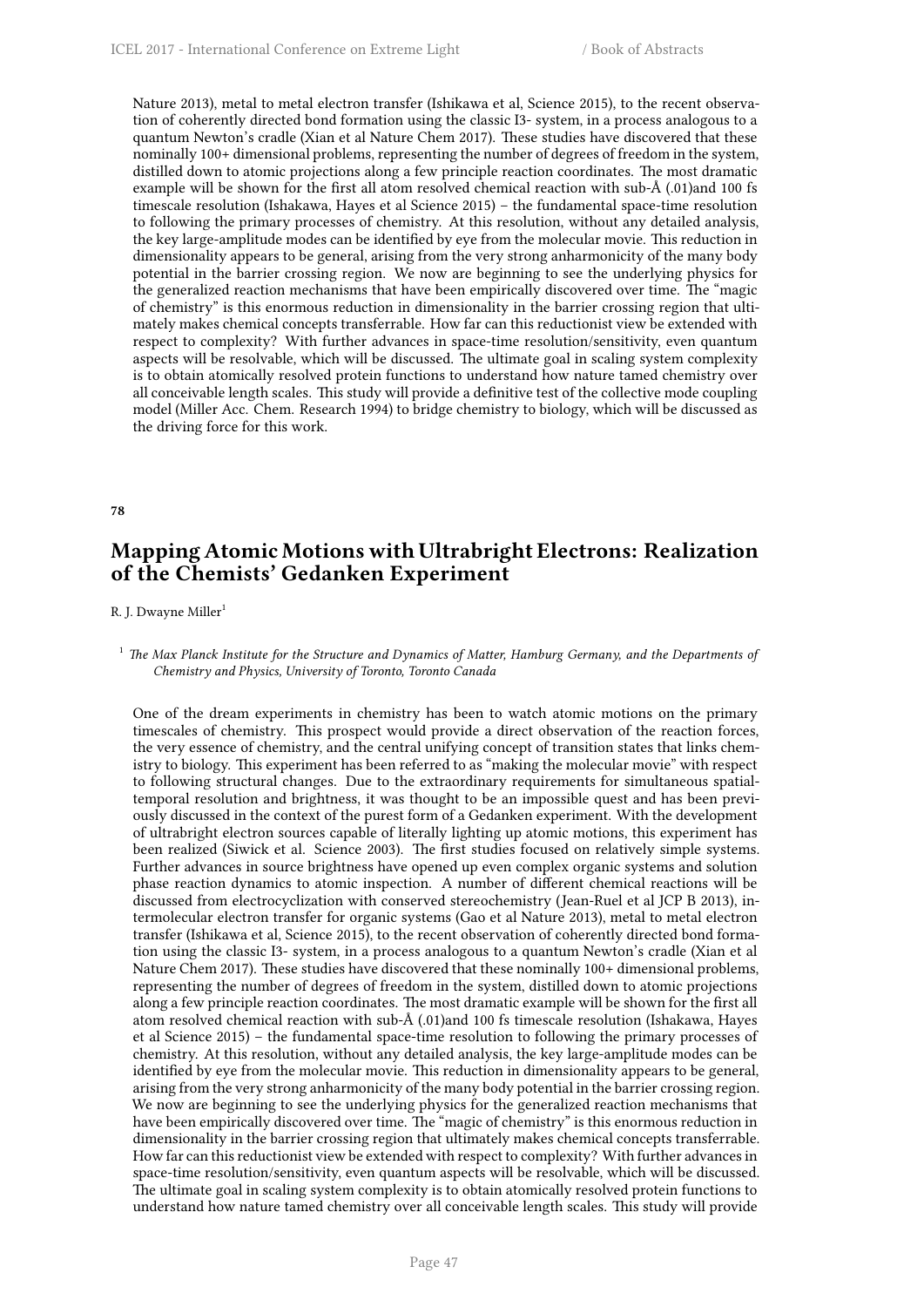a definitive test of the collective mode coupling model (Miller Acc. Chem. Research 1994) to bridge chemistry to biology, which will be discussed as the driving force for this work.

### **Summary**:

The fundamental space-time limits to imaging chemistry has been achieved (100 fs,  $+/-001$  nm) to directly observe the collapse of innumerable possible nuclear motions collapse to a few key modes that direct chemical processes. This enormous reduction in dimensionality of a high dimension, nonlinear, problem arises from some relatively simple physics involving the strong anharmonic coupling of low and high frequency modes in the barrier crossing region that lead to the localized motions. It is this reduction in dimensionality that makes chemistry a transferable concept, scaleable in complexity from small molecule to biological systems. The talk will provide a roadmap to a new conceptual basis for chemistry and by extension biology that naturally links dynamics and structure.

### **37**

# **Ultra-high peak field terahertz pulses from relativistic laser-plasma interaction**

 $\mathbf{Author(s)}$ : Sudipta Mondal<sup>1</sup> ; Tsuneyuki Ozaki<sup>2</sup>

**Co-author(s):** Hassan Hafez<sup>2</sup>; Subhendu Kahaly<sup>1</sup>; Xavier Ropagnol<sup>2</sup>

1 *ELI-ALPS*

2 *INRS-EMT*

High intensity femtosecond laser-plasma interaction is a good source of high-energy particles and photons1. Laser plasma interaction at relativistic intensities are opening new avenue of ultra high peak field THz pulse generation[2-4]. These ultra-high peak field and ultra-broadband THz pulses can be used in several applications in scientific and industrial purpose such as nonlinear optics at THz domain, single-shot THz imaging and spectroscopy and many more. However, precise characteriza[tio](http://i66.tinypic.com/wa63cz.png)n of such THz pulses are required before any such application. Characterization of such THz pulses are extremely challenging due to lower repetition rate and ultra-broadband nature of the THz pulses which limits its practical application.

In this study, we first develop a tabletop intense broadband terahertz (THz) source in the medium frequency range (*≤* 20 THz) based on the interaction of a relativistic intensity femtosecond laser with solid density plasmas and then systematically characterize generated THz pulses using nonlinear absorption bleaching of THz pulses in InGaAs thin film[5].

When an unpolished copper target is irradiated with a high-intensity  $(3.5\times 10^{18}~W/cm^{2})$  femtosecond laser, a maximum of *∼* 2*.*2 *µJ* of THz pulse energy is collected and detected with a calibrated pyroelectric detector in the spectral range *≤* 20 THz. The THz spectrum was measured by using a series of bandpass filters, which shows a bandwidth of *∼* 7*.*8 THz full-width at half-maximum (FWHM) with a peak at *∼* 6 THz. By refocusing these THz pulses on a heavily n-doped InGaAs thin film we first demonstrate THz nonlinearity which is a result of THz absorption bleaching of carriers in the InGaAs thin film[5]. By measuring THz transmission through InGaAs thin film and with the help of numerical simulation we are able to estimate the peak field associated with the THz pulses generated by this mechanism which we found at least 2.5 MV/cm[4].

## **References:**

- 1. Mourou, G. A., Tajima, T. & Bulanov, S. V. Optics in the relativistic regime. Rev. Mod. Phys. 78, 309–371 (2006).
- 2. Liao, G. Q. et al. Bursts of Terahertz Radiation from Large-Scale Plasmas Irradiated by Relativistic Picosecond Laser Pulses. Phys. Rev. Lett. 114, 255001 (2015).
- 3. Mondal, S. et al. Aligned copper nanorod arrays for highly efficient generation of intense ultrabroadband THz pulses. Sci. Rep. 7, 40058 (2017).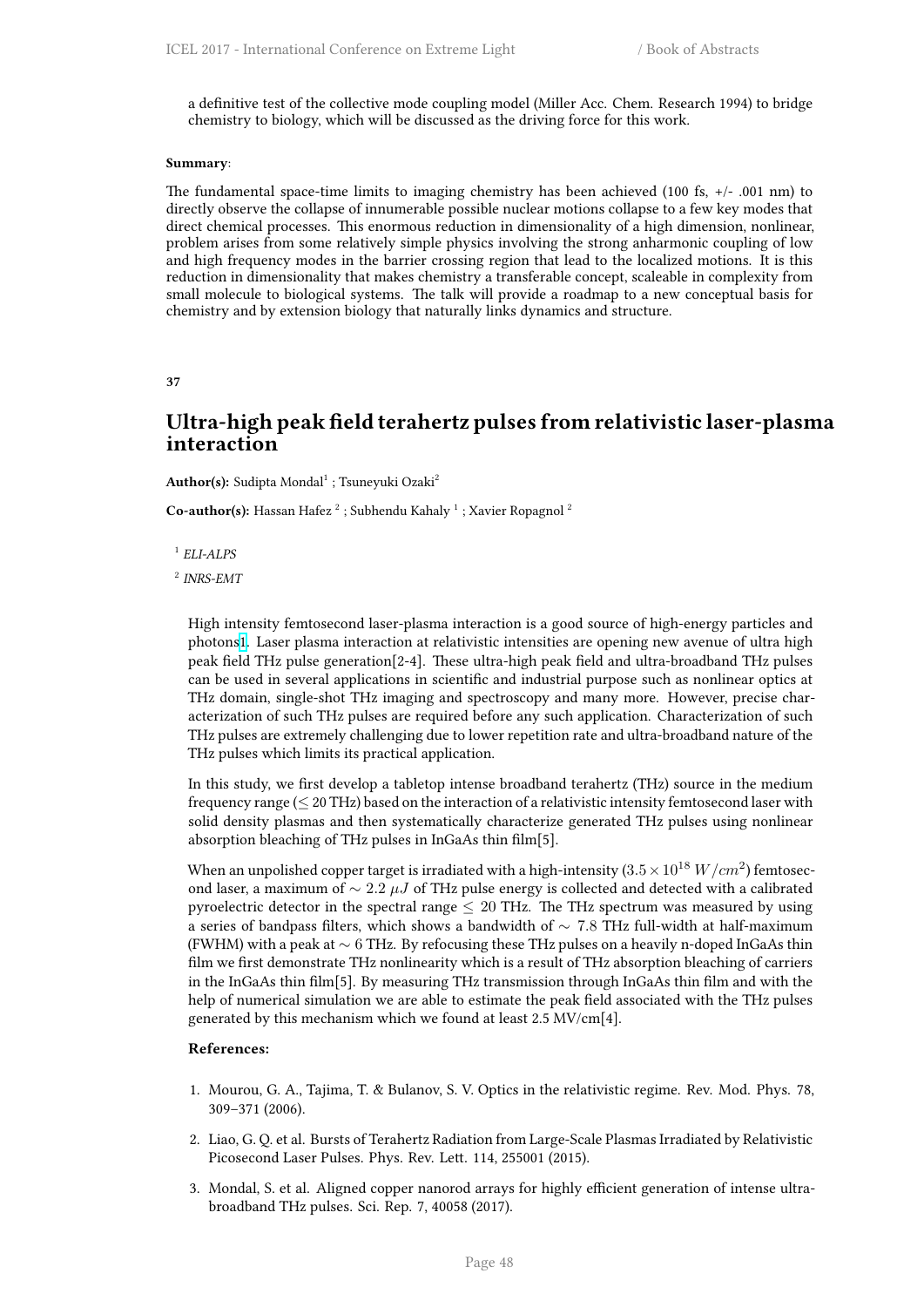- 4. Mondal, S., Hafez, H. A., Ropagnol, X. & Ozaki, T. MV/cm terahertz pulses from relativistic laserplasma interaction characterized by nonlinear terahertz absorption bleaching in n-doped InGaAs. Opt. Express 25, 17511 (2017).
- 5. Razzari, L. et al. Nonlinear ultrafast modulation of the optical absorption of intense few-cycle terahertz pulses in n-doped semiconductors. Phys. Rev. B 79, 193204 (2009).

## **94**

# **Magnetic inhibition of sheath-accelerated high-energy protons**

## **Author(s):** Nakatsutsumi Motoaki<sup>1</sup>

 $\mathbf C$ o-author(s): Artem Korzhimanov  $^2$  ; Gremillet Laurent  $^3$  ; Julien Fuchs  $^4$  ; Yasuhiko Sentoku  $^5$ 

1 *European XFEL, GmbH*

2 *Institute of Applied Physics of the Russian Academy of Sciences*

<sup>3</sup> *CEA*

4 *LULI*

5 *Institute of Laser Engineering, Osaka University*

Laser-based proton beams have remarkable properties, enabling ultrafast radiography of plasma phenomena or isochoric heating of dense materials. In view of longer-term multidisciplinary purposes, the current challenge is to achieve proton energies well in excess of 100 MeV. I'll present our experimental and numerical results demonstrating that magnetostatic fields self-generated on the target surface may pose a fundamental limit to target normal sheath ion acceleration for high enough laser intensities. Those fields can be strong enough (Giga-Gauss level at laser intensities ~10^21 W cm^-2) to magnetize the sheath electrons and deflect the protons off the accelerating region.

If time allows, I'll briefly present an overview of the HED instrument at European XFEL in Germany that will enable to probe such plasmas with unprecedented temporal and spatial resolution.

**51**

# **Investigation of spectral phase stability issues in ultrafast laser systems by spectrally resolved interferometry**

## Author(s): Roland Sandor Nagymihaly<sup>1</sup>

Co-author(s): Adam Borzsonyi <sup>1</sup> ; Huabao Cao <sup>1</sup> ; Jens Limpert <sup>2</sup> ; Karoly Osvay <sup>1</sup> ; Mikhail Kalashnikov <sup>1</sup> ; Peter Jojart  $^1$  ; Tomas Mocek  $^3$  ; Vladimir Chvykov  $^1$ 

1 *ELI-HU Non-Profit Ltd.*

2 *Friedrich-Schiller-University, Jena*

<sup>3</sup> *HILASE, Dolni Brezany*

Ultrahigh peak power light fields are generated in laser systems based on chirped pulse amplification (CPA) schemes, mostly by using Ti:Sapphire (Ti:Sa) as gain material. Requirements on the quality of these laser pulses are trending towards lower pulse durations, higher pulse energies and well controlled electric fields at the highest repetition rates possible 1. These requisites put high demands on the laser systems. Controlling the electric fields, thus producing spectral and carrier-envelope phase (CEP) stable pulses requires the investigation of stability issues related to subsystems in the amplifier chain. The amplifier stages in CPA and Double-CPA systems can have large amount of phase drift and noise contributions, which have to be accou[nt](http://i66.tinypic.com/wa63cz.png)ed for in the design and operation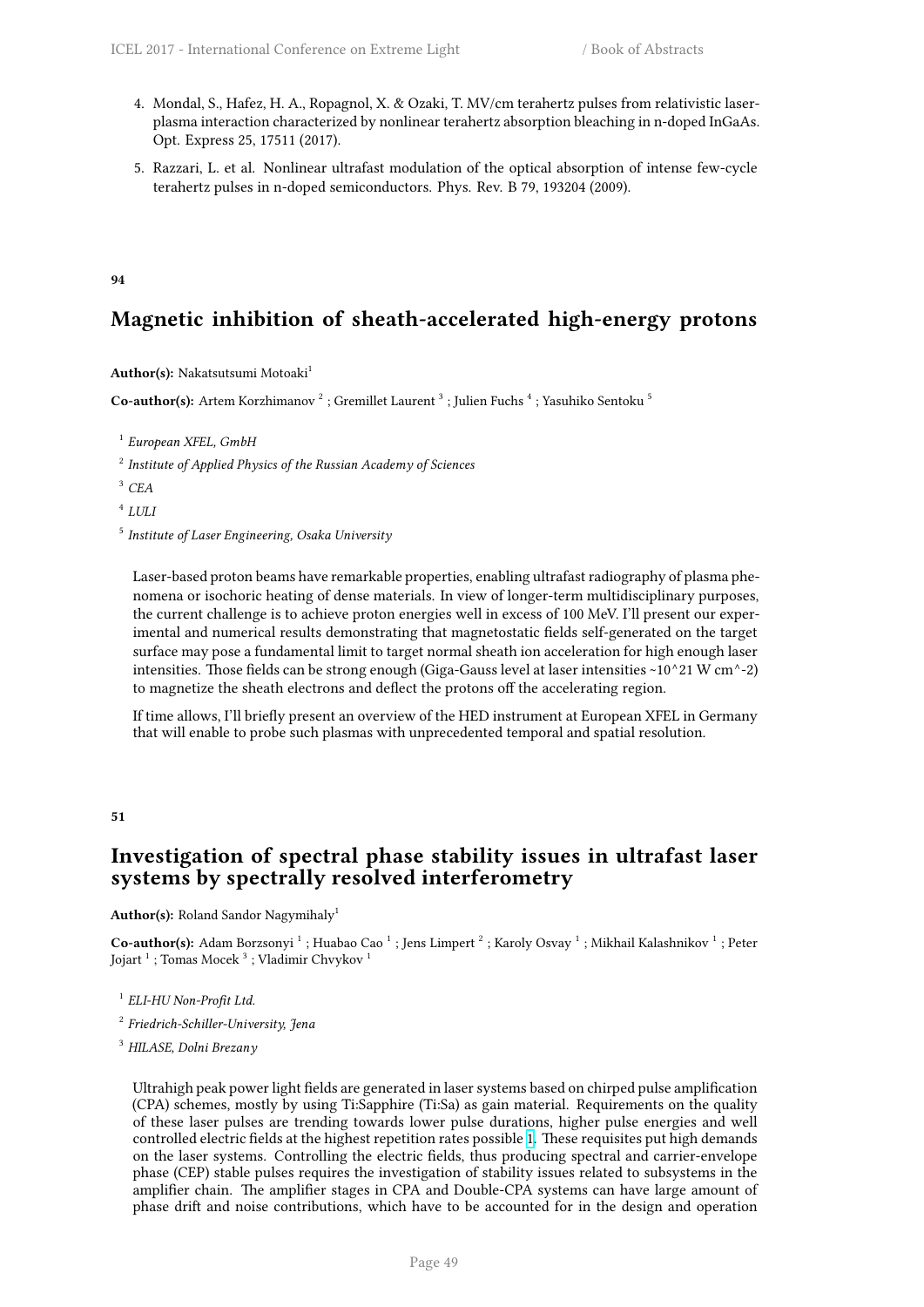process. Phase stabilization schemes for complete amplifier systems could be simplified significantly, if the specific issues could be considered during the design and operation stages.

Amplification in water cooled Ti:Sa stages was investigated for their CEP drift and noise contribution by using spectrally resolved interferometry [2,3]. Effects of different laser parameters, like pump and seed energy, repetition rate, cooling conditions and gain saturation were determined. Significant CEP drift was found with changing coolant temperature. On the other hand, CEP noise was linearly increasing with pump pulse energy, and inversely proportional to repetition rate of pulses. Pump energy stability was found to be crucial to get high inherent CEP stability of the amplifier stage.

Cryogenically cooled Ti:Sa amplification was also studied, where the effects of vacuum and cooling devices were thoroughly studied. Thermally and mechanically originated CEP noise contributions of amplification at < 30 °K were determined and compared to room temperature operation at different repetition rates. Noise spectra obtained from interference fringes and from an accelerometer were analyzed and compared, where the specific frequencies affected by the vacuum and cryogenic devices were identified [4].

The technique of polarization-encoded CPA (PE-CPA) was just recently proposed [5], which could provide a gain bandwidth that supports few-cycle pulses after amplification and compression. The study of inherent CEP-stability of PE amplification has high importance due to the applicability to few-cycle pulse generation. The CEP stability was compared to the conventional amplification with the same laser parameters, which indicated a slight degradation due to the PE and gain induced effects. The effect of PE amplification on the CEP stability was also investigated for different gain factors.

Cooling of reflective optics in high average power laser systems can also be the source of phase fluctuations due to path length fluctuations. For this reason, two different water-cooled mirrormounts were tested for their effect on the spectral phase of broadband pulses. Multiple reflections were applied to increase the sensitivity of the measurement. Different coolant flow velocities inside the tubes and mounts were investigated. Phase and mechanical noise spectra were compared to determine the noise frequencies, for which stabilization should be applied.

### **Summary**:

Experimental investigation on the phase stability of different types of Ti:Sa amplifiers, and water-cooled mirror mounts were performed. In case of the Ti:Sa amplifier stages, cooling stability was found crucial to avoid CEP drift. On the other hand, pump pulse energy stability affects the CEP-stability significantly, which suggests that diode pumped solid state lasers should be used to pump the amplifiers to avoid serious CEP-stability degradation. Path length fluctuations due to cooled reflective optics are also the source of phase instabilities, which can affect coherent beam combination efficiency and can cause temporal jitter in laser systems.

## **115**

# **Applications of self-injecting laser wakefield accelerators**

### Zulfikar Najmudin<sup>1</sup>

<sup>1</sup> *The John Adams Institute for Accelerator Science, Imperial College London*

Laser wakefield accelerators have now produce electron beams with GeV energy gain in distances of only centimetres in many experiments around the world.

Here we detail experiments performed with the 10J, 40fs Astra Gemini laser focussed in an f/40 optic onto a gas-cell of variable length. Despite the initial focussing being larger than the matched spot size, a high charge (>100 pC) electrons beam with energies in excess of 2GeV. This simple method of producing high-charge high-energy beams has a number of immediate uses. We have demonstrated that the beams can be used for producing near-neutral electron-positron beams, and high brightness gamma rays through Thomson scattering. These interactions allow us to test the quantum nature of these high energy interactions. The electron beam also produces a bright x-ray beam simultaneously. The unique properties of this x-ray beam makes it interesting for imaging a number of interesting medical and biological samples. Here, we will highlight a number of proof-of-principle trials that we have performed.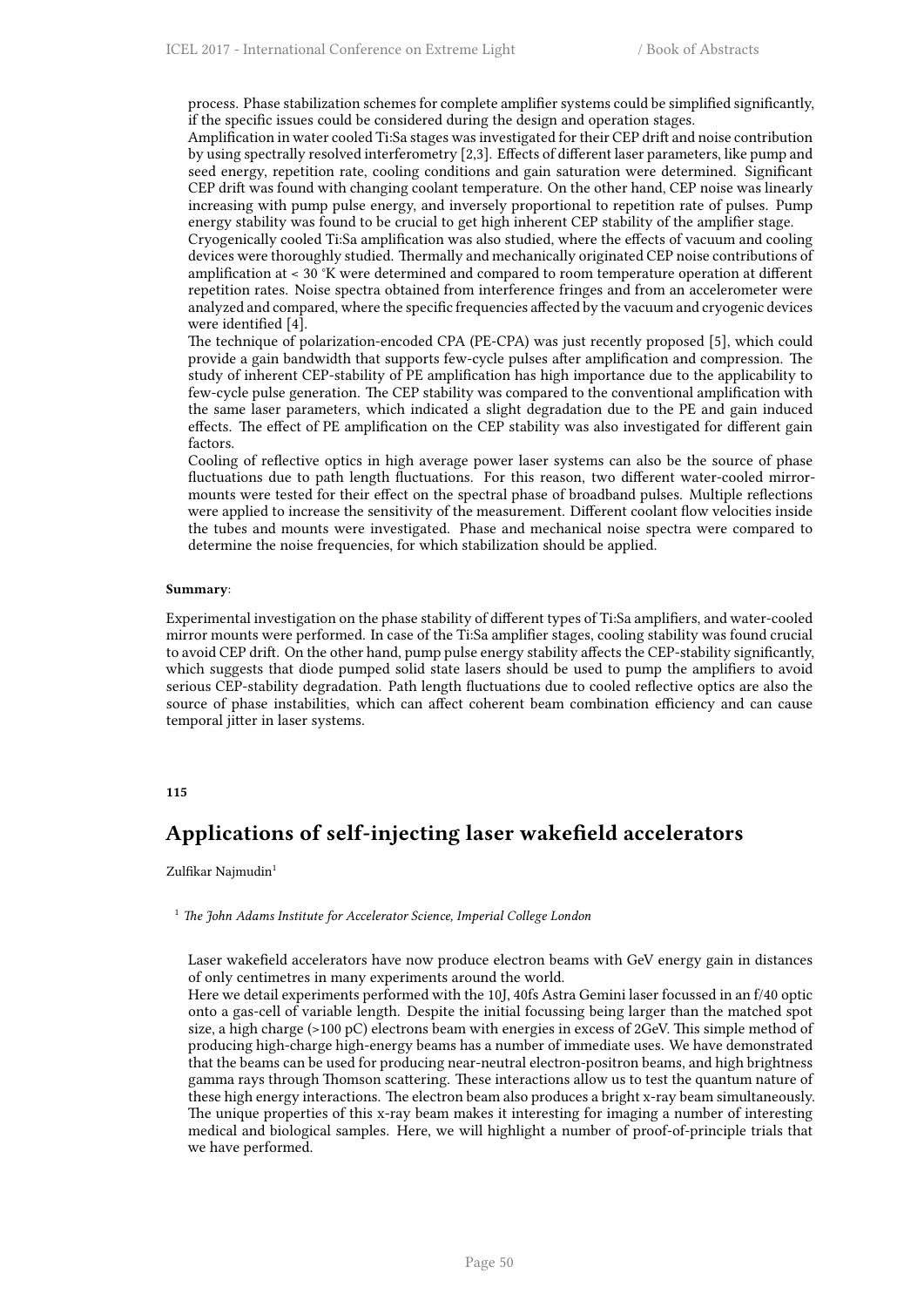### **102**

# **Nuclear Physics Studies with High Power Lasers at ELI-NP**

## Florin NEGOITA<sup>1</sup>

1 *ELI-NP/IFIN-HH*

High power laser driven ion acceleration produces short duration high density particle bunches enabling new methods in experimental nuclear physics. The changes of reaction cross sections and of apparent lifetimes in hot plasma environments, new techniques for heavy unstable nuclei ion production, are examples of nuclear physics studies proposed at ELI-NP facility under construction in Magurele, Romania. Details on such topics will be given in the presentation together with their foreseen experimental implementation at ELI-NP and ongoing developments of needed detection systems, including the demonstration of in-situ gamma spectroscopy of short lived nuclear isomers produced in high power laser induced nuclear reactions.

**72**

# **Pre-pulse formation from pump modulations in Optical Parametric Chirped Pulse Amplification systems**

**Author(s):** Viktor Pajer<sup>1</sup>

**Co-author(s):** Mikhail Kalashnikov <sup>2</sup>

1 *ELI-ALPS, Early stage researcher*

2 *ELI-ALPS*

Optical parametric chirped pulse amplification (OPCPA) has undergone rapid development in the last decade because of its ability to deliver ultrashort pulses with high intensity. The temporal contrast of the recompressed amplified pulses has been a major concern in applications as the light preceding the main pulse, either in the form of a pre-pulse or a pedestal, can significantly affect interaction properties. Pre-pulse formation in OPCPA systems has been investigated and it has been shown that temporal modulations in the pump 1 or the presence of post-pulse of the seed 2 can lead to the contrast degradation. However, the impact of post-pulse of the pump has not been considered.

A new mechanism for pre-pulse formation in an OPCPA system is presented in this paper. The pump passes through optics during propagation, e.g. [w](http://i66.tinypic.com/wa63cz.png)hen a CPA scheme is used for pump am[pl](http://i67.tinypic.com/bej0gk.png)ification, and consequently, can have post-pulses due to reflections. Small scale modulation of the pump may arise from interference of this post-pulse with the main chirped pump pulse. An OPCPA system was modelled to study the above phenomena, using numerical methods [3]. These investigations show that when the chirped pump is followed by a post-pulse, several pre- and post-pulses appear in the signal after recompression, leading to the contrast degradation. The contrast of the recompressed signal is proportional to the contrast of the pump and depends on the time delay of the post-pulse. The temporal position of the pre- and post-pulses is also affected by the pump parameters.

1 C. Dorrer, J. Opt. Soc. Am. B, 24(12): 3048-3057; 2007

2 J. Wang et al. Opt. Express, 21(13): 15580-15594; 2013

[3] A. Adrianov et al. Opt. Express, 24(23): 25974-25982; 2016

## **52**

# **Waveform-dependent laser-induced conduction band currents**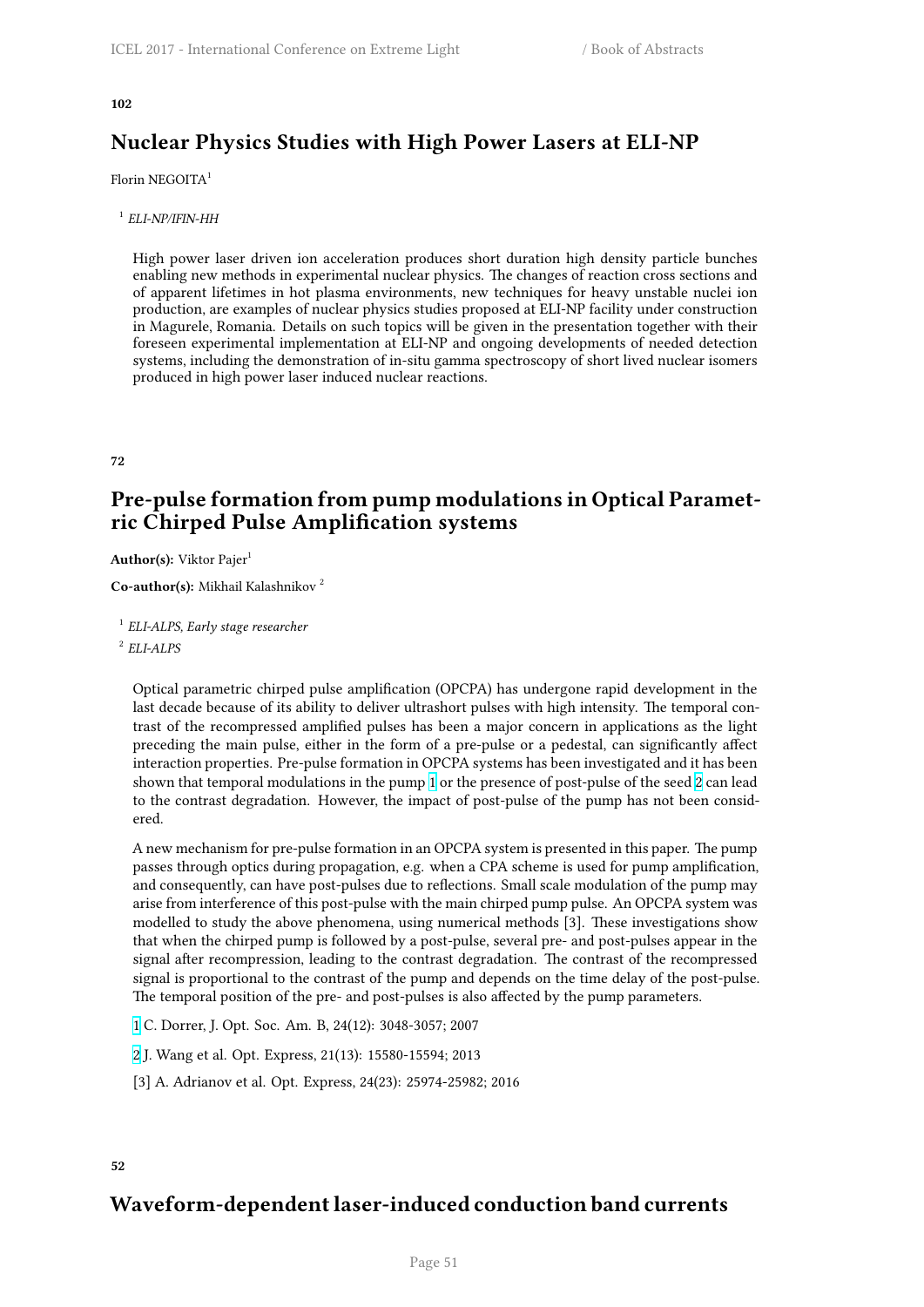### **Author(s):** István Magashegyi<sup>1</sup>

**Co-author(s):** Foldi Peter <sup>2</sup>

<sup>1</sup> *University of Szeged*

2 *ELI-HU nonprfit Ltd.*

We consider the interaction of conduction band electrons and carrier envelope phase (CEP) stabilized laser pulses. We use a quantum mechanical model to calculate the total charge displaced by the laser pulse, and show that it has a strong CEP dependence. We analyze the parameters in order to find optimal values for the construction of an all-solid-state CEP measuring device.

### **109**

# **Nuclear-spin-polarized hydrogen isotopes from UV molecular photodissociation, for polarized laser fusion experiments**

T. Peter Rakitzis<sup>1</sup>

### 1 *IESL-FORTH*

The UV photodissociation of hydrogen-isotope halides (e.g. HCl, DI, TBr), with circularly polarized light, can produce, at first, highly electron-spin-polarized H/D/T atoms [1,2,3]. Subsequently, the electron polarization is transferred to the nuclei via the hyperfine interaction. By ionizing at the appropriate time delay, highly spin-polarized H/D/T nuclei can be produced, at very high densities and production rates. I discuss proposals, based on this method, for measuring polarized laser fusion of D-T, D-3He, and D-D reactions [4], where it is expected to increase the fusion cross section by 50% for the D-T and D-3He reactions, whereas the result is uncertain for the D-D reaction. We note that polarized fusion in plasmas has not yet been measured, due to a lack of sufficiently dense samples of spin-polarized hydrogenisotope nuclei, using traditional methods (e.g. Stern-Gerlach spin separation, spin-exchange optical pumping, or cryogenic cooling).

References

1 T.P. Rakitzis, P.C. Samartzis, R.L. Toomes, T.N. Kitsopoulos, Alex Brown, G.G. Balint-Kurti, O.S. Vasyutinskii, J.A. Beswick, "Spin Polarized Hydrogen Atoms from Molecular Photodissociation," Science 300, 1936 (2003).

2 Dimitris Sofikitis, Luis Rubio-Lago, L. Bougas, Andrew J. Alexander, T. Peter Rakitzis, "Laserdetection

[o](http://i66.tinypic.com/wa63cz.png)f spin-polarized hydrogen from HCl and HBr photodissociation: Comparison of H- and halogen-atom polarizations" J. Chem. Phys. 129, 144302 (2008).

[3] T.P. Rakitzis, "Pulsed-Laser Production and Detection of Spin-Polarized Hydrogen Atoms" [C](http://i67.tinypic.com/bej0gk.png)hemPhysChem 5, 1489 (2004).

[4] D. Sofikitis, P. Glodic, G. Koumarianou, H. Jiang, L. Bougas, P. C. Samartzis, A. Andreev, T. P. Rakitzis, "Highly nuclear-spin-polarized deuterium atoms from the UV dissociation of Deuterium Iodide" Phys. Rev. Lett. 118, 233401 (2017).

**6**

# **Modular architecture of affordable small footprint and low ownership cost 1 TW-class laser based on Yb:YAG CPA and OPCPA**

**Author(s):** Aleksej Rodin<sup>1</sup>

Co-author(s): Augustinas Petrulenas<sup>1</sup>; Paulius Mackonis<sup>1</sup>

<sup>1</sup> *Center for Physical Sciences and Technology*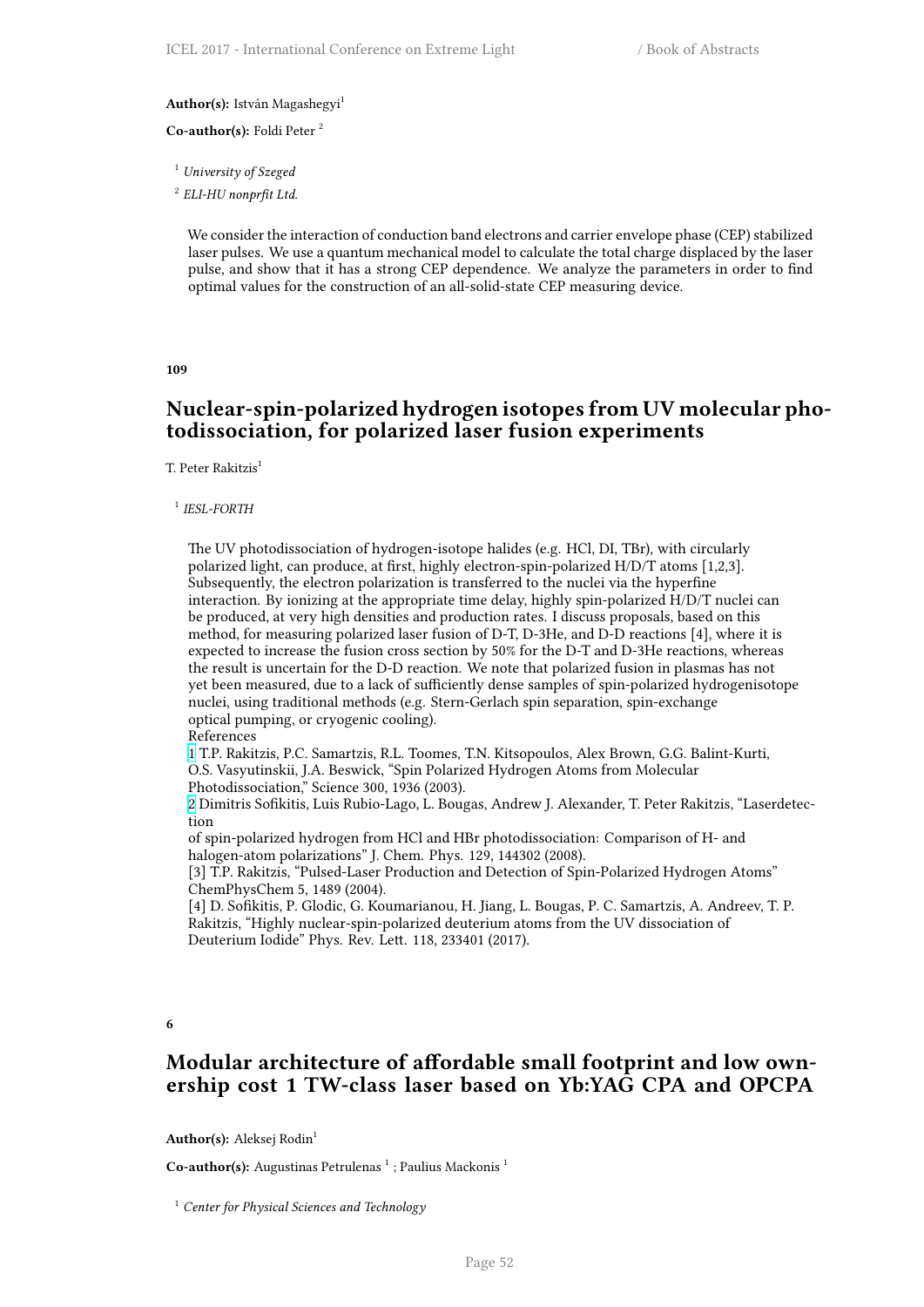Significant efforts have been made all over the world to create complex TW-class lasers systems that take up a lot of space, while the development and maintenance costs limit their distribution. Therefore, such systems are usually shared by many scientists with limited access time. For the wide dissemination of high peak power lasers to the scientific community, it is vitally important to pay special attention to reducing the size and cost. We report on the current status of the development of a compact and inexpensive modular layout of the 1 TW-class laser system containing a fiber laser seeder, two-cascaded double-pass CPA based on Yb:YAG rods, pulse compressor, supercontinuum generation and OPCPA. With the expected output from the pump source and pulse compressor of ~40mJ, ~1ps and OPCPA output of ~10mJ, ~10fs at a repetition rate of 100Hz, the laser includes commercially available components and is easily reproduced.

### **25**

# **Solid targets for a high repetition sources from relativistic laser plasma interactions and contrast management**

## Author(s): Camilo Ruiz<sup>1</sup>

 $\bf Co\text{-}author(s):$  Dolores Cortina  $^2$  ; Gonzales David  $^2$  ; Jose Benlliure  $^2$  ; Juan Jose Llerena  $^2$  ; Lucia Martin  $^2$ 

### <sup>1</sup> *Universidad de Salamanca*

<sup>2</sup> *Universidad de Santiago de Compostela*

We report the development of two fast rotating targets for relativistic laser plasma interactions. The first target is for the production of ultrashort incoherent X-ray pulses from bremsstrahlung. These short X-ray pulses are produced in the lambda cube regime with a 35 fs, 1 mJ, 1 kHz Ti:Sa laser pulse and solid metallic targets. The target design improves the stability of this micron size source of ultrashort X-rays and allow corrections of the wobbling which become important for the very small Rayleigh length. We describe the methods we have developed to measure and adjust the stability of the focus on target which allow us to develop applications of the source such as the ultrafast tomography. The second rotatory target is designed for a high repetition source (10 Hz) of protons from relativistic laser plasma interactions in the TNSA regime. We describe the experiments that we will perform with the 48 TW (1.2J, 25 fs, 10Hz) laser at the USC to study the production of radioactive isotopes for medical imaging such as PET. The multishot target will permit the use of thin foils or nanostructurated targets with a high rep rate to produce protons with max energy of 10 MeV. Finally we discuss the diagnostics and contrast management developed for these experiments.

### **114**

# **Imaging nanoparticles and ultrafast nanoplasma dynamics**

## Daniela Rupp<sup>1</sup>

## 1 *TU Berlin, Max-Born-Institut Berlin*

Extremely intense pulses from short-wavelength free-electron lasers (FELs) turn condensed matter into highly excited plasma within only a few femtoseconds. While this plasma formation constitutes an unpleasant artifact termed 'ultrafast radiation damage' for coherent diffractive imaging (CDI) applications, it promises unparalleled opportunities to prepare and study highly non-equilibrium plasma states in a well-controlled way. A precise understanding of ultrafast interactions of matter under intense extreme ultraviolet (XUV) and X-ray pulses is therefore a major focus of FEL research. Atomic clusters and nanodroplets in the gas phase are fascinating nanoscale laboratories for lasermatter interaction studies due to their simple geometric and electronic structure and the possibility to change their size from the molecular to the bulk limit.

Single-shot diffractive imaging allows to determine the shape of the short-lived and non-depositable specimen such as rare-gas cluster. More importantly, the light-induced dynamics during and after the illumination with the intense short wavelength pulse become visible in the diffraction patterns.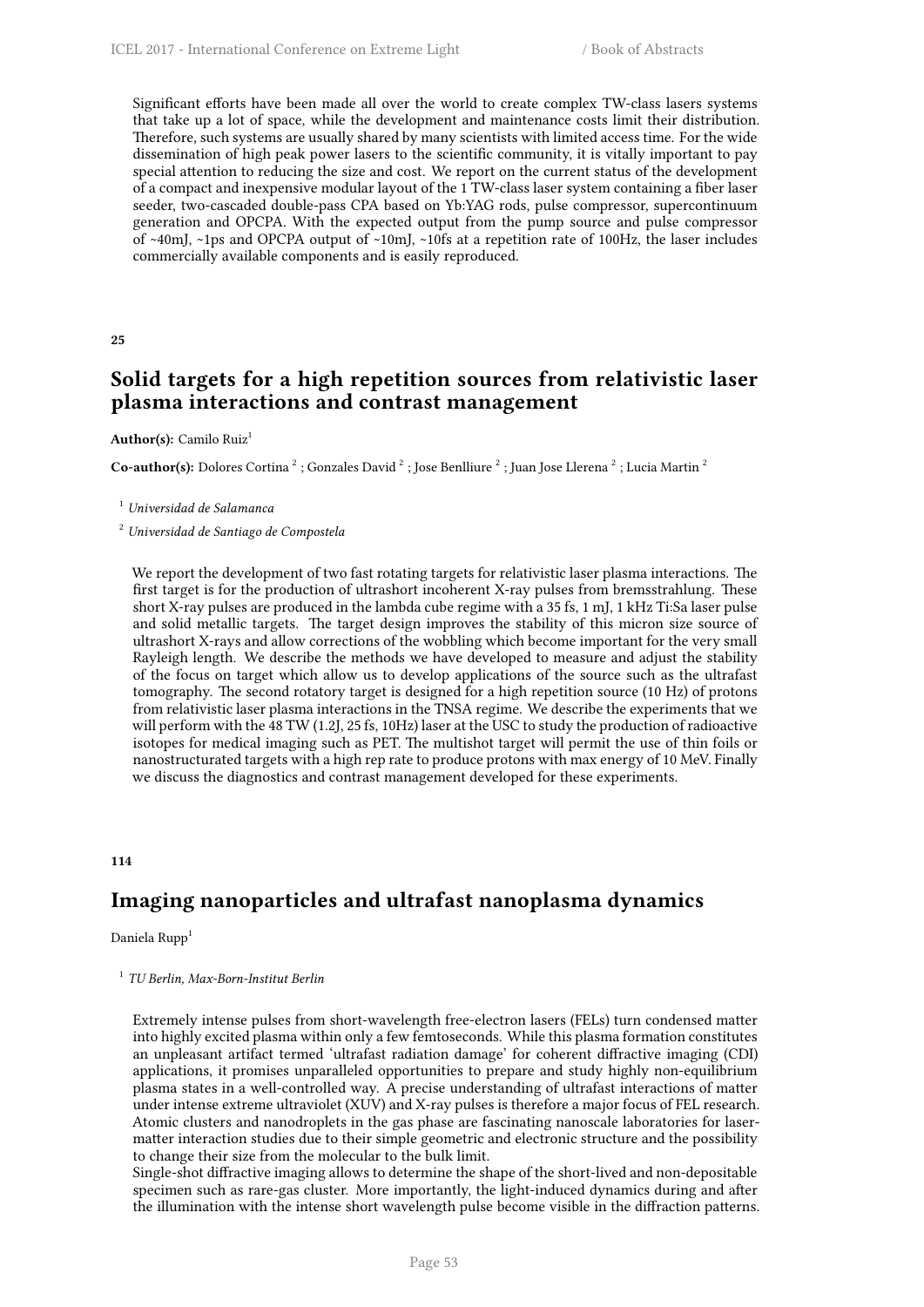An outlook will be given on our recent demonstration of diffractive imaging of single helium nanodroplets with intense XUV pulses from a laser-based HHG source (Rupp et al., Nature Communications 8, 493 (2017)). This opens a door to ultrafast coherent diffractive imaging of electron dynamics with phase-controlled multicolor fields and attosecond pulses.

**7**

## **Complete reconstruction of complex visible pulses using a twosource attosecond interferometer**

**Author(s):** Giuseppe Sansone<sup>1</sup>

**Co-author(s):** Antoine Comby  $^2$  ; Claus-Dieter Schroeter  $^3$  ; Dominik Hoff  $^4$  ; Fabio Frassetto  $^5$  ; Francesca Calegari<br> $^6$  ; Gerhard Paulus  $^4$  ; Hamed Ahmadi  $^2$  ; Joachim Ullrich  $^7$  ; Luca Poletto  $^5$  ; Paolo Carpeggiani  $^2$  ; Robert Moshammer  $^7$  ; Sergei Kühn  $^8$ 

<sup>1</sup> *Albert-Ludwigs University Freiburg*

2 *Politecnico Milano*

- <sup>3</sup> *Max Planck Institute for Nuclear Physics Heidelberg*
- <sup>4</sup> *University of Jena*

5 *IFN Padova*

- <sup>6</sup> *CNR-IFN Politecnico Milano*
- <sup>7</sup> *Max Planck Institut for Nuclear Physics Heidelberg*

8 *ELI-ALPS*

The complete characterization of optical pulses requires that it is possible to sample in time oscillating electric fields on a sub-femtosecond timescale. Nowadays, attosecond technology provides the experimental tools to resolve in time these oscillations [1,2]. The electric field is, in general, a (timedependent) vector quantity E(t). The variation of the two perpendicular components of the field defines its polarization state, which plays a fundamental role in the description of the light-matter interaction.

In this communication, we present a novel method to reconstruct the electric field of pulses with low energies (in the nJ domain) characterized by a linear or time-dependent polarisation [3]. Our approach gives access to the complete field, and, therefore, also to the carrier-envelope-phase (CEP). The method is based on the interference between two isolated coherent attosecond pulses, which are generated in two-closely spaced focal spots and overlap in the far field. One attosecond pulse acts as reference, while the generation of the second one is slightly perturbed by the unknown field to be characterized. The amplitude and the phase of the second attosecond pulse are modified by the instantaneous value of the perturbing electric field during the motion of the electronic wave packet leading to the attosecond pulse emission.

The effect of the unknown field strongly depends on the relative alignment between E(t) and the direction of motion v(t) of the electronic wave packet: it is maximized when the two directions are parallel and it is negligible (in a suitable intensity range) if the two directions are perpendicular. This observation opens the possibility for the

full three-dimensional reconstruction of the field E(t) of the unknown pulse.

Experimentally, the two-source attosecond interferometer is realized through a binary pi phase step plate that causes a phase jump halfway across the driving beam and consequently two independent, coherent HHG regions separated by roughly the focal spot diameter [4]. The HHG process is driven by a polarization gated few-cycle field to create two isolated attosecond electronic wave packets at the moment of linear polarization. The XUV interference pattern is measured using an astigmatic XUV spectrometer composed of a cylindrical mirror, a spherical grating and an MCP-Phosphor assembly coupled to a CCD camera.

The unknown pulse E(t) is then overlapped on only one of the two foci with a variable delay tau with respect to the generating pulse. The interference pattern is recorded as a function of tau for two perpendicular orientations of the linear half central cycle of the driving field. The two components  $Ex/y(t)$  can then be reconstructed either from the variation of the fringe contrast or from the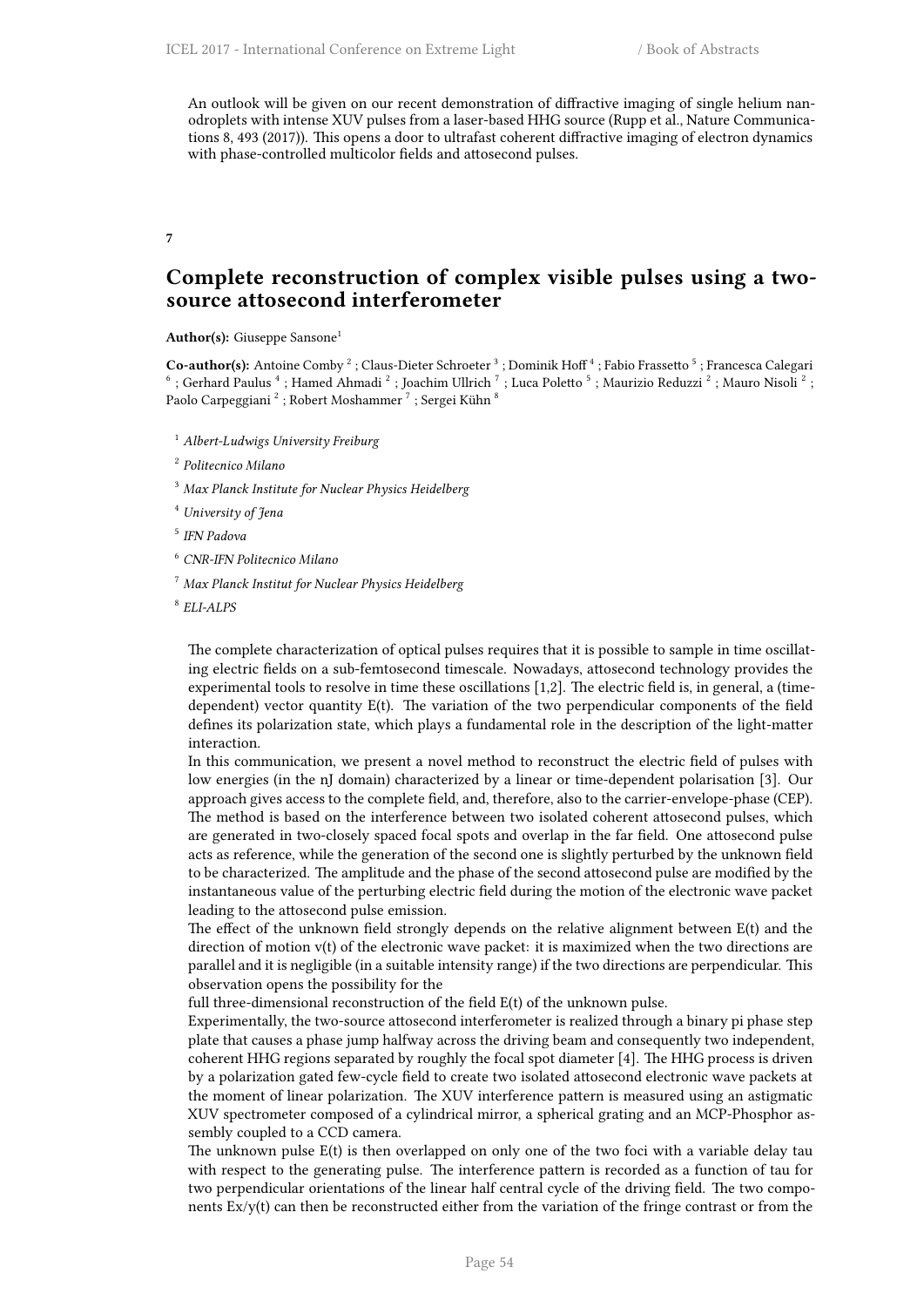shift of the interference pattern. We will show that while the variation of the contrast depends on the modification on the tunnelling probability, the shift of the interference fringes can be related to the phase accumulated by the electronic wave packet during its motion in the continuum.

We will present results showing the reconstruction of linearly polarized pulses, as well as pulses characterized by a complex time-dependent polarization. Finally, we will show how the method allows for the determination of the CEP of the pulses, by comparing the experimental outcome with theoretical simulations.

## References

- 1 F. Krausz and M. Ivanov Rev. Mod. Phys. 81, 163-234 (2009).
- 2 M. Nisoli and G. Sansone Prog. Quantum. Electron. 33, 17-59 (2009).
- [3] P. Carpeggiani, et al Nat. Phot. 11, 383-389 (2017).
- [4] A. Camper, et al. Phys. Rev. A. 89, 043843 (2014).

**3**

# **Theoretical investigation of the Ar-gas filled capillary discharge waveguide**

**Author(s):** Anatolij Sapolov<sup>1</sup>

Co-author(s): Mátyás Kiss <sup>1</sup> ; Szergej Kuhlevszkij <sup>2</sup> ; Sándor Szatmári <sup>3</sup>

<sup>1</sup> *University of Pécs, Faculty of Sciences, Institute of Physics*

<sup>2</sup> *University of Pecs, Faculty of Sciences, Institute of Physics*

<sup>3</sup> *University of Szeged, Faculty of Sciences, Institute of Physics*

**Raising problems:** In terms of rapid development of high energy technologies, investigation of the non-LTE high density plasmas is a subject of growing interest among scholars and researchers. Due to capillary discharge X-ray laser constructed by our research group, we are also interested in understanding of physical processes of plasma generated by high peak (13…20 kA) electric current pulse flowing in an alumina capillary. For this purpose the MHD model 1 proved to be the most suitable one. Beside the reviled connections between initial parameters and the plasma dynamics obtained by the model, it turned out, that there is a time range, when the radial electron density profile of Ar-plasma is also suitable for the waveguiding, like in case of hydrogen-gas filled capillary discharge waveguides [2,3].

**Achieved results:** The waveguide properties of the discharge plasma generated in a 3 mm inner diameter and 50 mm in length Ar-gas filled capillary channel was examined. Wave optics simulations performed on collisionless plasma showed, that in accordance with analytical formulation of the matched spot size [4], there is a spot size, the FWHM and the peak of the coupled ideal Gaussianbeam remain constant over the whole capillary length both in CW and in pulse mode. The latter mode is widely used in laser-wakefield accelerators (LWFA), so the above property plays a key role in in extension of interaction length.

**Acknowledgment:** This study was supported by the Human Resource Development Operational Program within the project called "Ultrafast physical processes in atoms, molecules, nanostructures and biological systems" (contract EFOP-3.6.2-16-2017-00005).

### **References**

1 P.V. Sasorov, N.A. Bobrova, O.G. Olkhovskaya, *The two-temperature equations of magnetic hydrodynamics of the plasma*, (Keldysh Institute preprints, Moscow 2015), 1-18.

2 A.J. Gonsalves, T. P. Rowlands-Rees, B.H.P. Broks, J.J.A.M. van der Mullen, and S.M. Hooker, Phys. [R](http://i66.tinypic.com/wa63cz.png)ev. Lett. **98**, 025002 (2007).

[3] N.A. Bobrova, A.A. Esaulov, J.I. Sakai, P.V. Sasorov, D.J. Spence, A. Butler, S.M. Hooker, and S.V. [B](http://i67.tinypic.com/bej0gk.png)ulanov, Phis. Rev. E **65** 016407 (2001).

[4] P. Sprangle and E. Esarey, Physics of Fluids B, Plasma Physics **4**, 2241 (1992).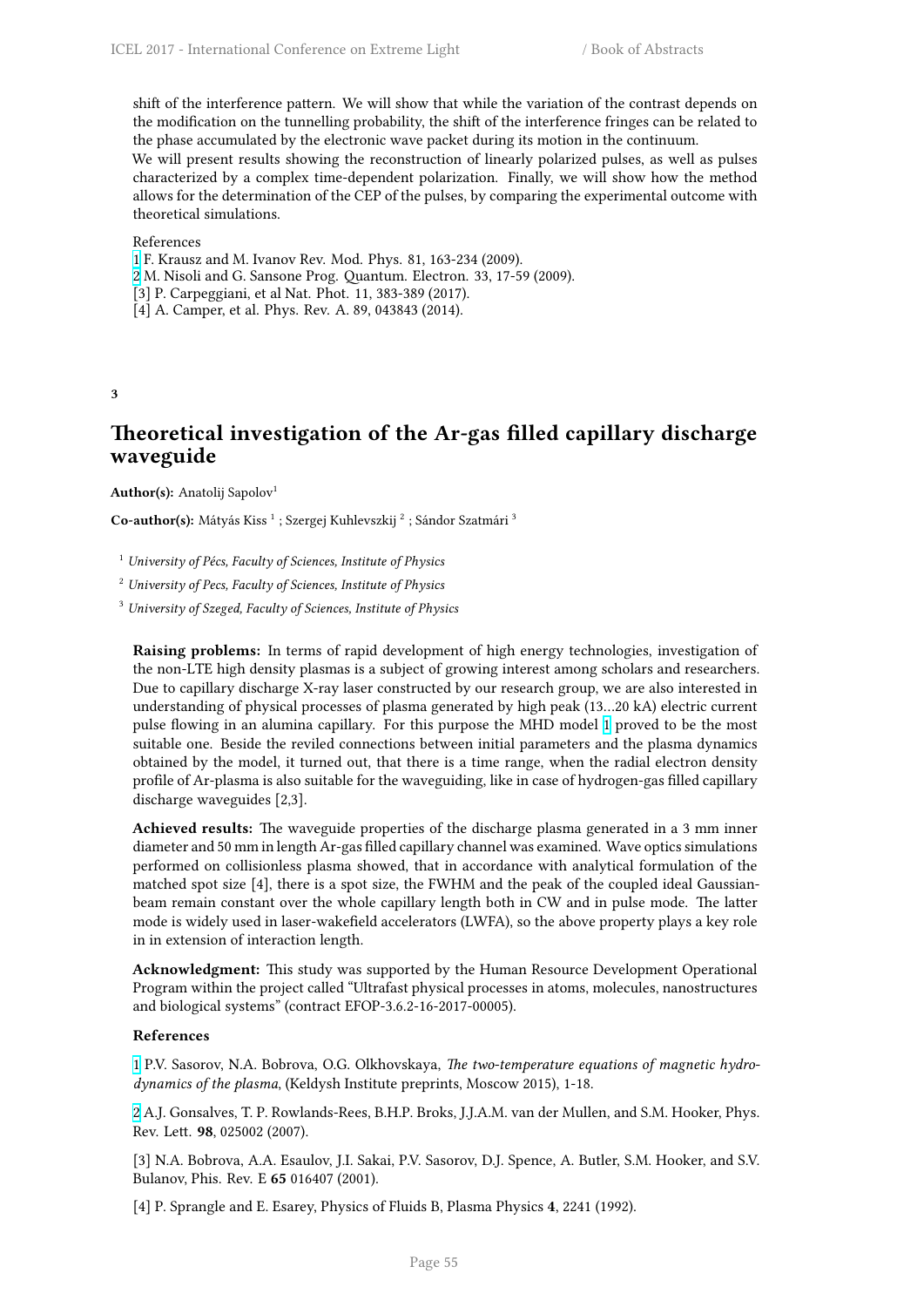## **28**

# **Scaling laser plasma acceleration to the Petawatt laser level**

Ulrich Schramm<sup>1</sup>

<sup>1</sup> *HZDR*

Applications of laser plasma accelerated particle beams ranging from the driving of light sources to radiation therapy require controlled scaling of particle beam energy and charge as well as reproducible operating conditions. Both issues have motivated the development of novel table-top class Petawatt laser systems (e.g., 30J pulse energy in 30fs) with unprecedented pulse control, here represented by the dual beam Draco-PW system recently commissioned at HZDR Dresden.

First results will be presented on laser wakefield electron acceleration where in the beam loading regime high bunch charges in the nC range could be efficiently accelerated with good beam quality 1, and on PW class proton acceleration scaling. Several methods relying on target tailoring 2 will be summarized to reliably provide about 10 MeV cut-off energy per Joule of laser energy up to the range of 25 MeV ready for applications. Here, pulsed magnet beam transport ensures depth dose distributions allowing for tumor irradiation in dedicated animal models. Experimental work is com[p](http://i66.tinypic.com/wa63cz.png)lemented by the development of dedicated simulation capabilities aiming for predictive ca[pa](http://i67.tinypic.com/bej0gk.png)biliy [3].

1 J.P. Couperus, et al., Demonstration of a beam loaded nanocoulomb-class laser wakefield accelerator, Nat. Comms. 8, 487 (2017)

2 L. Obst, et al., High-Performance Proton Acceleration from a Renewable Cryogenic Hydrogen [T](http://i66.tinypic.com/wa63cz.png)arget, Sci. Rep. 7, 10248 (2017)

[3] M. Bussmann, et al., PIConGPU, see https://www.hzdr.de/db/Cms?pNid=3227

#### **22**

# **Laser driven proton acceleration from near solid density plasmas at ELI-ALPS**

Ashutosh Sharma<sup>1</sup>

### 1 *ELI-ALPS*

With the recent availability of large temporal contrast ratios at high power laser facilities the use of ever thinner targets becomes possible to empower the focus on the development of novel compact and brilliant sources of energetic particle beams and to imapct the potential applications, e.g., in the field of radiation oncology. The recent development of ELI facility which will host the laser system capable of generating ultra-short pulses in the multiterawatt or even petawatt power range at high repetition rate, which is crucial for the investigation of new regimes of laser-matter interactions, especially laser driven proton acceleration. The most stable and well understood mechanism is the TNSA (Target Normal Sheath Acceleration), which usually requires long pulse duration in order to reach high cut-off energy. The schemes of interest (for short pulse laser) are the collision-less Shock Wave Acceleration 1, Magnetic Vortex Ion Acceleration [2-4] and Radiation Pressure Acceleration dominated regime [5], which is more efficient in near-critical density plasma.

We demonstrate here proton acceleration in new regime of laser-plasma variables from hydrogen gas target (via MVA mechanism) and cryogenic hydrogen target (via RPA dominated TNSA regime) driven by short - petawatt laser pulse which is witnessed by three dimensional (3D) particle-in-cell simulation. 3D sim[ul](http://i66.tinypic.com/wa63cz.png)ations are performed in this research via the fully relativistic electromagnetic code PIConGPU [6] to suit the experimental conditions for ion acceleration application, to employ the high repetition petawatt laser facility of ELI-ALPS http://www.eli-alps.hu/). In particular, we also investigate [7] the acceleration of a proton beam driven by intense tera-hertz (THz) laser field from a near critical density hydrogen plasma. Two-dimension-in-space and three-dimension-in-velocity particle-in-cell simulation results show that a relatively long wavelength and an intense THz laser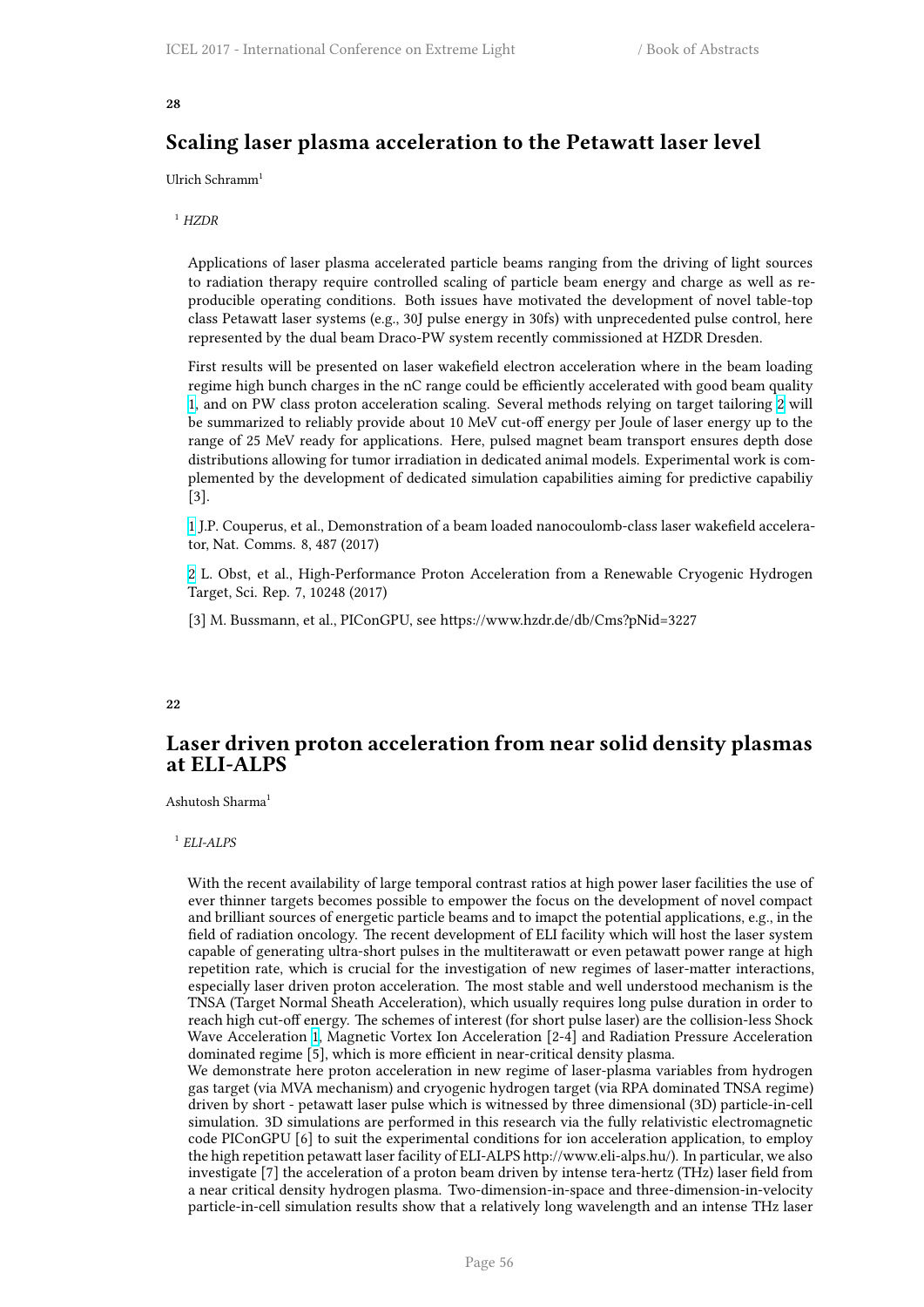can be employed for proton acceleration to high energies from near critical density plasmas. The potential advantages of long-wavelength lasers as ion-beam drivers are based on the interplay of physical parameters, such as the ponderomotive energy conveyed to a charged particle by the laser field (~ $\mathbb{Z}^{\wedge}$  2), and the critical plasma-density (~1/ $\mathbb{Z}^{\wedge}$  2). In conclusion, the 3D PIC simulation results (focusing towards utilisation of ELI-ALPS facility) confirm the theoretical predictions and pave the way for the production of compact and affordable ion accelerators based on laser-produced plasmas for wide ranging potential applications in many fields of science and medicine. References

1 D. Haberberger et. al., "Collisionless shock in laser-produced plasma generate monoenergetic high energy proton beams", Nat. Phys. 8, 95 (2012).

2 T. Nakamura, S. V. Bulanov, T. Z. Esirkepov, and M. Kando, "High-Energy Ions from Near-Critical Density Plasmas via Magnetic Vortex Acceleration", Phys. Rev. Lett. 105, 135002 (2010).

[3] S. S. Bulanov et. al., "Generation of GeV protons from 1 PW laser interaction with near critical [d](http://i66.tinypic.com/wa63cz.png)ensity targets", Phys. Plasmas 17, 043105 (2010).

[4] A. Sharma and A. Andreev, "Effective laser driven proton acceleration from near critical density [h](http://i67.tinypic.com/bej0gk.png)ydrogen plasma", Laser and Part. Beams 34, 219 (2016).

[5] T. Esirkepov et .al., "Highly Efficient Relativistic-Ion Generation in the Laser-Piston Regime", Phys Rev. Lett. 92, 175003 (2004).

[6] M. Bussmann et. al., "Radiative Signatures of the Relativistic Kelvin-Helmholtz Instability", Proc. Int. Conf. High Performance Comp., Networking, Storage Anal. 5-1 (2013).

[7] A. Sharma et al., "Intense tera-hertz laser driven proton acceleration in plasmas", Phys. Plasmas 23, 063111 (2016).

#### **16**

# **Diagnostics of size of dust particles using by laser scattering method**

Author(s): Sungyoung Shim<sup>1</sup>

**Co-author(s):** C.H. Oh<sup>1</sup>; I.J. Kang<sup>2</sup>; K-S Chumg<sup>2</sup>

<sup>1</sup> *Nonlinear Optics Lab, Hanyang University, Seoul, Korea*

<sup>2</sup> *Department of Electric Engineering, Hanyang University, Seoul1 133-791, Korea*

Dust particles are observed in various plasmas, and understanding of dusts is important for stable operation of fusion plasma. This paper is focused on dusts size diagnostics by using laser light scattering method.

The scattering of small particles can be described by Mie theory and Rayleigh theory. Rayleigh theory is suitable for when the particles are small ( $\frac{2\pi}{\lambda} = x \ll 1$ ), and Mie theory can be applied to the calculation of scattering cross section for all particle sizes. Fig.1 is the calculation result of the scattering cross section of silver dust and tungsten dust using Mie theory. As can be seen in the figure, the scattering cross section of dust particle depends on the radius of particle. Therefore, dust particle size can be determined by measuring the scattering intensity.

As shown in Fig. 2 silver dusts with various sizes (250nm~3.5μm) were injected into a plasma chamber by using a dust dispenser, and dust particles were irradiated with pulsed ND:YAG laser beam (energy per pulse : 250mJ, repetition rate : 20Hz, pulse width : 4ns). Dust dispenser was made up of speaker unit (size : 2 inch, max power : 12W, resistance : 8 Ohm). The amount of dust particles were adjusted by controlling the operating frequency and voltage of the dust dispenser. The magnitude of scattering intensity was measured and the distribution of dust particle size was deduced. The result was discussed comparing the particle size distribution with the measured values of sizes of collected dust particles.

## Indico rendering error

Could not include image: [403] Error fetching image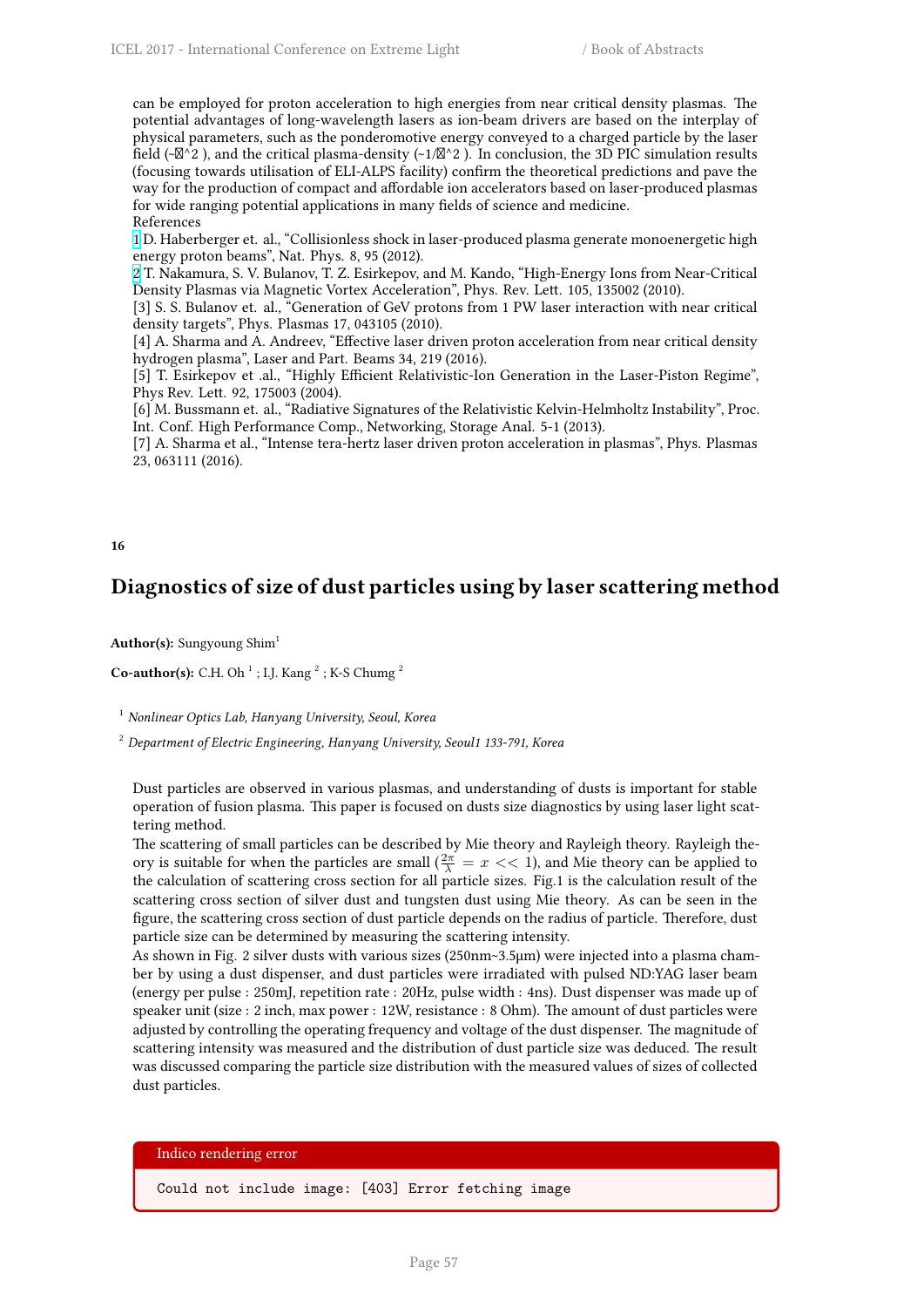#### **Summary**:

Silver dusts with various sizes (250nm~3.5μm) were diagnosed by the laser light scattering method. Laser source was ND:YAG pulse laser(energy per pulse : 250mJ, repetition rate : 20Hz, pulse width : 4ns). The magnitude of scattering intensity was measured and the distribution of dust particle size was deduced. The result was discussed comparing the particle size distribution with the measured values of sizes of collected dust particles.

#### **45**

# **Design for Evanescently-coupled Multicore Fiber Laser beyond Self-focusing Limit**

Author(s): Akira Shirakawa<sup>1</sup>

**Co-author(s):** Henrik Tuennermann<sup>1</sup>

<sup>1</sup> *University of Electro-Communications*

Arraying fiber lasers is being focused for power and energy scaling and multicore fibers can be a promising format. We have investigated phase locking in evanescently-coupled multicore fiber lasers by various supermode selection methods. Our calculation shows a power scaling limit given by nonlinear propagation instability below self-focusing power: the in-phase mode suffers from serious instability at a power below a few MW, on the other hand the out-of-phase mode shows excellent stability and can manage the power scaled by the core number. In this presentation we will discuss the multicore fiber design suitable for lasing with the out-of-phase mode.

**58**

# **Coherent synchrotron radiation through relativistic interaction of laser with plasma**

Author(s): Mojtaba Shirozhan<sup>1</sup>

**Co-author(s):** Subhendu Kahaly <sup>2</sup>

1 *ELI-ALPS, Hungary*

2 *ELI-ALPS*

The emergence of coherent attosecond XUV sources has allowed unprecedented spatio-temporal resolution in photonics studies of ultrafast nanoscale systems 1. High-order harmonic generation (HHG) through the interaction of ultra-short ultra-intense laser pulses (at the peak laser intensity *I >* <sup>2</sup>*.*1*×*10<sup>18</sup> W.*cm−*<sup>2</sup> at 800nm carrier wavelength) with solid state matter shows the potential to extend this fascinating attoscience to studies of charge particle dynamics in a relativistically driven collective systems 2. These processes also offer reasonable ener[g](http://cfile216.uf.daum.net/image/99D8A43359BB6FCF2E4D1F)y conversion efficiency, favourable energy scaling and feasibilities of higher photon energies 2 leading to a viable source for these kind of studies. Complete understanding of HHG processes in this regime is essential to optimise the source as well as to gain insignt on the ensuing interaction. Several competing theories have been proposed to simpli[fy](http://i67.tinypic.com/bej0gk.png) the physics. Among these relativistic oscillating mirror (ROM) [3] and coherent synchrotron emission (CSE) [4] have recently attracted a [lo](http://i67.tinypic.com/bej0gk.png)t of attention due to their experimental validations [5].

The cornerstone of the ROM harmonics is attributed to the balance between ponderomotive force of the incident pulse along the propagation direction and the electrostatic force of the (roughly) fixed background ions, which drive periodic electron density spikes on the plasma surface at the point of interaction. The reflection of the light off this relativistic oscillating overcritical layer of in-phase electrons induces relativistic Doppler upshift-frequency on the incoming fields, leading to temporal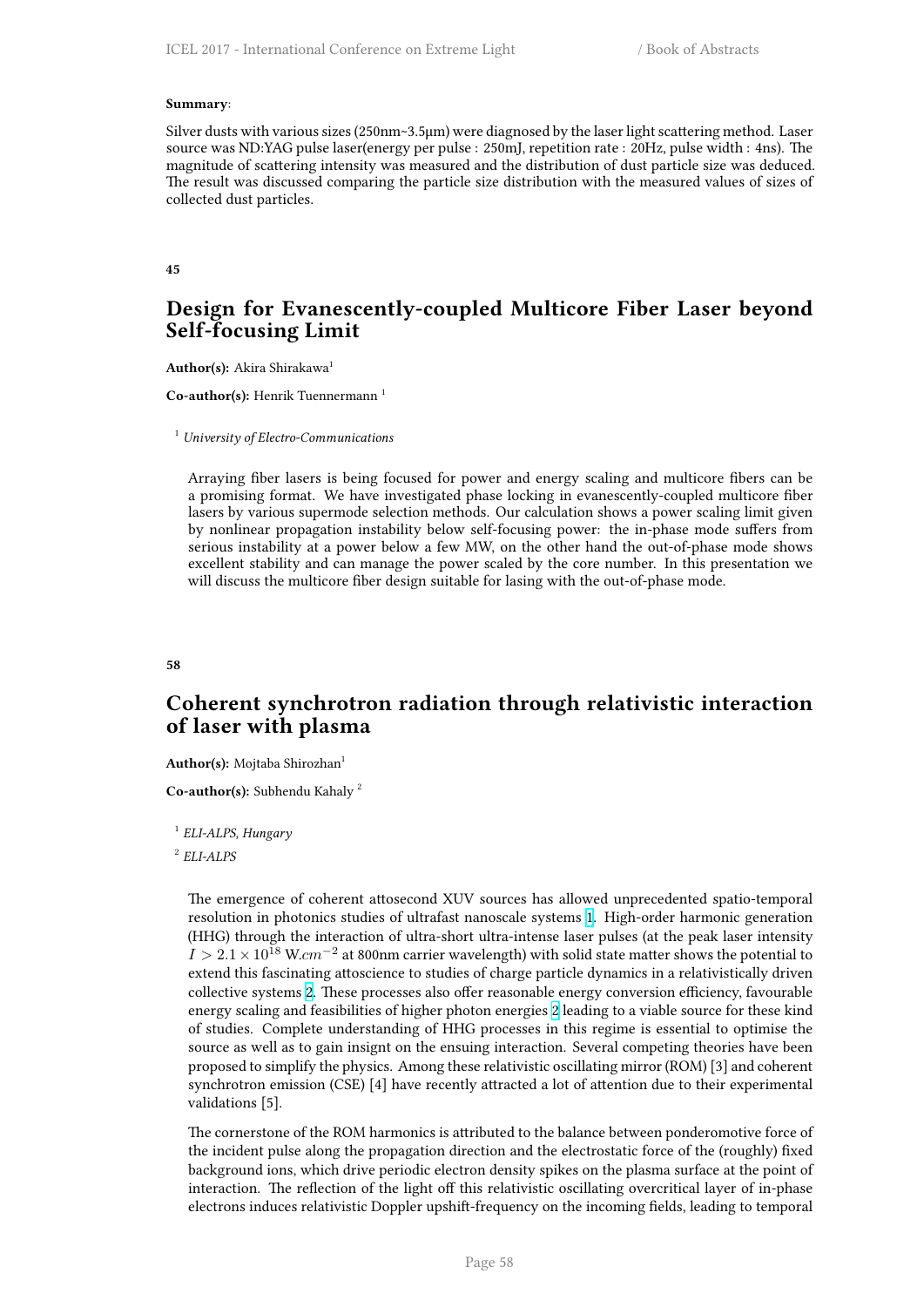distortions on the reflected electromagnetic fields which appear as a train of sub-cycle (attosecond) pulses. Under different interaction conditions in the case of CSE, extremely dense (compared to the initial plasma electron density) and narrow bunches of electrons are produced and accelerated, emitting coherent radiations in specular direction. This applies additional temporal modulations on the reflected pulse.

CSE process is efficient when the electron bunch width is on the order of a few nanometers [6].

Both ROM and CSE processes depend sensitively on specific interaction conditions, like angles of incidence, sharpness of plasma density profile, polarization state and strength of the driving laser field, etc. The phase-space analysis of charge dynamics in either case indicates that the electrons attain relativistic velocities at the moments of high harmonics radiation. In this study we computationally explore these two regimes over a parameter space where an intense ultrashort few cycle laser interacts with a low density target. We perform spacio-temporal analysis of plasma electron dynamics and investigate the relevant phase-space. The time resolved spectra of the reflected radiations confirm that at certain moments of the interaction, emitted harmonics from nano-meter electron bunches improve the efficiency of the process compared to other moments of interaction, at which only ROM harmonics are generated. In addition, the polarization state of driving laser seems to enhance CSE mechanism.

References:

1 F. Krausz and M. Ivanov *Attosecond physics* Rev. Mod. Phys. 81, 163 (2009).

[2](http://cfile216.uf.daum.net/image/99D8A43359BB6FCF2E4D1F)

C. Thaury and F. Quere *High-order harmonic and attosecond pulse generation on plasma mirrors: basic mechanisms* Journal of Physics B: Atomic, Molecular and Optical Physics 43, 21 (2010).

[\[3](http://i67.tinypic.com/bej0gk.png)]

T. Baeva, S. Gordienko, and A. Pukhov *Theory of high-order harmonic generation in relativistic laser interaction with overdense plasma* Phys. Rev. E 74, 046404 (2006).

[4]

J. M. Mikhailova, M. V. Fedorov, N. Karpowicz, P. Gibbon, V. T. Platonenko, A. M. Zheltikov, and F. Krausz

*Isolated Attosecond Pulses from Laser-Driven Synchrotron Radiation* Phys. Rev. Lett. 109, 245005 (2012).

[5]

B. Dromey, S. Rykovanov, M. Yeung, R. Hörlein, D. Jung, D. C. Gautier, T. Dzelzainis, D. Kiefer, S. Palaniyppan, R. Shah, J. Schreiber, H. Ruhl, J. C. Fernandez, C. L. S. Lewis, M. Zepf and B. M. Hegelich.

*Coherent synchrotron emission from electron nanobunches formed in relativistic laser–plasma interactions*

Nature Physics 8, 804–808 (2012).

[6]

M. Cherednychek and A. Pukhov

*Analytical approach to high harmonics spectrum in the nanobunching regime* Physics of Plasmas 23, 103301 (2016).

**26**

# **Ultrafast Electronic Band Gap Control and Self-Protection from a Photoinduced Phase Transition in an Excitonic Insulator**

Julia Stähler<sup>1</sup>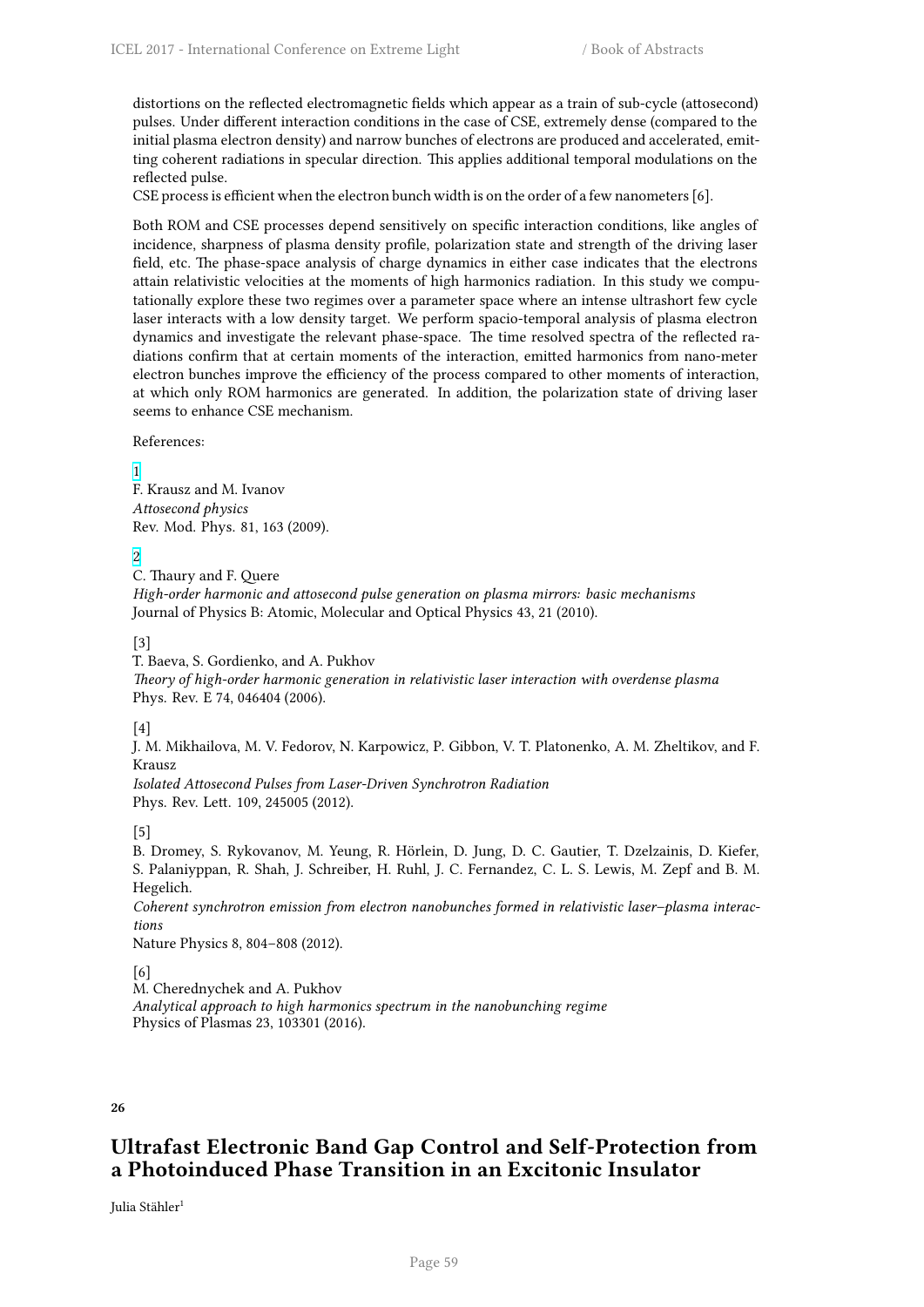Ta2NiSe5 is proposed to support an excitonic insulator phase below TC  $\approx$  328 K combined with a structural change. The former occurs in small gap semiconductors with strong electron-hole interaction where excitons form spontaneously and condense into a new insulating ground state. We study the ultrafast electron and lattice dynamics of Ta2NiSe5 by means of time- and angle-resolved photoemission spectroscopy1 (trARPES) and time-resolved coherent optical phonon spectroscopy. We find that the low temperature structural phase persists even for high excitation densities and the photoinduced structural phase transition is hindered by absorption saturation of excitation pulses at a fluence of FC = 0.2 mJ cm-2. We also show that the electronic band gap can be optically controlled by tuning the excitation density. Below FC, the band gap shrinks transiently due to photoenhanced screening of the Coulomb interaction. However, above FC, the band gap transiently widens at the Gamma point and recovers to its equilibrium value

after  $\approx$  1.5 ps. Hartree-Fock calculations reveal that the band gap widening is due to photoenhancement of the exciton condensate density, persisting until interband carrier relaxation occurs. These results demonstrate the possibility to manipulate exciton condensates with light and gain ultrafast band gap control.

**20**

# **Development and operation of 20 fs, 4 PW Ti:sapphire laser**

**Author(s):** Jae Hee Sung<sup>1</sup>

**Co-author(s):** Chang Hee Nam<sup>2</sup>; Hwang Woon Lee<sup>3</sup>; Jin Woo Yoon<sup>1</sup>; Seong Ku Lee<sup>1</sup>

1 *IBS & APRI, GIST*

2 *IBS & GIST*

3 *IBS*

Ultrahigh intensity lasers have been developed around the world to explore relativistic laser-matter interactions, laser-driven particle acceleration and gamma-ray generation. Currently, we operate a 20 fs, 4.2 PW Ti:sapphire laser developed recently at CoReLS 1. In this talk, the system configuration and performance of the 4 PW laser with a 0.1 Hz repetition rate are presented.

The 4 PW laser was developed by upgrading the existing 1.5 PW beamline 2. The pulse duration was reduced and the output [en](http://cfile216.uf.daum.net/image/99D8A43359BB6FCF2E4D1F)ergy was boosted. For the pulse duration reduction, the spectral width of the seed laser pulse to amplifiers was broadened by adopting XPW and OPCPA techniques, and the amplified spectral width was maximized by compens[ati](http://i67.tinypic.com/bej0gk.png)ng for the gain depletion effect during the amplification through booster amplifiers. Moreover, the spectral phase distortion was minimized by employing a spectral shaping device. The output energy was boosted by adding a high-energy booster amplifier. Consequently, the amplified laser pulses with 83-J energy and 19.4-fs duration were generated with a low energy stability of 1.5% (RMS). The temporal contrast was enhanced by 4 orders of magnitude by implementing the XPW stage, and the wavefront was corrected with two adaptive optics systems before and after the pulse compressor. This multi-PW laser has been applied for a series of commissioning experiments in this year. The operational characteristics of the 4 PW laser will be reported.

### References

1 J. H. Sung et al, Opt. Lett. 42, 2058 (2017)

2 T. J. Yu et al, Opt. Express 20, 10807 (2012)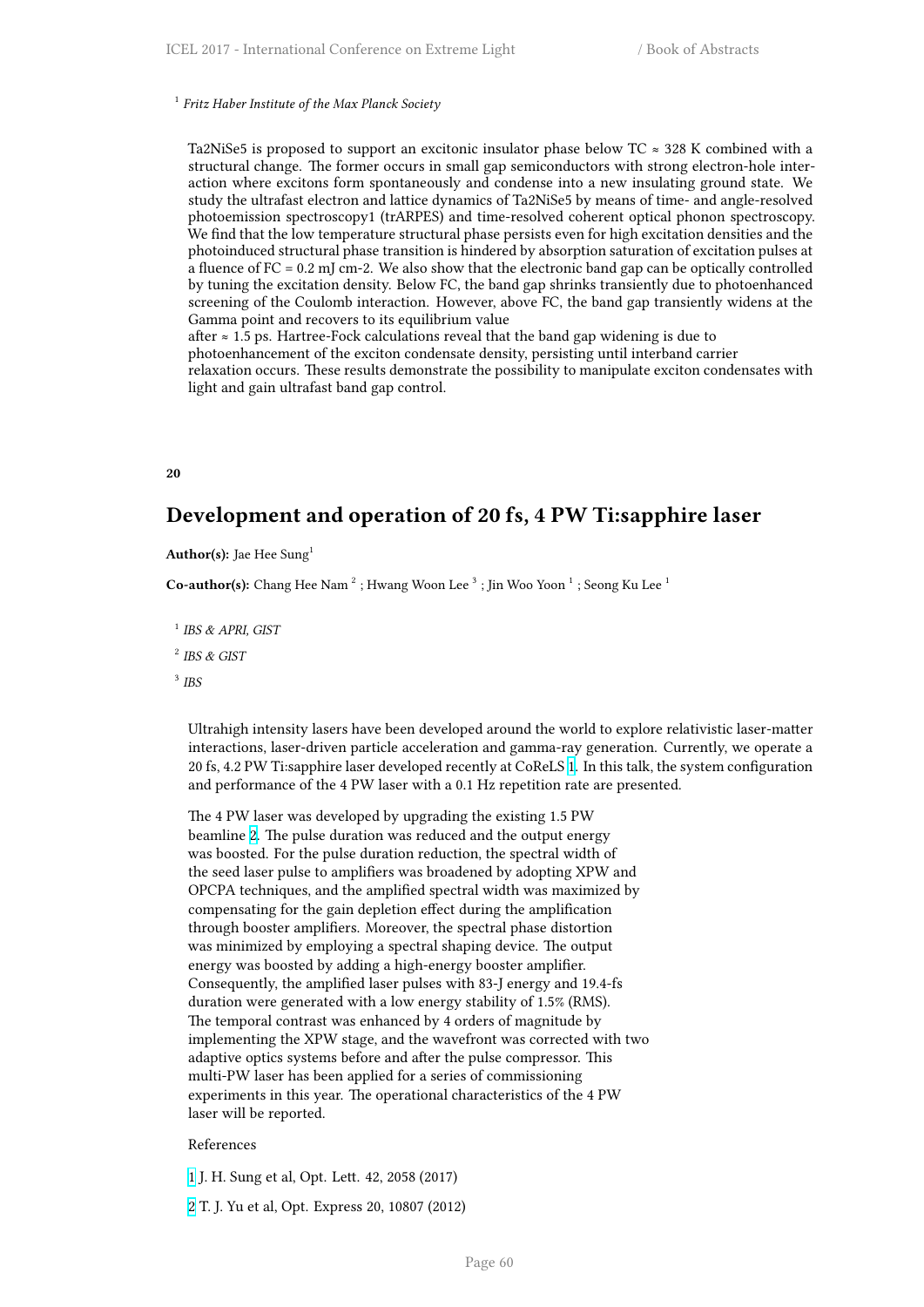# **Two-color waveforms driven high harmonic generation from bulk solids**

Author(s): Viktor Szaszkó-Bogár<sup>1</sup>

 $\mathbf C$ o-author(s): Katalin Varjú <sup>1</sup> ; Péter Földi <sup>1</sup>

1 *ELI-ALPS, ELI-HU Non-Profit Ltd., Dugonics tér 13, H-6720 Szeged, Hungary*

High-order harmonic generation (HHG) is a strongly nonlinear process that reveals fundamental aspects of light-matter interaction in the strong field regime [1,2]. Additionally, it can be used for creating attosecond pulses [3,4]. The effect of two- and multicolor laser fields have already been investigated on gas HHG [5]. Theoretical investigation showed that isolated attosecond pulses can be generated from solids by adopting a two-color field [6].

Our theoretical model provides a quantum mechanical description of high-order harmonic generation in solids. We consider a one-dimensional periodic lattice as a model for the target. In the single-electron picture, the corresponding Hamiltonian can be written as

\begin{equation}

 $H(t)=H_{0}+H_{ext}(t),$ 

\end{equation}

where the operator  $H_0$  contains the kinetic energy and the periodic potential. The term  $H_{ext}(t)$  takes light-matter interaction into account. In velocity gauge,  $H_{ext}(t) = \frac{1}{2m} \left[ -2e\mathbf{p} \cdot \mathbf{A}(t) + e^2 A^2(t) \right]$ , i.e., the driving field (laser pulses) is described by the corresponding vector potential:

$$
\verb|\begin{equation}| \\
$$

 $A(t)=A_{1}f_{1}(t)\cos(\omega_{1} t+\phi_{1})+A_{2}f_{2}(t-\tau_{d})\cos(\omega_{2} t-\tau_{d})+\phi_{2}),$ \end{equation}

where  $\tau_d$  is the delay between the two pulses with different central frequencies  $\omega_1$  and  $\omega_2$ .  $A_i$  denote the vector potential amplitudes, the time-dependent envelope functions  $f_i(t)$  are assumed to have sine square profiles, and the carrier-envelope phases (CEPs) are denoted by  $\phi_i$   $(i=1,2)$ . Pulses with subscript  $i = 1$  and 2 can be referred to as the assisting pulse and the main pulse, respectively.

By solving the time-dependent Schrödinger equation, the expectation value of the time-dependent dipole moment operator and the HHG spectra are calculated. Applying a weaker assisting pulse, we determined non-trivial high-order harmonic radiation spectra. The structure of the harmonic peaks can be modulated by tuning the ratio of central wavelengths  $\lambda_1/\lambda_2$ .

## **REFERENCES**

1 S. Ghimire, A. D. DiChiara, E. Sistrunk, P. Agostini et al., Nat. Phys. 7, 138 (2011).

2 Y. S. You, D. A. Reis, S. Ghimire, Nat. Phys. 13, 345 (2017).

[3] Gy. Farkas, Cs. T´oth, Phys. Rev. A 168, 447 (1992).

[4] F. Krausz, M. Ivanov, Rev. Mod. Phys. 81, 163 (2009).

[5] Peng-C. Li, C. Laughlin, Shih-I. Chu, Phys. Rev. A 89, 023431 (2014).

[\[6](http://cfile216.uf.daum.net/image/99D8A43359BB6FCF2E4D1F)] Jin-B. Li, X. Zhang, Sheng-J. Yue, Hong-Mei Wu et al., Opt. Express 25, 018603 (2017).

## **Summary**:

We developed a model for the description of high-order harmonic generation (HHG) in bulk solids. External two-color field induced multiband electron dynamics produces the HHG signal.

### **95**

# **Status of ELI-NP Project**

Kazuo Tanaka<sup>1</sup>

1 *ELI-NP*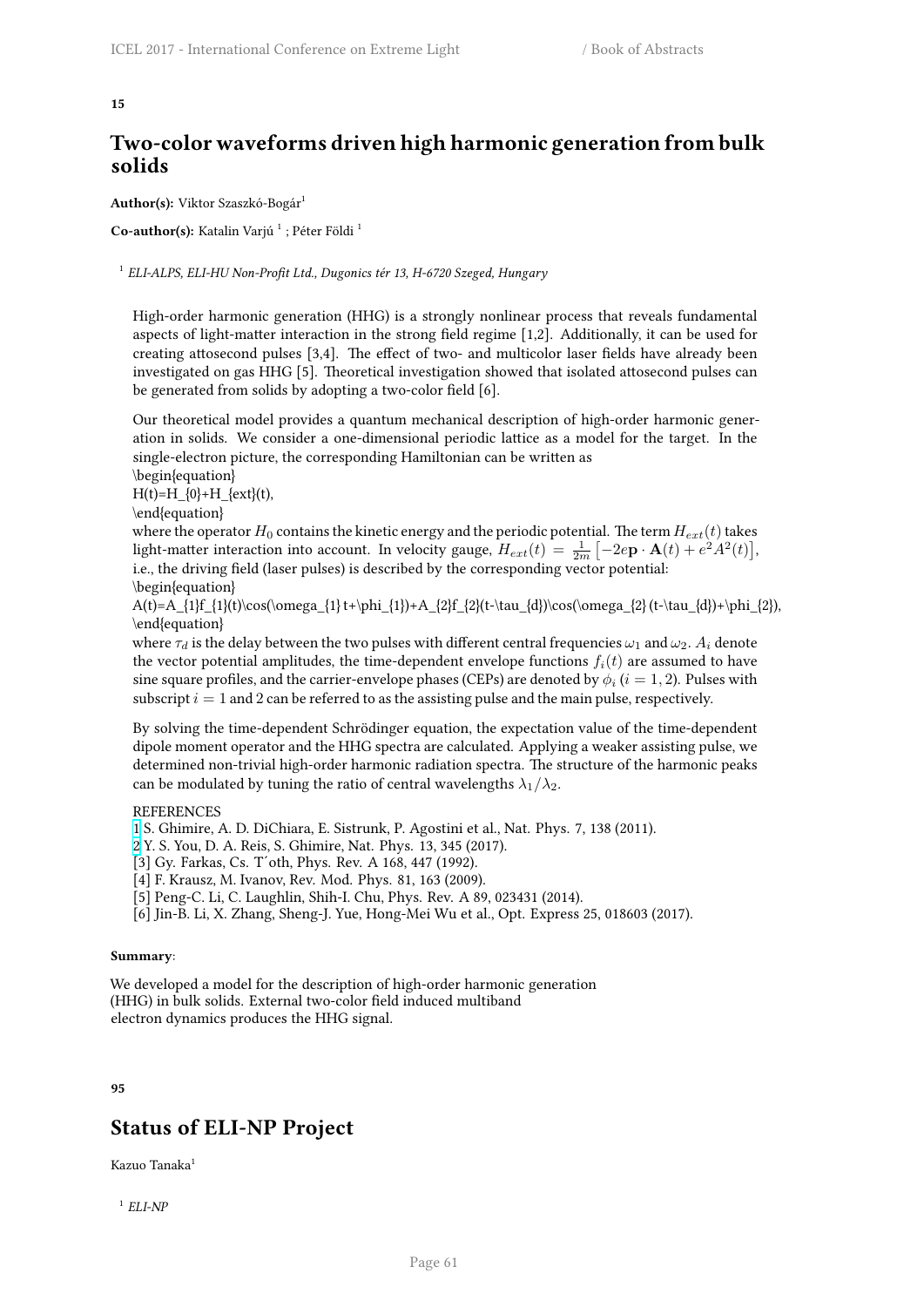Since chirped pulse amplification scheme 1 has been invented, the available laser intensity has kept increasing, can reach  $10^223$  W/cm<sup> $2$ </sup> or even higher, and can deliver radiation higher than the previously used in nuclear facilities. In order to make use of this capability in full depth, the European Forum of Infrastructure (ESFRI) has selected in 2006 a proposal of constructing two beams of 200J laser system with intensities up to  $10^{\circ}22$  $10^{\circ}22$  $10^{\circ}22$ -10^23 W/cm^2, called ELI at the site of Bucharest-Magurele, Romania. The rest of two large scale high intensity ELI laser facilities are built in The Czech Republic, and Hungary 2. The scientific research at ELI-NP includes two areas where only little experimental results were reported until now. The first one is laser-driven experiments related to nuclear physics, strong-field quantum electrodynamics and associated vacuum effects. The second area is that of experiments based on a Compton-backscattering high-brilliance and intense low-energy (< 20 MeV) gamma beam, [a](http://i67.tinypic.com/bej0gk.png) combination of laser and accelerator technology at the frontier of knowledge.

The installation of the systems are in progress and in time. The International Scientific Advisory Board has selected experiments to be performed at the commissioning and Day 1 phases. Typical experiments planned in this early stage [3] are introduced after the system over-view.

### **Reference**

1. D Strickland and G Mourou, Opt. Commun. 56, 219 (1985).

2. https://eli-laser.eu/

3. Romanian Reports in Physics, 68, Supplement, pp. S3-S443 (2016).

### **42**

# **Polychromatic proton beam acceleration in PW laser-foil interaction regime**

Sargis Ter-Avetisyan<sup>1</sup>

## 1 *ELI-ALPS*

S. Ter-Avetisyan1, P. K. Singh2, M. H. Cho2, C. Scullion3, H. Ahmed3, S. Sharif4, P. Hadjisolomou3, M. Borghesi3 and A. Andreev1

1ELI-ALPS, 6728 Szeged, Hungary

2Center for Relativistic Laser Science, Institute of Basic Science, Gwangju 61005, South Korea

3School of Mathematics and Physics, The Queen's University of Belfast, Belfast BT7 1NN, UK

4Department of Physics and Photon Science, Gwangju Institute of Science and Technology, Gwangju 61005, South Korea

Using a proton beam for any projection imaging purpose, e.g., in proton radiography or deflectometry measurements, source size largely affects the spatial resolution of the image. Here we examined spatial and spectral characteristics of proton beam accelerated with high contrast, ultrashort, PW laser pulse using proton radiographs of the mesh. It is demonstrated that laminar proton beam accelerated from the target has distinct different emission characteristics along and perpendicular to the laser polarisation directions. It is demonstrated that the protons in a broad energy range are accelerated with a similar partial divergence which may suggest a scenario where whole proton spectrum is accelerated instantaneously. These observations are somewhat different from the scenarios discussed before. The beam normalised transverse emittance value along the laser polarisation ε\_t < 0.05 mm mrad was measured.

PIC simulation being in a good agreement with experimental findings has further elucidate the behaviour of proton beam and its "virtual source". It was found, that the momentum of particles is still changing during the propagation due to longitudinal and transverse electric fields in a beam, which results beam divergence change. However, due to almost no transvers electric field at the centre of the beams, their transvers profile at the centre is fully conserved for all energies, while longitudinal electric field is still causing a longitudinal spreading of the beam at each energy during the propagation.

This phenomena was not considered before. As a result the position of "virtual source" of protons depends on particles energy. The protons "virtual source" position is changing towards to the target when particles energy is increased. These findings may have an impact on measuring the transient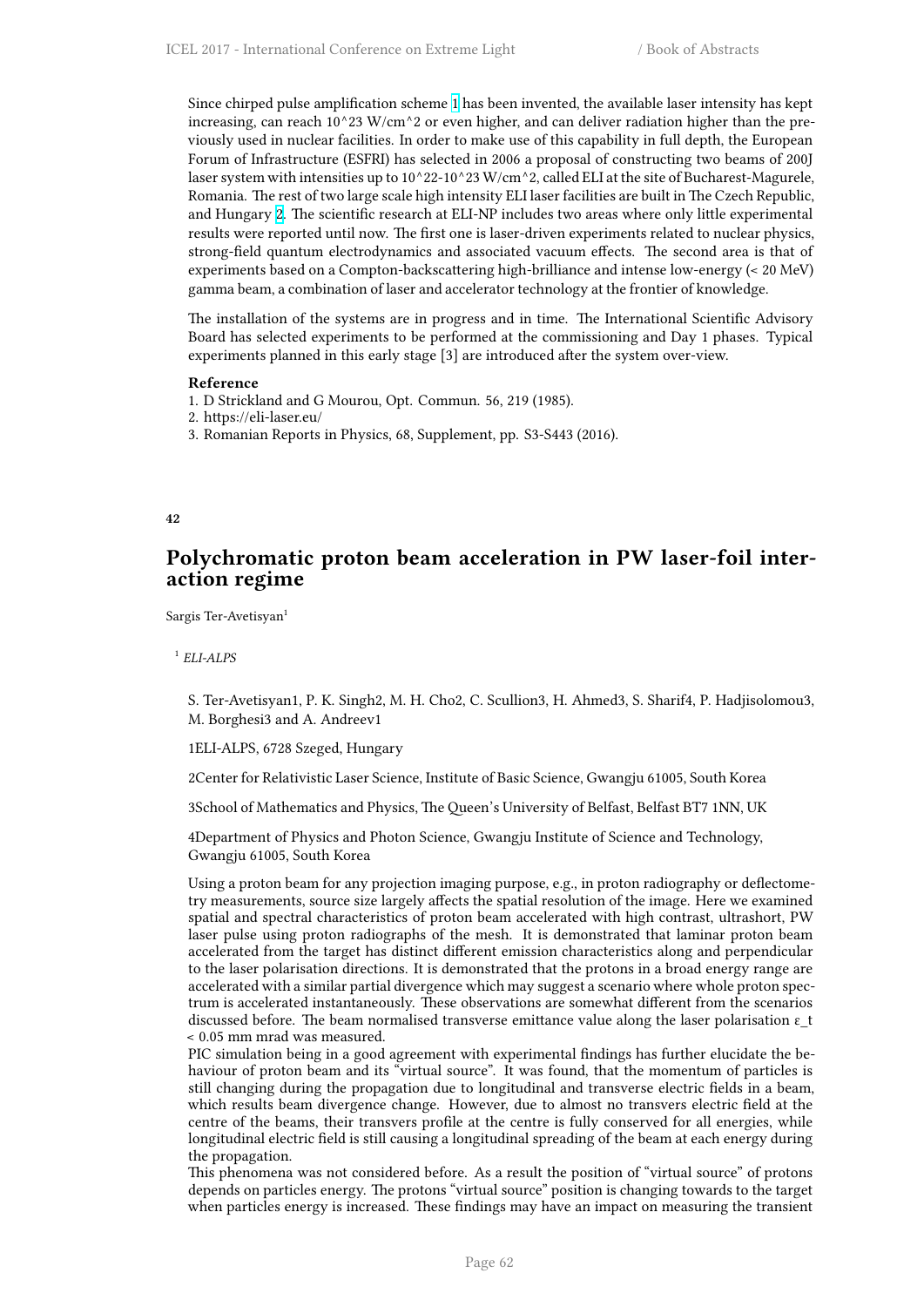dynamics of electromagnetic plasma fields and show the complex dynamic of the ion acceleration process at PW laser power.

### **Summary**:

To summarise, we examine proton source and beam characteristics in TNSA interaction scheme at PW laser power with ultrashort pulse using proton radiographs of the mesh. It is demonstrated that laminar proton beam accelerated from the target has distinct different emission characteristics along and perpendicular to the laser polarisation directions. Additionally, the protons "virtual source" position was changing towards to the target when particles energy is increased.These phenomena were not considered before. These findings may have an impact on measuring the transient dynamics of electromagnetic plasma fields and is shows the complex dynamic of the ion acceleration process at PW laser power.

**73**

# **Experiments with multiple beam types at ELI-NP**

Ovidiu Tesileanu<sup>1</sup>

1 *ELI-NP, IFIN-HH*

The Extreme Light Infrastructure – Nuclear Physics (ELI-NP) facility is under implementation in Romania and features two ultra-short pulse, 10PW laser beams and a high intensity gamma-ray beam that will form a unique beam combination worldwide.

One of the eight experimental areas in this new facility will be devoted to experiments of nuclear astrophysics and fundamental QED physics with a combination of laser and gamma or electron beams. A gradual approach in terms of complexity was adopted for each experiment, in order to ensure successful implementation in the preparatory and intermediary phase of this challenging project.

The first commissioning experiment for the laser-gamma capabilities of ELI-NP will be the production and photoexcitation of isomer states, relevant for astrophysical context. We will start with the optimization of the isomer production setup using one laser beam of 1 PW at 1 Hz repetition rate, while the tunable gamma ray beam will be employed in a second step of the experiment in order to study the characteristics of these isomer levels. Several scenarios are envisaged depending on the nuclide of interest, and computations and numerical simulations have been performed for more than 70 species.

The study of radiation reaction, pair creation in vacuum and vacuum birefringence are also topics of interest, starting when the electron beam from the linear accelerator will be available for experiments in the combined beams area at ELI-NP.

**35**

# **Laser-plasma accelerator based single-cycle attosecond pulse**

## Author(s): Zoltan Tibai<sup>1</sup>

Co-author(s): Anett Nagyváradi <sup>1</sup> ; Ashutosh Sharma <sup>2</sup> ; György Tóth <sup>1</sup> ; Gábor Almási <sup>1</sup> ; János Hebling <sup>1</sup> ; József Fülöp  $^2$  ; Mátyás Illés Mechler  $^1$ 

<sup>1</sup> *University of Pécs*

2 *ELI-ALPS*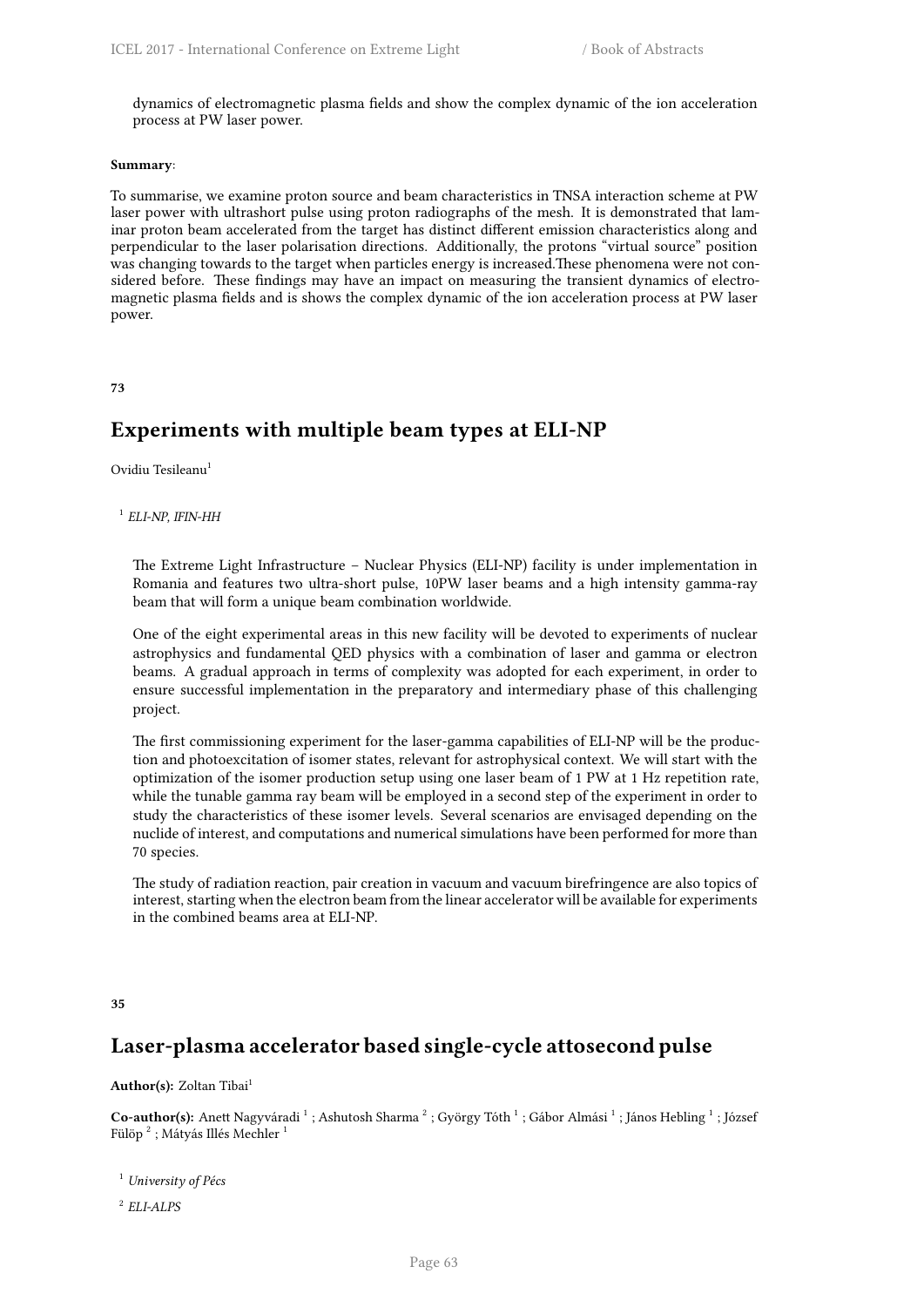Abstract: A laser-plasma accelerator based carrier-envelope-phase (CEP) stable single cycle attosecond source is investigated numerically. Pulses with 6 nJ energy and 240 attosecond duration are predicted at 60 nm wavelength

#### **Summary**:

Pulses from a TW/PW power laser are focused into a gas jet to generate a relativistic electron beam, which is then sent through a first quadrupole triplet to reduce its divergence. The energy spread of an LPA electron beam is typically much larger than that of a LINAC, therefore, a reduction of the slice energy spread is necessary, which can be accomplished by the first chicane. The electron beam passes through a modulator undulator along with a TW laser beam (ELI-ALPS' SYLOS). Here, the interaction between the electrons, the magnetic field of the undulator, and the electromagnetic field of the laser introduces a periodic energy modulation. The electrons propagate through a second chicane and the energy modulation leads to the formation of a train of nanobunches. The nanobunched electron beam then moves through the radiator undulator consisting of a single or a few periods and creates CEP-stable attosecond pulses.

Our simulations show that CEP-controlled attosecond pulses with about 10 nJ energy can be generated by employing a TW-scale laser. These pulses are suitable for time-resolved field-sensitive measurements with sub-100-attosecond resolution and as attosecond pump pulses in pump-probe measurements.

**49**

# **Material analysis with ultrafast electrons produced by laser acceleration**

Karoly Tokesi<sup>1</sup>

## 1 *ELI-ALPS, ELI-HU Non-Profit Ltd*

In recent times the recoil energies of scattered electrons for atoms with large mass differences can be well resolved by using an energetic electron beam in the range of a few keV 1 to a few tens of keV, and with large scattering angles in the measurements 2. This technique is called as Electron Rutherford Backscattering Spectroscopy (ERBS), which relies on the quasi-elastic electron- atom scattering. In this case, we take advantage of the fact that the energy of the elastically scattered electrons is shifted from the primary values, due to the momentum transfer between the [pr](http://cfile216.uf.daum.net/image/99D8A43359BB6FCF2E4D1F)imary electron and the target atoms (recoil effect), and thereby the peak[, d](http://i67.tinypic.com/bej0gk.png)ue to electrons scattered elas¬tically, splits into component peaks, which can be associated with the electrons scattered mainly from different target atoms of the sample, respectively. Furthermore, the thermal motion of the scattering atoms causes broadening in the primary electron energy distribution, usually referred to as Doppler broadening. So, from the accurate determination of the full width at half maximum (FWHM) of the peaks, the average kinetic energy of the atoms in a solid can be determined. Moreover, from the ac $\neg$ curate peak shape analysis we can determine the Compton profile or we can prognosticate different fine interaction processes, such as, final state interactions.

In this work we show that the ultrafast electrons in the MeV or GeV energy range produced by the laser acceleration technique [3] give a unique technique for the material analysis based on the ERBS.

### Acknowledgement

This work was supported by the European COST CM1405 (MOLIM). Partial support by the ELI-ALPS project is acknowledged. The ELI-ALPS project (GOP-1.1.1-12/B-2012-000, GINOP-2.3.6-15-2015- 00001) is supported by the European Union and co-financed by the European Regional Development Fund.

#### References

1] K. Tőkési, D. Varga, Z. Berényi, Nuclear Instruments and Methods in Physics Research B 354 (2015) 75.

2] K. Tőkési, D. Varga, Nuclear Instruments and Methods in Physics Research B 369 (2016) 109. [3] S.X. Hu, and Anthony F. Starace, Phys, Rev. E 73 (2006) 066502.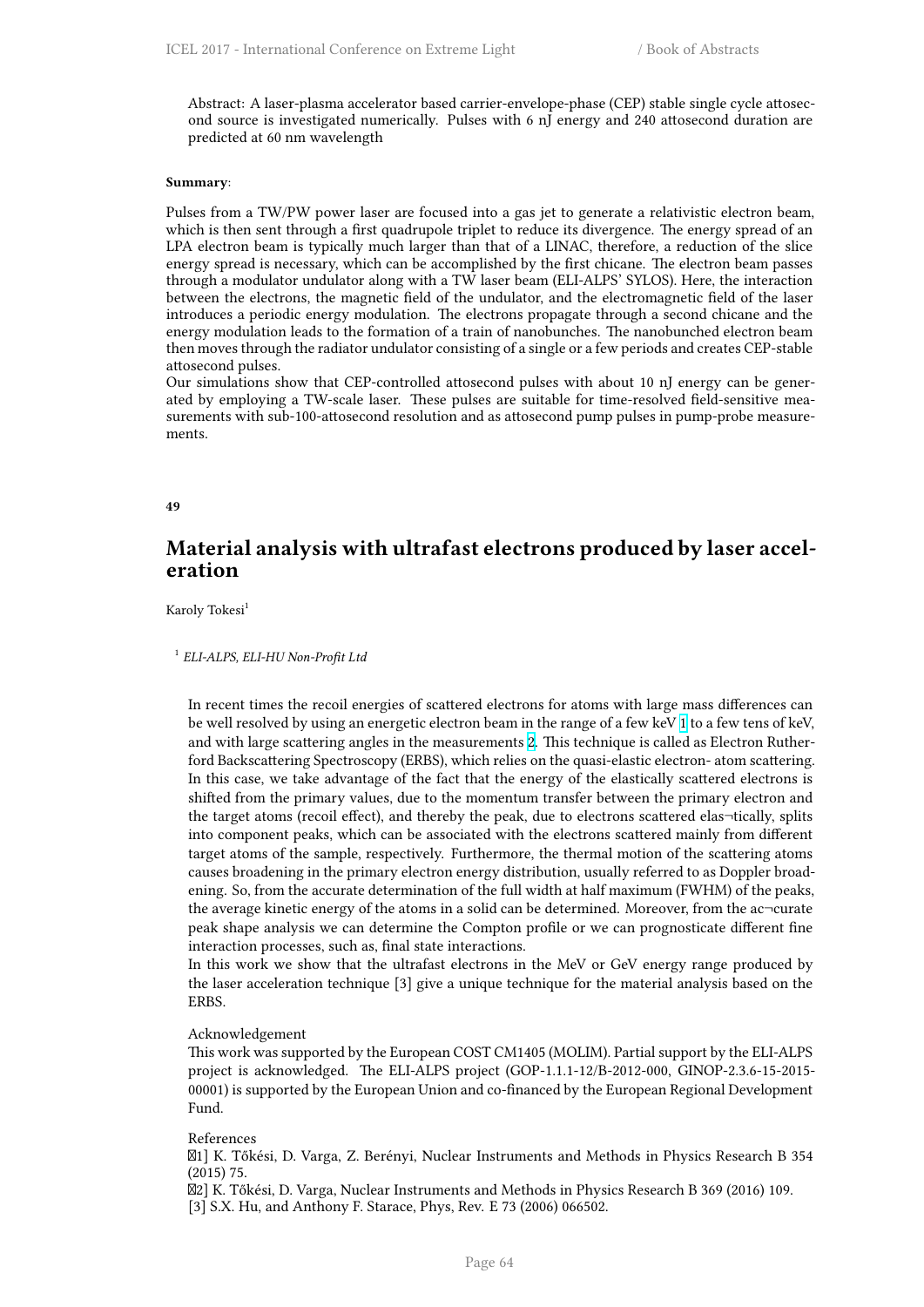# **Semiclassical model for strong-field ionization of H2 molecule**

Author(s): Karoly Tokesi<sup>1</sup>

**Co-author(s):** N.I. Shvetsov-Shilovski <sup>2</sup>

1 *ELI-ALPS, ELI-HU Non-Profit Ltd*

2 *Leibniz Universität Hannover, Hannover, Germany*

In the original formulation, the two-step semiclassical model does not take into account the effect of the Coulomb potential of the parent ion on the electron motion after ionization. Recently we developed a semiclassical two-step (SCTS) model 1 based on the theory of semiclassical time-dependent propagators that accounts for the Coulomb potential beyond the perturbation theory. We applied a semiclassical expression for the transition amplitude for strong-field ionization that differs from the one used in the quantum trajectory Monte-Carlo (QTMC) and Coulomb-corrected strong-field approximation (CCSFA) models improving [th](http://cfile216.uf.daum.net/image/99D8A43359BB6FCF2E4D1F)e agreement with full quantum simulations (see Ref. 1).

In this work the model is extended to molecules. For our calculations we use molecular hydrogen. We describe the H2 as a two-body system consisting of: 1) the active electron (e-) with effective binding energy of 0.567 a.u., and 2) the remaining hydrogen ion (H2+) with effective charge of 1.165 [a](http://cfile216.uf.daum.net/image/99D8A43359BB6FCF2E4D1F).u. The target is modeled like a tiny solar system, in which the electron moving on Kepler orbit around the molecular hydrogen ion. We present two-dimensional momentum distributions, the energy spectra, and the angular distributions of the photoelectrons ionized by a few-cycle linearly polarized laser pulses.

### Acknowledgement

This work was supported by the European COST Action CM1405 (MOLIM) and by the Deutsche Forschungsgemeinschaft Grant No. SH 1145/1-1. Partial support by the ELI-ALPS project is acknowledged. The ELI-ALPS project (GOP-1.1.1-12/B-2012-000, GINOP-2.3.6-15-2015-00001) is supported by the European Union and co-financed by the European Regional Development Fund.

### References

1 N. I. Shvetsov-Shilovski, M. Lein, L. B. Madsen, E. Rasanen, C. Lemell, J. Burgdörfer, D. G. Arbo, and K. Tőkési, Phys. Rev. A 94, 013415 (2016).

### **34**

### **Modeling high order harmonics generation in gases at ELI intensities**

### Author(s): Valer TOSA<sup>1</sup>

Co-author(s): Ana-Maria Mihaela Gherman<sup>2</sup>; Attila Bende<sup>3</sup>; Katalin Kovacs<sup>4</sup>

<sup>1</sup> *National Institute for Research and Development of Isotopic and Molecular Technologies Cluj Napoca*

<sup>2</sup> *National Institute for Research and Development of Isotopic and Molecular Technologies, Cluj-Napoca*

<sup>3</sup> *National Institute for Research and Development of Isotopic and Molecular Technologies, Cluj Napoca*

<sup>4</sup> *National Institute for Research and Development of Isotopic and Molecular Technologies*

We present schemes for the generation of high order harmonics in conditions of very high intensities specific to ELI configurations. One scheme proposes generation of harmonics by focusing annular beams in the target and having an advantage in easier separation of the intense driving pulse from the XUV pulse. The other is using ions instead of neutral noble gas atoms as target for laser interaction. Both IR and UV pulses are assumed to be the driving fields, assuming the use of Ti:Sa laser or its third harmonic respectively. We explore the cases of multiple ionized Ne and Ar and show that one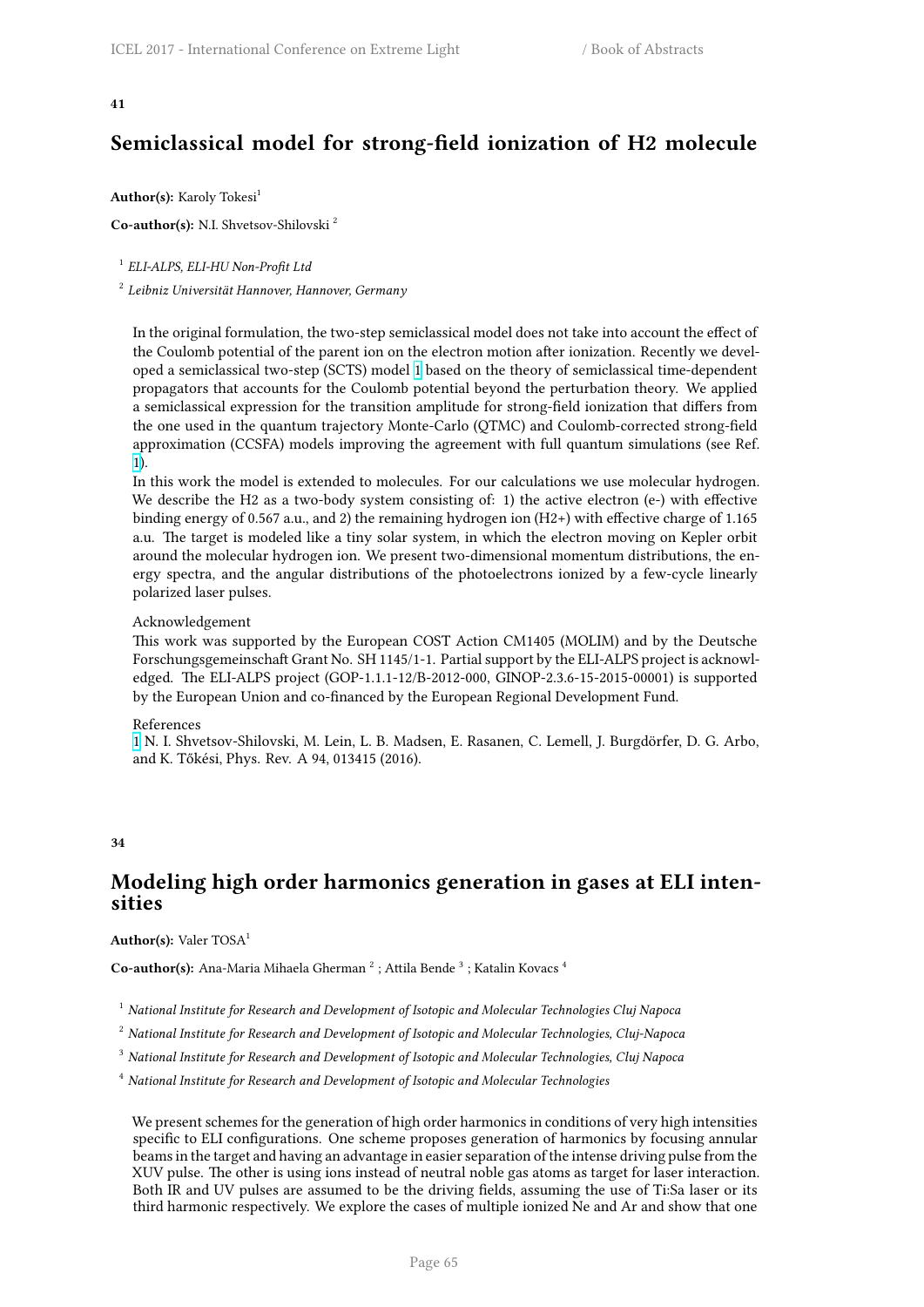can reach phase matching regime despite the high plasma density and obtain harmonics in the water window region.

**90**

# **Petawatt (PW) Laser Facility for Particle Acceleration Studies at the BELLA Center**

**Author(s):** Csaba Toth<sup>1</sup>

Co-author(s): Anthony Gonsalves<sup>1</sup>; Art Magana<sup>1</sup>; Chris Pieronek<sup>1</sup>; Don Syversrud<sup>1</sup>; Hann-Shin Mao<sup>1</sup>; Joe Riley  $^1$  ; Joost Daniels  $^1$  ; Kei Nakamura  $^1$  ; Nathan Ybarrolaza  $^1$  ; Sven Steinke  $^1$  ; Tim deRaadt  $^1$  ; Wim Leemans 1

1 *LBNL*

The Berkeley Lab Laser Accelerator (BELLA) is currently the world's highest repetition rate (1 Hz), PW-scale, regularly operating laser facility dedicated for laser plasma acceleration (LPA) research. Initial test operations 1 of the Ti:sapphire-based CPA (Chirped-Pulse Amplification) laser system in 2013 followed by high-peak-power laser-plasma interaction and LPA studies in 2014/2015, quickly achieving cutting edge results [2,3]. The facility now routinely provides high quality focused laser pulses in the range of 10e19 W/cm^2 intensity with controllable spatial distribution in the focus (FWHM ~50 um) by [a](http://cfile216.uf.daum.net/image/99D8A43359BB6FCF2E4D1F) deformable mirror, exceptional beam pointing (<1.5 urad), shot-to-shot energy  $\left($ <6%) and pulse duration stability  $\left($ <5%) for high precision experiments [4]. The thoroughly characterized and monitored femtosecond laser pulses (32-35 fs) are delivered into radiation shielded target area for laser-plasma-driven electron and ion acceleration experiments, including the use of gas-jet and capillary discharge based LPAs, and thin-foil target studies to improve the properties of ion beams produced by laser-solid interactions. Operational experience (enhanced maintenance and safety training, experiment planning and implementation, standardized data acquisition, data analysis, data archiving systems) and latest results by 'users' of the facility are described. This work is supported by the U.S. Department of Energy, Office of Science Office of High Energy Physics, under Contract No. DE-AC02-05CH11231.

- 1. W. P. Leemans, et al., in Proc. of 2013 Particle Accelerator Conference, Pasadena, CA, USA, http://accelconf.web.cern.ch/AccelConf/PAC2013/papers/thyaa1.pdf, Paper THYAA1
- 2. W. P. Leemans, et al., Phys. Rev. Letters, 113, 245002 (2014).
- 3. A. J. Gonsalves, et al., Phys. Plasmas, 22, 056703 (2015).
- 4. K. Nakamura et al., IEEE J. QE, 53, 1200121 (2017).

### **Summary**:

BELLA Center, Accelerator Technology and Applied Physics Division – ATAP, Lawrence Berkeley National Laboratory - LBNL, 1 Cyclotron Road, Berkeley, CA 94720, USA, Author e-mail address: ctoth@lbl.gov

### **70**

### **Thomson Parabola (TP) spectrometer design for 60-200MeV energy range of protons**

### Author(s): Lucian TUDOR<sup>1</sup>

Co-author(s): Andi CUCOANES<sup>2</sup>; Calin Alexandru UR<sup>1</sup>; Dan STUTMAN<sup>2</sup>; Florin NEGOITA<sup>3</sup>; Florin ROTARU  $^3$  ; Marius GUGIU  $^3$  ; Stanimir KISYOV  $^2$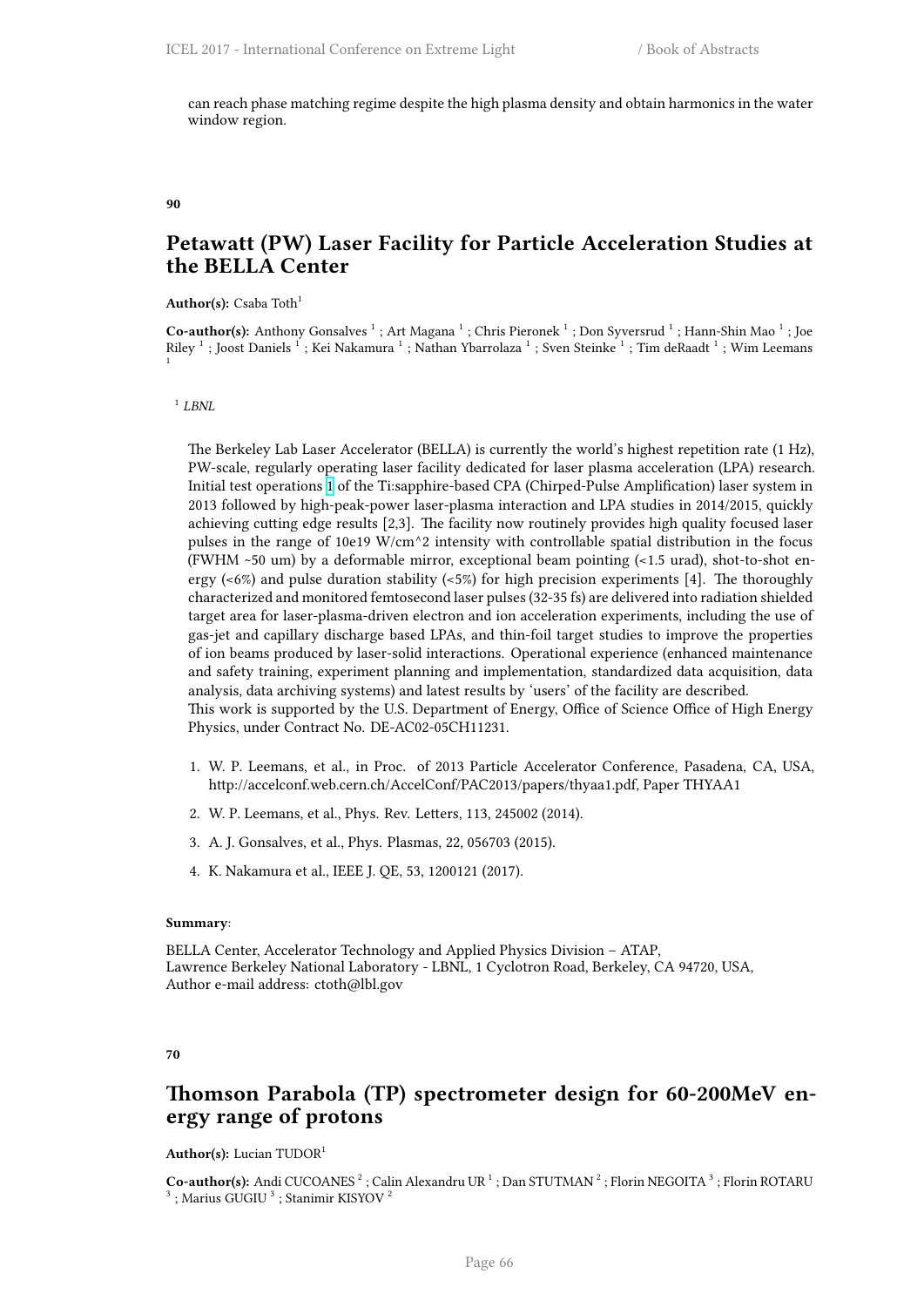- 1 *1. ELI-NP, Horia Hulubei National Institute for Physics and Nuclear Engineering, 30 Reactorului Street, 077125 Magurele, Ilfov County, Romania. 2. University Politehnica of Bucharest, 313 Splaiul Independentei, Sector 6, 060042 Bucharest, Romania*
- 2 *ELI-NP, Horia Hulubei National Institute for Physics and Nuclear Engineering, 30 Reactorului Street, 077125 Magurele, Ilfov County, Romania*
- 3 *1. ELI-NP, Horia Hulubei National Institute for Physics and Nuclear Engineering, 30 Reactorului Street, 077125 Magurele, Ilfov County, Romania. 2. Horia Hulubei National Institute for Physics and Nuclear Engineering, 30 Reactorului Street, 077125 Magurele, Ilfov County, Romania*

In this work an extended range Thomson Parabola (TP) spectrometer design is presented, based on analytical calculations and simulations made with SIMION v7 1, a specific software for charged particle trajectory simulations, which measure the energy distribution of accelerated protons and ions resulting from the high power laser (TW, PW) interaction with matter. This device has a high versatility due to its architecture, which uses a pinhole, one permanent magnetic core, an electrostatic deflector and a detection screen. In this configuration the TP [sp](http://cfile216.uf.daum.net/image/99D8A43359BB6FCF2E4D1F)ectrometer is able to measure with high resolution the energy spectra of several protons, Oxygen and Carbon ions, in a single laser shot 2, as part of the laser-accelerated particles bunch characterization required in terms of energy, angular divergence, as well as shot-to-shot reproducibility. In the configuration used for these simulations, the energy range for protons covers a range from 60 MeV to 200 MeV, with variation of the energy resolution between 0.5 MeV (at 60 MeV of protons) and 3.7 MeV (at 200 MeV of protons). The [TP](http://i67.tinypic.com/bej0gk.png) spectrometer is able to measure a small part of particle emission due to the low angular acceptance, but has a large acceptance in terms of energy, and when coupled to passive detectors is immune to electromagnetic pulses (EMP) [3].

References:

1. www.simion.com

2. Massimo De Marco et al, Electromagnetic pulses produced by expanding laser-produced Au plasma, NUKLEONIKA;60 (2):239-243 doi: 10.1515/nuka-2015-0043, 2015.

[\[3](http://cfile216.uf.daum.net/image/99D8A43359BB6FCF2E4D1F)]. A. Mančić et al, Absolute calibration of photostimulable image plate detectors used as (0.5-20 MeV) high- energy proton detectors, Review of Scientific Instruments 79, 073301, doi:10.1063/1.2949388, [2](http://i67.tinypic.com/bej0gk.png)008.

### **99**

# **Attosecond ionization dynamics in the vicinity of Fano resonances**

Margherita Turconi<sup>1</sup>

1 *LIDYL, CEA SAclay*

### **Co-Authors:**

C.Alexandridi<sup>1</sup>, L. Barreau<sup>1</sup>, D. Busto<sup>2</sup>, M. Isinger<sup>2</sup>, A. Harth<sup>2</sup>, D. Kroon<sup>2</sup>, R.Squibb<sup>3,4</sup>, A. Jimenez-Galan<sup>5,6</sup>, M. Gisselbrecht<sup>2</sup>, J.M. Dahlstrôm<sup>4</sup>, R. Feifel<sup>3</sup>, F. Martin<sup>5</sup>, A. L'Huillier<sup>2</sup> and P. Salières<sup>1</sup> <sup>1</sup>LIDYL, CEA, CNRS, Université Paris Saclay, France.

<sup>2</sup>Department of Physics, Lund University, Sweden.

<sup>3</sup>Department of Physics, University of Gothenburg, Sweden.

<sup>4</sup>Department of Physics and Astronomy,Uppsala University, Sweden.

<sup>5</sup>Universidad Autónoma de Madrid, Spain.

<sup>6</sup>Max Born Institut, Berlin, Germany.

### **Introduction**

Ionization through a Fano resonance, i.e. autoionization, is a prototypical example of ultrafast photoemission dynamics governed by electron correlation. This dynamics is encoded in the scattering phase and amplitude of the released electron wavepacket (EWP).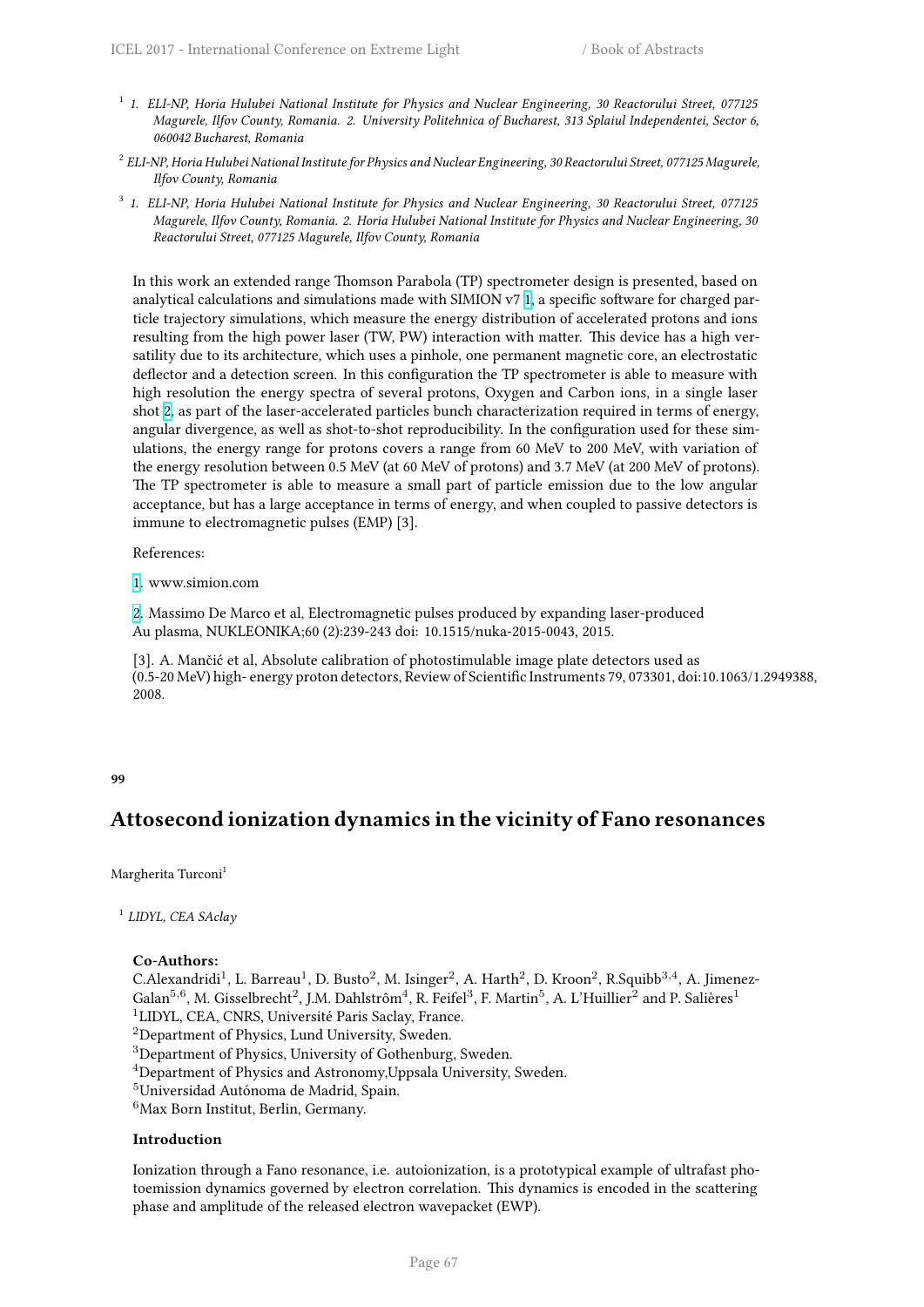The phase variation across Fano resonances 1 was first measured in argon using the RABBIT technique 2, or attosecond streaking [3]. Then, in Gruson et al. [4], we fully characterized the EWP emitted through the sp2+ Fano resonance in helium, using spectrally-resolved RABBIT. This allowed reconstructing the complete autoionization dynamics, including the resonance buildup.

In this work, we go a step further compared [to](http://cfile216.uf.daum.net/image/99D8A43359BB6FCF2E4D1F) [4] and 2. On the one hand we investigate the coherent ex[ci](http://i67.tinypic.com/bej0gk.png)tation of both sp2+ and sp3+ Fano resonances by two consecutive harmonics. This creates a correlated 2-electron EWP in excited helium [5] that decays into the continuum, resulting in a very structured shape of the photo-emitted EWP. On the other hand we show that it is possible to measure the scattering phase across the 3s<sup>1</sup>3p<sup>6</sup>4p Fano resona[nc](http://i67.tinypic.com/bej0gk.png)e in argon for both spin-orbit components of  $Ar^+$ .

### **Methods and results**

We used the rainbow RABBIT technique developed by Gruson et al.[4] in combination with a highresolution (< 100meV) 2m-long magnetic bottle electron spectrometer.

The wavelength of the driving Ti:Sapphire laser is tuned with a DAZZLER in order to hit the desired resonances.

In helium we excite coherently the sp2+ and sp3+ Fano resonances with harmonics H39 and H41, respectively. The 2-photon XUV-IR sideband (SB) 40 oscillations as a function of the delay between the two pulses carry the phase information on the two resonances. The measured spectral phase and amplitude include the print of both resonances with the  $sp3+$  being less resolved since it is  $~4$ times narrower than the sp2+. These results compare very well with the predictions of an analytical model [6] taking into account the actual pulses' bandwidths.

In argon we excite the 3s $\rm{^{1}3p^{6}4p}$  Fano resonance at 26.65eV with harmonic H17. We observed two phase variations inside the neighbouring sidebands SB16 and SB18 (see Fig.1). These phase variations are separated by the argon spin-orbit splitting and correspond to the two resonant EWPs associated with  $Ar^+$  with angular momentum J=1/2 and J=3/2. Preliminary simulations show good agreement with experimental data, and indicate how a better resolution of each component can be obtained by slightly detuning H17 with respect to the resonance.

### **References**

1U. FANO Phys. Rev. 124, 1866 (1961). 2M. KOTUR et al. Nat. Com. 7, 10566 (2016). [3]M. SABBAR Phys. Rev. Lett. 115, 133001 (2015). [4] V. GRUSON et al. Science 354, 6313 (2016). [5]C. OTT et al. Nature 516, 374 (2014). [\[6](http://cfile216.uf.daum.net/image/99D8A43359BB6FCF2E4D1F)]A. JIMENEZ-GALAN et al. Phys. Rev. A 93,023429(2016).

### **Summary**:

We create a correlated two-electron wave packet in helium by simultaneous excitation of two Fano resonances with a comb of coherent high harmonics. Using spectrally resolved electron interferometry (Rainbow RABBIT technique), we measure the phase of the photo-emitted electron wave packet and reconstruct its structured time evolution.

Moreover we demonstrate that the same technique allows for spin-orbit resolved spectral phase measurements. In particular, we measure for the first time the scattering phase across the  $3s<sup>1</sup>3p<sup>6</sup>4p$  Fano resonance in argon for both spin orbit components of the ion.

#### **100**

### **Extreme THz fields from sculptured ultrashort intense laser beams**

Stylianos Tzortzakis<sup>1</sup>

<sup>1</sup> Texas A&amp;M University

The nonlinear propagation of ultrashort laser pulses in the form of solitons, filaments and light bullets is an exciting research field 1. Beyond the basic studies on the complex spatio-temporal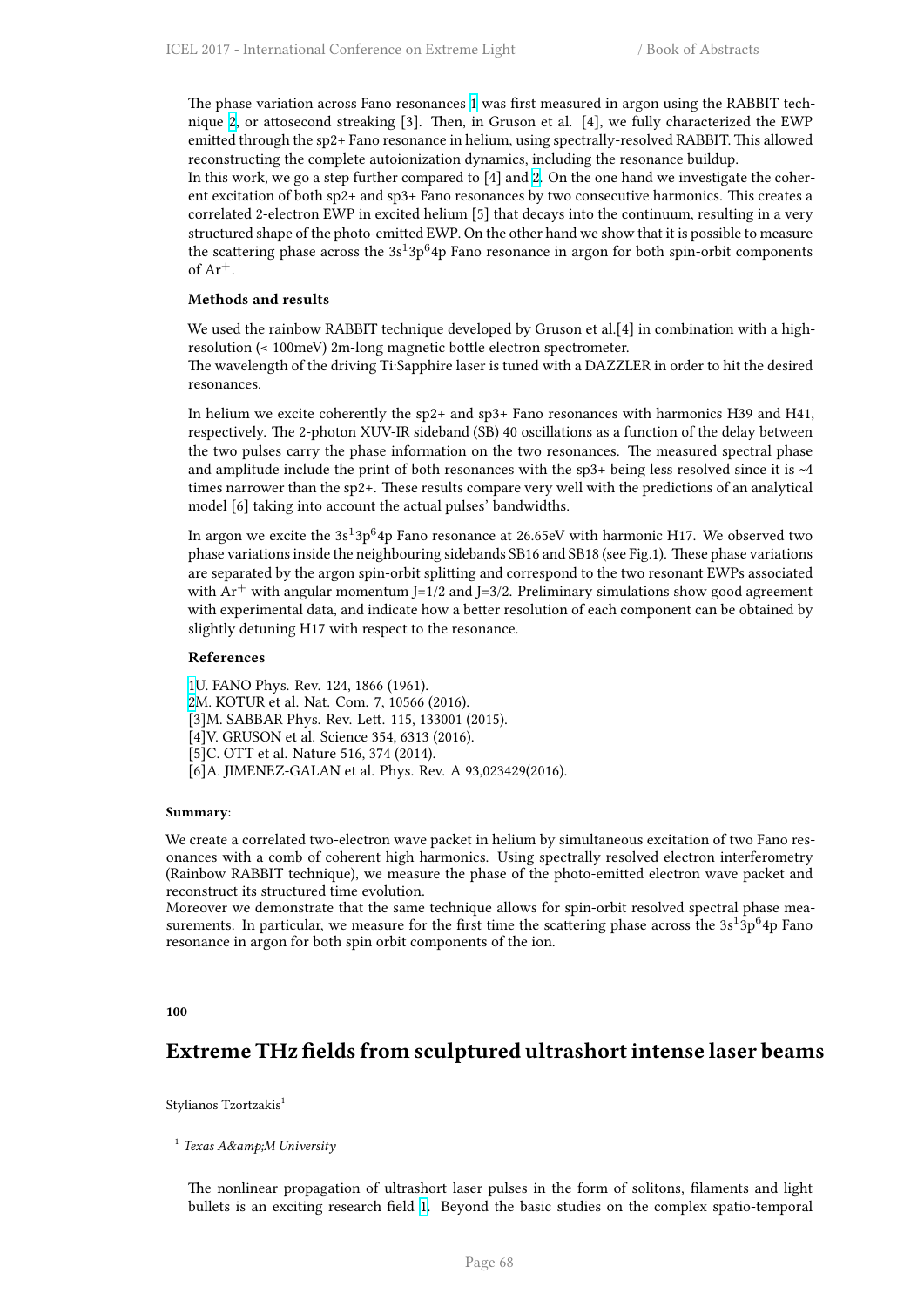phenomena involved, the field is driven significantly by its numerous applications, like for example in materials engineering 2, remote spectroscopy [3], but also for their use as powerful secondary sources across the electromagnetic spectrum [4].

Here we discuss our recent advances in developing intense THz secondary sources using tailored laser filaments. We demonstrate that one may obtain powerful THz radiation using unconventional media, like liquids, where [th](http://i67.tinypic.com/bej0gk.png)e medium presents strong linear absorption [5]. The mechanism responsible for this counterintuitive result is a phase locked second harmonic component in the filament that results in strong transient electron currents that radiate intense THz fields.

We will also be discussing the way in achieving extreme THz electric and magnetic fields, in excess of GV/cm and kT strengths respectively, using intense two-color mid-infrared filaments [6].

1 P. Panagiotopoulos, D. G. Papazoglou, A. Couairon, and S. Tzortzakis, "Sharply autofocused ring-Airy beams transforming into nonlinear intense light bullets," Nature Communications 4, 2622 (2013) 2 M. Chanal, V. Y. Fedorov, M. Chambonneau, R. Clady, S. Tzortzakis, and D. Grojo, "Crossing the threshold of ultrafast laser writing in bulk silicon," Nature Communications 8, 773 (2017)

[3] S. Tzortzakis, D. Anglos, and D. Gray, "Ultraviolet laser filaments for remote laser-induced break[d](http://cfile216.uf.daum.net/image/99D8A43359BB6FCF2E4D1F)own spectroscopy (LIBS) analysis: applications in cultural heritage monitoring," Opt. Lett. 31, 1139- 1141 (2006) [4] Kang Liu, D. G. Papazoglou, A. D. Koulouklidis, S. Tzortzakis, X.-C. Zhang, "Enhanced [te](http://i67.tinypic.com/bej0gk.png)rahertz radiation emission from abruptly autofocusing beams," Optica 3, 605-608 (2016)

[5] Dey I., Lad A.D., Fedorov V. Y., Koulouklidis A. D., Couairon A., Tzortzakis S. & Kumar G.R., "Highly efficient broadband terahertz generation from ultrashort laser filamentation in liquids," Nature Communications, doi:10.1038/s41467-017-01382-x (2017)

[6] V. Fedorov and S. Tzortzakis, "Extreme THz fields from two-color filamentation of mid-infrared laser pulses," arXiv:1708.07310 (2017)

### **Summary**:

We demonstrate how tailored ultrashort laser filaments in the near and mid-ir can be used to generate extreme THz fields.

### **84**

# Strong Field dissociative ionization of the  $\mathbf{D}_2^+$

**Author(s):** Attila Tóth<sup>1</sup>

**Co-author(s):** Agnes Vibok <sup>2</sup> ; Gábor Halász <sup>3</sup> ; Sándor Borbély <sup>4</sup>

1 *ELI-HU Non-Profit Ltd.*

2 *Professor*

<sup>3</sup> *University of Debrecen*

4 *Babes-Bolyai University*

Despite being the simplest molecular system, the complete dynamical description of the  $\mathrm{D}_2^+$  considering all electronic and nuclear degrees of freedom is not a trivial task. Present-day theoretical approaches employed for the investigation of photoionization usually solve the problem in reduced dimensions, and commonly neglect the rotation of the molecule. Our previous studies on the photodissociation of  $\mathrm{D}_2^+$  [1,2] showed the importance of the molecular rotation as the resulting light induced conical intersections (LICIs) influenced strongly the dynamical properties of the molecule.

In this work we incorporate the ionization in our two-state (ground and first excited) model [1,2] by considering a third ionized state corresponding to a well defined asymptotic momentum *⃗k*. Here we report our results obtained for the dissociative ionization of  $\mathrm{D}_2^+$ in the multiphoton regime [3]. Although our long term goal is to describe the dynamics in the LICI picture, the present results were obtained for fixed molecular axis orientations.

In order to better understand the undergoing processes we also investigated the time-dependent nuclear wave packet density. Taking into account also the topology of the electronic potential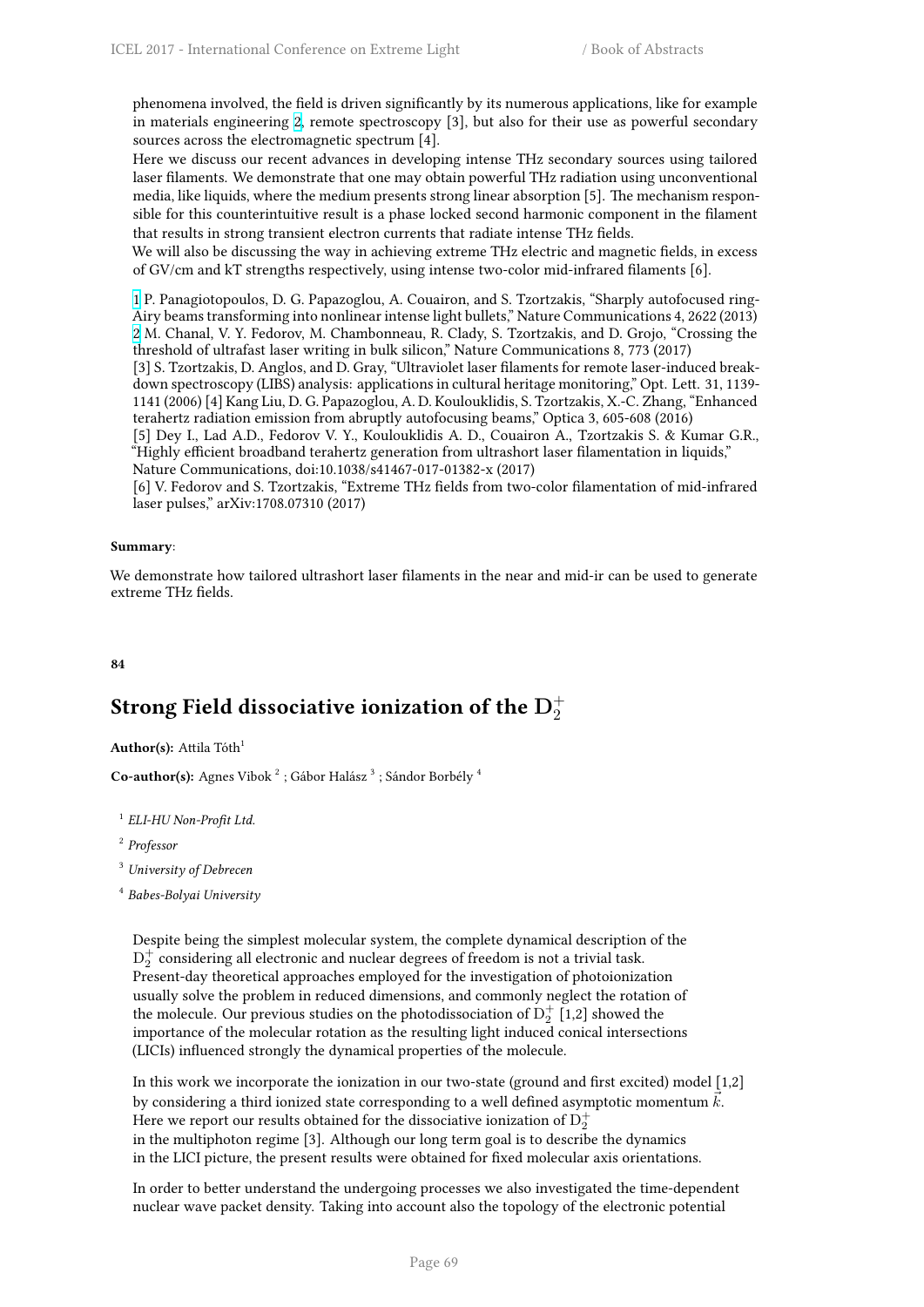energy surfaces we were able to identify the time moment and location (i.e. internuclear separation) where the population transfer between the considered potential energy surfaces occurred [4].

### References

1 Gábor J. Halász, Ágnes Vibók, Hans-Dieter Meyer, and Lorenz S. Cederbaum, J. Phys. Chem. A 2013 117 (36), 8528-8535

2 Gábor J. Halász, Ágnes Vibók, Nimrod Moiseyev, and Lorenz S. Cederbaum, [P](http://cfile216.uf.daum.net/image/99D8A43359BB6FCF2E4D1F)hys. Rev. A 88, 043413

[3] A. Tóth, S. Borbély, G. Zs. Kiss, G. J. Halász, and Á. Vibók, [J.](http://i67.tinypic.com/bej0gk.png) Phys. Chem. A 2016 120 (47), 9411-9421

[4] A. Tóth, S. Borbély, G. Zs. Kiss, G. J. Halász, and Á. Vibók, Chem. Phys. Lett. 683 (2017) 567-572

### **44**

### **High efficiency, chirped pulse amplification in a cascaded extraction optical parametric amplifier design**

**Author(s):** Szabolcs Tóth<sup>1</sup>

Co-author(s): Huabao Cao<sup>2</sup>; Károly Osvay<sup>2</sup>; Mikhail Kalashnikov<sup>3</sup>; Vladimir Chvykov<sup>2</sup>

1 *ELI-ALPS, ELI-HU Nonprofit Kft., Dugonics tér 13., H-6720 Szeged, Hungary*

2 *ELI-HU Non-Profit Ltd., Dugonics tér 13., Szeged, Hungary*

<sup>3</sup> *Max-Born-Institut for Nonlinear Optics and Short Pulse Spectroscopy, Max-Born-Starsse 2a, 12489 Berlin, Germany*

In the past few decades, due to its appealing features like broad gain bandwidth and low thermal load, optical parametric chirped pulse amplification became an indispensable technique in producing high average power, energetic ultrashort pulses 1. However, the rather low efficiency of optical parametric amplification and the stringent requirements on the pump pulse quality limited the number of high peak power OPCPA systems. So far only a few petawatt class OPCPA systems are demonstrated and 10 to 20 petawatt system are planned [2,3].

In this work a highly efficient final amplifie[r](http://cfile216.uf.daum.net/image/99D8A43359BB6FCF2E4D1F) design called cascaded extraction OPA (CE-OPA) is proposed for high energy, high repetition rate laser amplifiers. This scheme uses the wings and central lobe of the signal pulse to successively extract energy from the pump pulse using two custom designed crystal. The idler is extracted after the first crystal in order to prevent pump back-conversion in the second one. The suitability and effectiveness of CE-OPA is shown by advanced 3+1D numerical simulations and compared to conventional OPCPA scheme with the same pulse parameters using DKDP as the nonlinear crystal. Two scenarios were examined regarding the temporal shape of the pump pulse: In the first case the pump was 1st order, while in the second case it was 6th order Gaussian. In both scenarios the peak intensity of the pump pulse was kept at 1 GW/cm2 level, thus it was possible to reveal how the extraction efficiency depends on the pump pulse shape.

The numerical simulations suggest that approximately 10% higher conversion efficiency could be achieved in CE-OPA than in conventional OPA. The highest conversion efficiency, 50%, is achieved in the second case and is very close to the quantum efficiency, which is 56.6% at pump and signal wavelengths of 515 nm and 910 nm respectively. Furthermore, CE-OPA pumped with a temporal Gaussian pulse is as effective as a conventional OPA pumped with temporal sixth order Gaussian pump pulse. Consequently, the complexity of the pump system can be highly reduced with a CE-OPA setup instead of the conventional OPA system with carefully engineered pump shape. The output energy stability and alignment sensitivity of CE-OPA are also superior compared to the conventional OPA and even counteracts gain narrowing.

1. R. Budriunas, T. Stanislauskas, J. Adamonis, A. Aleknavičius, G. Veitas, D. Gadonas, S. Balickas, A. Michailovas, and A. Varanavičius, "53 W average power CEP-stabilized OPCPA system delivering 5.5 TW few cycle pulses at 1 kHz repetition rate," Opt. Express 25(5), 5797-5806 (2017).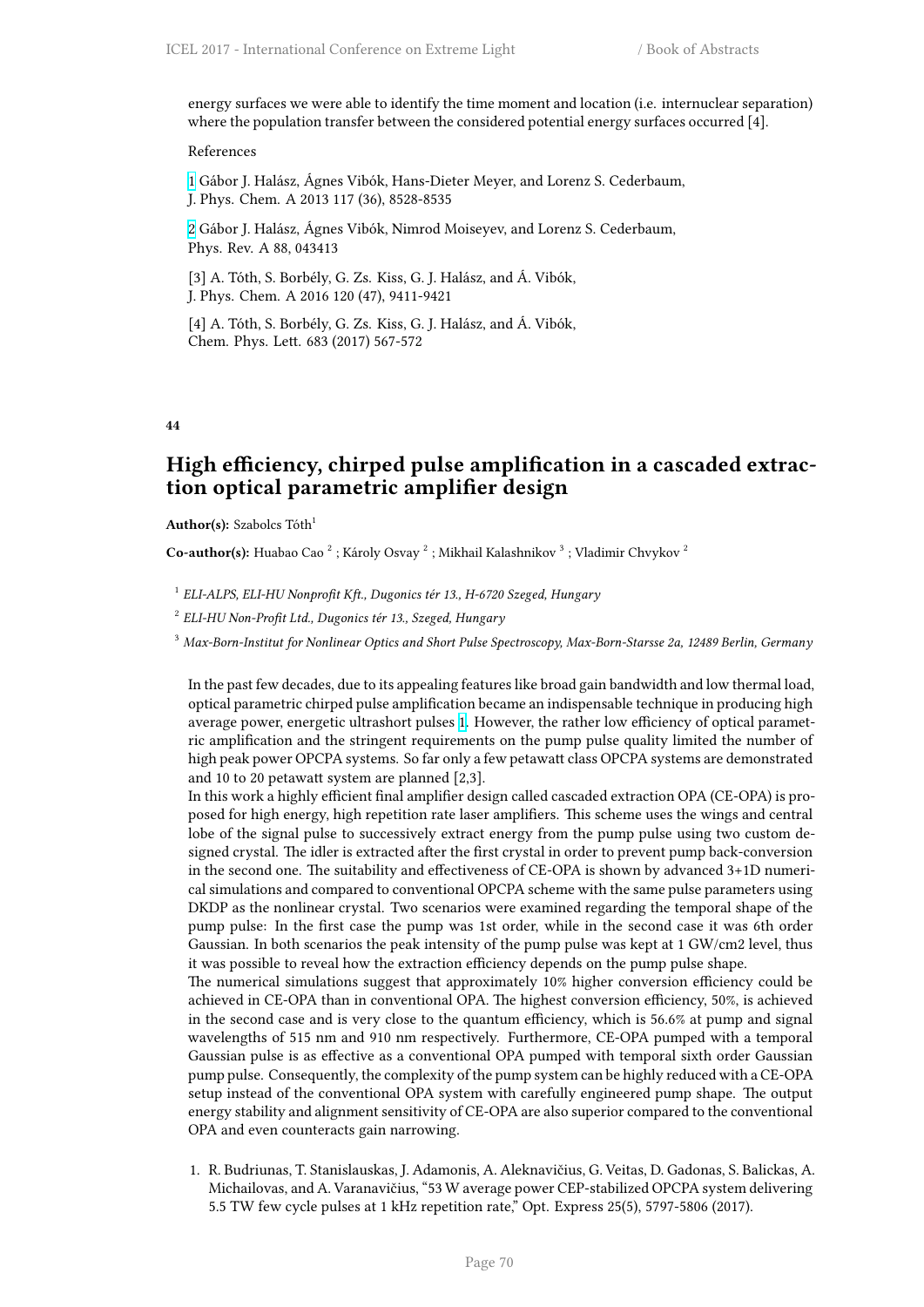- 2. V. V. Lozhkarev, G. I. Freidman, V. N. Ginzburg, E. V. Katin, E. A. Khazanov, A. V. Kirsanov, G. A. Luchinin, A. N. Mal'shakov, M. A. Martyanov, O. V. Palashov, A. K. Poteomkin, A. M. Sergeev, A. A. Shaykin, and I. V. Yakovlev, "Compact 0.56 Petawatt laser system based on oiptocal parametric chirped puse amplification in KD\*P crystals," Laser Phys. Lett. 4(6), 421-427 (2007).
- 3. C. Danson, D. Hiller, N. Hopps, and D. Neely, "Petawatt class lasers worldwide," High Power Laser Science and Engineering 3(e3), (2015).

### **Summary**:

A cascaded extraction optical parametric amplifier (CE-OPA) has been proposed as a final amplifier for laser systems. 3+1D numerical simulations show that a CE-OPA system pumped with a temporal Gaussian pump pulse can achieve efficiency similar as a conventional OPA pumped with a temporal super Gaussian pump pulse and the conversion efficiency in the CE OPA with a temporal super Gaussian pump pulse could approach quantum efficiency. The CE-OPA system has better output energy stability with lower alignment sensitivity to phase-matching detuning and non-collinear angles when compared to conventional OPA amplifiers.

**43**

# **Simulation of optical parametric amplifier stages of ELI-ALPS SY-LOS laser**

Author(s): Szabolcs Tóth<sup>1</sup>

Co-author(s): Aidas Aleknavicius<sup>2</sup>; Gediminas Veitas<sup>3</sup>; Gholamreza Shayeganrad<sup>4</sup>; Jonas Adamonis<sup>2</sup>; János Csontos <sup>4</sup> ; Károly Osvay <sup>4</sup> ; Máté Kovács <sup>4</sup> ; Rimantas Budriunas <sup>3</sup> ; Rodrigo Lopezmartens <sup>4</sup> ; Tomas Stanislauskas  $^3$  ; Ádám Börzsönyi  $^4$ 

1 *ELI-ALPS, ELI-HU Nonprofit Kft., Dugonics tér 13., H-6720 Szeged, Hungary*

2 *EKSPLA Ltd., Savanoriu 237, Vilnius LT-02300, Lithuania*

3 *Light Conversion Ltd., Keramiku str. 2b, 10223 Vilnius, Lithuania*

4 *ELI-HU Non-Profit Ltd., Dugonics tér 13., Szeged, Hungary*

In ELI-ALPS, one of the main laser systems for driving plasma and gas-based HHG stages is a stateof-the art 1 kHz laser called SYLOS. Targeted pulse parameters are 100 mJ pulse energy and 6 fs pulse duration, with outstanding energy, phase and pointing stability as well as high spatiotemporal quality. The first phase of the laser system has already set a new standard in kHz laser system engineering and technology 1.

The aim of this work was to numerically investigate the OPCPA stages of SYLOS1 laser using the experimentally measured parameters. The modelling was carried out using a 3+1D numerical code for three-wave-mixing developed for ELI-ALPS. The software is written in C++ and uses a computationally efficient algorith[m f](http://cfile216.uf.daum.net/image/99D8A43359BB6FCF2E4D1F)or Fourier transform of highly chirped pulses 2. The code takes into account dispersion, diffraction, crystal anisotropy and parametric fluorescence as well, giving a very accurate description of the optical parametric chirped pulse amplification phenomena. The beam profiles and spectra of both the signal and pump pulses and their in- and output energies were measured before and after each NOPCPA stage. The input pulse profiles and te[mp](http://i67.tinypic.com/bej0gk.png)oral shapes, required by the numerical code, were imported from these measurement files instead of approximating them with perfect, analytical functions. As a result, the calculated output pulse parameters were in good agreement with the experimentally measured ones.

As a conclusion, by using measured pulse shapes as the input to the numerical code, very accurate results were obtained. Therefore, the numerical code for three-wave-mixing is now experimentally verified and it can be used for the development of the second phase of the SYLOS laser.

1 R. Budriunas, T. Stanislauskas, J. Adamonis, A. Aleknavicius, G. Veitas, D. Gadonas, S. Balickas, A. Michailovas, and A. Varanavicius, "53 W average power CEP-stabilized OPCPA system delivering 5.5 TW few cycle pulses at 1 kHz repetition rate," Opt. Express 25(5), 5797-5806 (2017).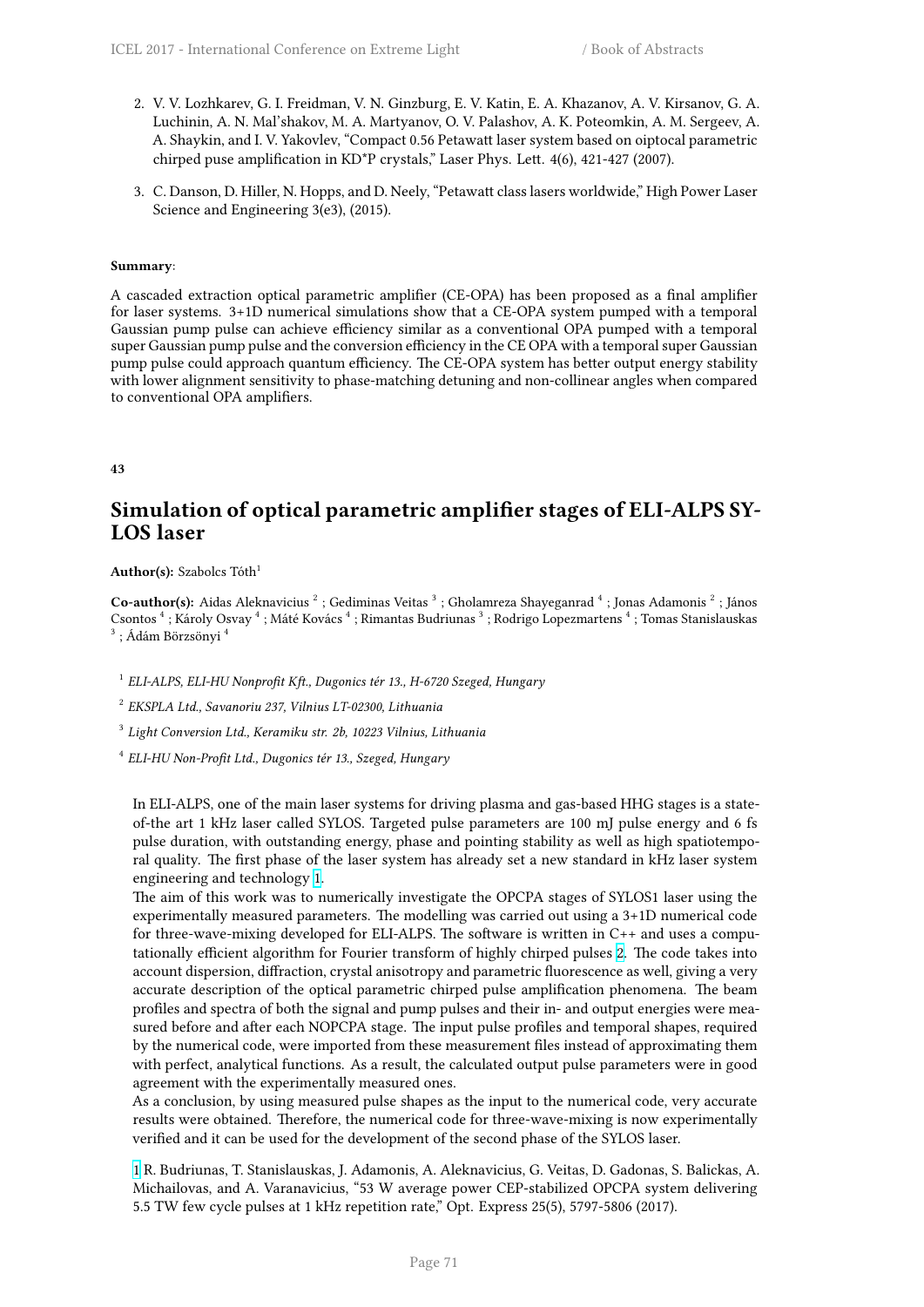2 A. Adrianov, A. Szabo, A. Sergeev, A. Kim, V. Chvykov, and M. Kalashnikov, "Computationally efficient method for Fourier transform of highly chirped pulses for laser and parametric amplifier modeling," Opt. Express 24(23), 25974-25982 (2016).

### **Su[mm](http://i67.tinypic.com/bej0gk.png)ary**:

Numerical simulation of the non-collinear optical parametric chirped pulse amplifier (NOPCPA) stages of ELI-ALPS SYLOS laser is presented in this work. The modeling was carried out using an advanced 3+1D numerical code based on the measured pulse parameters of the laser system including beam profiles and pulse spectra. This way very accurate results were obtained from the simulations which were in good agreement with the experimentally measured ones.

### **40**

### **Classical trajectory Monte Carlo simulation of ionization of atoms by few-cycle laser pulses**

**Author(s):** Károly Tőkési<sup>1</sup>

**Co-author(s):** Sándor Borbély <sup>2</sup>

### 1 *ELI-ALPS, ELI-HU Non-Profit Ltd, H-6720 Szeged, Dugonics tér 13, Hungary*

2 *Faculty of Physics, Babes-Bolyai University, Kogalniceanu Street 1, Cluj-Napoca, Romania*

During the ionization of atoms by few-cycle laser pulses, beside the dominant ionization, secondary processes with significant impact on the final momentum distribution of the continuum electrons also occur. These partly can be the result of interference between electronic wave packets following different spatial and temporal paths 1. The formed radial interference pattern, in a simplistic picture 2, is a result of the interference between the direct (i.e., unscattered) and the scattered wave packets, where the direct wave packet can be considered as a reference, while the scattered wave packet as a signal wave. Thus, this interference structure can be interpreted as the holographic mapping (HM) of the states of target atoms or mol[ec](http://cfile216.uf.daum.net/image/99D8A43359BB6FCF2E4D1F)ules 2.

[In](http://i67.tinypic.com/bej0gk.png) this work we performed classical trajectory Monte Carlo calculations for the ionization of the H, He, Ne, Ar targets in collision with a laser pulse with the form of E= E0 sin( $\omega t$ )sin2( $\pi t/\tau$ ), where the laser pulse parameters are the following  $\omega = 0.4445$  a.u.,  $E0 = 1$  a.u., and  $\tau = 28.26$  a.u. The use of this driving pulse ensures that the spatial [i](http://i67.tinypic.com/bej0gk.png)nterference (HM pattern) is dominant. Our calculations were performed in the framework of the single active electron approximation, where the interaction between the active electron and the rest of the target atom is modeled by the Garvey-type potential [3]. Among the momentum distributions of the ejected electrons we also analyze the individual trajectories during the interaction. We show that significant fraction of the electrons return to the target nucleus.

### Acknowledgement

This work was supported by the Hungarian Scientific Research Fund OTKA No. K103917 and by the and by the European COST Action CM1204 (XLIC) and CM1405 (MOLIM). Partial support by the ELI-ALPS project is acknowledged. The ELI-ALPS project (GOP-1.1.1-12/B-2012-000, GINOP-2.3.6-15-2015-00001) is supported by the European Union and co-financed by the European Regional Development Fund.

#### References

1 Xue-Bin Bian, Y. Huismans, O. Smirnova, Kai-Jun Yuan, M. J. J. Vrakking, and André D. Bandrauk, Phys. Rev. A 84, 043420 (2011).

2 Y Huismans, A Rouzée, A Gijsbertsen , J H Jungmann , A S Smolkowska , P S W M Logman , F Lépine , C Cauchy , S Zamith , T Marchenko , J M Bakker , G Berden , B Redlich , A F G van der Meer , H G Muller , W Vermin , K J Schafer , M Spanner , M Yu Ivanov , O Smirnova , D Bauer , S V [P](http://cfile216.uf.daum.net/image/99D8A43359BB6FCF2E4D1F)opruzhenko , M J J Vrakking, Science 331, 61 (2011).

[\[3](http://i67.tinypic.com/bej0gk.png)] Garvey R.H., Jackman C.H. and Green A.E.S., Phys. Rev. A12 (1975) 1144.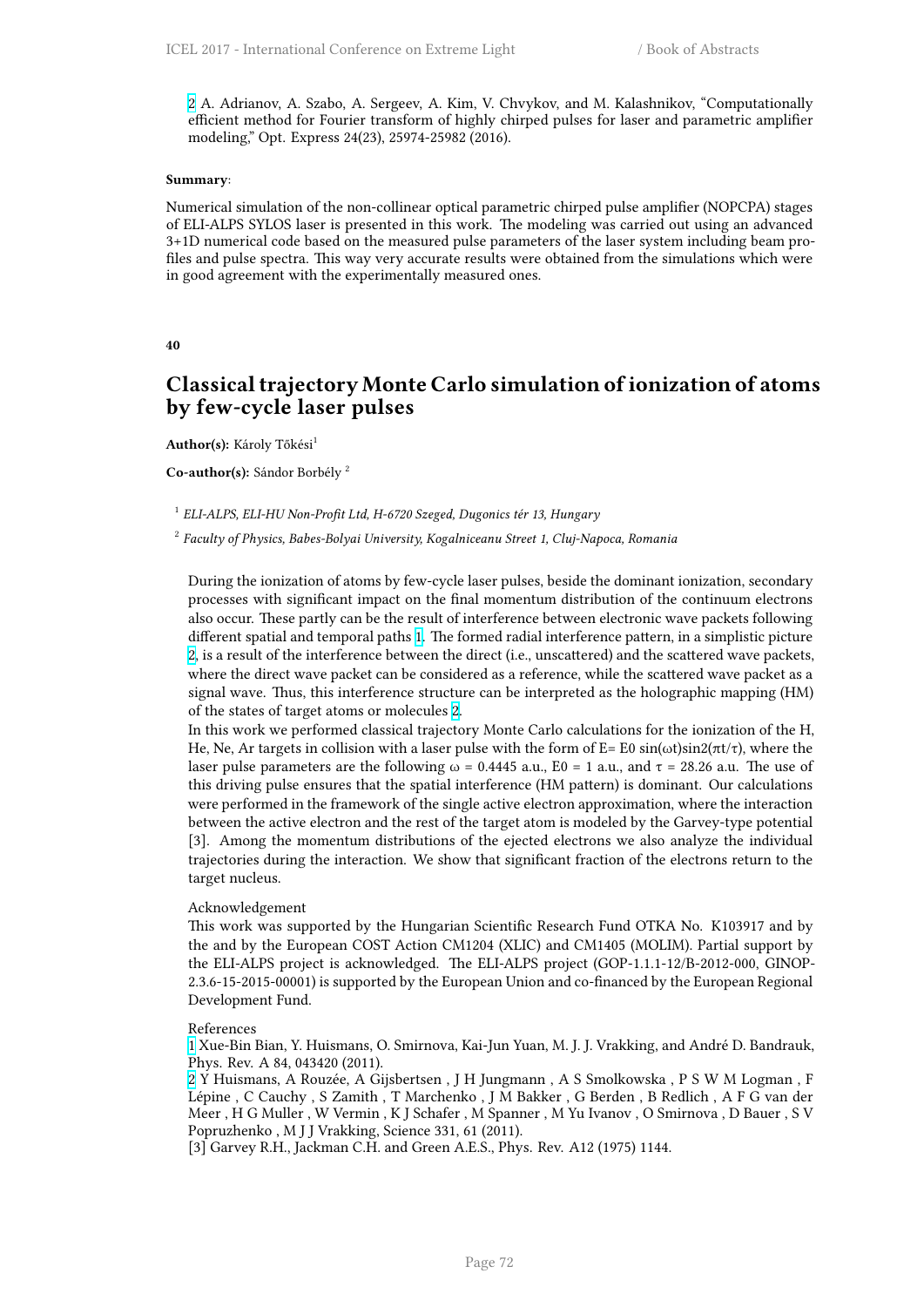# **Ultrafast electron dynamics in two-dimensional structures**

Mousumi Upadhyay Kahaly<sup>1</sup>

1 *ELI-ALPS, Szeged, Hungary*

Recent graphene research has triggered enormous interest in new two-dimensional ordered crystals constructed by the inclusion of elements other than carbon for bandgap opening and controlled engineering. Suitable design of seperior multifunctional two-dimensional materials with proper and tunable bandgap has wide-ranging applications, such as in opto-electronics. In the presentation, we will discuss structure-function relationships in two-dimendional materials such as graphene, phosphorene, and similar low-dimensional structures using first principles density functional theory and time dependent density functional theory. We show how the high anisotropy between the in-plane and out-of-plane mechanical properties in these systems result in easy and efficient band structure modulation through strain engineering. We find that the resulting modification in electronic properties has prominent implication on the local charge densities, allowed inter-band, intra-band transitions and therefore the inherent electron dynamics. The ultrashort time dynamics in graphene and phosphorene materials is addressed.

**1**

# **Two physical realizations of regular phase coherent states: Rydberg atoms in a microwave field; and two quantized circularly polarized radiation modes interacting with free electrons.**

Sándor VARRÓ<sup>1</sup>

### 1 *ELI-ALPS*

In studying the quantum phase properties of electromagnetic radiation fields, recently we have derived the regular phase coherent states parametrized by complex numbers in the unit disc 1. They are in fact SU(1,1) coherent states, introduced earlier by Perelomov 2 in a more general context. In the one-mode representation these states are generated by a perturbed electromagnetic oscillator Hamiltonian containing an intensity-dependent coupling term [3].

In the present contribution we discuss two distinct, new physical real[iz](http://i67.tinypic.com/bej0gk.png)ations of the Perelom[ov](http://cfile216.uf.daum.net/image/99D8A43359BB6FCF2E4D1F) states, which may be relevant in the non-perturbative theory of some strong-field processes. First we show that the motion of a charged particle in a Coulomb field can be naturally described by using  $SU(1,1)$ generators and a fictitiuos time parameter, the so-called excentric anomaly. By analysing the interaction of a Rydberg atom with a microwave field at the main resonance, we describe squeezing and stretching in real space, as a result of the generation of SU(1,1) coherent states for the Coulomb problem. As a second physical situation, we consider the interaction of free electrons with two copropagating circularly polarized electromagnetic waves of the same frequency but opposite polarizations. We present the exact solutions of the corresponding quantum-mechanical problem, which can be expressed by two-mode  $SU(1,1)$  coherent states.

### Acknowledgments.

The ELI-ALPS Project No. GINOP 2.3.6-15 is supported by the European Union and co-financed by the European Regional Development Fund.

### References.

1 Varro S, Regular phase operator and SU(1,1) coherent states of the harmonic oscillator. Physica Scripta 90 (2015) 074053 (18pp). E-print: arXiv:1412.3218v2.

2 Perelomov A M 1972 Coherent states for arbitrary Lie group. Commun. Math. Phys. 26 222-236. [3] Aharonov Y, Lerner E C, Huang H W and Knight J M 1973 Oscillator phase states, thermal equi[li](http://cfile216.uf.daum.net/image/99D8A43359BB6FCF2E4D1F)brium and group representations J. Math. Phys. 14 746-756.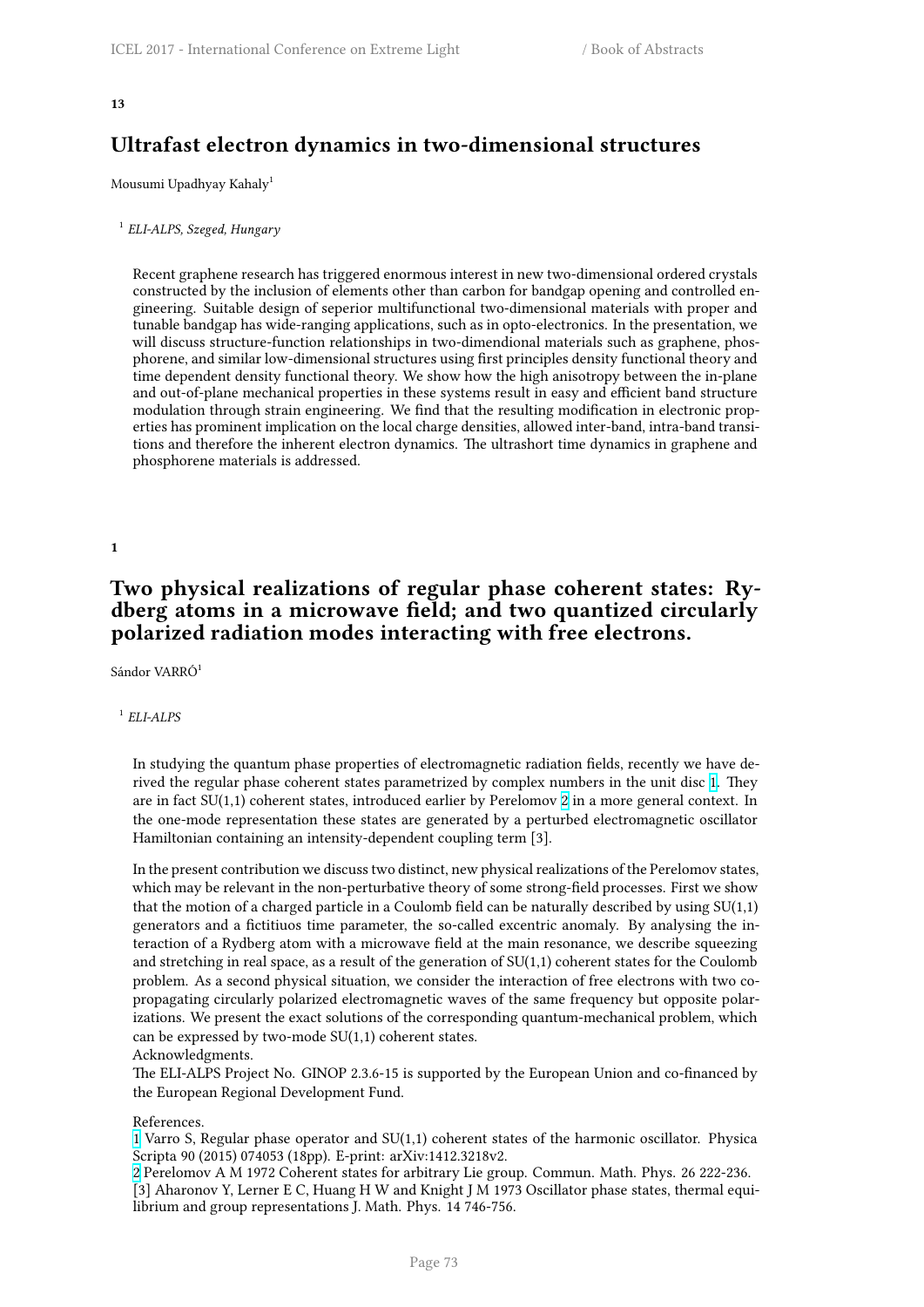### **14**

### **Electronic and Nuclear Quntum Dynamics in Ozone on few Femtosecond Timescale: Theory and Experiment**

Agnes Vibok $^1$  ; Benjamin Lasorne $^1$  ; Halasz Gabor $^1$  ; Latka Tobias $^2$  ; Piero Decleva $^1$  ; Reinhard Kienberger $^1$ 

1 *Professor*

2 *Ph.D student*

Photodissociation of ozone following absorption of biologically harmful solar ultraviolet (UV) radiation is key for the life protecting mechanism of the ozone layer. Even though its photolysis is described successfully by post-Hartree-Fock theory it has been evading from experimental access so far [1-4].

Here we present the first observation of femtosecond timescale the electronic and nuclear dynamics of ozone triggered by sub-10 fs short, ~ 2 µJ DUV pulses. Experimental evidence has been found for molecular fragmentation being accompanied by  $\sim$  20 fs periodic oscillations of parts of the launched excited B-state related nuclear wave packet (NWP) around the Franck-Condon (FC) point [5]. These oscillations are attributed to closed trajectories on the B-state related potential energy surface (PES). Full-quantum mechanical electronic structure and ab-initio multi-configurational time-dependent Hartree (MCTDH) simulations support this interpretation [5].

### References

- 1. G. J. Halász, A. Perveaux, B. Lasorne, M. A. Robb, F. Gatti and Á. Vibók: Coherence revival during the attosecond electronic and nuclear quantum photodynamics of the ozone molecule. Phys. Rev. A. 88, 023425, (2013).
- 2. A. Perveaux, D. Lauvergnat, B. Lasorne, F. Gatti, M. A. Robb, G. J. Halász, and Á. Vibók: Attosecond electronic and nuclear quantum photodynamics of ozone: time-dependent Dyson orbitals and dipole. J. Phys. B. 47, 124010 (2014).
- 3. A. Perveaux, D. Lauvergnat, F. Gatti, G. J. Halász, Á. Vibók and B. Lasorne: Monitoring the birth of an electronic wavepacket in a molecule with attosecond time-resolved photoelectron spectroscopy. J. Phys. Chem. A. 118, 8773 (2014).
- 4. P. Decleva, N. Quadri, A. Perveaux, D. Lauvergnat, F. Gatti, B. Lasorne, G. J. Halász and Á. Vibók: Attosecond electronic and nuclear quantum photodynamics of ozone monitored with time and angle resolved photoelectron spectra. Scientific Reports,| 6:36613 | DOI: 10.1038/srep36613, (2016).
- 5. T. Latka1, V. Shirvanyan, M. Ossiander, O. Razskazovskaya, A. Guggenmos, M. Jobst, M. Fieß, S. Holzner, A. Sommer, M. Schultze, B. Bernhardt, W. Helml, F. Gatti, B. Lasorne, D. Lauvergnat, P. Decleva, G. J. Halász, Á. Vibók, R. Kienberger: Femtosecond Electronic and Nuclear Dynamics in Ozone. Submitted to Nature Phys. (2017).

### **89**

### **Nanoimaging using soft X-rays and extreme ultraviolet (EUV) produced using laser plasma light sources**

Przemyslaw Wachulak<sup>1</sup>

<sup>1</sup> *Military University of Technology*

P. Wachulak 1\*, A. Torrisi 1, M. Ayele 1, A. Bartnik 1, J. Czwartos 1, Ł. Węgrzyński 1, T. Fok 1, T. Parkman 2, Š. Vondrová 2, J. Turňová 2 and H. Fiedorowicz 1

1 Institute of Optoelectronics, Military University of Technology, 2, Kaliskiego Street, 00-908 Warsaw, Poland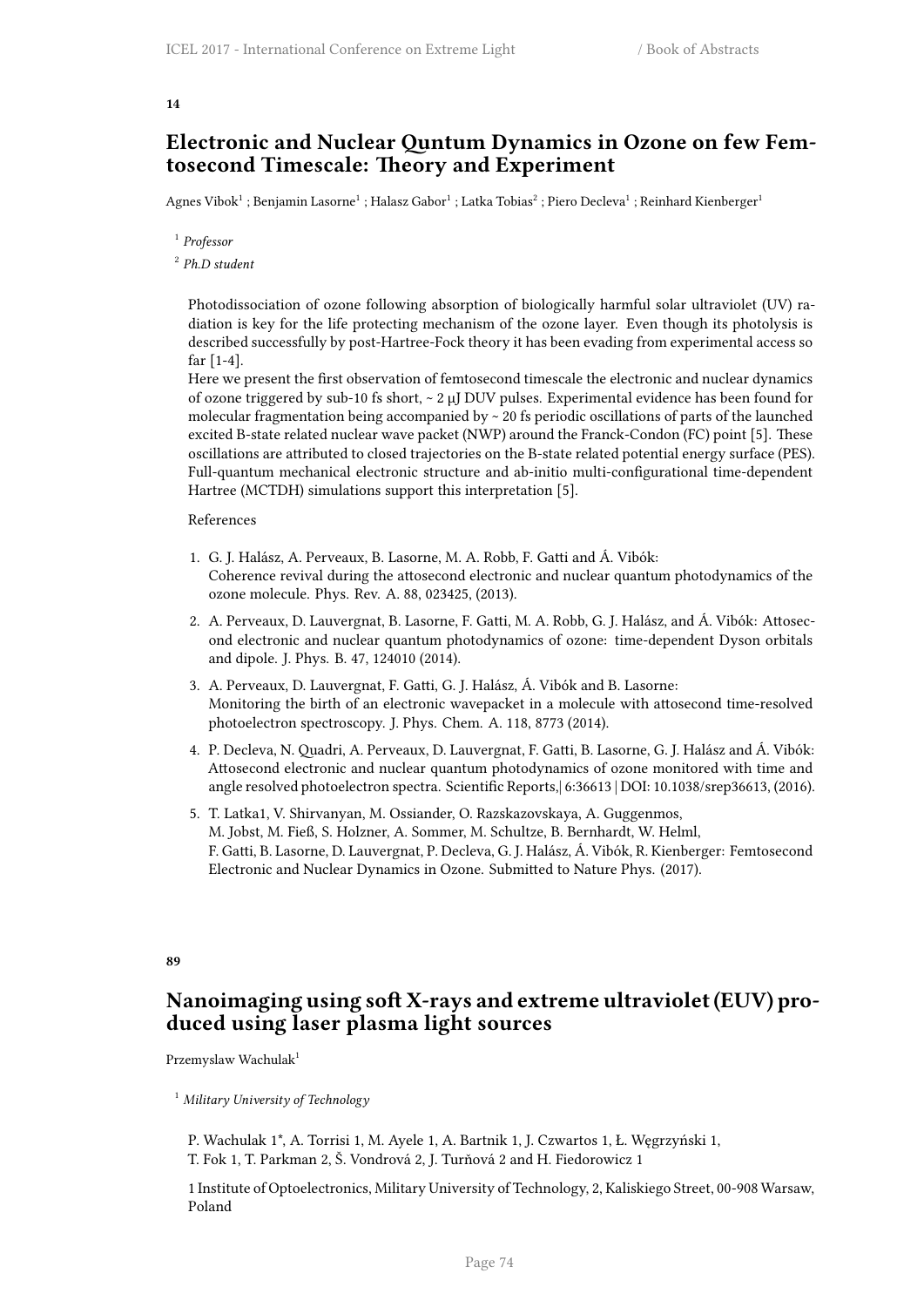2 Czech Technical University in Prague, Faculty of Biomedical Engineering, 272 01 Kladno, Czech Republic

\* wachulak @gmail.com

Visualizing small objects in the nanometer scale with high spatial resolution is very important from the point of view of modern science and technology. To extend the diffraction limit associated with the wavelength of radiation, one possible way is to reduce the wavelength, allowing smaller features to be resolved and visualized.

This requires short wavelength sources, capable of delivering sufficient flux to achieve high signal-tonoise ratio images with nanometer spatial resolution. These sources are synchrotrons, free electron lasers, but also compact sources, such as laser-plasma, discharge-pumped, or high harmonic generation sources, among others.

The goal of achieving nanometre spatial resolution can be accomplished both with specialized optics, often dedicated for specific spectral range, mostly, reflective and diffractive, sometimes refractive optics for keV-range photon energies, or without optics at all. Moreover, many unique imaging techniques were developed so far, some of them will be mentioned in the presentation, including: holography, zone plate based imaging, and contact microscopy, which were used in variety of applications, related to nanotechnology, material science, bioengineering, etc.

Of course this brief overview of our recent works cannot address all available possibilities to achieve short wavelength photon-based nanoscale imaging, however, its aim is to be an introduction to this interesting and novel topic.

### Acknowledgements:

Some experiments, which are the part of this lecture, were supported by the National Centre for Research and Development, LIDER programme, grant #LIDER/004/410/L-4/12/NCBR/2013, the National Science Centre, Opus programme, grant agreement number UMO-2015/17/B/ST7/03718 and UMO-2015/19/B/ST3/00435, the Education, Audiovisual and Culture Executive Agency (EACEA) Erasmus Mundus Joint Doctorate Programme Project No. 2012-0033 and from the European Union's Horizon 2020 research and innovation program, under Laserlab-Europe IV, grant agreement No. 654148.

### **Summary**:

P. Wachulak 1\*, A. Torrisi 1, M. Ayele 1, A. Bartnik 1, J. Czwartos 1, Ł. Węgrzyński 1, T. Fok 1, T. Parkman 2, Š. Vondrová 2, J. Turňová 2 and H. Fiedorowicz 1

1 Institute of Optoelectronics, Military University of Technology, 2, Kaliskiego Street, 00-908 Warsaw, Poland

2 Czech Technical University in Prague, Faculty of Biomedical Engineering, 272 01 Kladno, Czech Republic

\* wachulak @gmail.com

Visualizing small objects in the nanometer scale with high spatial resolution is very important from the point of view of modern science and technology. To extend the diffraction limit associated with the wavelength of radiation, one possible way is to reduce the wavelength, allowing smaller features to be resolved and visualized.

This requires short wavelength sources, capable of delivering sufficient flux to achieve high signal-tonoise ratio images with nanometer spatial resolution. These sources are synchrotrons, free electron lasers, but also compact sources, such as laser-plasma, discharge-pumped, or high harmonic generation sources, among others.

The goal of achieving nanometre spatial resolution can be accomplished both with specialized optics, often dedicated for specific spectral range, mostly, reflective and diffractive, sometimes refractive optics for keV-range photon energies, or without optics at all. Moreover, many unique imaging techniques were developed so far, some of them will be mentioned in the presentation, including: holography, zone plate based imaging, and contact microscopy, which were used in variety of applications, related to nanotechnology, material science, bioengineering, etc.

Of course this brief overview of our recent works cannot address all available possibilities to achieve short wavelength photon-based nanoscale imaging, however, its aim is to be an introduction to this interesting and novel topic.

### Acknowledgements:

Some experiments, which are the part of this lecture, were supported by the National Centre for Research and Development, LIDER programme, grant #LIDER/004/410/L-4/12/NCBR/2013, the National Science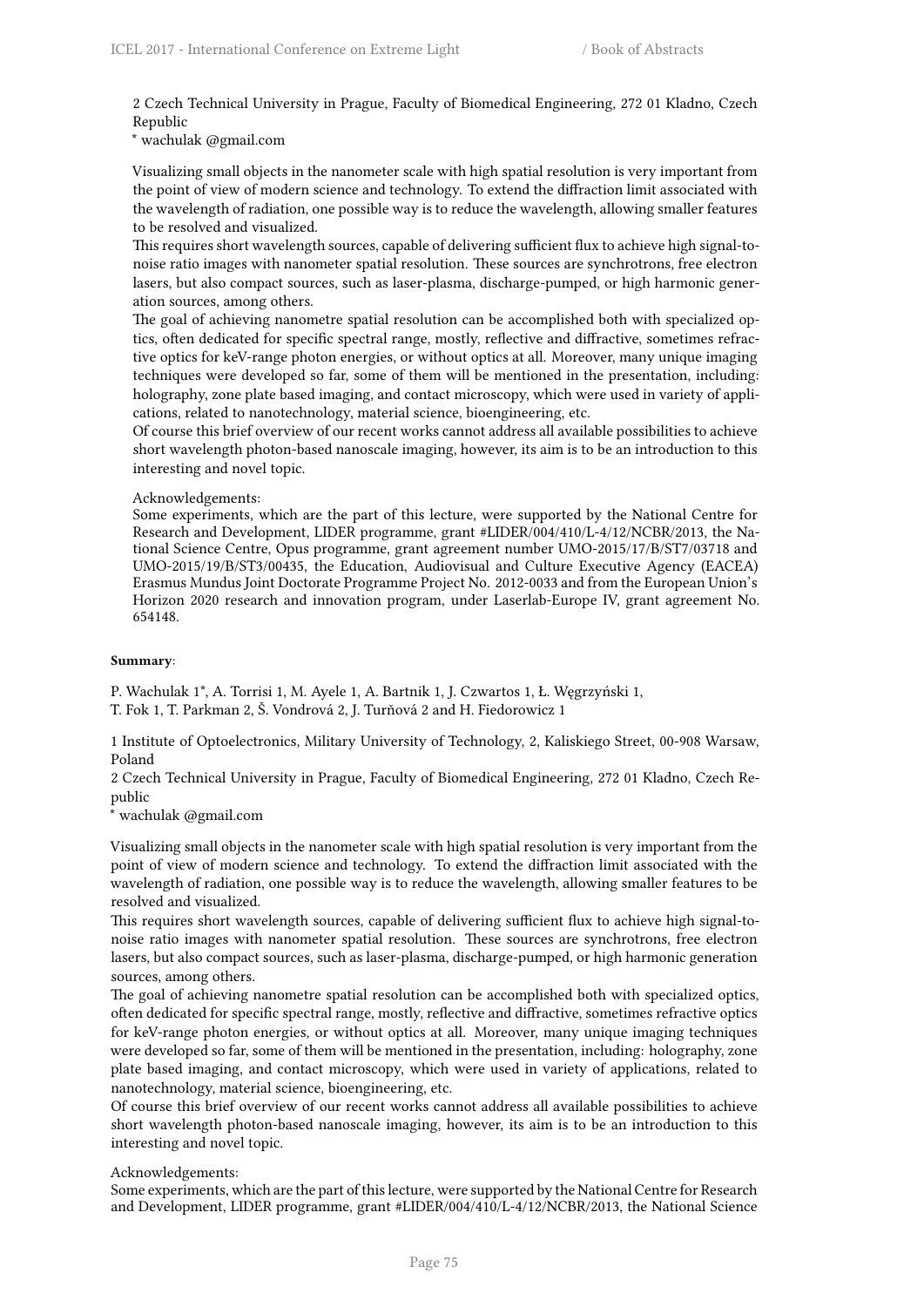Centre, Opus programme, grant agreement number UMO-2015/17/B/ST7/03718 and UMO-2015/19/B/ST3/00435, the Education, Audiovisual and Culture Executive Agency (EACEA) Erasmus Mundus Joint Doctorate Programme Project No. 2012-0033 and from the European Union's Horizon 2020 research and innovation program, under Laserlab-Europe IV, grant agreement No. 654148.

#### **105**

# **Attosecond electron dynamics in molecules and liquids**

Hans-Jakob Wörner<sup>1</sup>

1 *Laboratory of Physical Chemistry, ETH Zürich, Switzerland*

Photoionization and electron transport in the condensed phase are phenomena that entirely take place

on the attosecond time scale. I will present our recent experimental and theoretical work investigating

the photoionization dynamics of molecules [1, 2]. We have measured relative photoionization delays between the two outermost valence shells of two polyatomic molecules, H2O and N2O. Whereas the measured delays all lie below 50 as in the case of H2O, the delays reach up to 160 as in the case of N2O 1. These large delays are shown to originate from the transient trapping of the photoelectron in

shape resonances that have calculated lifetimes on the order of 110 as 2.

Fig. 1: (a) Photoelectron spectrum of N2O generated by an attos[ec](http://cfile216.uf.daum.net/image/99D8A43359BB6FCF2E4D1F)ond pulse train transmitted through a Sn filter (black line) and in the presence of the dressing IR field (orange line). Difference spectra, obtained by subtracting XUV only from XUV + IR photoelectron spectra and vice versa, are shown in red and blue, respectively. (b) Difference spectrum as a function of the IR-XUV delay.

We have moreover extended attosecond science from gases to liquids by coupling an attosecond beamline with a liquid microjet [3]. This advance has enabled us to perform the first attosecond time-resolved

measurements on liquids. We have studied the relative

photoemission delays between the highest-occupied

molecular orbitals of water molecules in the gas and liquid phases. The measured energy-dependent delays range from 50 to 70 as. Our analysis shows that these delays reflect the effects of solvation on

the water molecules and the signatures of scattering dynamics during electron transport. Specifically,

we find that in transparent materials, the interaction of the electron wavepacket with the XUV and IR

fields can take place at spatially distinct positions, i.e. a non-local mechanism of attosecond interferometry [4]. Finally, I will report on our very recent realization of the first time-resolved Xray

absorption experiment with a water-window high-harmonic source [5], which brings attosecond transient absorption experiments on solvated molecules within reach.

REFERENCES

1 M. Huppert, I. Jordan, D. Baykusheva, A. von Conta, and H. J. Wörner, Phys. Rev. Lett. 117, 093001 (2016)

2 D. Baykusheva and H. J. Wörner, J. Chem. Phys., 146, 124306 (2017)

[3] I. Jordan, M. Huppert, M. A. Brown, J. A. van Bokhoven, H. J. Wörner, Rev. Sci. Instrum. 86, 123905

[\(2](http://cfile216.uf.daum.net/image/99D8A43359BB6FCF2E4D1F)015)

[4] D. Rattenbacher, I. Jordan, L. Seiffert, T. Fennel, H. J. Wörner, submitted (2017).

[\[5](http://i67.tinypic.com/bej0gk.png)] Yoann Pertot, Cédric Schmidt, Mary Matthews, Adrien Chauvet, Martin Huppert, Aaron von Conta,

Andres Tehlar, Denitsa Baykusheva, Jean-Pierre Wolf, Hans Jakob Wörner, Science 355, 264 (2017).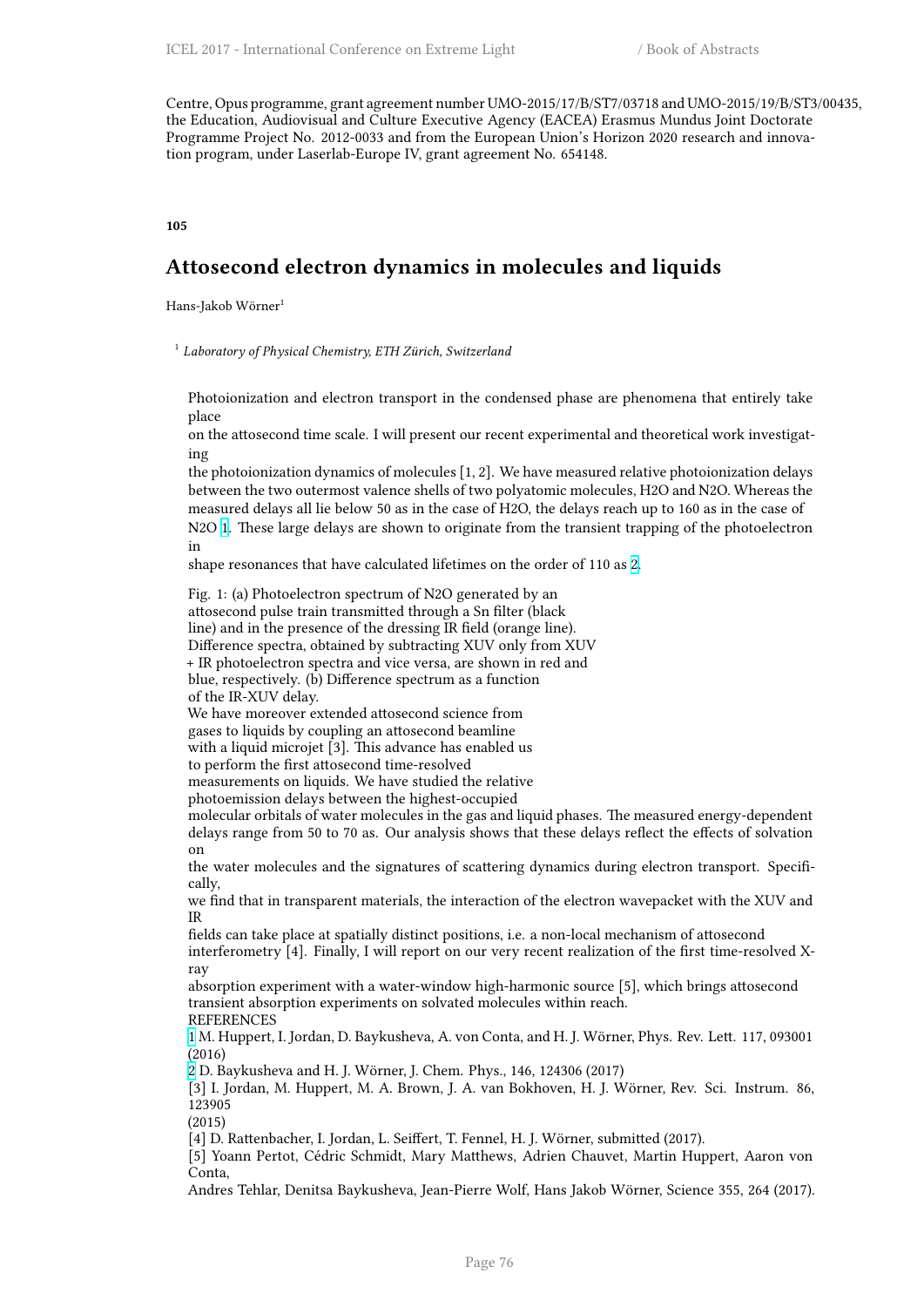# **Waveform control of electron emission from isolated nanospheres with circularly polarized two-color laser fields**

**Author(s):** Dominik Zietlow<sup>1</sup>

Co-author(s): Christian G. Schäfer <sup>2</sup> ; Dong Eon Kim <sup>3</sup> ; Eckhart Rühl <sup>4</sup> ; Edit Csapó <sup>5</sup> ; Imre Dékány <sup>6</sup> ; Lennart Seiffert  $^7$  ; Marcelo F Ciappina  $^8$  ; Markus Gallei  $^2$  ; Matthias F. Kling  $^9$  ; Qingcao Liu  $^1$  ; Seongjin Ahn  $^{10}$  ; Sergei Trushin  $^9$  ; Sergey Zherebtsov  $^9$  ; Thomas Fennel  $^{11}$  ; Vyacheslav Leshchenko  $^9$ 

- 1 *Physics Department, Ludwig-Maximilians-Universität München, 85748 Garching, Germany; Max Planck Institute of Quantum Optics, 85748 Garching, Germany*
- <sup>2</sup> *Macromolecular Chemistry Department, Technische Universität Darmstadt, 64287 Darmstadt, Germany*
- <sup>3</sup> *Department of Physics, Pohang University of Science and Technology, Pohang, Republic of Korea; Max Planck POSTECH/KOREA Res. Init., Pohang, Republic of Korea*
- 4 *Physical Chemistry, Freie Universität Berlin, 14195 Berlin, Germany*
- <sup>5</sup> *Department of Medical Chemistry, University of Szeged, 6720 Szeged, Hungary*
- <sup>6</sup> *Department of Physical Chemistry and Materials Sciences, University of Szeged, Aradi v.t.1. Hungary*
- 7 *Institute of Physics, University of Rostock, 18059 Rostock, Germany*
- 8 *Institute of Physics of the ASCR, ELI-Beamlines project, 18221 Prague, Czech Republic*
- <sup>9</sup> *Max Planck Institute of Quantum Optics, 85748 Garching, Germany; Physics Department, Ludwig-Maximilians-Universität München, 85748 Garching, Germany*
- <sup>10</sup> *Daegu Gyeongbuk Institute of Science and Technology DGIST, Daegu, Republic of Korea*
- <sup>11</sup> *Institute of Physics, University of Rostock, 18059 Rostock, Germany; Born-Institut, Max-Born-Straße 2A, 12489 Berlin, Germany*

Spatio-temporal tailoring of the near-fields of nanostructures illuminated with laser pulses of welldefined waveform enables sub-cycle control of electron dynamics at the nanoscale 1. Linearly polarized few-cycle laser pulses have been applied for phase control of the electron emission from metal nanotips 2, isolated dielectric nanoparticles [3], and field propagation-induced tuning of the energetic electron emission direction [4]. Here we extend the waveform control of the strong near-field dynamics by applying circularly polarized two-color femtosecond laser p[uls](http://cfile216.uf.daum.net/image/99D8A43359BB6FCF2E4D1F)es to isolated nanospheres.

In the experim[en](http://i67.tinypic.com/bej0gk.png)t a beam of isolated nanoparticles was prepared via aerosol techniques and aerodynamic lens focusing. Circularly polarized ~30 fs laser pulses of opposite helicity centered at 780 nm and 390 nm were combined to form cloverleaf shaped laser fields. The electron emission resulting from interaction of the two-color pulses with nanoparticles was recorded via single shot velocity map imaging. For tomographic reconstruction of the electron distribution the laser field was rotated in the polarization plane by varying the time delay between the two colors and a set of the electron emission projections was recorded. Measurements with rare gas served as a reference to extract laser field parameters in the interaction region. To examine impact of the field propagation, nanoparticles of different diameter were studied. Similar to the experiments with atomic gas [5] the electron emission from nanoparticles exhibits three-fold rotation symmetry, reflecting the structure of the driving field. The experimental results were compared with trajectory-based Mean-field Mie Monte-Carlo (M3C) simulations.

1 P. Hommelhoff and M. F. Kling, Attosecond nanophysics: from basic science to applications (Wiley, 2015).

2 M. Krüger, M. Schenk, and P. Hommelhoff, "Attosecond control of electrons emitted from a nanoscale [m](http://cfile216.uf.daum.net/image/99D8A43359BB6FCF2E4D1F)etal tip", Nature 475, 78 (2011).

[3] S. Zherebtsov et al., "Controlled near-field enhanced electron acceleration from dielectric nanospheres [w](http://i67.tinypic.com/bej0gk.png)ith intense few-cycle laser fields", Nature Phys. 7, 656 (2011).

[4] F. Süßmann et al., "Field propagation-induced directionality of carrier-envelope phase-controlled photoemission from nanospheres," Nature Commun. 6, 7944 (2015).